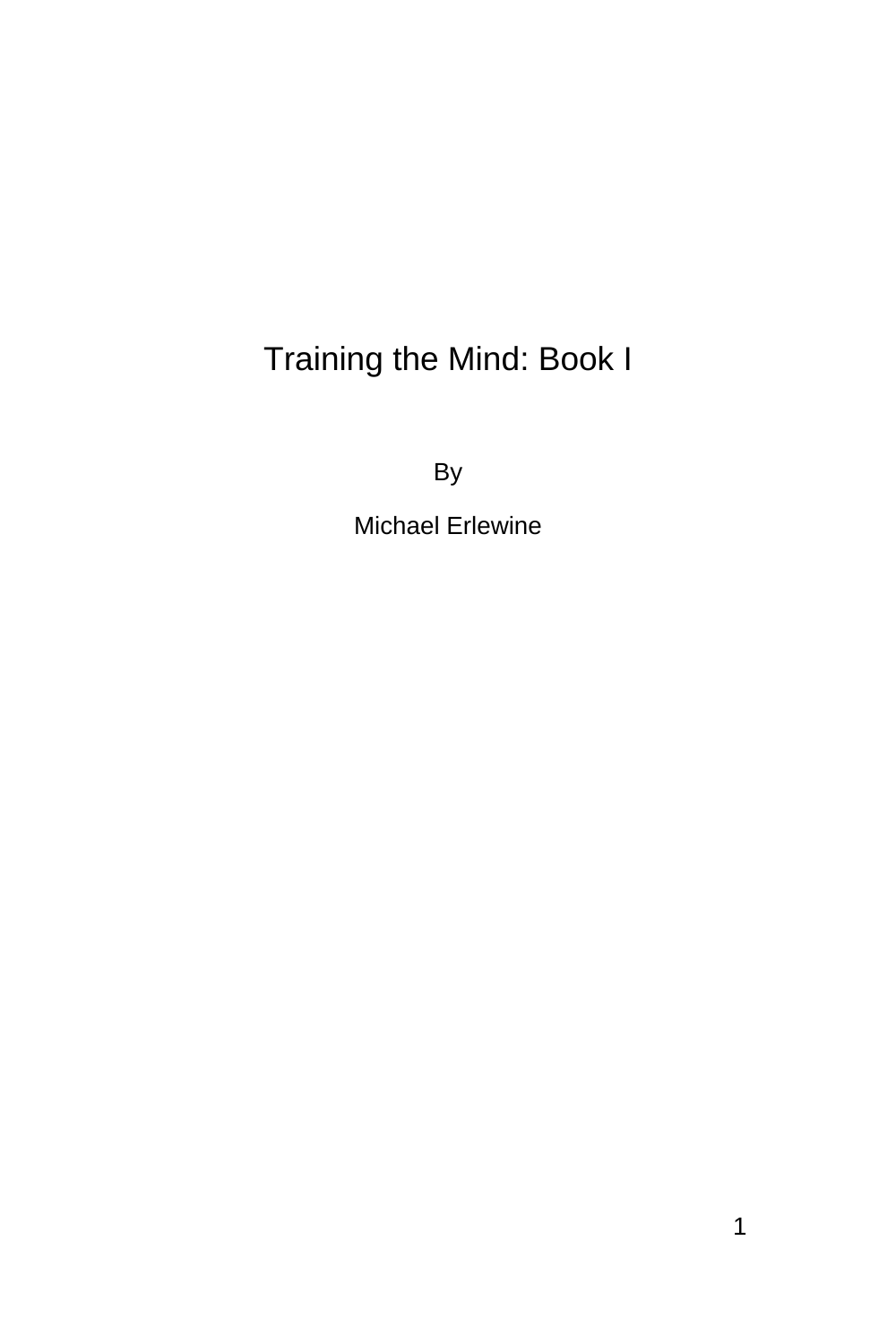© Copyright by Michael Erlewine

ISBN-13: 978-1516960118

ISBN-10: 1516960114

[Michael@Erlewine.net](mailto:Michael@Erlewine.net)

Many free e-books and articles at DharmaGrooves.com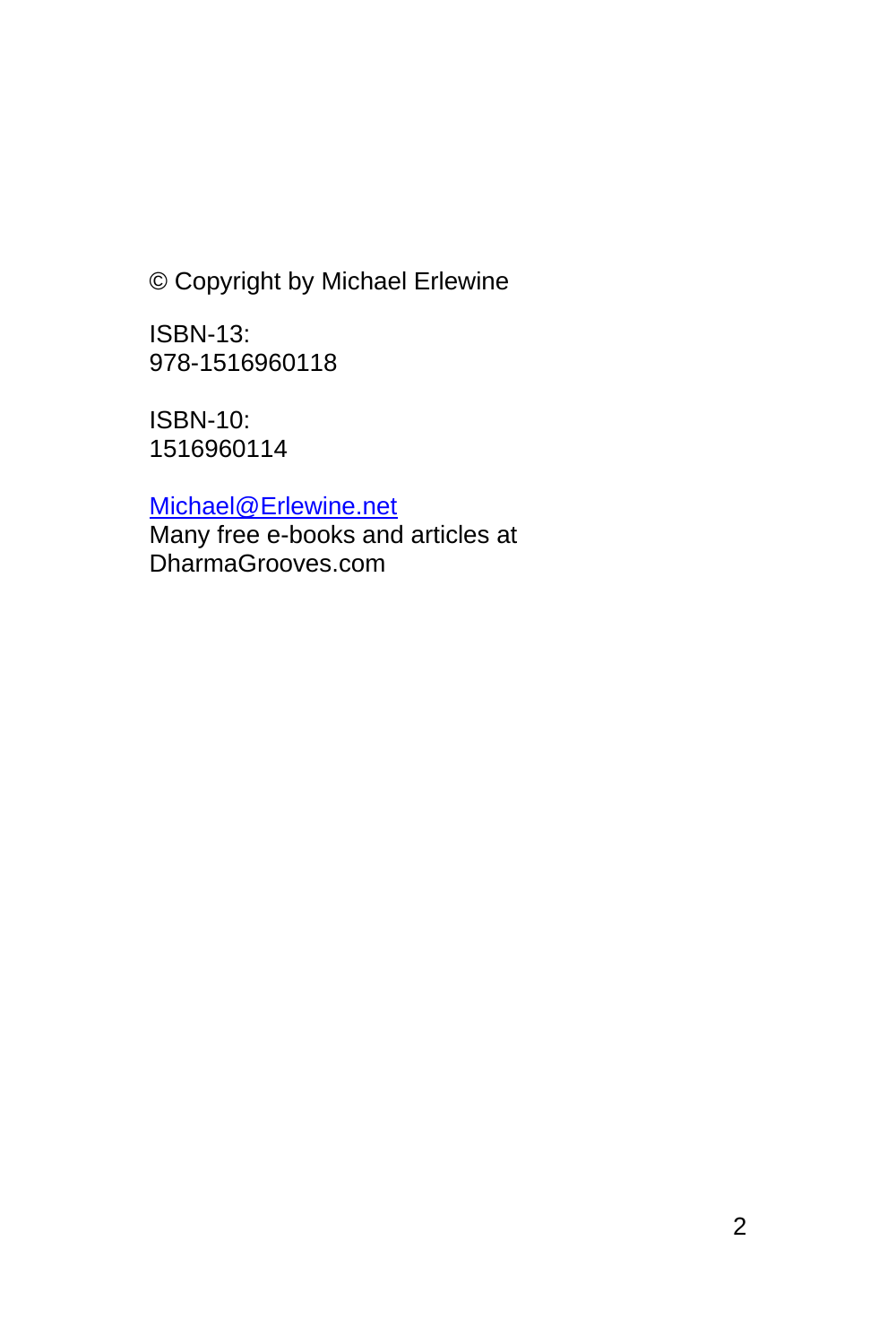## **CONTENTS**

| Tonglen: What about Hate & Fear'31           |  |
|----------------------------------------------|--|
|                                              |  |
|                                              |  |
|                                              |  |
| Aspirations & Dedication of Merit 53         |  |
|                                              |  |
|                                              |  |
|                                              |  |
|                                              |  |
|                                              |  |
| The Two Accumulations Merit and Awareness 90 |  |
|                                              |  |
|                                              |  |
|                                              |  |
|                                              |  |
|                                              |  |
|                                              |  |
|                                              |  |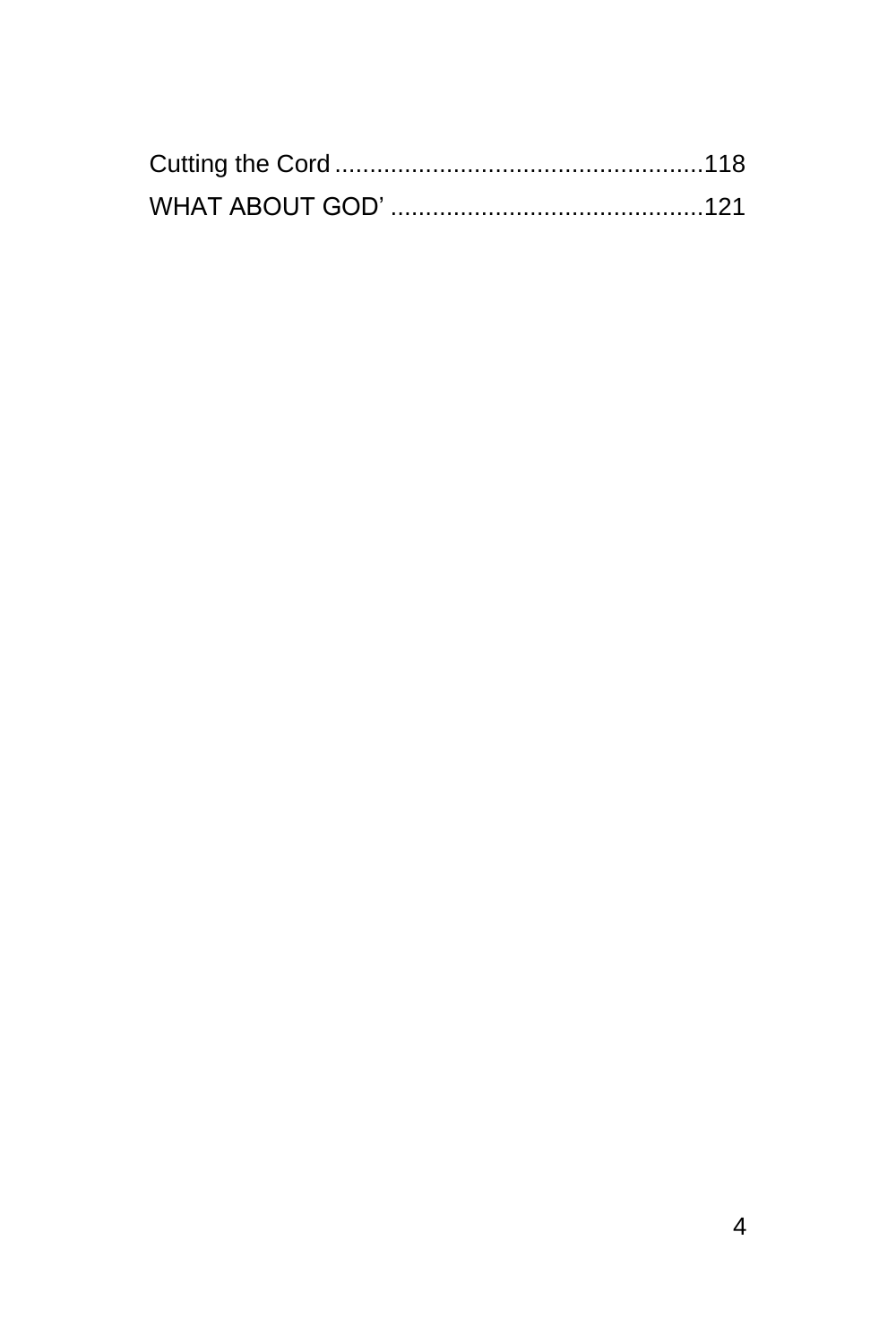#### <span id="page-4-0"></span>**What Is Meditation?**

Mind training is going secular. It no longer has to be associated with a religion or even with spirituality. And it won't be long before corporations realize the very great advantages to having employees with some mind training and then meditation will go public big time. It will no longer be "alternative' and it will no longer be an alternative. It will be mandatory. As I like to say: what college diplomas are today, mind training certificates will be tomorrow.

What I am pointing out here is that although mind training is an integral part of Asian religions like Buddhism, it can also standalone by itself (secular) or be used with other religions. As I have tried to explain in previous blogs, mind training is a method to develop greater awareness and not a religion or religious by itself. However mind training combined with a spiritual practice can be very potent. It is unfortunate that the general public is confused about just what meditation is.

The confusion stems from the fact that here in the west we have a single word for meditation and that word has to cover the enormous variety of practices that people actually do that are called "meditation." I want to mention just a few of them here. I imagine each has its own use and value.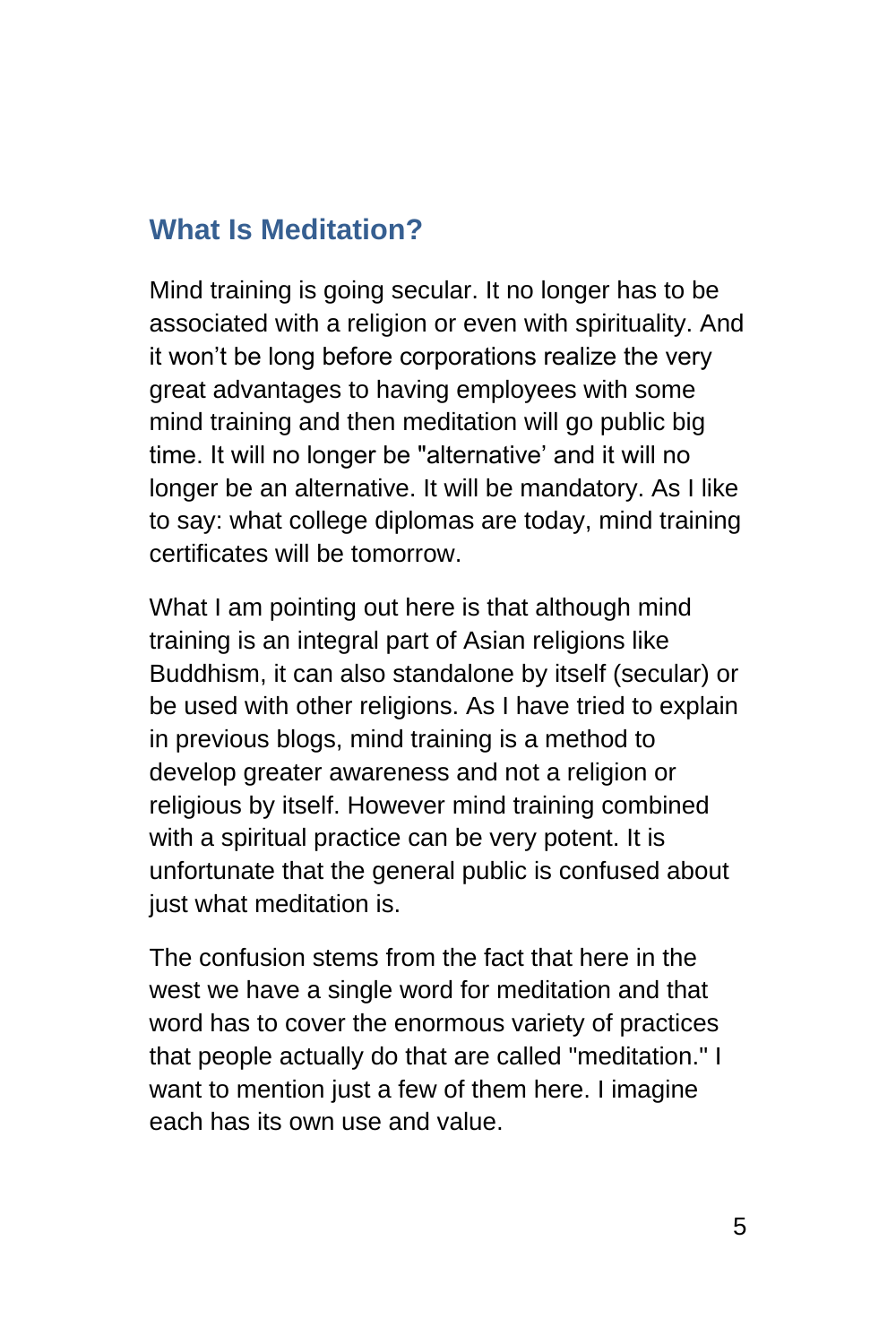For example, many people understand the word "meditation' to mean something like contemplation, taking a concept like "compassion" or "impermanence" and turning it over and over in the mind, looking at it from all angles - contemplating it.

Others speak of "guided meditations" where someone (a guide) talks them through a guided tour or journey into some section of the mind or experience, usually with the eyes closed. Still others speak of levels and going deeper and deeper into Beta and Theta, and so on.

There are many Christian meditations that are forms of prayer and Muslim methods of meditation that tend to focus on Allah, often by reciting the Holy Scriptures from the Qur'an. Many forms of meditation make use of sound or mantra, reciting a short series of Sanskrit (or other language) syllables in a constant (but clear) manner and focusing on the sound.

There are dozens of New-Age meditations which tend to focus on sitting quietly, eyes-closed, and touching on or into our common spiritual essence and thereby refreshing the mind. And incense and candles often help to set the mood.

And there are even other methods of meditation that recommend the ending of all thought, while still others point out that any meditation method and effort to meditate is not meditation, and that "no-meditation" is meditation. And methods like Transcendental Meditation, once used by The Beatles, advocate the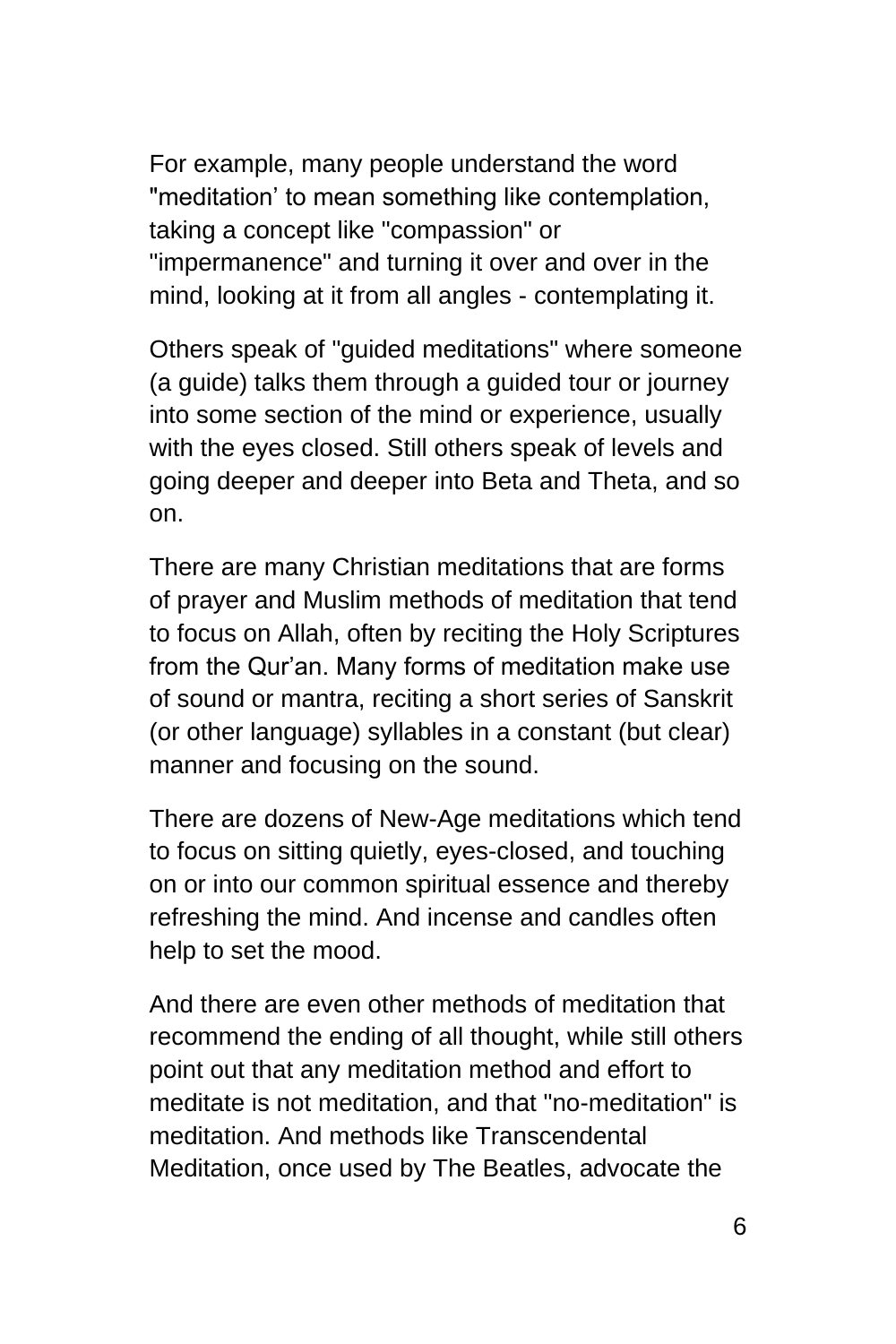silent use of mantra with eyes closed, practiced 10-20 minutes twice a day, and going deep within that. I could go on and on.

My point here is that there are scores of meditation methods and it is no wonder that anyone interested in mind training is immediately confronted with their own ignorance of these many methods. How would you choose' And, since each method requires patience and lots of time before results appear, who could afford to shop around' It is easier just to avoid the topic altogether.

And I may have one up on my readers, because I was introduced to meditation at a very early age. And this method was popular when I was a child. My very first mantra, which my father presented to me, was "O Wah Tay-Goo Si-Am," which he told me to recite over and over. I did that and he had a good laugh on me. That was his take on all things spiritual. It didn't help me a bit. It is no wonder that many of us have avoided any type of meditation for most of our lives. We don't want to look foolish.

Trying to sort out and judge the merits of the many forms of meditation out there is not my goal here. For one, I have not tried most of them and so have no opinion. However, there is a kind of consensus as to what meditation is, so let's start with the word itself. "Meditation" comes from the Latin word "Meditari" which simply means "to concentrate." Most or at least the majority of meditation methods involve concentration of one sort or another.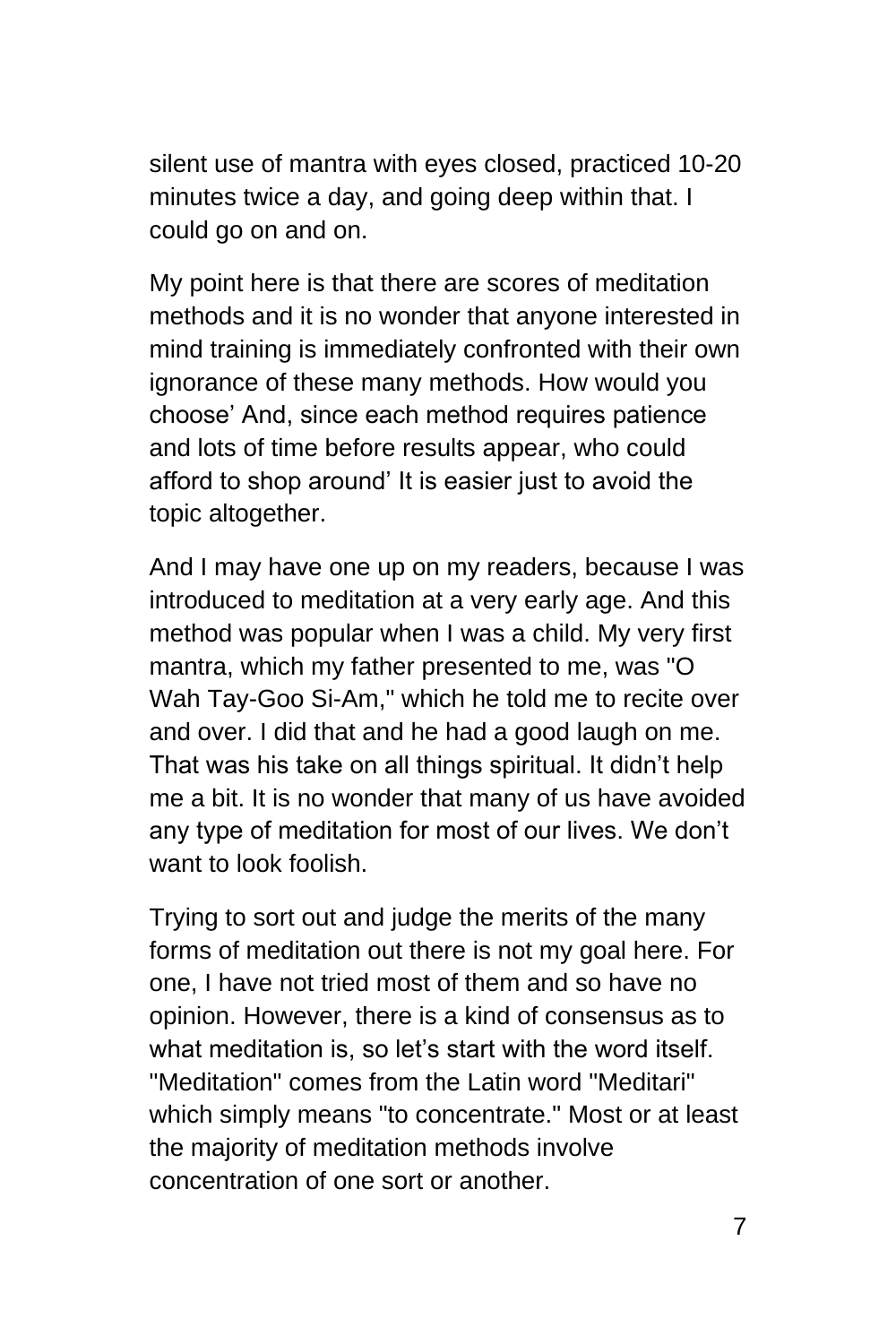To my understanding, the most common form of meditation as used in Asia, in countries like India, Tibet, Nepal, Bhutan, Sikkim, Japan, and many parts of China is called "Shamata," a Sanskrit word that means "calm abiding." It is about learning to let the mind just rest. This is easier said than done as most of us who have tried it well know.

"Shamata" is the main form of meditation used by Buddhists, including the Tibetan and Zen Buddhists and, although names for it may differ, this is the one we will be considering here. If you want to know about the most prevalent and ancient form of meditation (2500 years or longer), it appears to be Shamata of one kind of another. And there are different kinds of Shamata but they all accomplish the same function, that of allowing the mind to come to rest naturally.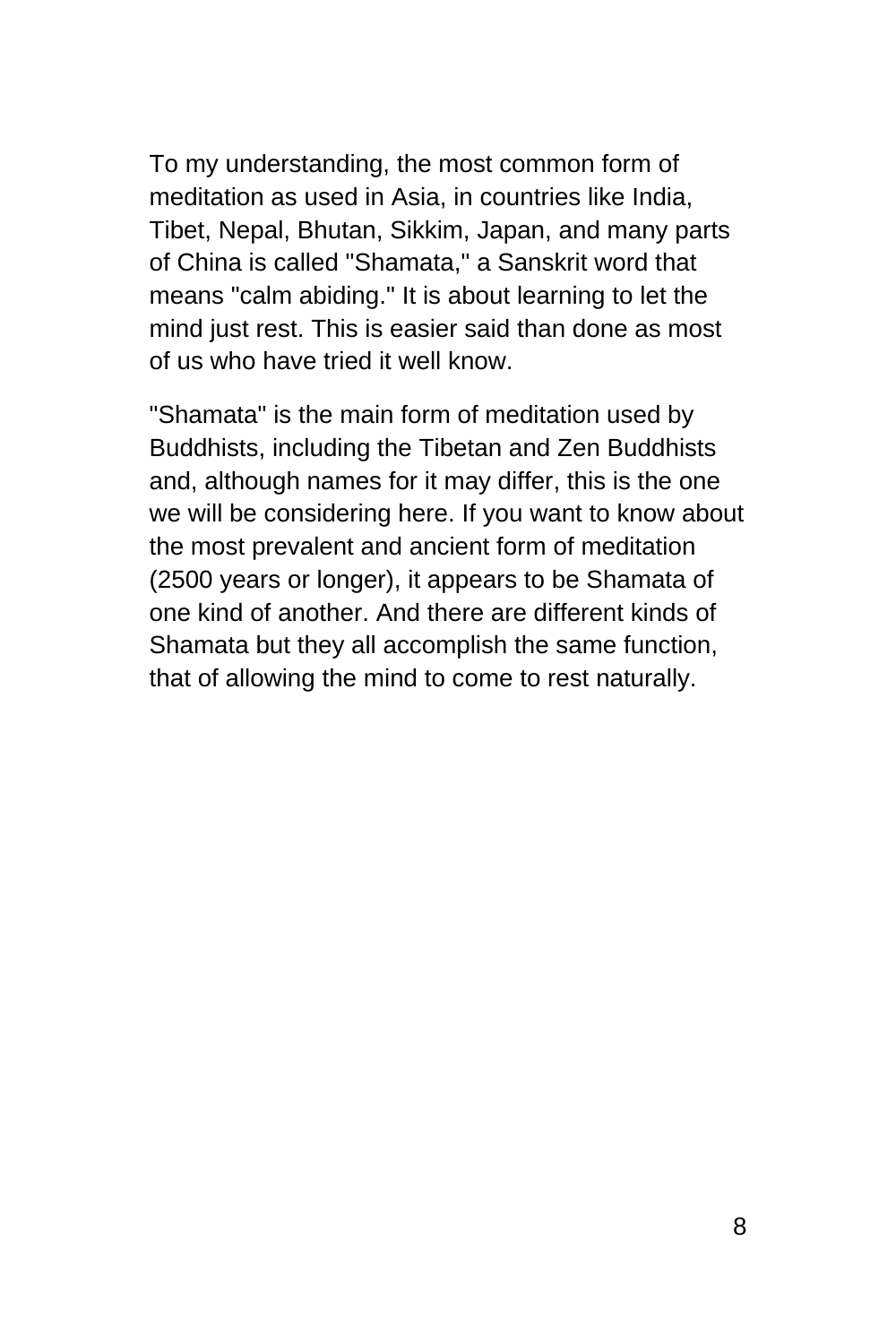## <span id="page-8-0"></span>**Practicing Meditation**

And let's be perfectly clear here that meditation is a habit that you learn and nothing instantly in itself. In other words, we do not just sit down quietly and call what we do meditation. That is called "sitting down quietly." Traditional meditation is something that we must learn and practice. Meditation requires effort on our part and the "effort' part is not meditation. That's why it is called "practice'. We "practice' meditating. Learning meditation is trial and effort, and is not usually relaxing for beginners by any means.

Those who light a candle or some incense and retire to a cushion in a corner, close their eyes, and go deep within, only to emerge 20 minutes later refreshed and relaxed are not doing Shamata meditation. They are just relaxing a bit and we all could use that, but this is not what we are looking at here.

Shamata meditation (and I will just call it "meditation' from this point onward) is a habit that has to be formed and it requires diligence and work. You may enjoy it, but I seldom did. I found it boring, irritating, exasperating, and painful much of the time. But I felt the same way as a kid playing piano scales. I have trouble with rote learning. How about you'

I have never been a good student, at least in school. And I was not a good student in meditation. It took me years to develop what I hope others can do in a much shorter time: gain some proficiency at meditation. I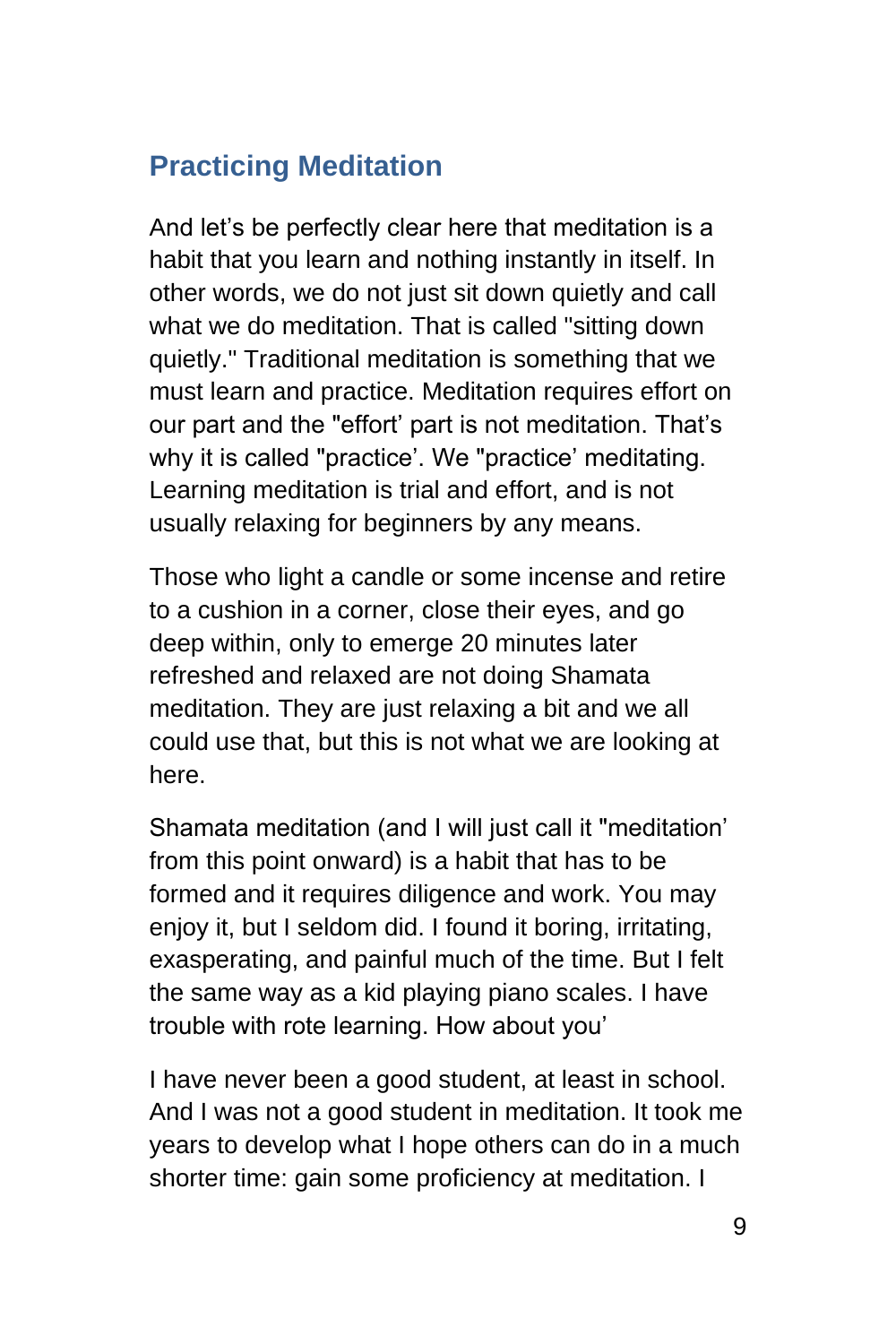wish someone had told me what I am trying to point out here. It would have helped.

I did not know back then that meditation practice was "practice" and not the final result. I called it "practice" like everyone else did but the word never registered as "practice'. I wish someone had explained to me that mediation is a habit we have to build, much like we practice music, learn our times tables, or anything else. If I had known that, I would have relaxed into that and probably gotten the hang of it a lot sooner. After all meditation is all about developing awareness by letting the mind naturally relax and rest.

Meditation is a habit that has to be learned, a habit that has to be repeated until it becomes habitual (pun intended). Meditation practice is like scaffolding that will eventually be removed once we begin to actually get a real feel for it. It is like learning music. We practice fingerings and scales until we have learned them and then we are free to just play music. Practicing meditation is like that. Practicing is not the music.

And I did not understand back then that the habit of meditation writ small on the cushion looms large in real life, in the rest of my day. I thought I was going for those twenty minutes of enlightenment and that if I didn't get that or some result right there and then, my meditation was no good. I went around for years thinking that my meditation practice was lousy, when actually my meditation, with all its trying, groaning, impatience, irritation, and avoidance, was just fine. I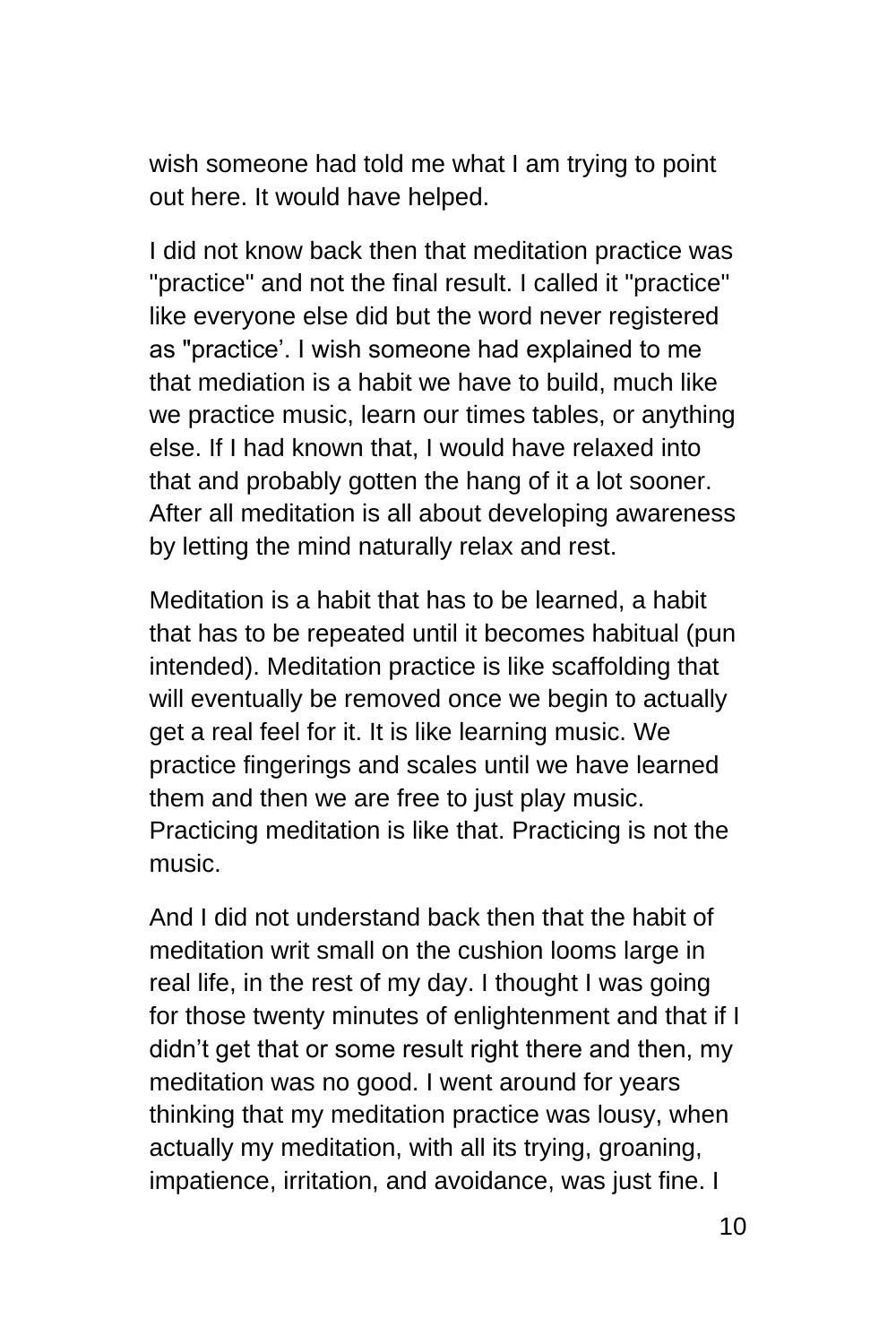was doing exactly what I was supposed to be doing getting to know my own mind. But 37 years ago when I was taught to meditate there was no support structure that I had access to that could explain this to me. I was taught to meditate by no less than the Ven. Chögyam Trungpa Rinpoche himself, but I never saw him again. I was on my own for many years.

And as for feeling bad about my meditation practice, I assumed that I was just being delinquent, failing to get what others perhaps easily got, and generally missing the point. I missed the point alright, which was that everything I was experiencing (that I tried to deny or felt ashamed of) was simply par for the course and totally normal. This too was meditation. It is hard to learn to meditate for many of us. That's the way it is. We are building a habit and that takes effort in the beginning.

I will close this blog by reminding readers that the whole point to meditation is to become more aware each moment in our lives. The two key concepts to proper meditation are called mindfulness and awareness. Awareness is the goal or result of meditation and mindfulness (being more mindful) is how we get there. Having after all these years learned to meditate a little I can say that the increased awareness that comes from meditation practice, however small it may be, could be all the difference in the world between ignorance and awareness.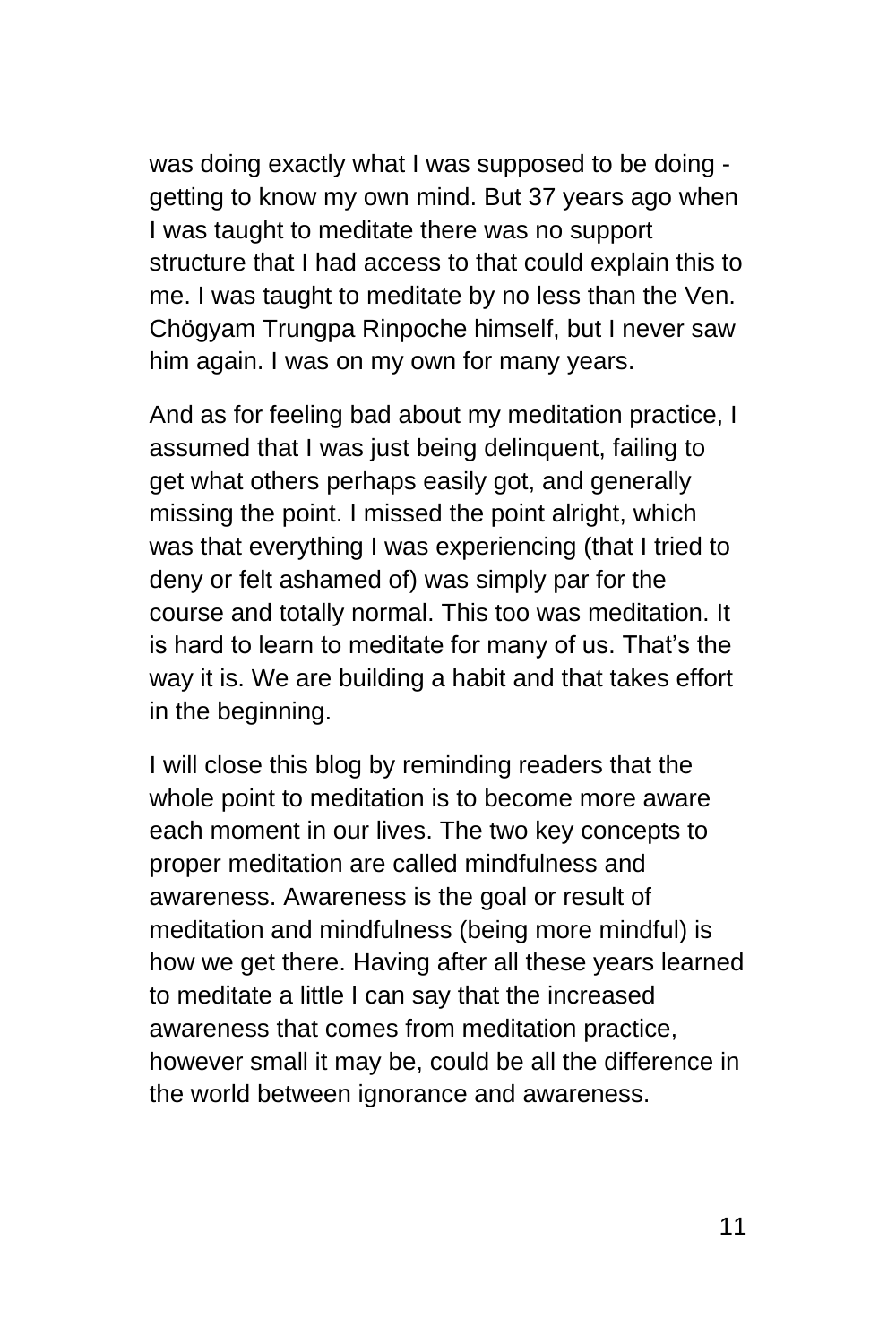#### <span id="page-11-0"></span>**What Really Makes Me Sad**

Two people I care a lot about recently had a horrible fight, one that they can't even begin to get over. What makes me sad is how we deal with a situation like this (our "past') when something bad has happened. Almost everyone I know spends so much of their time digging in that past trying to figure out why whatever happened "happened'. It is like trying to put the toothpaste back in the tube. You never will figure it out.

Meanwhile there is a way to deal with whatever has happened in the past that has been tried and found true for many centuries. And it is simple compared to rejiggering the past. What is done is done. You can't relive it and it is not even the same you that did whatever you did that you regret. Don't look back. I disagree with those who say that those who do not understand the past are condemned to repeat it. I understand their point but there is a better way or at least another way.

I see often see this in couples when they argue and fight. It happens to me as well, but also to many of my loved ones. They spend hours and days until they are completely exhausted trying to figure out where they went wrong. Some even go into therapy, consultations, and remedial work of various kinds. While this may help, it never seems to give them all the answers they seek.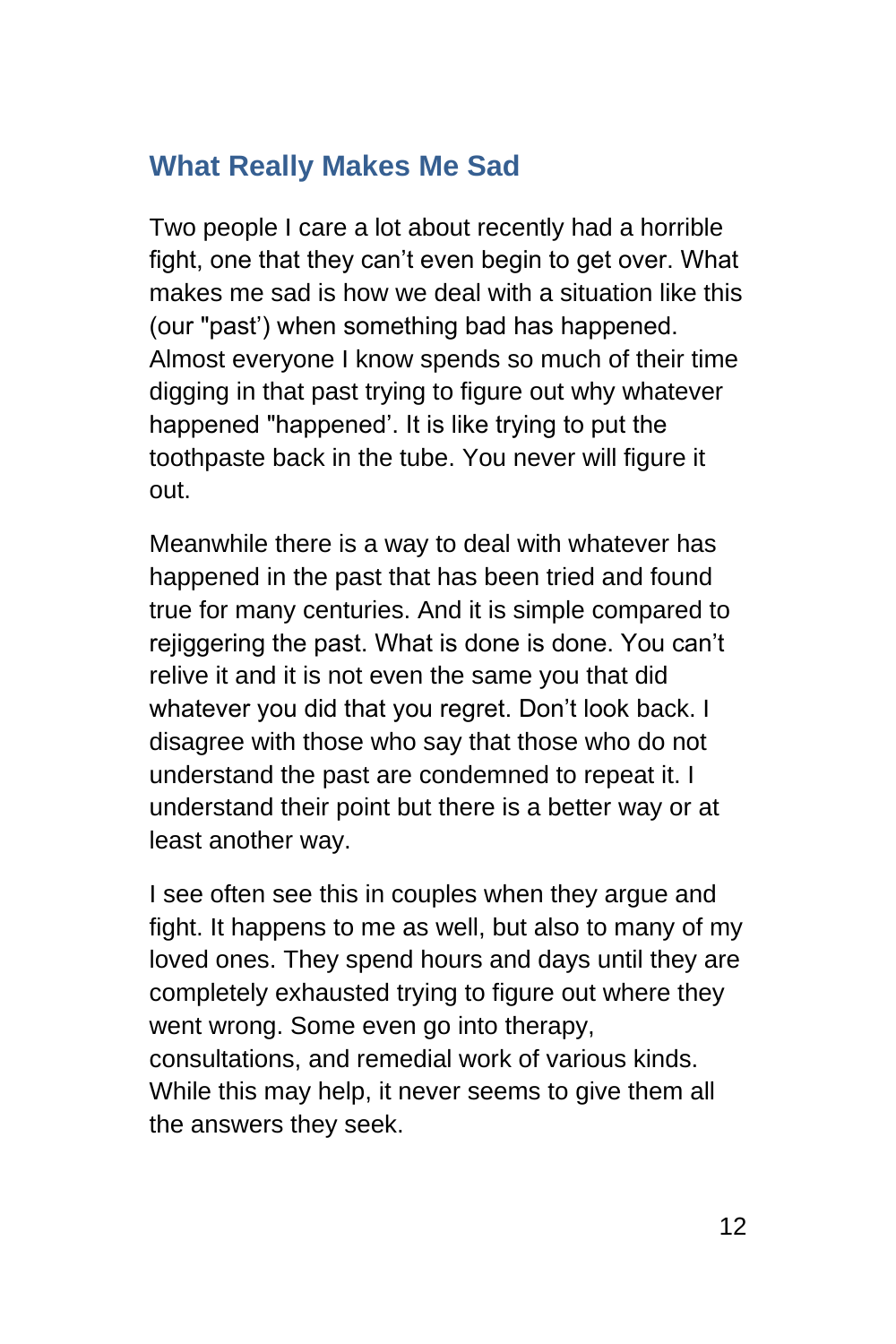It is true that the past is prologue to the future; we all know that. We don't get an award for realizing this because that's how we define the past, as "past', as what came before. And you can't change the past. Period. You can only change the present AND what we do in THe present totally determines our future.

The Buddhists taught me how to deal with arguments, fights, blowouts, and all the other kinds of scenes we sometimes find ourselves in the middle of. And it works every time and is relatively (compared to sticking your finger in the past) easy as well. This is it:

When you discover that you are off base, have made a mistake, hurt someone you love, got carried away, or whatever… the moment you realize that something like this has happened, you simply stop. You don't dwell further on what just happened. You don't think about it, anguish over it, or even waste time regretting it. You just drop it and take your mind back to trying to do your best, to its normal state of being peaceful and kind. And you start over.

You make a new beginning. If two minutes later you wake up and find yourself angry all over again or bringing up the past, no matter what happened, you simply do the same thing: Stop, take your mind back to where you would like it to be, and start over. You make a new past in the present.

You do this all day long, all night long, continually, and nothing else. In other words you don't prolong the past, whether it was good, bad, or indifferent, and you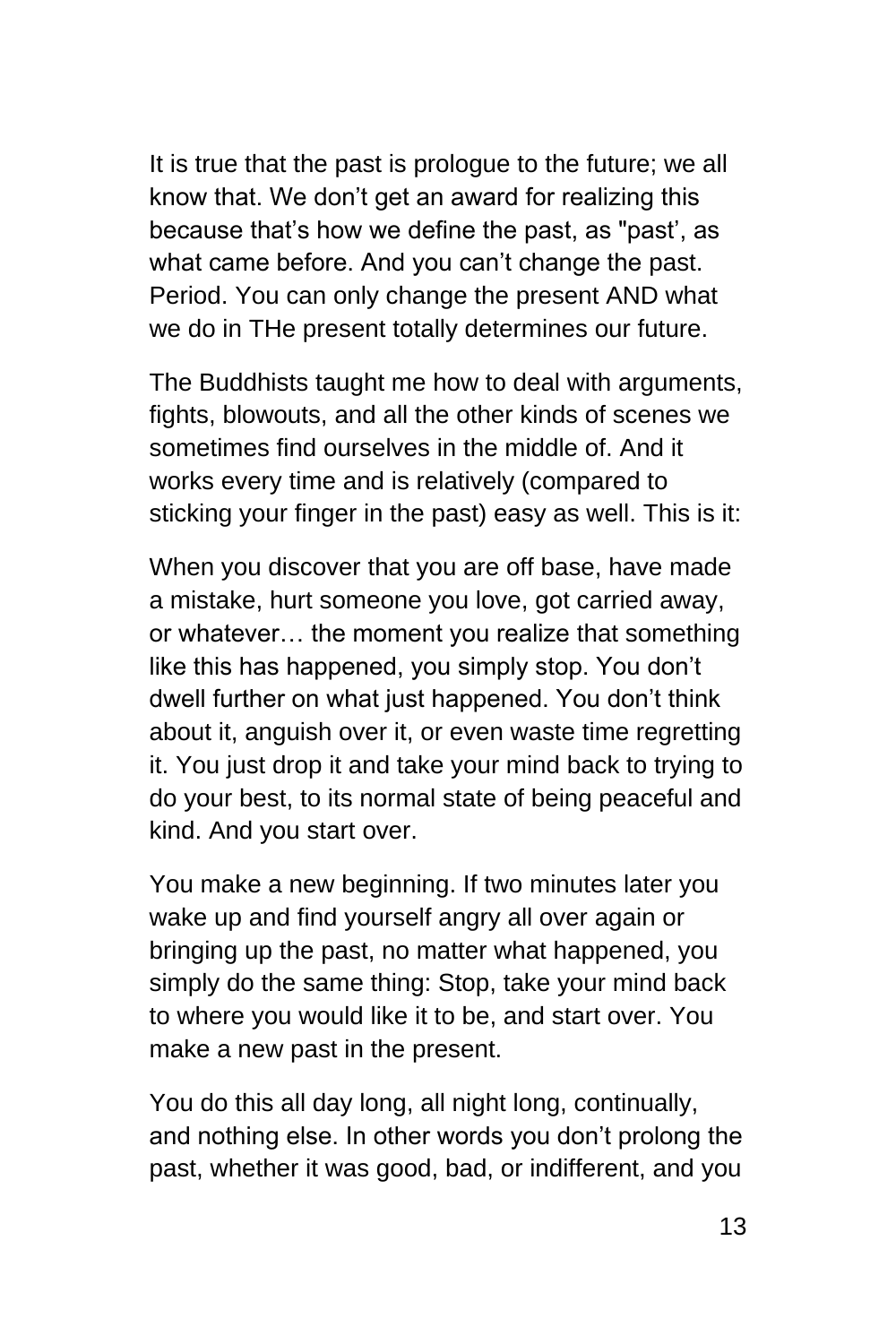don't vilify your actions or the way you behaved, even if they were really wrong, even if you are totally to blame. You just drop it, bring your mind back to the way it should be, and start ver. You do this again and again.

This is very similar to the 12-step plan of the alcoholics in that you take it a day at a time, only here it is moment by moment -- a moment at a time. And this actually works because by creating an ever more perfect present, by starting over, you automatically create a new and better past and a better future, just like that. You are building a new habit, even if it takes time. And here is the kicker:

This is precisely what is called in Tibetan and Zen Buddhism: "Meditation." It is sad that the word "meditation' is used for so many different things when it is so simple. The most common form of meditation is called Shamata Meditation, from a Sanskrit word meaning calm-abiding, just letting the mind rest. In that form of meditation we do exactly what was described above. We sit and let our mind rest on an object (or no object). When we find ourselves carried away thinking about something else (like our next dentist appointment), we simply stop right there, drop that thought and bring our attention back to resting the mind. We start over.

This kind of meditation builds a habit that is useful on the cushion, but much more useful as described above in life itself, because we gradually learn to catch ourselves when we are carried away, drop it,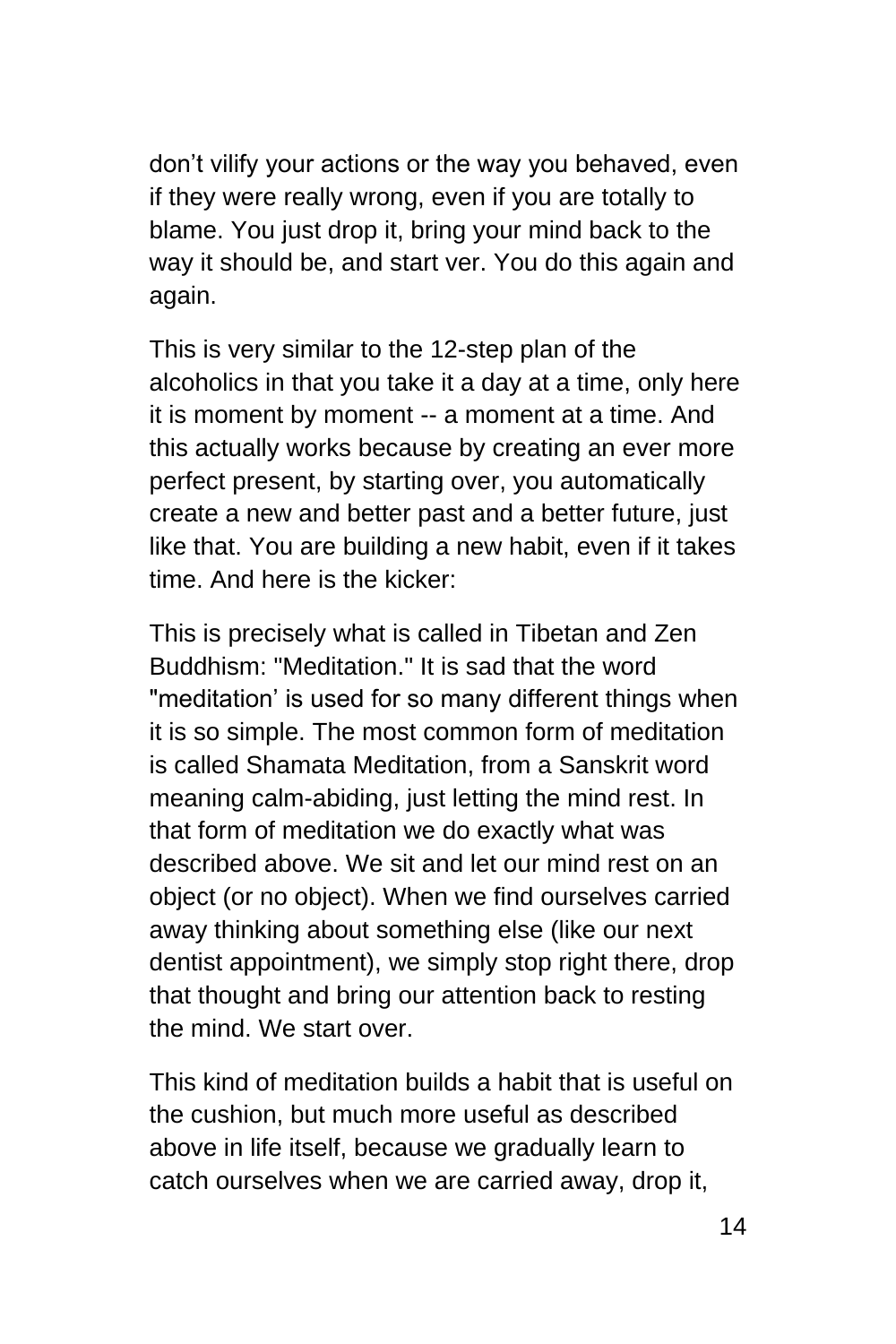and bring our mind back to the moment and start again. By doing this we create a present that is better than the past and one that turns into a good future.

In summary, it is easier IMO to build a new past by making a good present, than it is to fiddle with the past trying to figure out where we went wrong. After a while, we identify with the new present we are building and the past is no longer even important to figure out. We are no longer "that'. We are what we are doing now.

This, friends, is why people meditate, to develop this habit and to build a secure future from the present moment. Give it a try.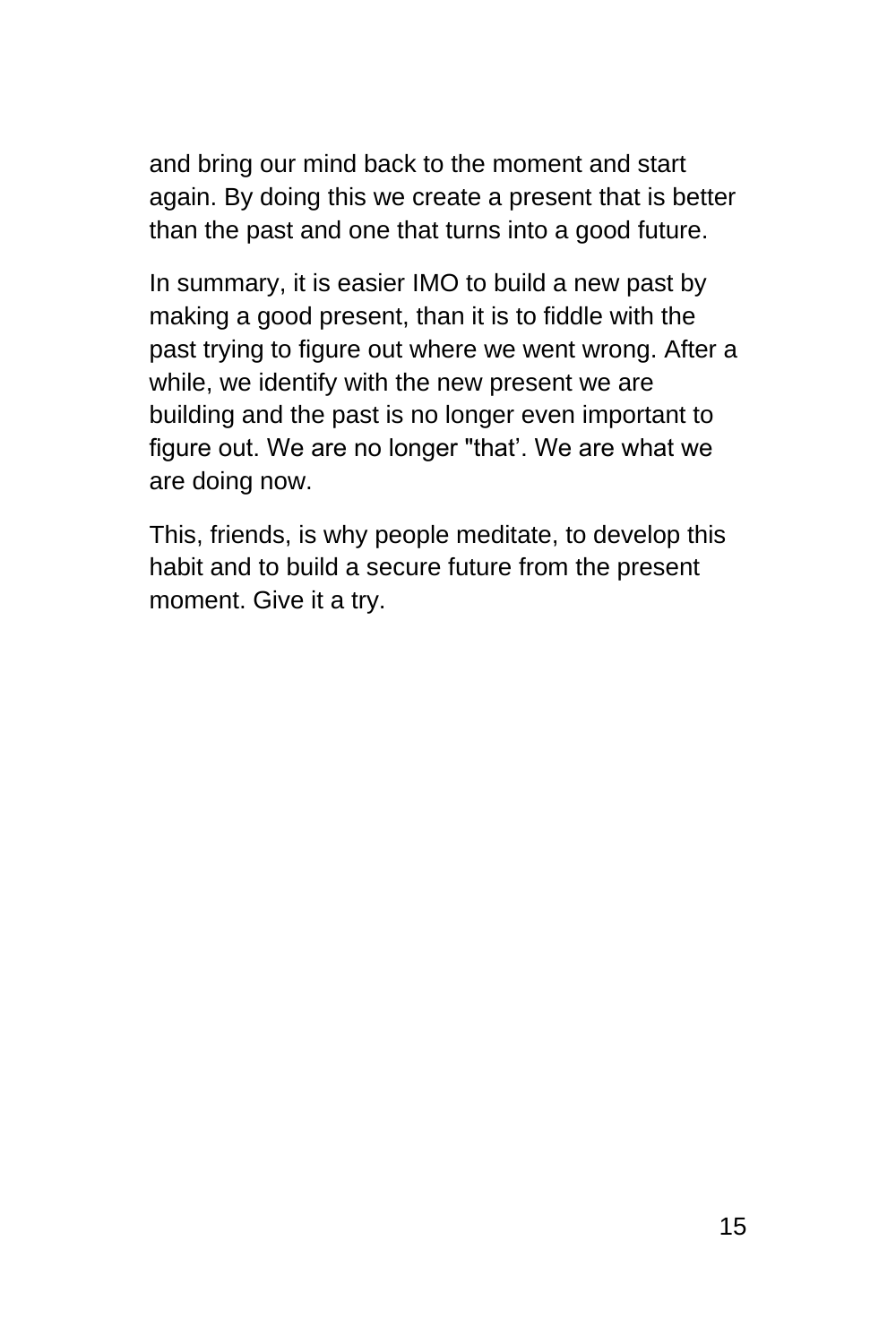#### <span id="page-15-0"></span>**Don't Prolong the Past**

The great 19th Century Tibetan master Patrul Rinpoche wrote:

Don't prolong the past, Don't speculate about the future, Just dwell in present awareness.

The question is how best to do this' How do we not dwell on the past or the future but somehow be mindful of the present, the one place where a future (and therefore a new past) can be built. The traditional way to do this which has been taught for over 2500 years is Shamata meditation. And there are many, many other forms of meditation.

Sitting quietly in meditation for a few minutes each day may give me a greater sense of calmness and clarity, but that is not the only or even the main reason to meditate. That is certainly not why I meditate. The primary reason to learn to meditate is to build a mental habit of working with mindfulness and awareness so I am not so easily distracted and carried away all the time, so that I can be present.

The habit of meditation is not just about sitting on a cushion. While it is important to sit and learn to meditate, that is not the main reason to meditate. Sitting on a cushion builds a habit that we can then use on the cushion but we also can use that habit the rest of the day when we are engaged in our regular life. We sit and meditate to learn mindfulness and to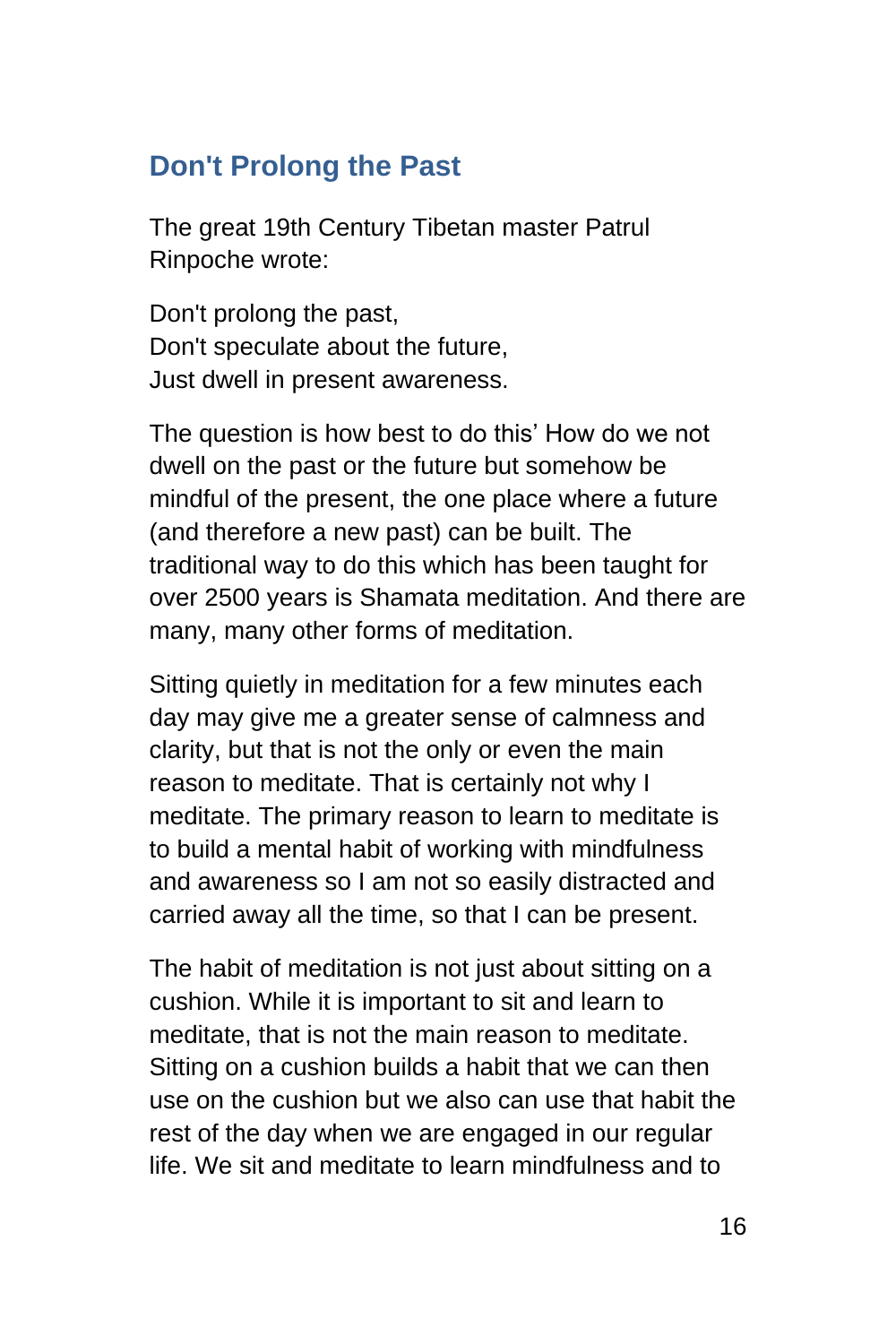make mindfulness into a strong habit, but we use that mindfulness and the awareness that stems from it (that we learn while sitting practicing meditation) everywhere else and all the time. We need it to live clearly.

Sitting meditation is about learning to remain mindful and in the present as opposed to being endlessly distracted by thoughts of the past or the future. The first thing most people learn when they begin to meditate is that they are in fact easily distracted, that is: they can't just sit and let the mind rest. The moment they sit down the mind is running all over the place. When beginners try to sit in meditation they experience their day-to-day distraction first hand and are mostly helpless to do anything about it. They have built no meditation habit.

Practicing sitting meditation each day, while it can be nice in itself, is all about building a habit of being in the present. This is why yogis call their meditation "practice." We "practice" meditation and that practice prepares us for the rest of our day, the time we are not meditating on the cushion. And that rest of the day is when we need the habits built through meditation the most.

In my opinion many people have meditation just backward. They believe that the relative calm of ten minutes or a half an hour of meditation is why they meditate, when the reality is that those ten minutes are our time to "practice' meditation not a result, the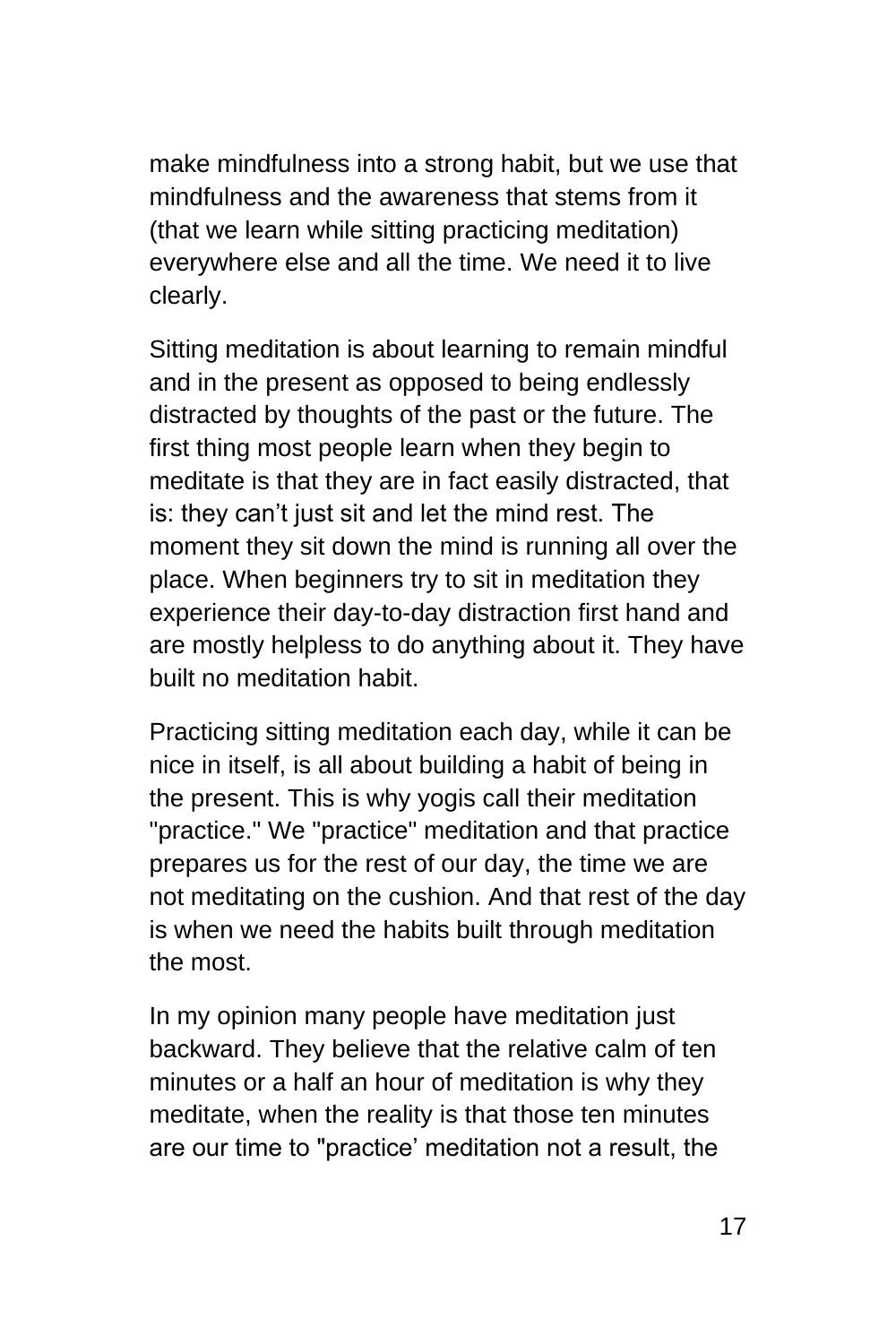time when we "learn' to meditate and the rest of the day is when put that practice to work.

Unless we have practiced meditation on a cushion long enough to actually acquire the habit of being mindful and present, we have nothing to help us keep that awareness the rest of the day. It is a Catch-22. We can't just skip meditation on the cushion and expect to have its results in our daily life. We soon end up right back where we first started, lost in the midst of our endless distractions

It takes actual time sitting on the cushion to build the habit of being present, of being mindful at the times we are distracted, and then learning to bring our attention back to whatever we are doing - practice. This habit is especially beneficial during our postmeditation time, that is: when we are just living life.

I don't know about you, but I get carried away just all the time. I go too far. I say things I don't mean. And I don't always catch myself when I should. Things get out of hand easily for me and I am often not aware of it until somewhere farther down the road. I lack enough mindfulness. Sitting meditation is about building (practicing) a habit of mindfulness that alerts me when I am distracted and allows me to drop that distraction and quickly return to whatever I am doing. It is a simple habit that over time becomes automatic, but it requires practice.

However, like all habits it has to actually become a habit. You can't just think it and have it be so. You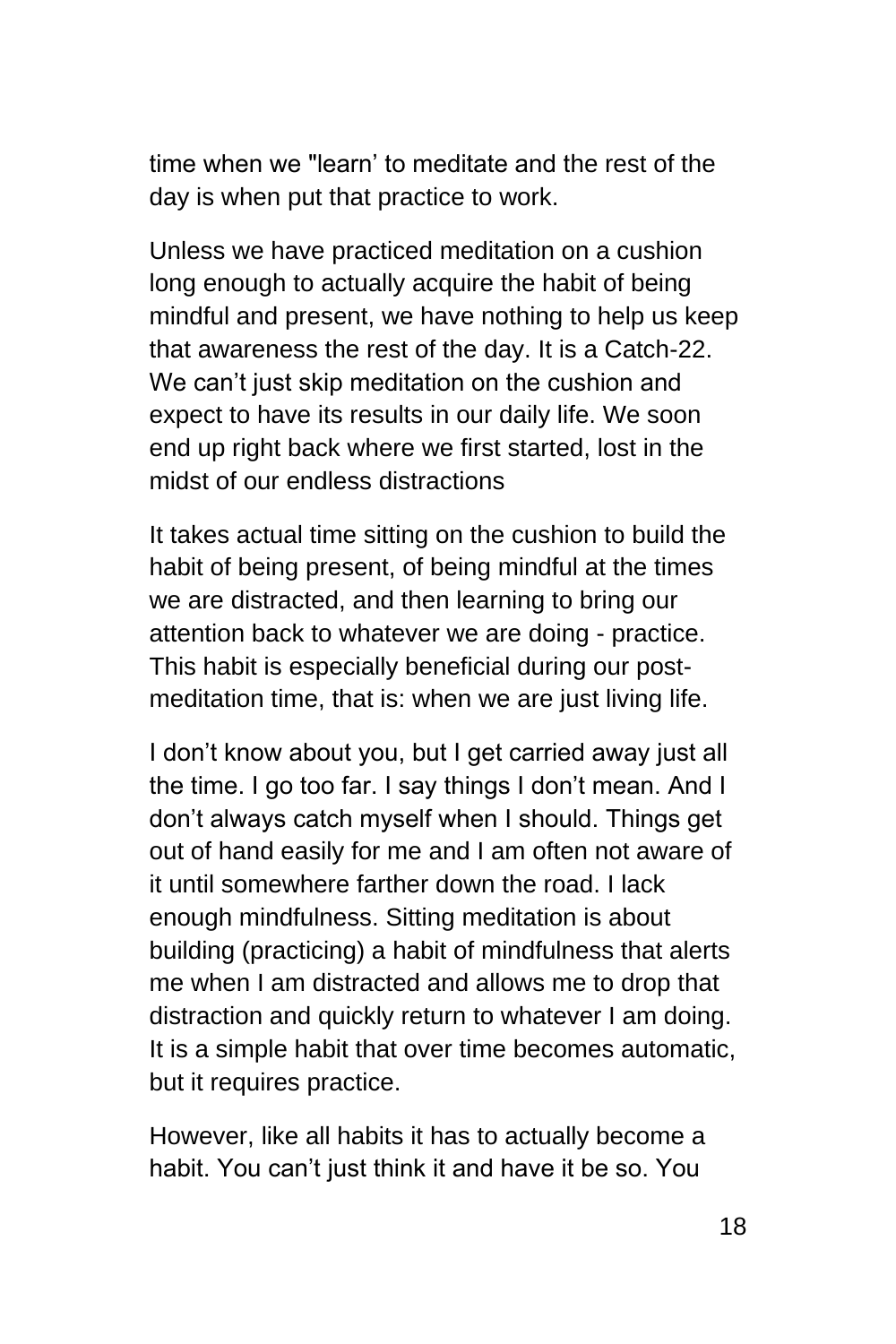have to practice meditation until it works for you and you can't just sit and count the minutes until your practice time is over. You have to actually do it. It is no different from practicing a musical instrument, except here the instrument is your own mind and attention.

My point is that while sitting on a cushion for a short time each day can be calming and relaxing in itself, that is not the main reason to meditate. The main reason is to "practice' being mindful, to practice recognizing when you are distracted, and learn to bring your attention back to whatever you are trying to do, what we have set out to do, whether on the cushion or in our day-to- day work.

The key word here is "practice" as in "practice makes perfect." If we find practicing meditation calming, fine, but for most beginning meditation practice, that is not the case. It is just the opposite. Within moments of sitting down on a cushion we find just how easily distracted we can be.

This is not to say that we can't just sit and mull things over or let the mind cool out and just run like a quiet stream, or light a candle, some incense, and kick back in the mind. Of course we can.

There are many ways of soothing the mind, but the technique I am pointing out here is about being mindful, about mindfulness.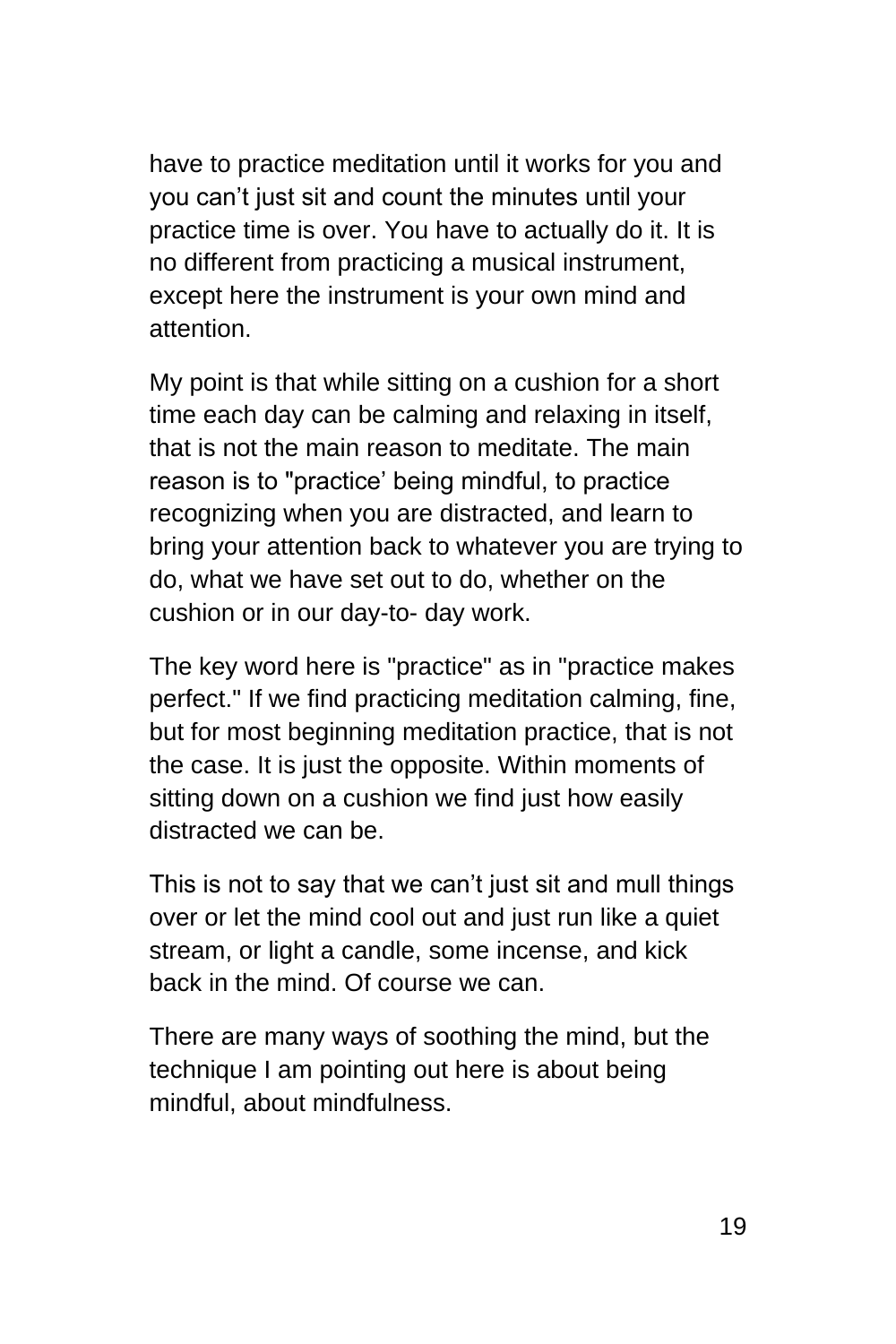Shamata meditation as taught by Tibetan and Zen Buddhists is about being mindful and alert. This takes practice and, like all methods of practice, it is not often at first relaxing. It takes effort to meditate effortlessly, if that makes sense. And it takes time, lots of time… our time and consciously.

I wish I could tell you that the results of meditation practice are instantaneous and appear the first time we sit, but this is not the case in my experience. Like all habits, meditation and mindfulness have to be built through effort and time.

Playing music on a guitar is not the same as practicing scales and fingering. The analogy to meditation is a good one. Meditation is your practice and its results (over time) will affect your whole life.

I have found this to be true. I have been meditating for many years and it has been hard work much of the time.

Practice can be boring. For me these habits don't come easily and I am a genius at rationalizing on any given day why I should wait until the next day to practice meditation. The only one I have harmed is myself. It just took me much longer than average for the results of mediation practice to kick in. Enough said.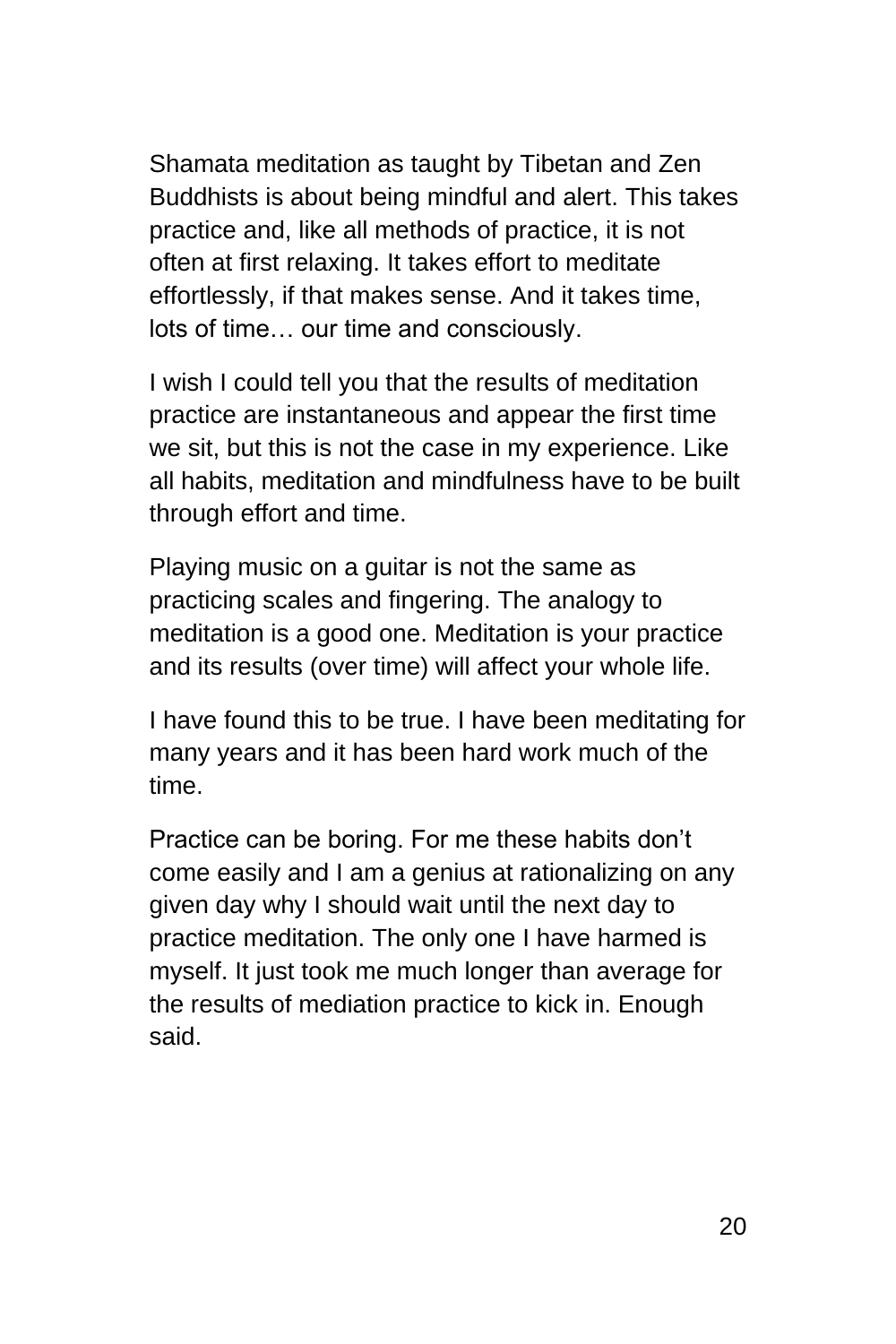### <span id="page-20-0"></span>**What Practice Really Is**

I want to discuss here something about practice. I don't mean just dharma practice, but any kind of practice, like learning to play a musical instrument or whatever. Of course this also is true for dharma practices like sitting meditation, Tong-Len (exchanging yourself for others), and so on. Practice almost by definition can be boring so it might help to learn a little more about what happens when we practice anything.

I first learned about the true nature of practice back in Ann Arbor in the Sixties when I was propelled out of my body by an LSD trip and never came back, or came back over a period of many years. My mind was pretty open then, actually very open. There was a little church in Ann Arbor off of South University and Forest Avenue, up near and just south of Washtenaw Avenue, which is now a little dogleg. I think it might have been called the "Campus Chapel." Anyway, it was open all night long, left open. No one was there late at night except sometimes me. I would be up late nights just as I am today up early mornings.

Anyway, I would go there at times when all else was closed or when I wanted to be alone and just play music. In that chapel they had a small grand piano in the basement and a real organ console up in the chapel. I would play those or play at those. I can't really play the piano but that was not the point those nights. I wasn't playing the piano or organ; I was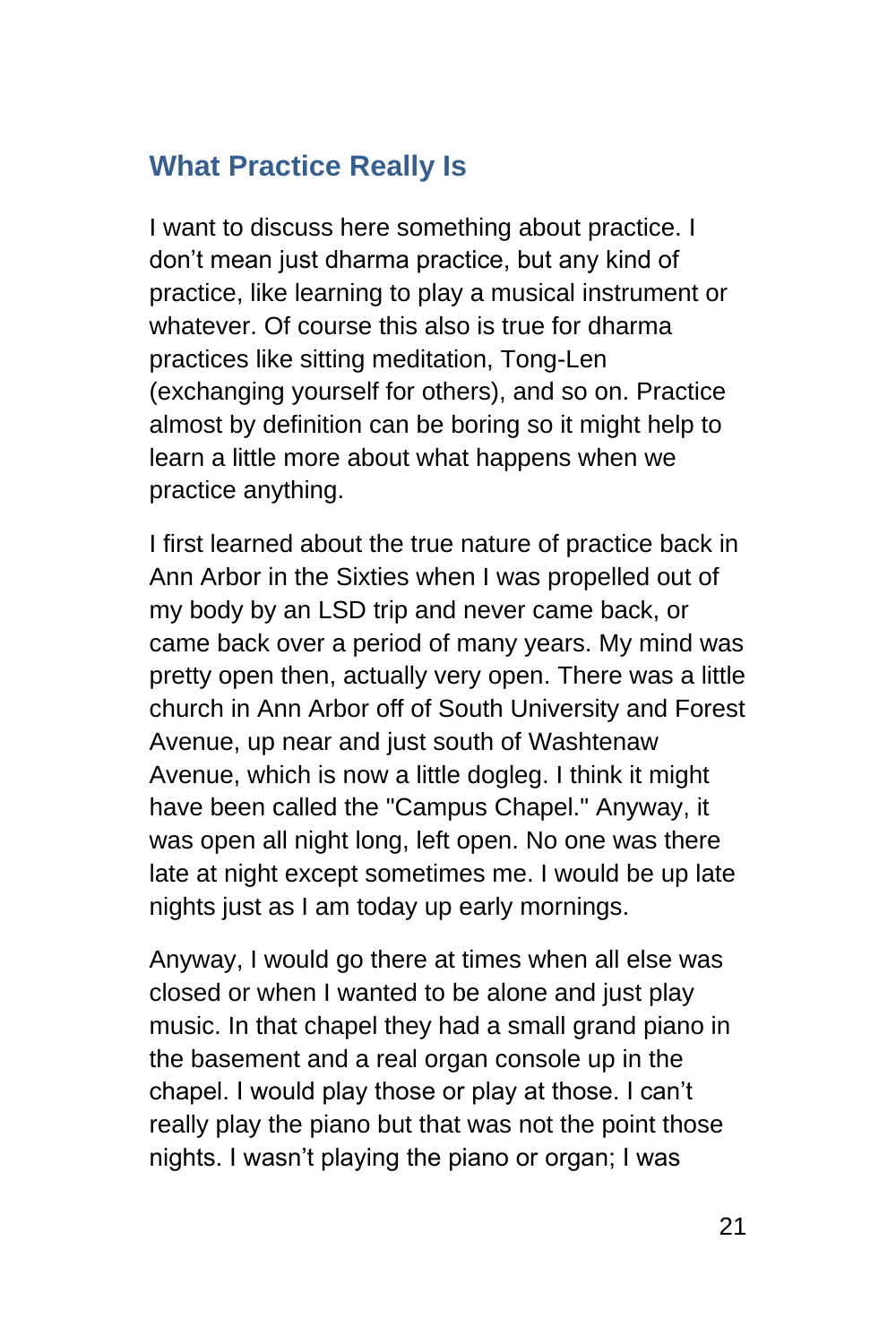playing music, music from my soul. Life was squeezing me and in those late nights I was playing music like some animal calling out to life.

I especially loved playing that church organ because the many different voices and registers would pierce my mind and set up all kinds of resonances that transported me. In fact I once owned a large Hammond B3 (jazz organ) for some time when I lived in small room. It took up almost my entire room until they came and repossessed it for lack of payment. I just ran out of money and was not willing to work at that time. It was all I could do to monitor the changes in my consciousness each day.

Anyway, late nights I would go to the chapel and play my heart out. It really was beautiful (to me) music, but I will allow that it might have sounded strange to others. I did this for years and no one else was ever there. I did have another and different experience at the U. of M. School of music. One time I wandered through the music school where there were dozens of small practice rooms, each with a piano and most of those rooms were empty of students.

As I walked through the halls the sounds of different instruments filled my ears.

Now here was music. And I felt music well up within me. I was filled with emotion and feeling. Slipping into one of the empty rooms, I closed the door behind me and sat down and played as I would at the student chapel. Only this time I was not alone.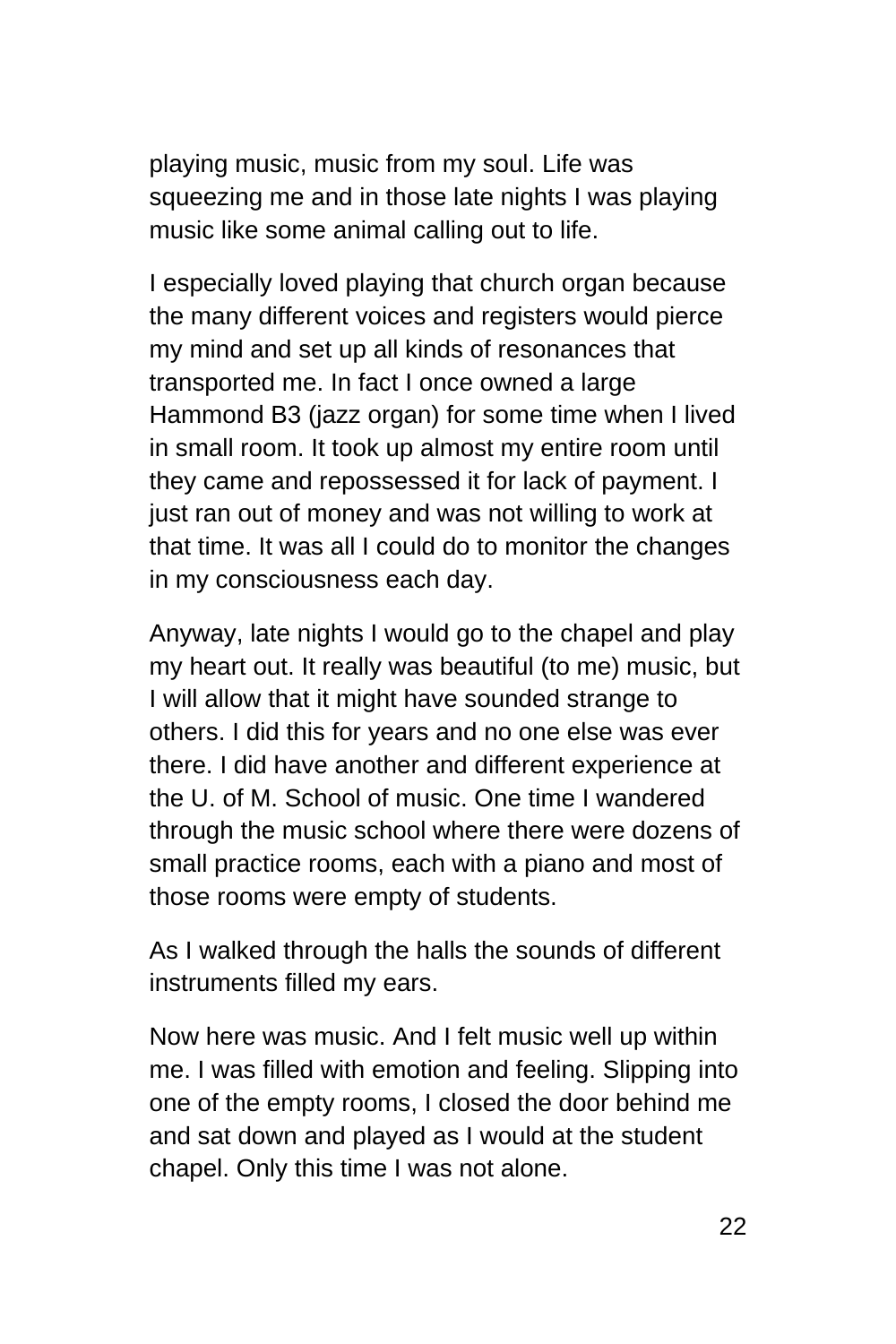I had no real piano technique and was forced to help my fingers find their way along the keyboard. Still, I played very carefully, searching for each note. I played what I was feeling. It came from deep inside. I did not stop to think how this might sound or whether this was in some acceptable music style or another. I just played and poured out my feelings.

Nor can I say that this was happy music, but how could I measure that' It was the music of me at the time. With each note and chord I built a sound image of my mind, at least my state of mind. I am sure the sounds could appear unconventional to anyone listening in as they were from my heart and fit my feelings and mind. And sure enough, as luck would have it there was a listener-in although I was not playing all that loud. I was jolted out of my mood by a knocking at the tiny glass window in the door and then the opening of the door itself.

It was some kind of woman-official for the school. She asked me what I was doing' I said I was just playing the piano. "We have no time for music of that sort in this school. Some of us have work to do. You will have to leave now," she said. Somehow she was objecting to the "kind' of music I was playing or the way I was playing it. Her subtext was that the music was disturbing, not because it was too loud, but because it was too unorthodox. It was as if I was not welcome there because the mental journey I was on and the music it induced was troubling to others.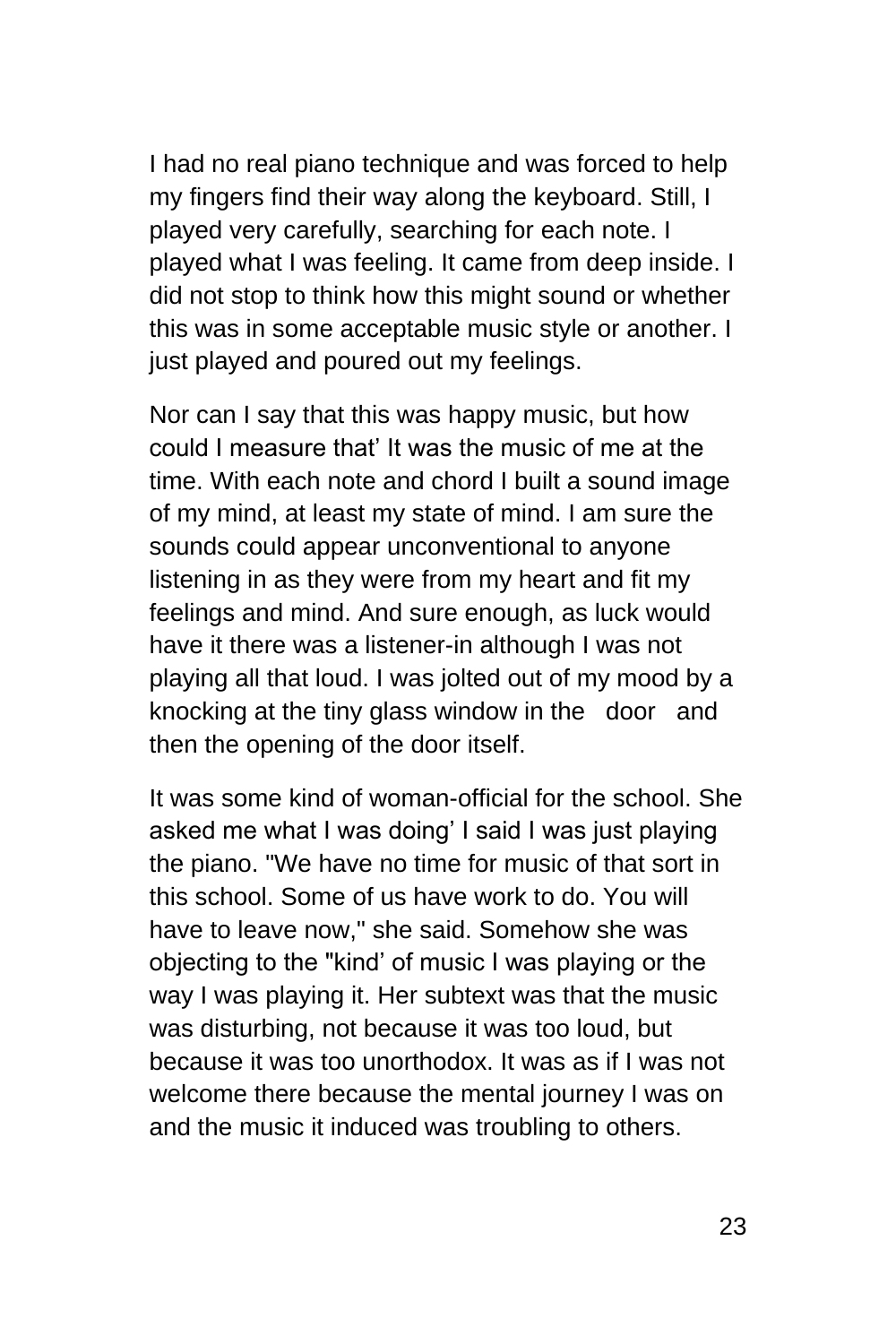Perhaps it was. How she knew I was not a music student I don't know. Perhaps it was because I couldn't play the piano. But I took it that my music (and mind) was hard for others to hear. I left.

I tell this story because I am getting around to my topic of practice and practicing. There is no such thing as standard electrical voltage. That is why we have regulators, surge protectors, and all that stuff. Electricity surges. It ebbs and flows and we try to control it as best we can. In a similar way, our internal energy moves in spurts and lags - cycles. Much like electricity, life brings moments of great clarity when there is energy for all ideas and action plus also moments of drag and darkness. The energy grid upon which our being is based also ebbs and flows. It is anything but constant. In fact, change is the order of the only constant. We are kind of at the mercy of our life energy flow, bobbing around in its ups and downs.

I explored this idea when I began to learn to play the piano on those late nights back in the 1960s. I also had an upright piano in the narrow hallway to my room at 114. N. Division. Learning to play the piano requires practice and lots of it, but how does practice really work' Is there something more to practice than the benefit of rote memory and repeated actions on the keyboard' I found there was indeed another factor.

The idea of piano (or any other kind of) practice is nothing more than a method of exercising and waiting for the will to develop confidence, for those energy surges I mentioned. What is accidental almost we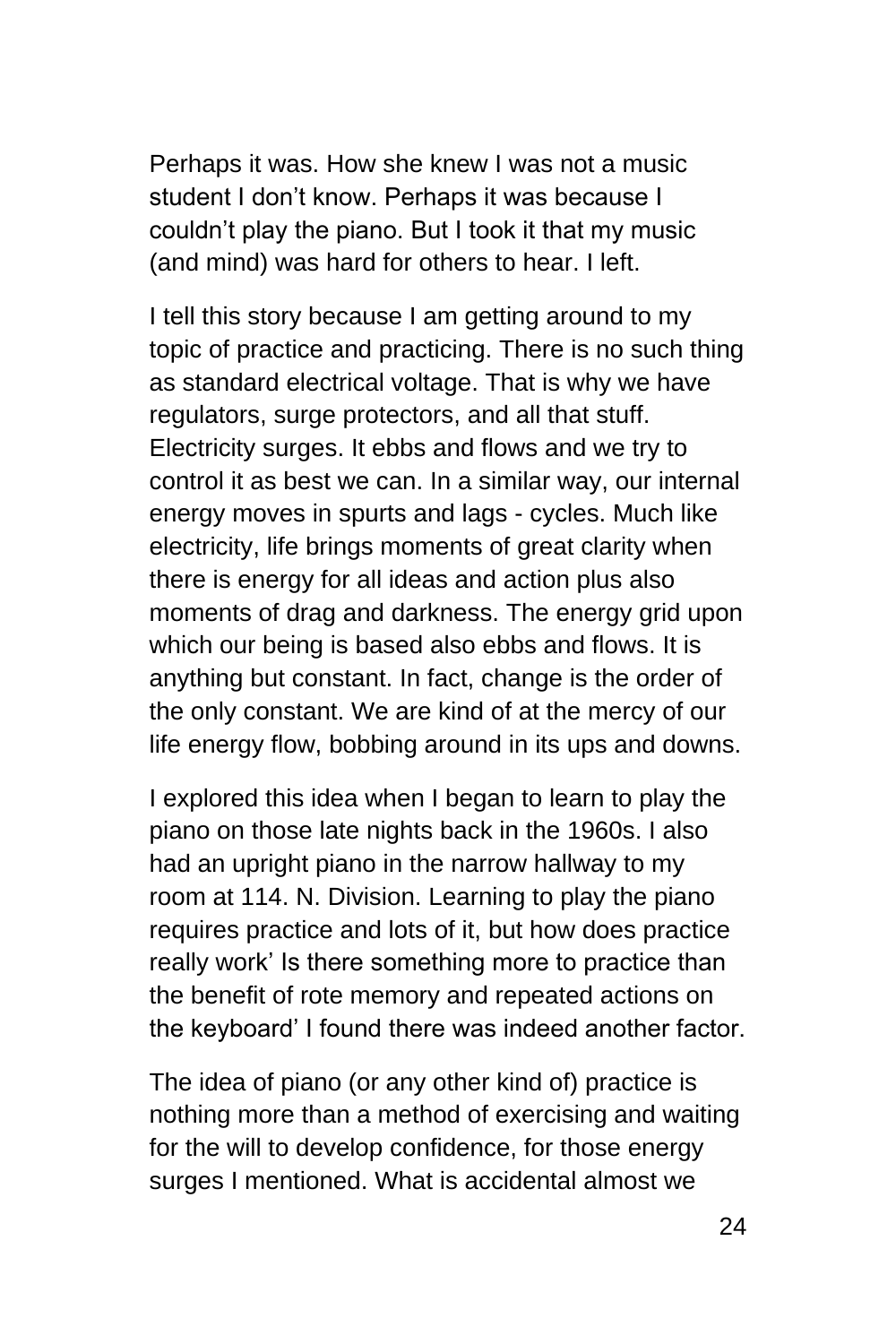build confidence and will- power about. Energy and insight come in blossoms and streams and are not regulated. I would spend the long practice time waiting for the moments of forward push or opening and then cling close to the new ground that opened into me. That is how I learn. During those moments of openness I can see to do anything, piano or otherwise. The mind is open in those surge moments. There is a way in. At those times I can see into myself and perhaps learn something new. That is the true result of practice: taking advantage of open moments to dart past where we were before into new ground, our passageway to the future. We build a habit through practice. We gain ground by taking up the slack as we leap ahead through those open gaps of insight. We know that good habits are learned through practice, but I am trying to explain how practice actually works.

Just as the practice of waiting for the energy or spiritsurges can benefit piano playing, that same waitingpractice style can allow us to take advantage of these natural gaps or energy surges for other uses. The same kind of attention that we might pay to practice piano is worth paying to our mind-training work - just sitting there being alert. Things happen. Gaps or openings naturally occur and if we pay attention we are there to note them. That is practicing, what is more commonly called "mind practice' or meditation. Meditation is just the sort of mind practice we are discussing here.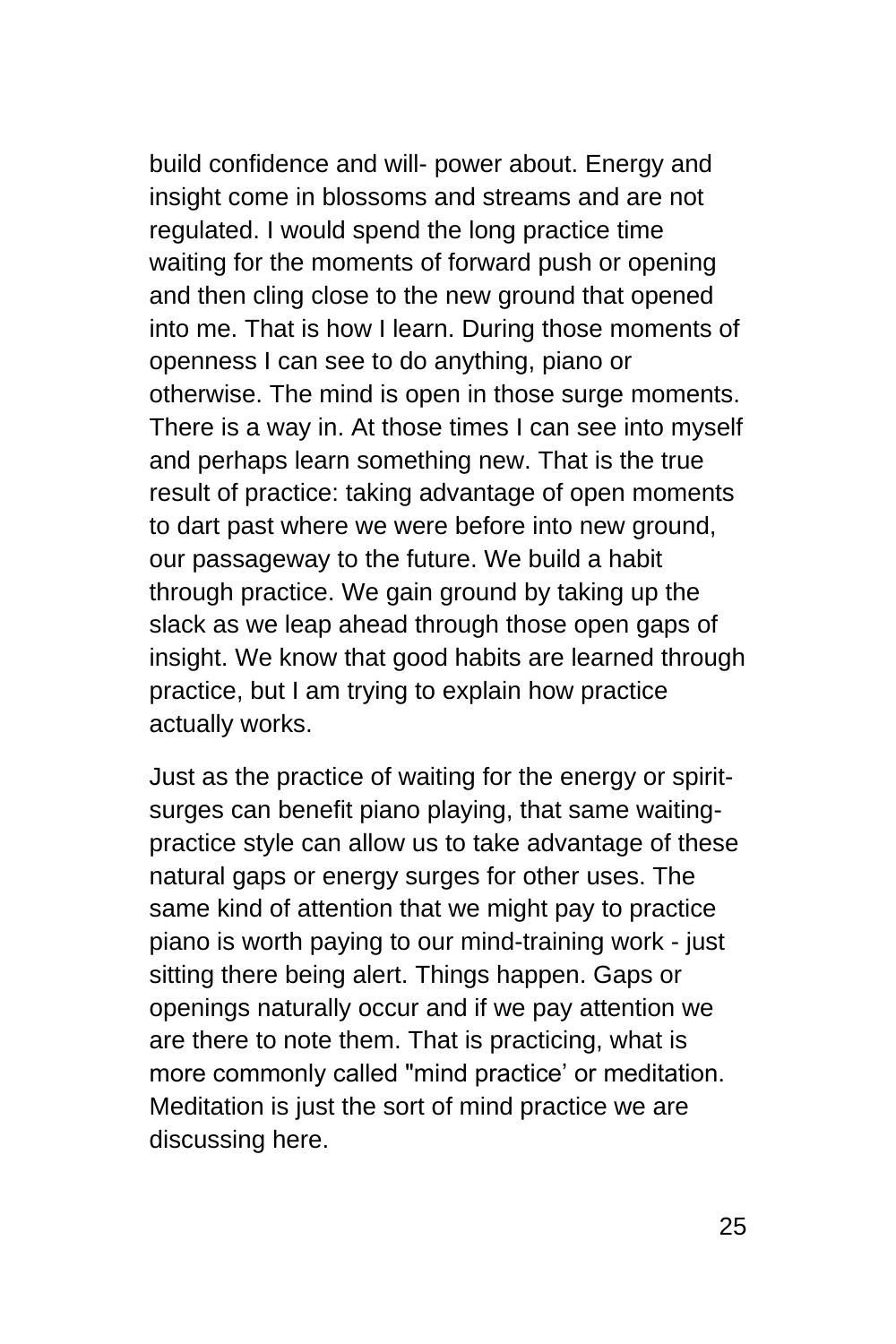In basic meditation we sit there and attempt to allow the mind to rest. When we become distracted, we gently bring the mind back to rest once more. It can be boring and it is just practicing, but we are building a habit that will benefit us in everything we do later, off the cushion. Once we have a habit of catching our own distractions in real life and bringing our attention back to what we want to be accomplishing, the merits of meditation become clearer to us.

It takes time and it takes those moments or surges of opening during practice when resting the mind is easy or easier. The moments of real energy and clarity that come in the normal course of life is when most real progress is made.

Practice is the process of forming a habit (imprinting) by repetition and taking advantage of whatever openings in our mind present themselves. We leap through those gaps into our own future and lock it down, make it our own. This is what practice is really about, waiting for those moments and then confirming what we see and experience when they come. This is why and how I practice anything.

The point of meditation practice is not to suddenly experience light or even to get some mental relaxation or time out. The point is to creatively build a habit through careful practice, a habit that will in time become automatic and be as useful to us in our dayto-day life as it is sitting in meditation.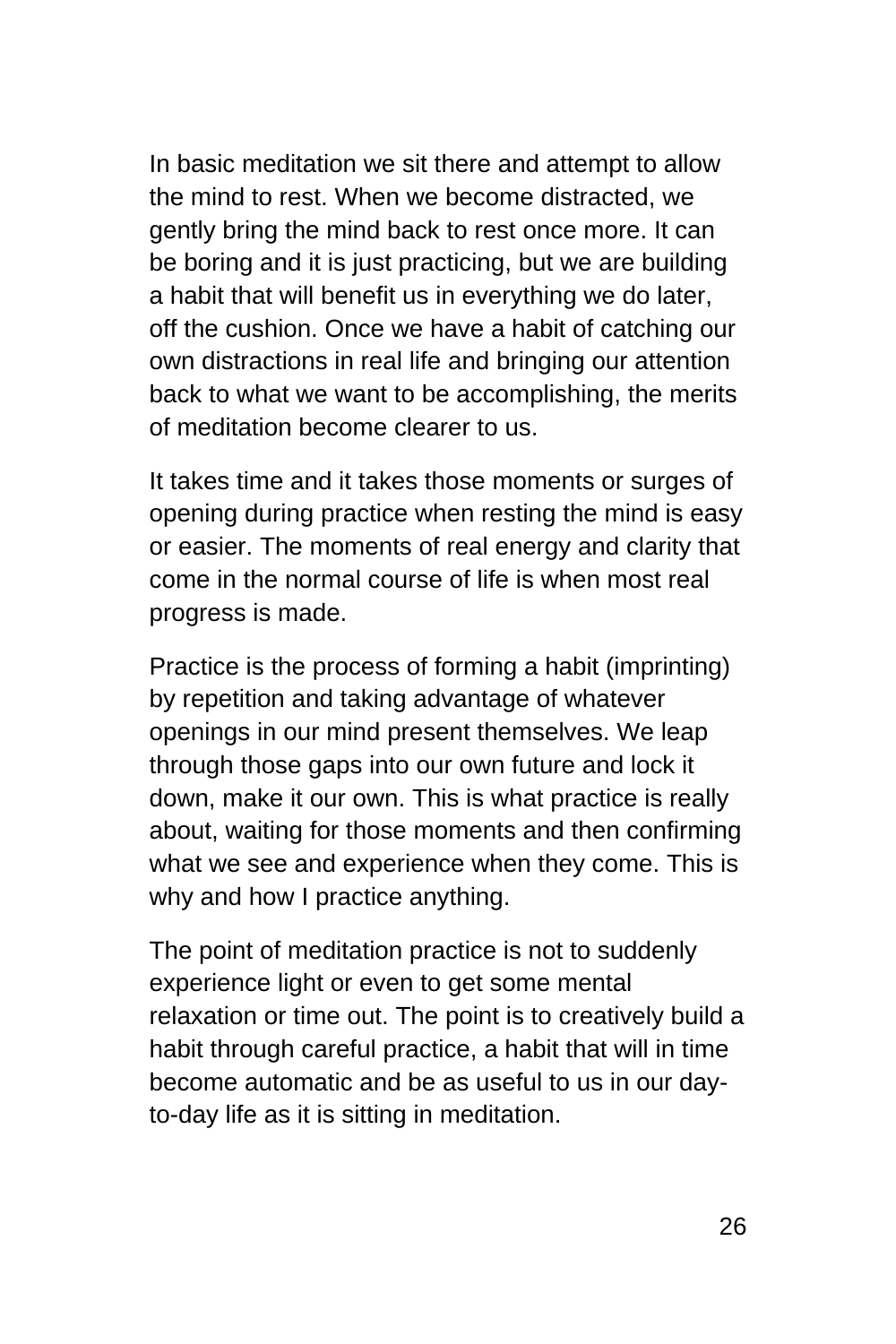## <span id="page-26-0"></span>**The Posture**

What follows is the traditional posture, but don't let it scare you. You can always start out by just sitting in a way that does not take all your attention but let's you relax. You need your attention for the practice. Traditionally there are seven points to the posture, often called in the Kagyu tradition the "Seven Point

Posture of Vairocana (emptiness)." Here they are:

(1) Cross-legged: If you are one of those rare human beings that can sit in "full lotus" position, with each foot resting on the opposite thigh, that is

best. The rest of us can sit cross legged, but with both legs on the floor, one in front of the other. Again: sitting on a straight back chair is fine also.

(2) Abdomen-In: Pull your belly in a bit and tighten your anal sphincter and urethral muscles for just a few seconds, and then relax them slightly. This prevents energy loss.

(3) The Back: Sit up with your lower back straight and hold that position, gently. There is congruence between a straight spine and the subtle inner energies that run along the spine. When the spine is straight, the energy flows most freely. Do your best.

(4) Hands: If you are a beginner, place your thumb on your palm at the base of your ring finger and close your hand into a loose fist. Place fists palm-down on the corresponding knee and slightly above the knee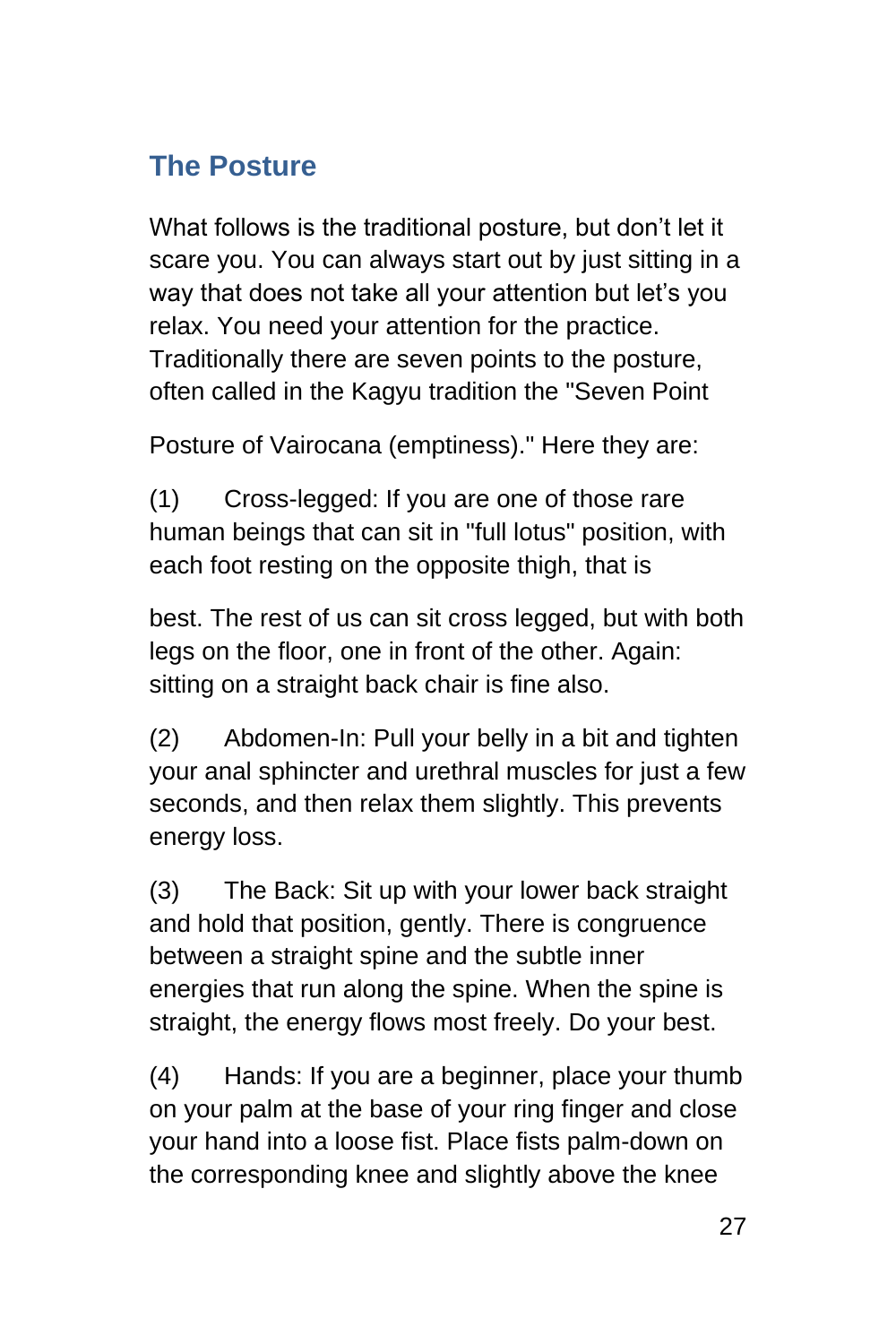depending on the length of your arms. Straighten the arms out, but not so much that they hurt.

If you are already accustomed to sitting then an alternate hand position is to place your two hands palms up against your abdomen and just below the navel, right hand on top of the left, with the tips of the thumbs barely touching.

(5) The Gaze: Direct your gaze to a spot on the floor a foot or two in front of you. Hold that gaze, gently.

(6) The Chin: Tuck your chin up close to your throat, just a bit, like you were making a double-chin.

(7) Tongue: Place your tongue up against the roof of your mouth, just behind your front teeth. This will help to control the saliva. The teeth can be slightly closed (but not clenched) and the lips very slightly parted.

Sitting in Meditation

That is the posture. Now try to arrange yourself in that posture and sit comfortably. It may be a little like rubbing your forehead and patting your tummy at first, so don't strain yourself. If you can't do it yet then relax and just sit normally until you can manage everything. Be comfortable.

To begin, just sit there for a minute and relax until you begin to feel thoughts rise. At that point take a deep slow breath, breathing in. Follow the air as it comes in all the way down into your lower abdomen. And slowly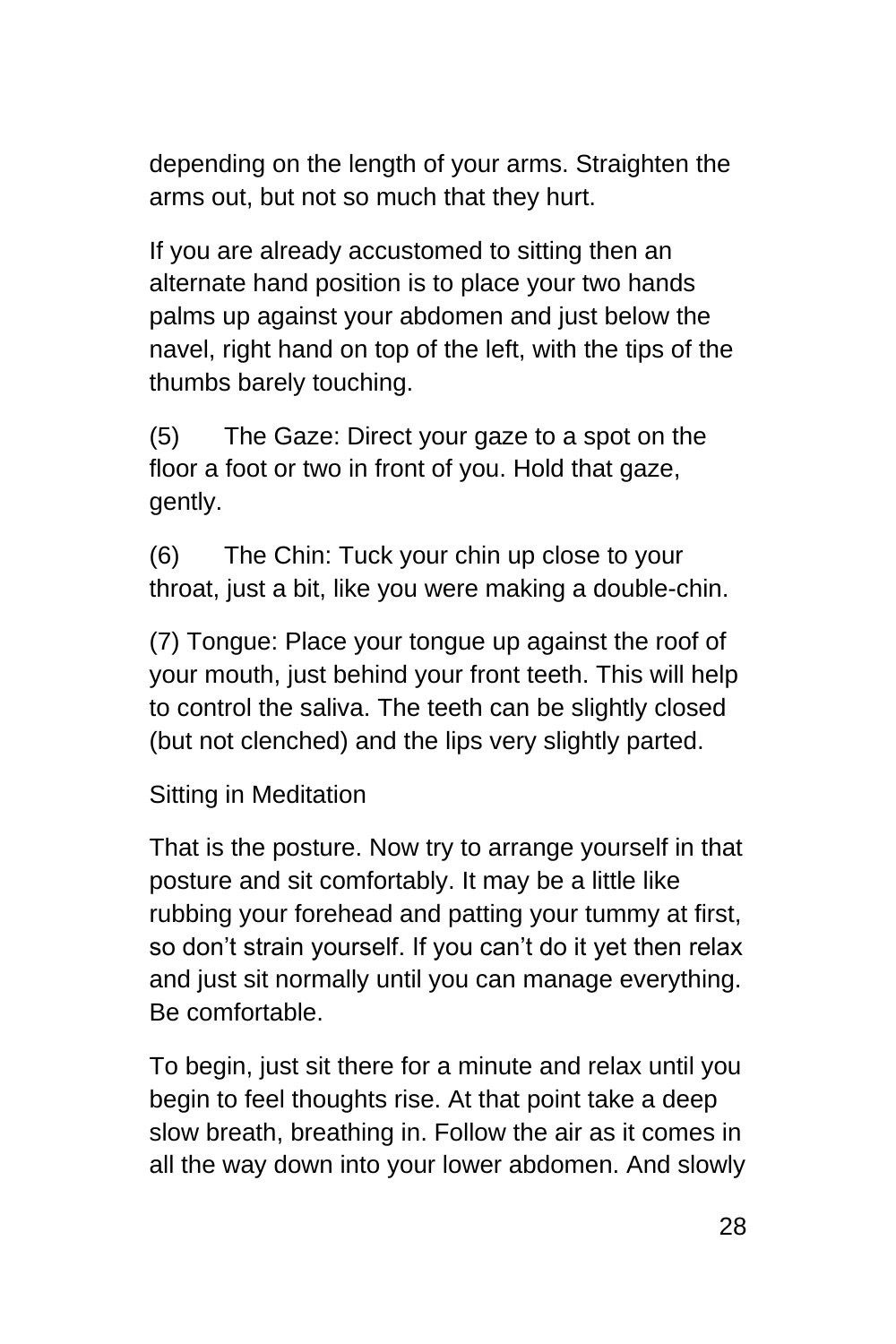breathe out. After that breathe normally but keep your attention on the breath going in and going out.

Continue breathing like this (following your breath with your consciousness) for the duration of the meditation period.

Thoughts will come and you will probably be distracted. This is not only normal, but to be expected. When you are distracted to the point of being carried away, that is, you find that you have forgotten to focus on the breath but are thinking of lunch or an appointment you have later on, just catch yourself and let that thought go. Then very gently bring your mind back and focus (rest it) on the breath. Don't spend one millisecond feeling sorry or worrying that you are not performing properly, because you are. This is normal. This is the practice. Gently drop the thought, any thought about the thought, any worry about your behavior, etc. and refocus on the breath, gently.

Continue following the breath.

Try to remain relaxed but not too relaxed, and certainly not tense. My teacher uses the analogy of holding a raw egg. If you hold it too tightly it will break and if you hold it too loose it will fall and also break, so you have to hold it just right, tenderly. This is mindfulness.

If you are uncomfortable and have physical pain, try to ignore it. If it persists, shift your position to see if that helps. You are free to find the happy medium,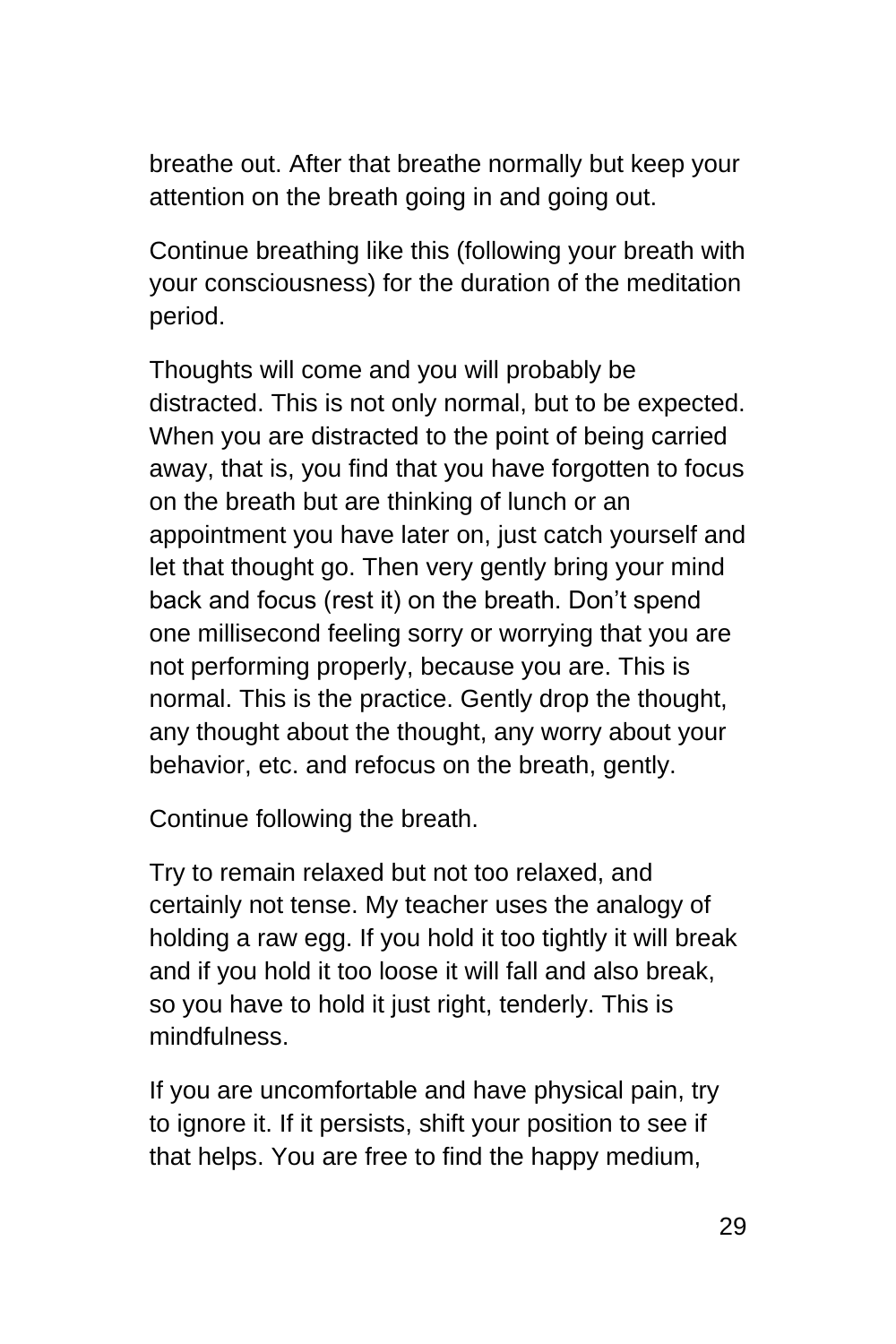which some days might be giving up and stopping altogether. You don't want to be a sissy, but you also don't want to associate meditation with physical pain. Be reasonable. This poem:

#### **Testing the Rest**

Learning to rest the mind, Really puts my practice to the test, So sometimes I just need to take a break, And simply get some rest.

I received my Shamata meditation instruction from an authentic source (Ven. Chögyam Trungpa Rinpoche) and I have been given permission by my root lama to teach this to others, as his teacher did before that all the way back down the lineage. If and when you can, it is worthwhile to meet a certified teacher in person and get these instructions and the blessings that go with the instructions that stretch back over one thousand years or more. The authentic blessing is very special, so do make an effort to get it sometime. You can find a list of authentic centers at: Kagyu.org. I am sure there are others that are fine too. I just don't personally know them.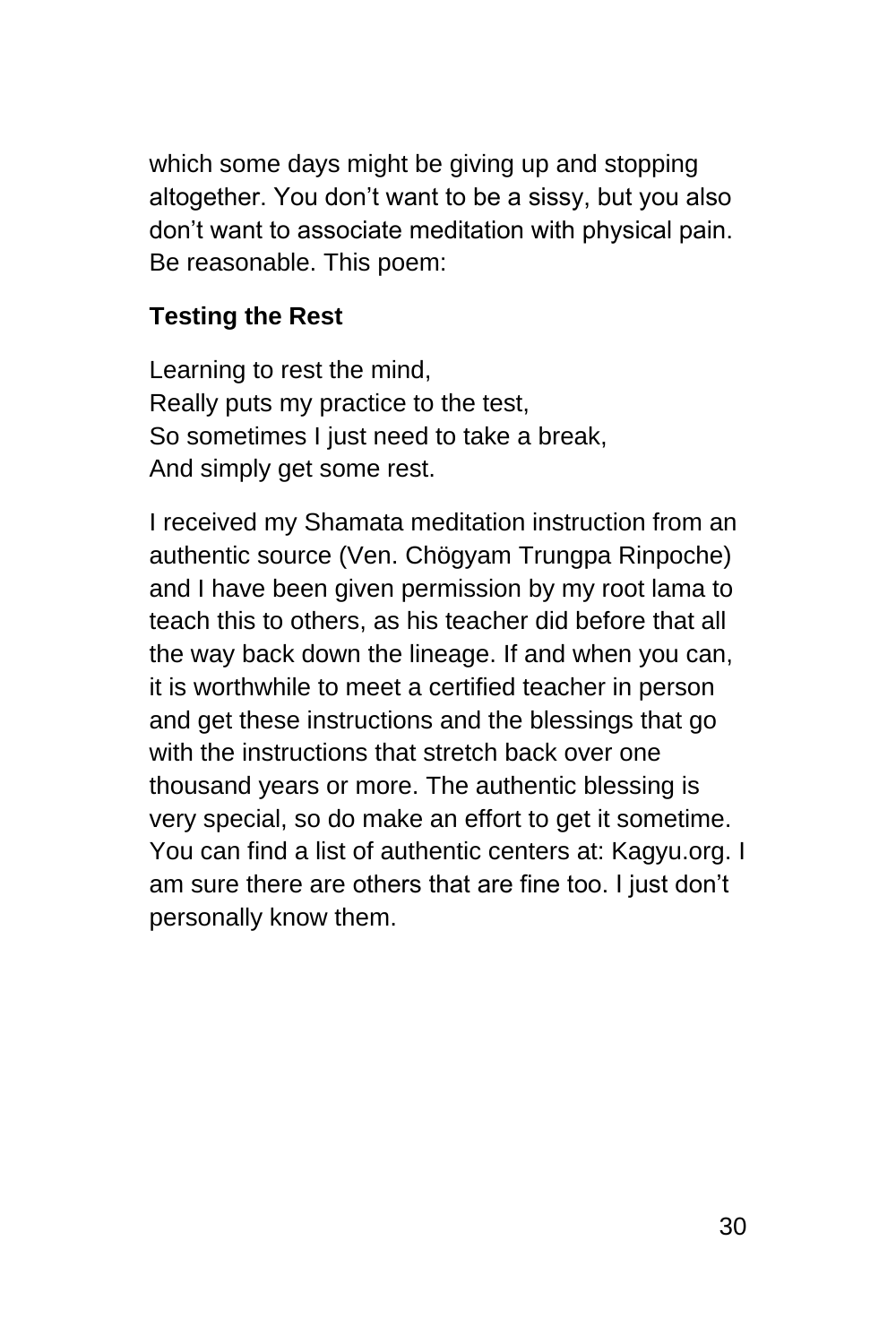## <span id="page-30-0"></span>**Tonglen: What about Hate & Fear'**

This is about dealing with what you hate and fear in life -- a superior way to work with these. It is clear from comments from students that most of you know something about meditation. It is equally clear from your notes here that not many of you have even heard about "Tonglen," which is a totally different (and equally valuable) Tibetan mind- training technique from that of sitting meditation.

Tonglen has to do with your personal mandala, the mini-world you have created around yourself and what you include in that world and what you consider as definitely outside of that world. And while Tong-Len can be done while sitting on a cushion (like meditation), it is most often done off the cushion while we are walking around doing our everyday things. You can use it all the time.

Tonglen has to do with the people and things we don't like, whatever comes up on our radar screen that is "other," awful, threatening, or just different. It is also an approach to all the suffering in the world, but I will get to that. This technique is particularly useful when we "hate' something or are repulsed by a person, event, or thing. Sound useful' It is very useful. In fact I am surprised that more of you don't know about it.

Along with regular sitting meditation, Tong-Len is part of the mental toolbox of every Tibetan Buddhist. For some reason here in the west most people have never heard of it, much less learned how to use it.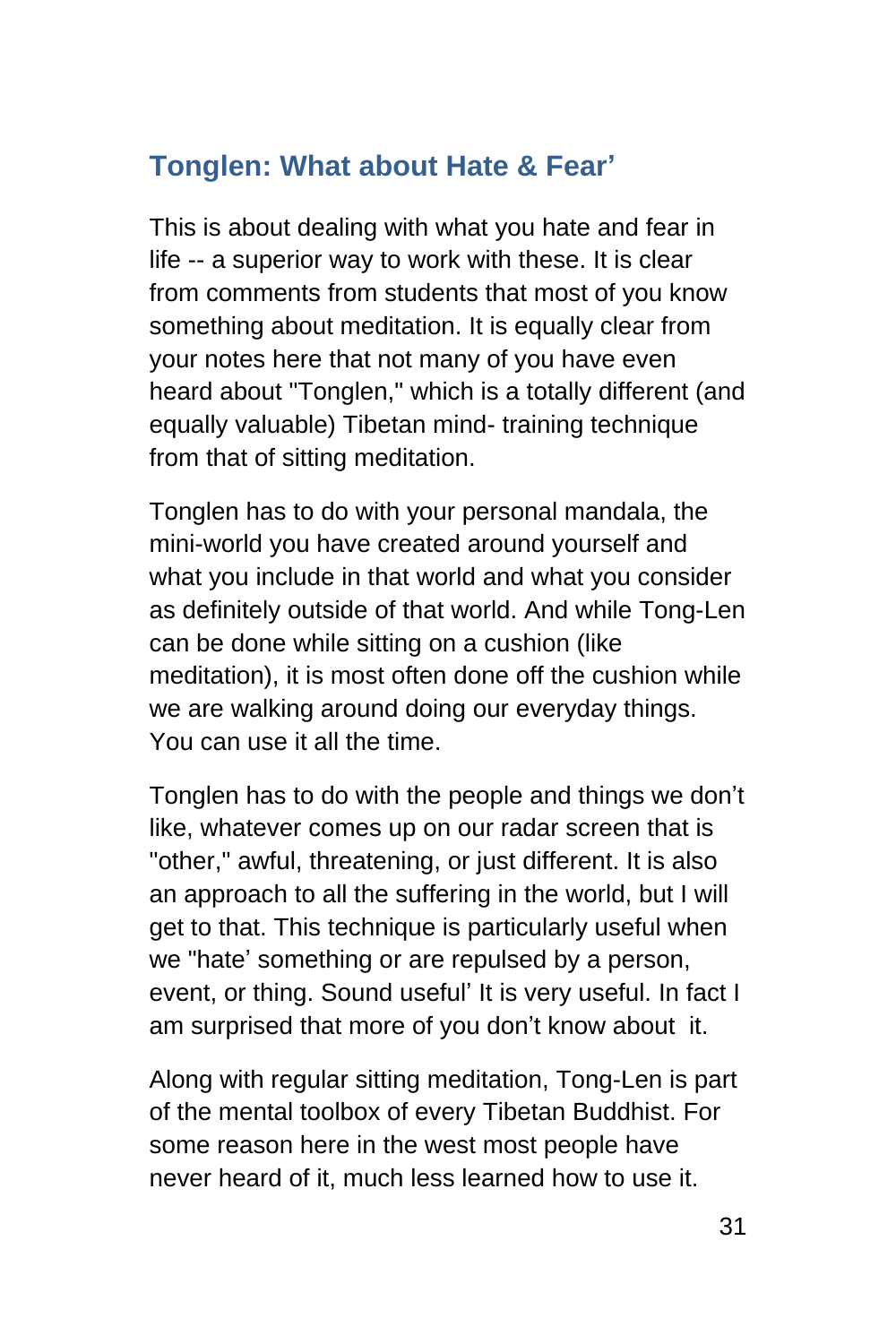Let's rectify that now. I have to warn you that Tonglen is (from a western perspective) a radical technique. In this sense it is advanced. It is so direct that it scared the bejesus out of me when I first heard about it. I wanted to run screaming from the thought and I almost did, so be prepared for something a little different. In fact, here is the story of how a great rinpoche presented Tonglen to me many years ago.

I had met this wonderful Tibetan lama and rinpoche during his visit to Ann Arbor and Margaret (my wife) and I were so moved by that meeting that we had to see him again, but he lived high in the mountains above Woodstock, New York and it was the dead of winter. In fact it was during those weird bardo-like days after Christmas and before New Year.

You know those days. My wife and I piled our three kids (at the time) into our little car and began an 800 mile drive across the country in a terrible cold spell. Our youngest daughter was only about one year old at the time and normally we would not take such a young child that far away from home in the bitter cold. But we did. That was how important it was for us to meet the rinpoche again.

It was a long trip that took two days and by early evening of the second day we had reached Woodstock, New York. Darkness had set in and the cold was so intense that then entire front inside windshield of the car was frosted over; I was using a business card to scrape a tiny hole in the glass to peer out of. We were driving up the narrow three-mile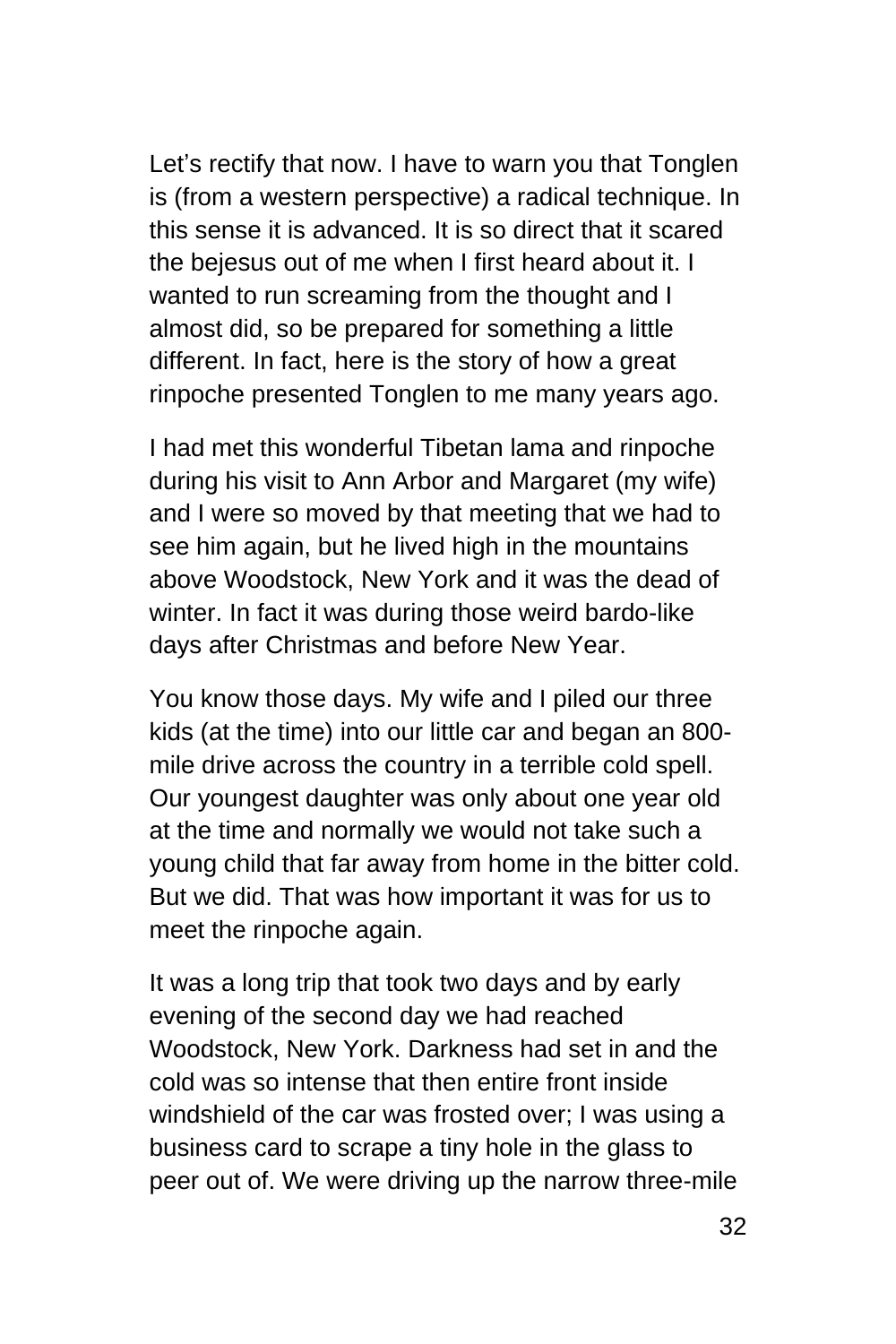mountain road to the Buddhist center. It was slow going. Finally we pulled into a small parking lot outside of the large building that used to be a resort. This was before the monastery was built, although they were beginning to pour the foundation when winter had set in.

We got out of the car and stood huddled by the door and knocking. A high wind on the mountain was blowing and sharp as we waited. At last someone came and the door was opened by a very nice lady; we were invited inside. I guess I should tell you now that we had no appointment. No one knew we were coming. We just had winged it. Even so, the lady (her name was Norvie) was very kind and led us into a small waiting room; she would tell the rinpoche and see if he was available.

I will spare you the whole story of that visit and just cut to the chase to save time here. Suffice it to say that the Rinpoche was very kind but firm. I wanted to know what I should do in order to become his student. Margaret felt similarly. We liked him that much! And pushy me, because I had been an astrologer and done "spiritual" things for many years, I was hoping to place out of "meditation 101" and get right to the advanced stuff. That tells you how foolish I was. Rinpoche very gently told me that he could see that I had never harmed anyone with my astrology, but that when it came to learning meditation, because I knew little to nothing about it (and had done little to nothing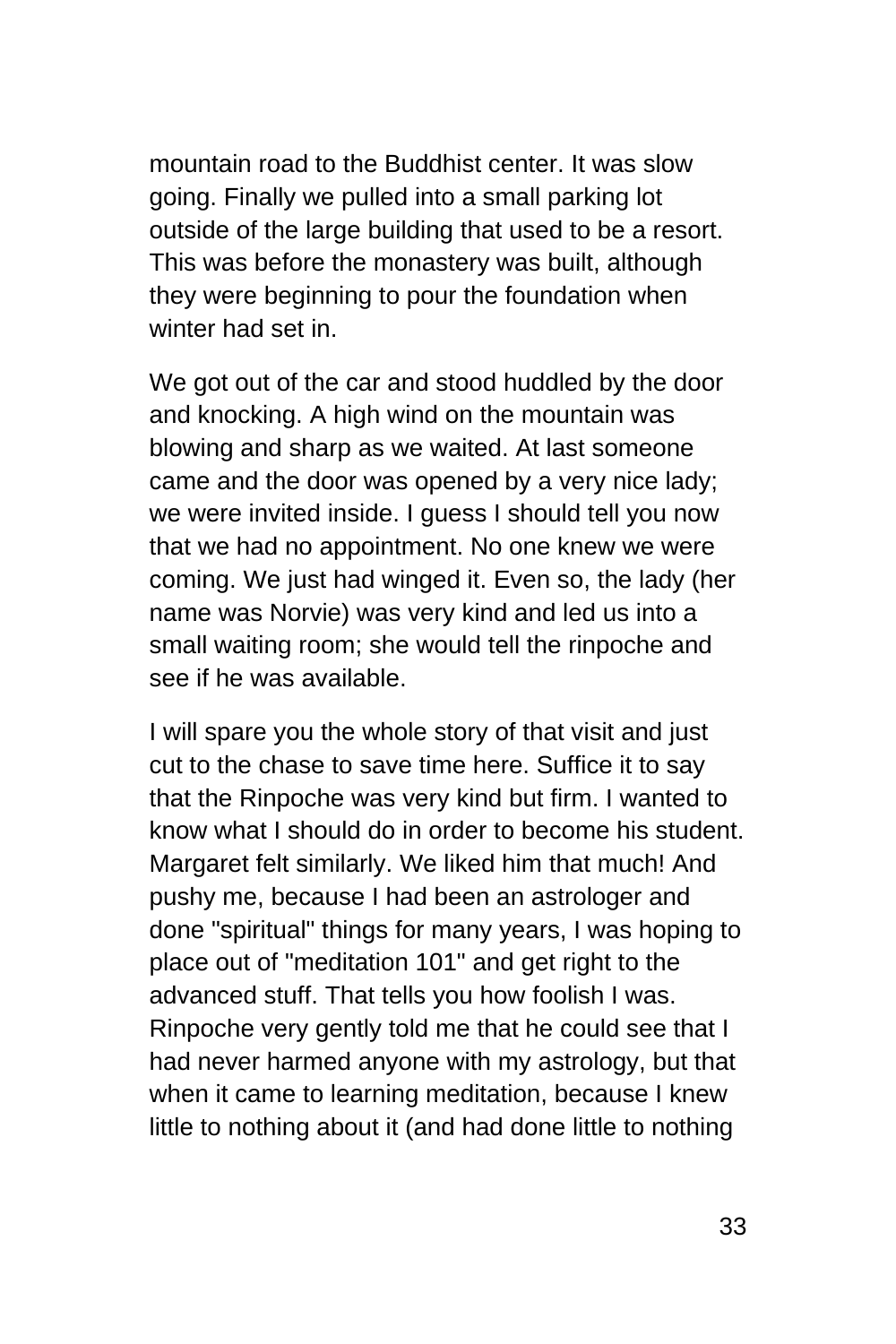with it so far) that it was best if I started at the very beginning. This was the fastest way. The fastest way'

Well, I had to think twice about that, because my arrogance was being rash again, but I respected this man so much that I was willing to do just as he said.

OK, I would start at the beginning. And now I am getting to the point about Tonglen here. When we left, Rinpoche gave us a small book called "The Torch of Certainty" by a high lama named Jamgon Kongtrul Rinpoche. It turned out to be one of the classic mindtraining texts used in the Karma Kagyu Lineage. And I believe Rinpoche pointed out the section on Tonglen for us to consider, the technique I want to tell you more about here.

When Rinpoche had said goodbye and was gone, we went outside. In the dark we could see the bare cement walls of the monastery being built and the high winds were whipping the plastic covering that was hanging from the newly poured cement. It was a little eerie and there were no stars out.

Anyway, we drove our little car back down the mountain and managed to find a motel where we could stay the night.

There we were, crammed into one room that had a single (and very small) infrared wall heater that barely kept the bitter cold outside where it belonged. Anyway, there with our little kids we opened this little book and began to read the section on Tong-Len, a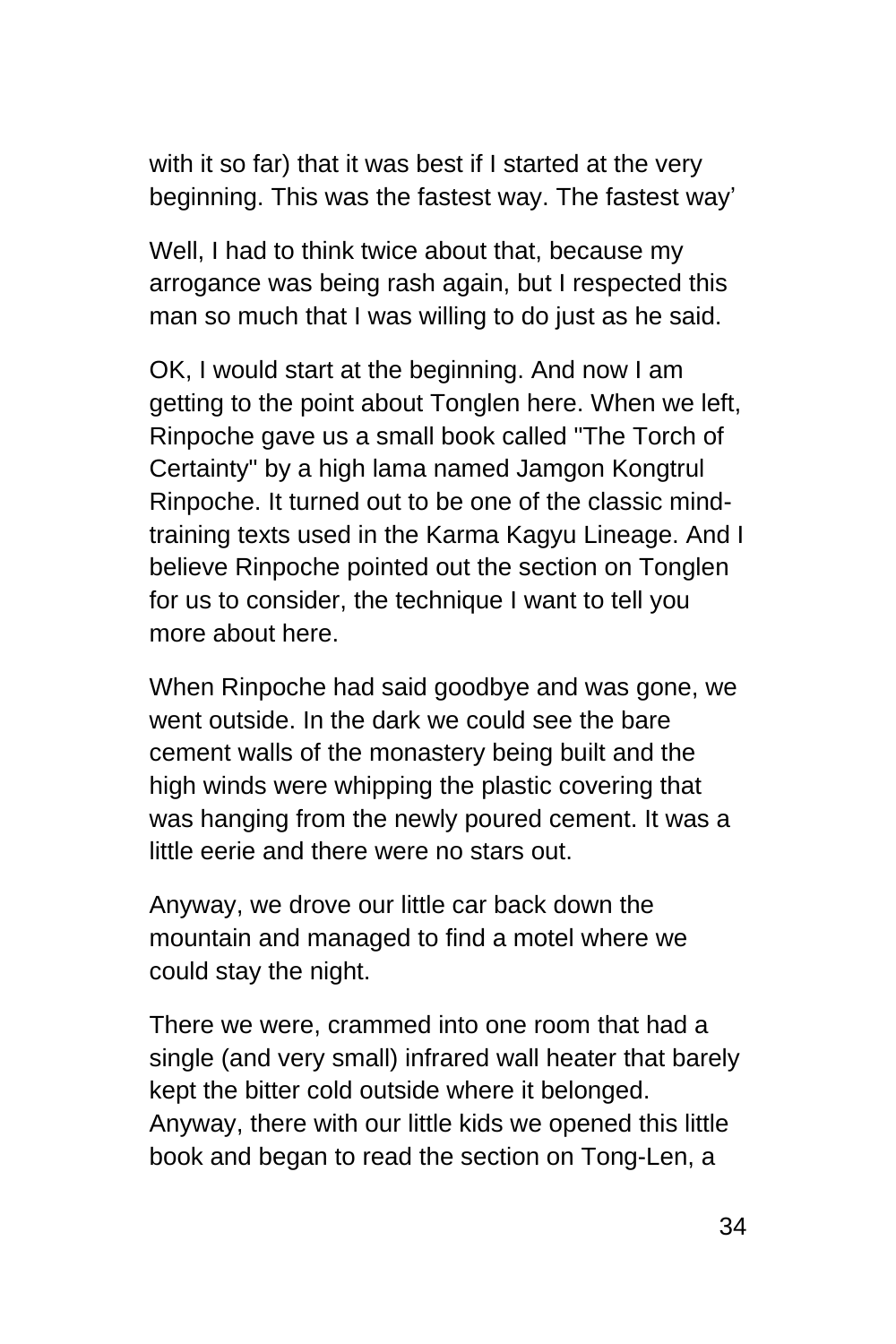technique we certainly had never heard of before. And it was a shocker.

Maybe it was just the night and the fact that we were huddled together with our babies 800 miles from home around a tiny heater on one of the most bitter winter nights of that year. What this book said was to breathe into yourself all the darkness and suffering in the world and breathe back out whatever good feeling and well-being you had. In fact the Tong-Len technique is often simply translated as "Exchanging Yourself for Others."

Well, this suggestion went 180-degrees against what every spiritual person and technique had taught me up to that point. In fact, I had been taught to not take in anything dark, negative, or fear- filled, and to keep such things as far away from me as possible. Psychics had even shown me how to wash my hands after doing an astrology reading and let the harmful and negative thoughts that might otherwise accumulate just go down the drain. So Tong-Len was saying just the opposite, and I mean totally the opposite: that I was to breathe in the bad stuff and give others or whatever was out there any good stuff I had. What'

I know Margaret and I looked each other in the eye and wondered what had we gotten ourselves into' It was scary and very hard to get our mind around it. At first my gut feel was to just cut and run, and to get the hell out of there. Yet here we were shivering together in this tiny hotel room so far from home. There was no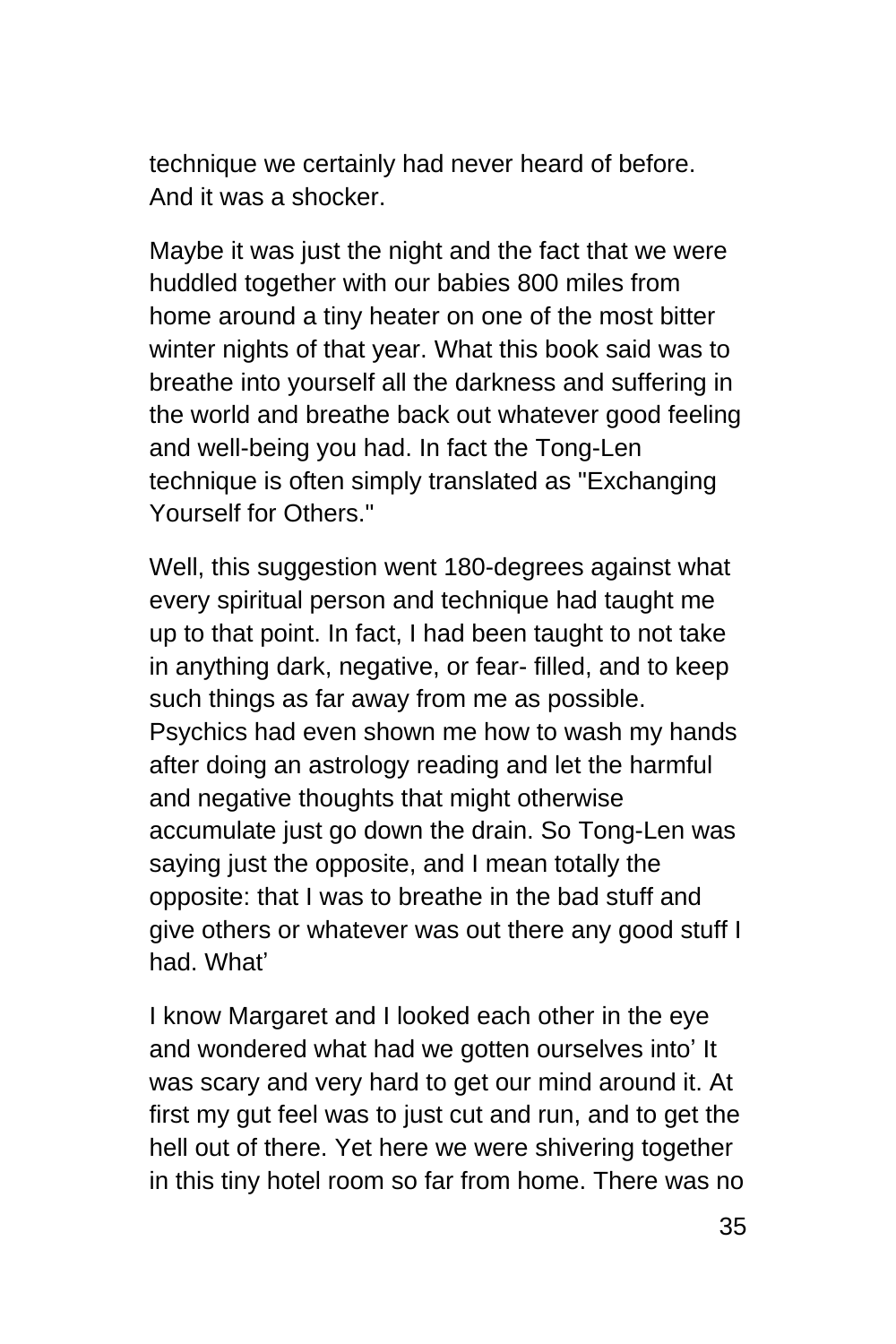instant solution. But we read on. We had nothing else to do.

Gradually we learned that Tong-Len, despite how it appeared to us at the time was an advanced shortcut to compassion and the handling of suffering and negativity. All my life I had tried to keep as far away from anything negative (people and things) as I could. I mean: who wants that' And here was a technique telling me to do just the opposite, to welcome and breathe all this bad stuff into me and exchange it in the outbreath for whatever good stuff, feelings, and thoughts I had. These Tibetans get right to the heart every time. It got my attention.

Well, we got through the night, back on the road, and finally made it all way the home and with the concept of Tong-Len still intact. We would give it a try and we did. So there you have the story of how we came upon Tong-Len. Now: something more about the technique.

The idea of Tong-Len is very simple and it has to do with your personal mandala, what you consider yourself and what you consider not yourself - outside you. It has to do with when you encounter anything outside yourself, anything other, foreign, negative, opposite, "bad', scary, horrible, hideous, etc. When you recognize something as definitely "not- you," instead of crossing your fingers at it and trying to keep it at a distance, you do just the opposite.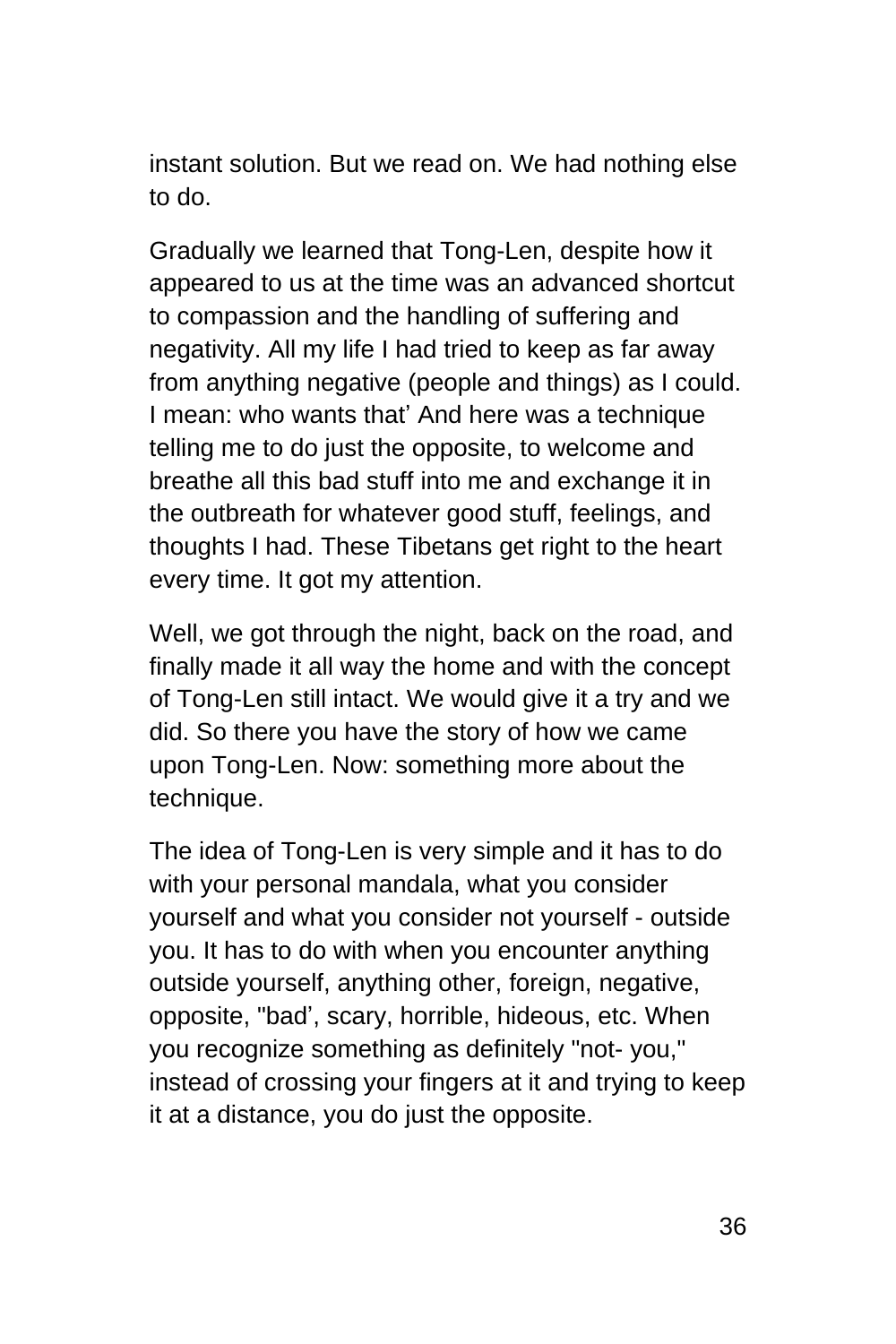Instead of pushing it away, you pull it toward you; you breathe and take it in. You absorb it willingly and in return send out, breathe out, and let go of all that is good, kind, loving, fresh, fine, etc., inside you. You send that back in exchange for all that bad stuff. This is true for anything you consider outside yourself, especially if it inspires fear, loathing, disgust, hatred, anger, or what- have-you - any "otherness." The concept is easy to grasp.

And you don't just breathe in and out just once, but continually until you have neutralized or normalized or made friends with whatever is outside. Of course you do this with whatever suffering you see in the world. You take on the pain and suffering, breathe it in, and breathe out or send your goodwill and kindness back out. And you do this anytime you find yourself being critical, judgmental, nasty, mean, and so on to something outside yourself, something "not you." I could go on, but let me summarize.

Tonglen is an incredible technique for removing duality, otherness, and extending your personal mandala or world view to accept and in fact embrace more and more of what has been shut out by you as "otherness." Just think about it and (more important) try it. This is a shortcut to greater compassion and kindness.

As to whether breathing in all this darkness, anger, and negativity is physically harmful' It is not. In fact, it removes your own negativity by shifting the limits of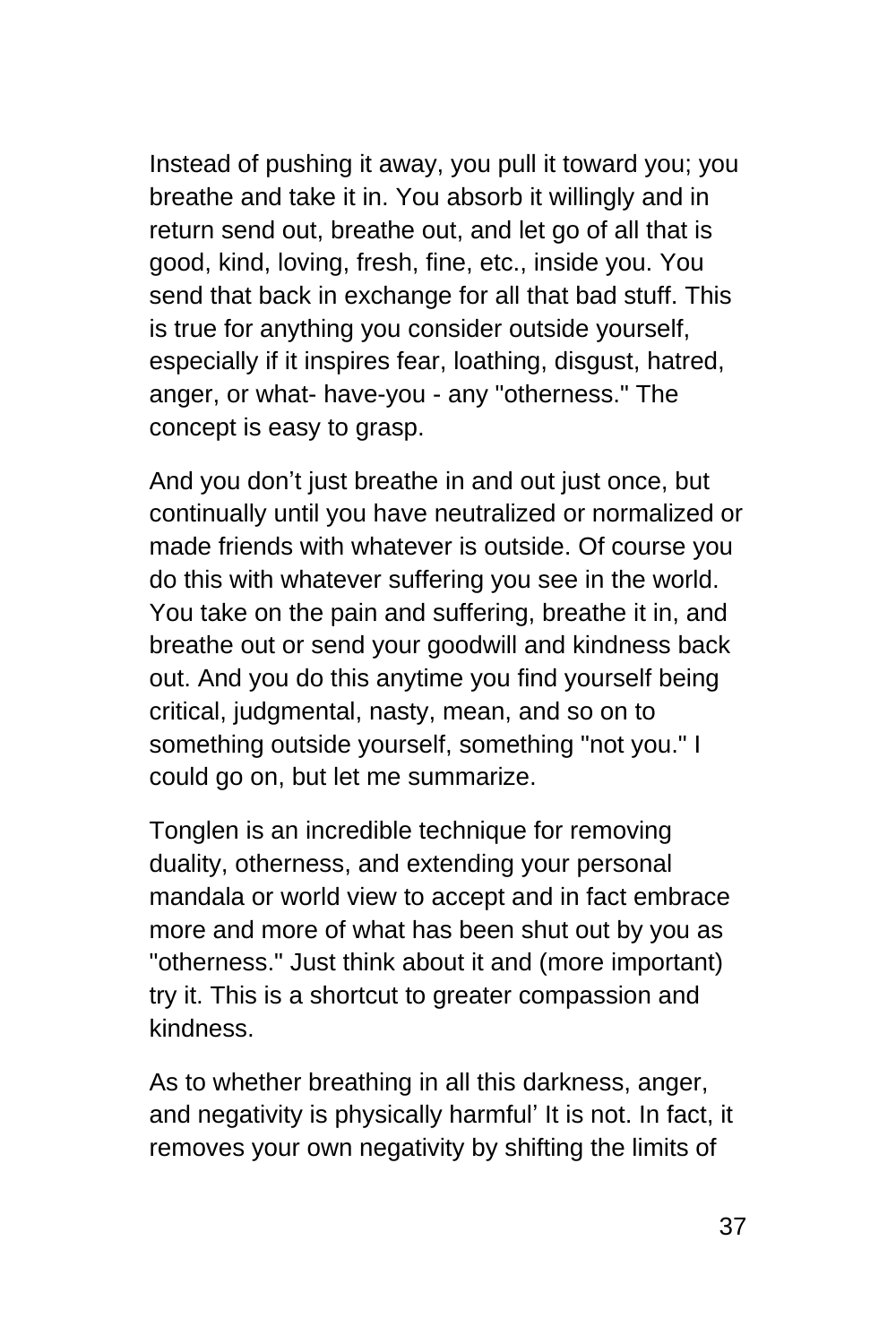your tolerance in the direction of greater compassion and acceptance.

Tonglen is taught and used hand-in- hand in Tibetan Buddhist mind training along with sitting meditation. These are the two main pillars of practice. Tonglen is a brilliant way to gradually remove whatever separates you from the real world around you. You can do it all day long wherever you are and whenever you encounter anything strange or "other." You can do Tong-Len and start right on the spot to make friends with whatever is out there and perceived as other, alien, or against you.

It is especially good with enemies or not-so-friends. Instead of shutting them out and taking offence, you open up to them, take in whatever offends you, and give out kindness, goodwill, and your own good energy. You do all of this in your mind, but physical hugging and kindness is also allowed. Check this most potent technique out for yourself. Try Tong-Len.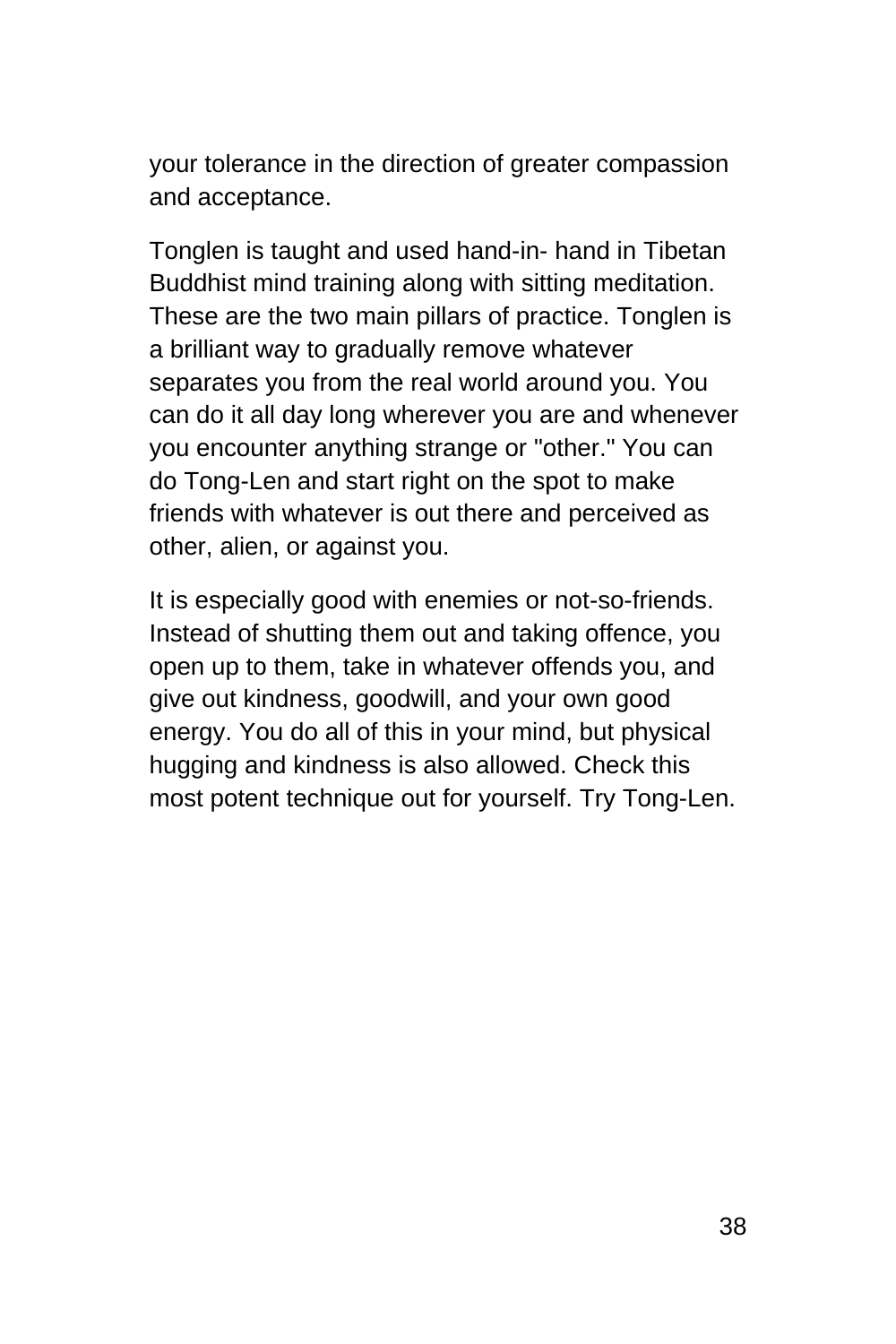# **Tonglen: Mental Feng Shui**

I can see from your previous comments that I have to give a little more detail here about Tong-Len. Let's take an example that is easy to understand.

Let's say I see a small puppy or child being hurt or suffering. It is quite natural for my heart go out to such an innocent creature. I am instantly compassionate. I wish I could lessen the suffering and take the small creature in my arms and hold it, giving it comfort. Tonglen is like this.

We recognize and take on the suffering or pain wherever we find it and send back all that we have that might be comforting and kind. As mentioned, our heart goes out in these situations. This is the process. And while it is easier to imagine with something like a hurt puppy, the same transaction can be practiced with all who suffer. This is what Tong-Len is all about, regardless of whether the object is a cute puppy or a gnarly old what-have-you' All beings are deserving of compassion, even more so if they are mean and hurtful.

Somewhere in there someone is suffering. And while learning to have compassion wherever suffering is found is where Tong-Len shines, it can have other practical uses throughout our life each day. It is easy to see where we would have compassion for a hurt child or puppy, but perhaps less easy to see where we ourselves are constantly hurt, often by our own biases and prejudices.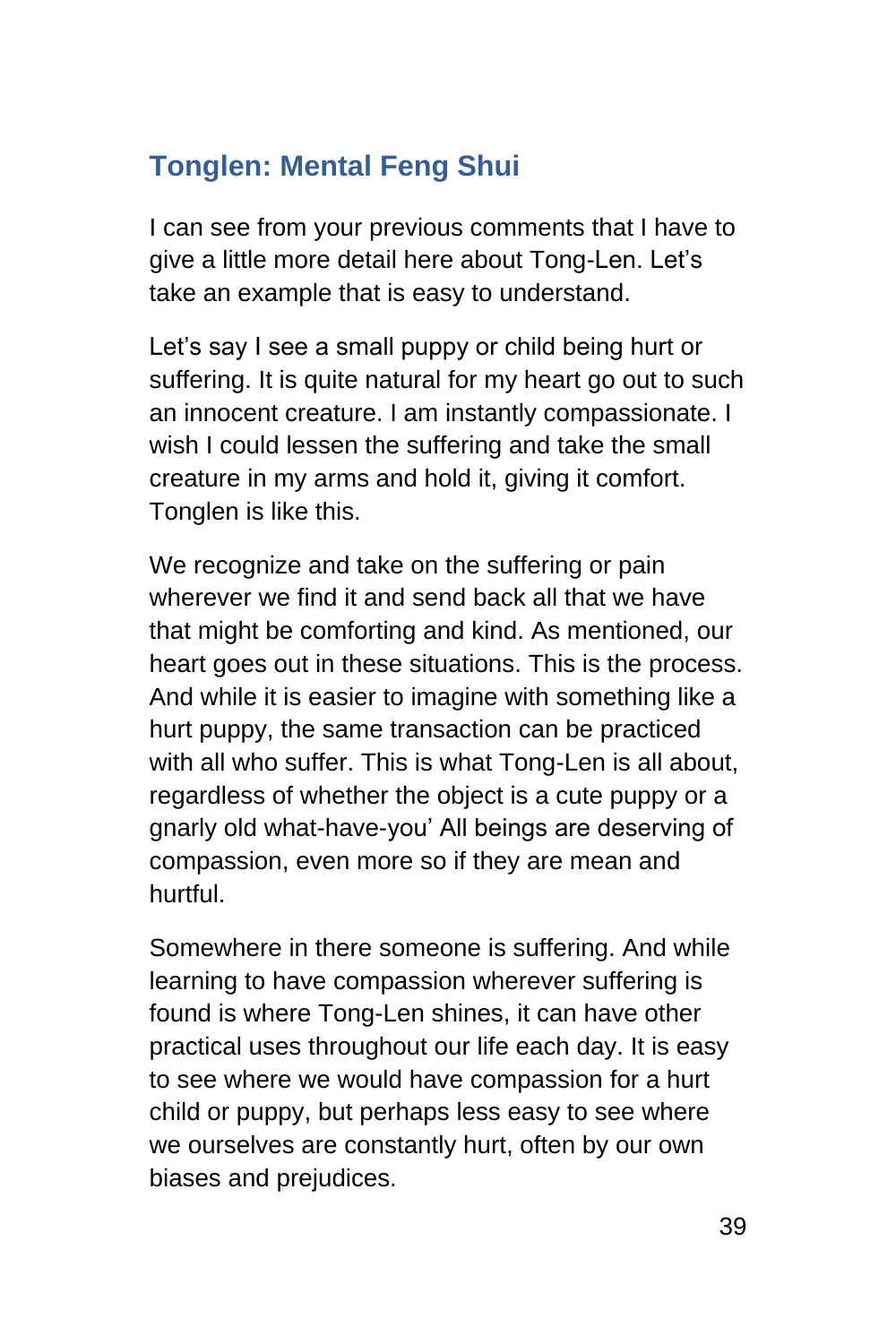It can be as obvious as the not-so- friendly co-worker that we suddenly meet as we round an office corner. What is our reaction' You know what it is. There is nothing kind about it and we tend to react with dislike and probably fear of the unknown. It can be painful when we know someone has singled us out and made a point of not liking us.

When they suddenly appear in our day, the tendency is to shrink back and put up defenses. Am I right' Use your own words.

Tonglen would have us do just the reverse from reacting in fear or dislike, rather to open up and take in all that we fear or loathe, breathe it in, and absorb it, and then send back whatever we can manage that is kind and open in return. It would seem that we are being vulnerable by doing so, but in fact it is we who become stronger through the process. This is what Tong-Len is all about. This is mind training folks!

Our prejudices and biases define the boundary between what we consider safe (our self) and everything "other' outside ourselves. When we do Tong-Len in a situation we are gradually moving those boundaries so that they are more inclusive and embracing of others. What was once "other' is slowly weakened

and eventually vanishes, becoming known and part of us. We have made friends with the "other' parts of ourselves. We are more inclusive.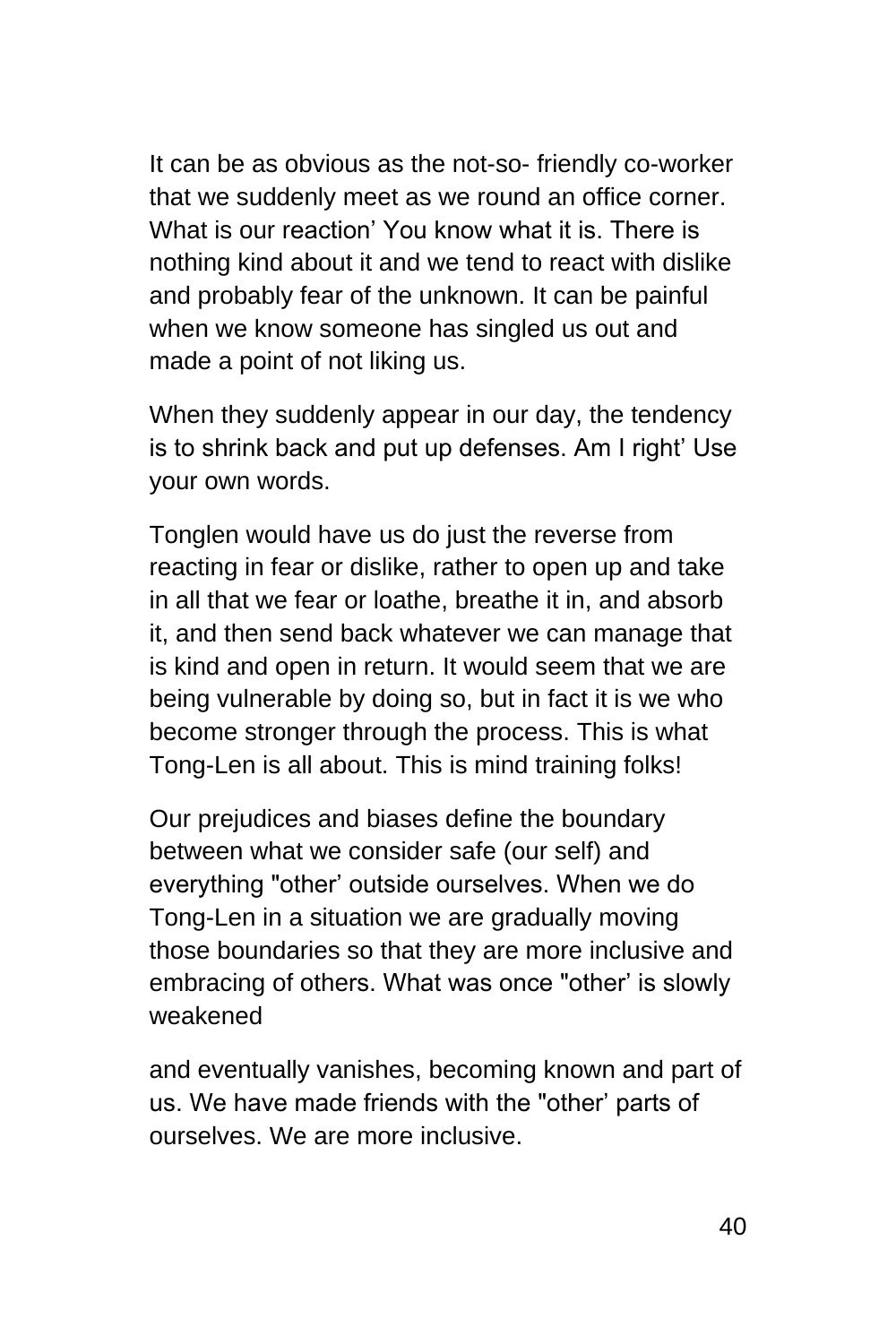Tonglen is exactly the opposite of being divisive or polarizing. It weakens and breaks down duality rather than strengthening it. Instead of reinforcing fear and hatred, Tong-Len gradually removes the otherness out there somewhere and reclassifies it as part of ourselves as something now known. We are making friends with ourselves through Tong-Len.

Are the others we are doing Tong-Len for (and with) helped by our action' They are certainly not hurt by it and the fact that it makes us a friendlier and more compassionate being can't help but be useful to all who have to come to know us. I would say yes it is helpful to others as well as to us.

Let me summarize please: Many of us are busy; we don't manage to find enough time for sitting meditation and/or we may not have done enough meditation to begin to reap the rewards of doing so. Sitting meditation takes time until a habit is formed that can really be of use to us. Tonglen is something we can do at anytime and anywhere. It does not take long and we don't have to interrupt whatever else we are doing.

And it works.

Tonglen need not only be a somewhat drawn-out affair with lots of breathing in and breathing out. We only do Tong-Len until we feel that we have weakened, neutralized, and otherwise softened the duality we experience, the "us' and "them' of it, until we make friends with that other part of ourselves.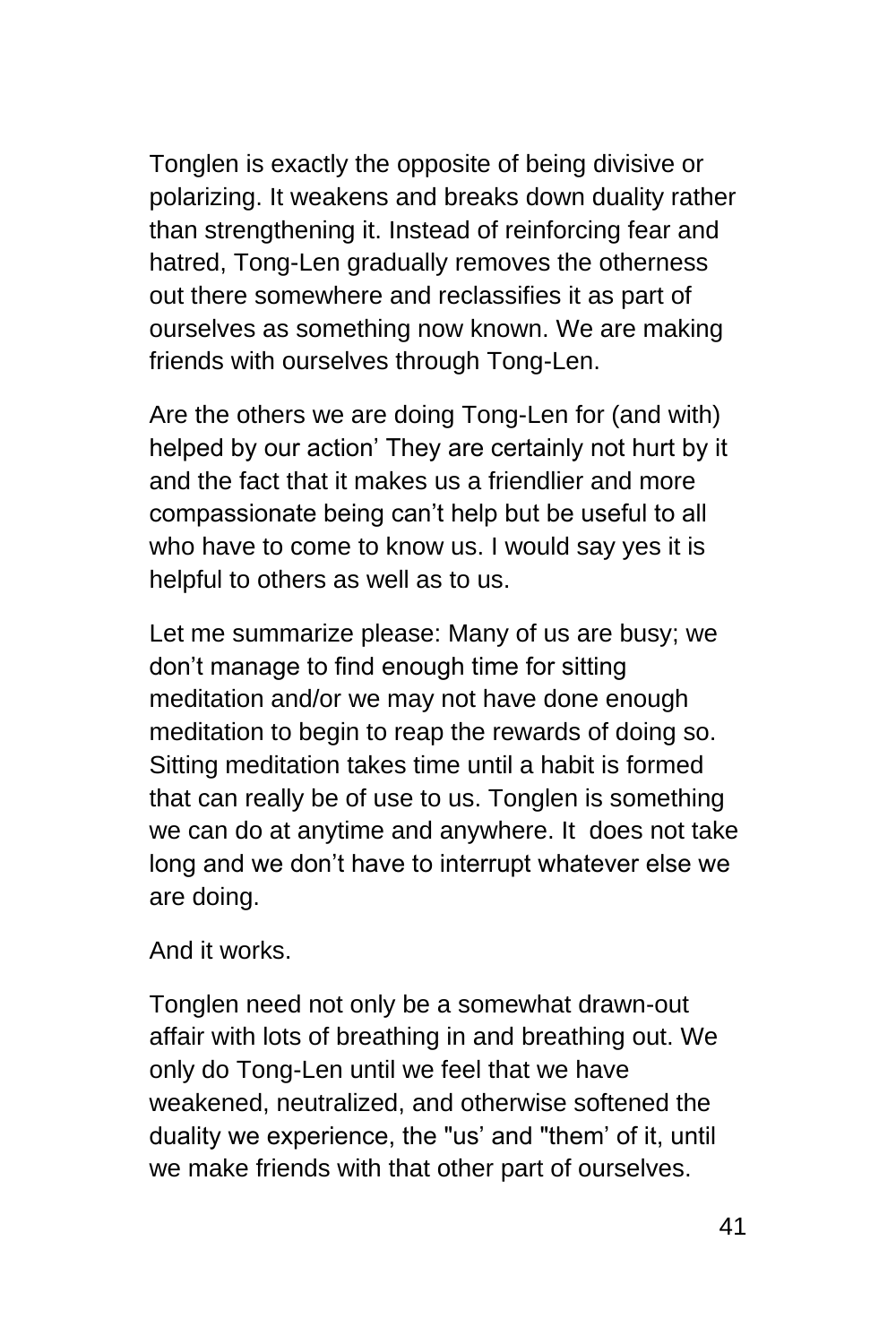It can also be used for smaller and smaller events like winces, grimaces, and so one, whatever we come across in a moment that provokes us. In fact, Tong-Len is like mental Feng Shui in that when we encounter something that disturbs or upsets us we change its location from outside our mandala to within our mandala. Tonglen allows us to rearrange our self just as Feng Shui lets us rearrange our home.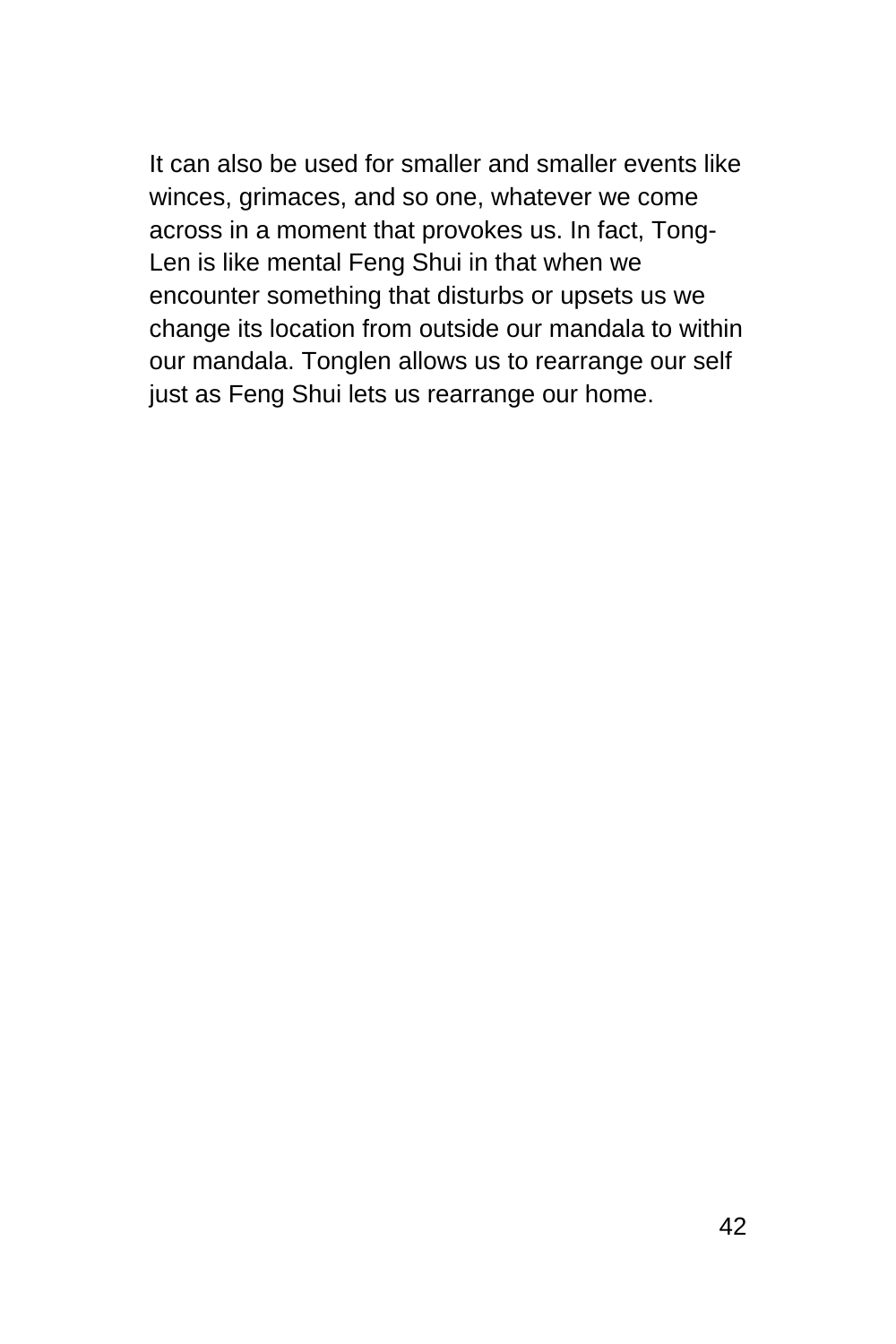# **Practicing Meditation**

It can be helpful to know something about the difference between meditation practice and the results of that practice, realization. Many times when a building is built it requires scaffolding to complete it and when completed the scaffolding is removed. Meditation is a little like this.

If we learn to play music, we practice playing scales and other complex finger and musical exercises. Yet the scales and finger exercises are not considered the final music. Meditation is also a little like this.

As kids we learn to draw the alphabet, but we don't write out the alphabet often later on once we have learned it. Meditation is like this too.

In almost every area of life learning, some practice is involved, but the actual form of the practice is not usually equivalent to the final result. It is "practice'. Meditation is like this. In fact, many call their meditation period each day "practice," as in "I just did my practice." Please take that word "practice" to heart.

Learning meditation involves practice, but the practice itself is not the result of meditation any more than playing scales is the result or the final music we play. It is, rather, vice versa. The music is the result of or enhanced by the practice.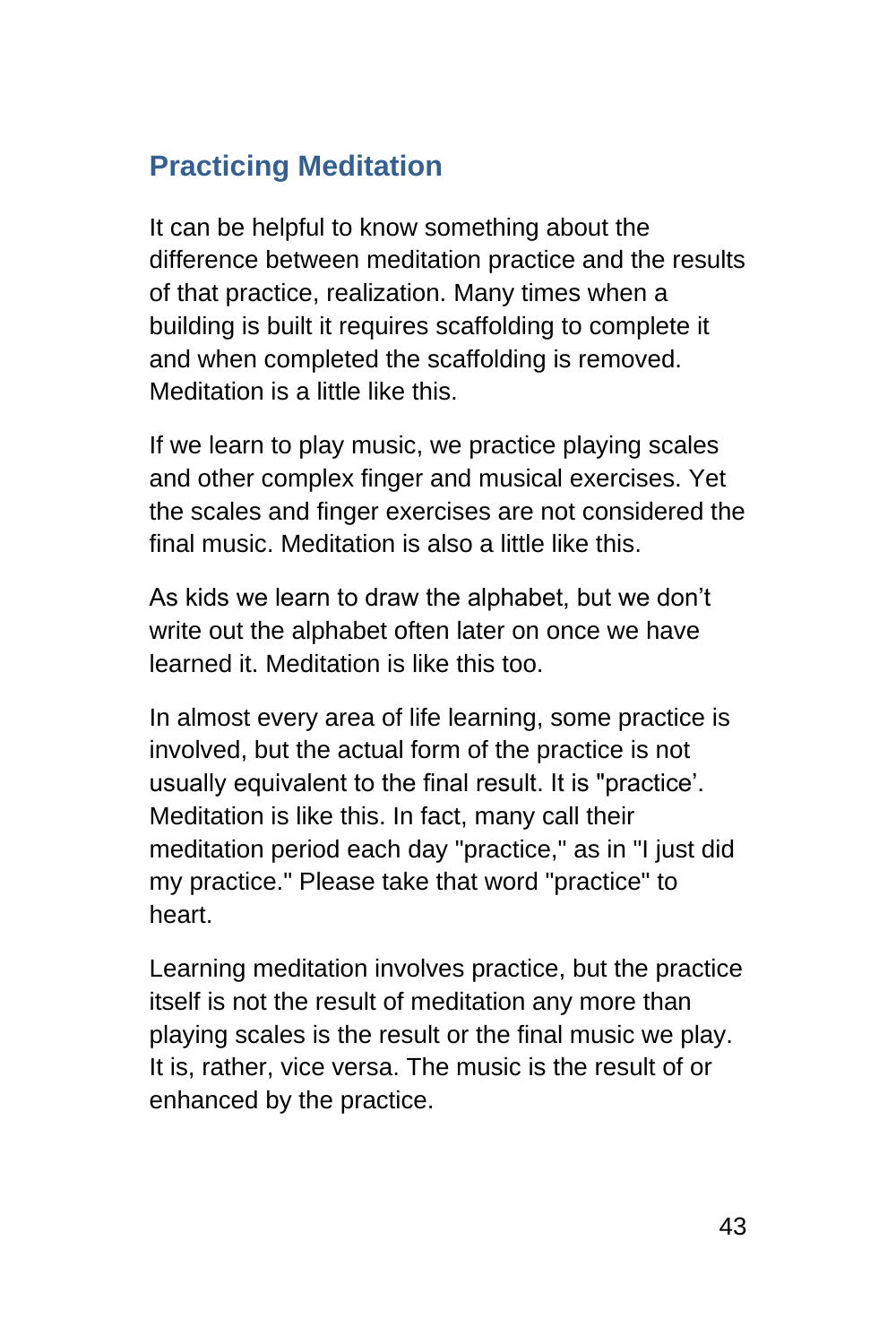Some form of "awareness' is the desired result of our Shamata meditation practice. My point is to not fixate on your practice of meditation as if it were the result of meditation and don't expect the FORM of the practice to also be the form of the result of practice any more than the rubbing of two sticks together is the fire we seek. The fire results from rubbing the two sticks together, but the fire is not itself the process. It is the result of the process. Shamata or awareness meditation practice is not the same as the eventual awareness that results from Shamata meditation.

When we learn to meditate, we don't yet know and cannot possibly have a correct idea of what that awareness is without having the awareness itself. It is easy to fall into the habit of expecting awareness to somehow be just like our practice, only better. Meditation practice is just that, "practice," and not the awareness itself that eventually comes from practicing. Shamata practice is like the scaffolding on the building, something that will help shape our realization, but that ultimately will be removed. We won't need it, at least as we know it now.

This is not to be interpreted as "We don't need to practice." Without learning how to practice, we would get nowhere at all. Of course we need to practice, but practice if too forced can be counterproductive. We need to leave some room for awareness to grow. We need to leave the door open for what we do not yet know, and most of all we need to know that we do not know what awareness is. We have not experienced it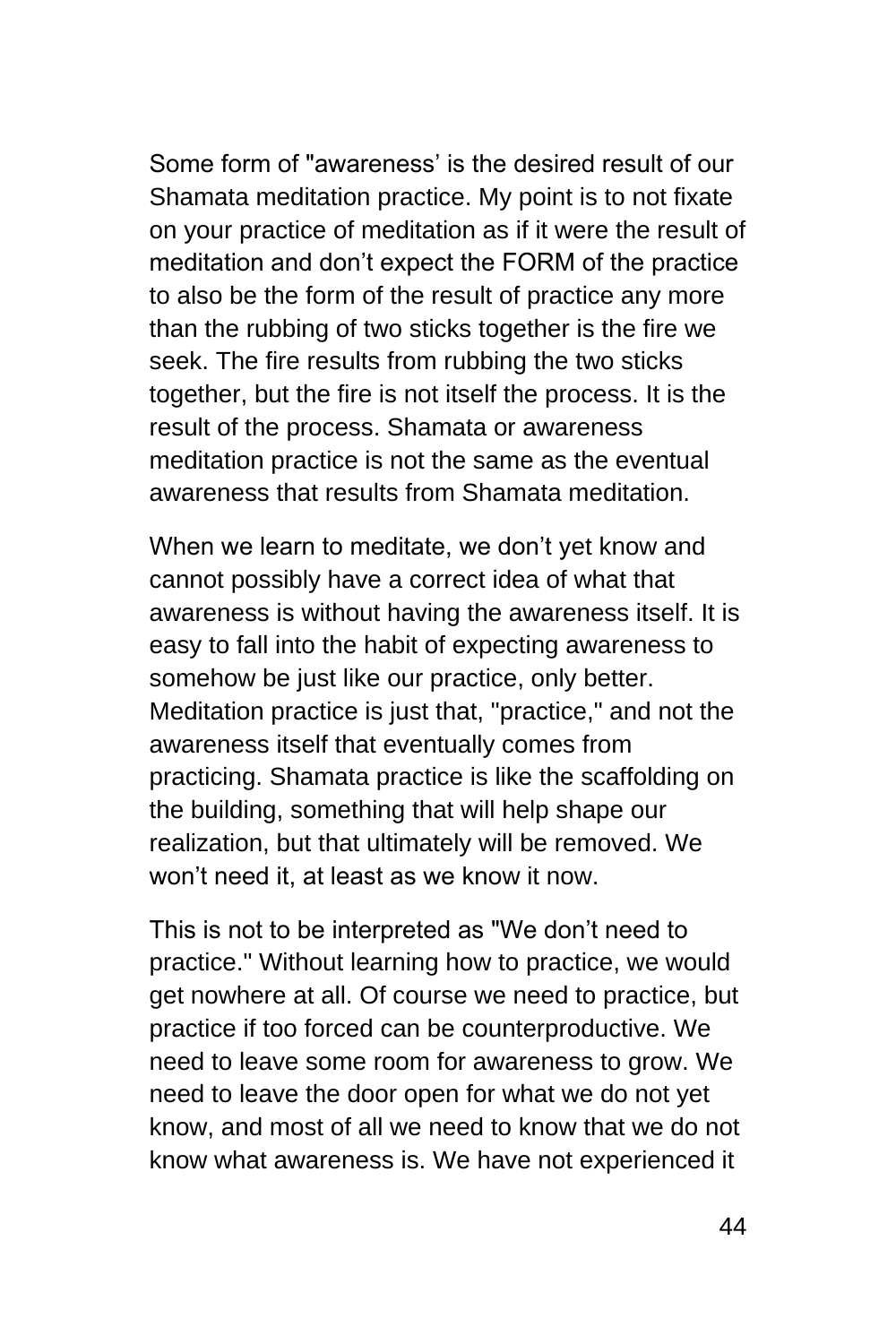yet. By definition, we have no idea. Otherwise we would already be aware to that degree.

We each know something about what practice is, but we do not yet know what the result of practice is, so at the very least we need to know that we DO NOT know and also something about what we do not know. In that way we leave the door open for spontaneity and freshness. At least there is a question mark in our mind. We don't want to paint ourselves into a corner with our practice by assuming we know what the outcome of our practice is supposed to be, because we don't. If we view our practice as just that, "practice', it helps

us to keep in mind that our practice is not just going to turn into awareness all by itself. Practice is not awareness, but just "practice' to become more aware. Like the workmen take down the scaffolding when a building is completed, a day will come when we will realize the difference between our practice and what we are practicing to achieve, the result of practice, some form of awareness. Practice and awareness are related, but not identical.

One of the features of Buddhism is that it is nontheistic, which to me means there is no one else up there pulling the strings. I have read and been taught that even if Buddha were here in the same room with us he could not enlighten us simply by touching our forehead. If he could, Buddha and his followers would have enlightened everyone centuries ago because they care for our welfare. It would have gone viral.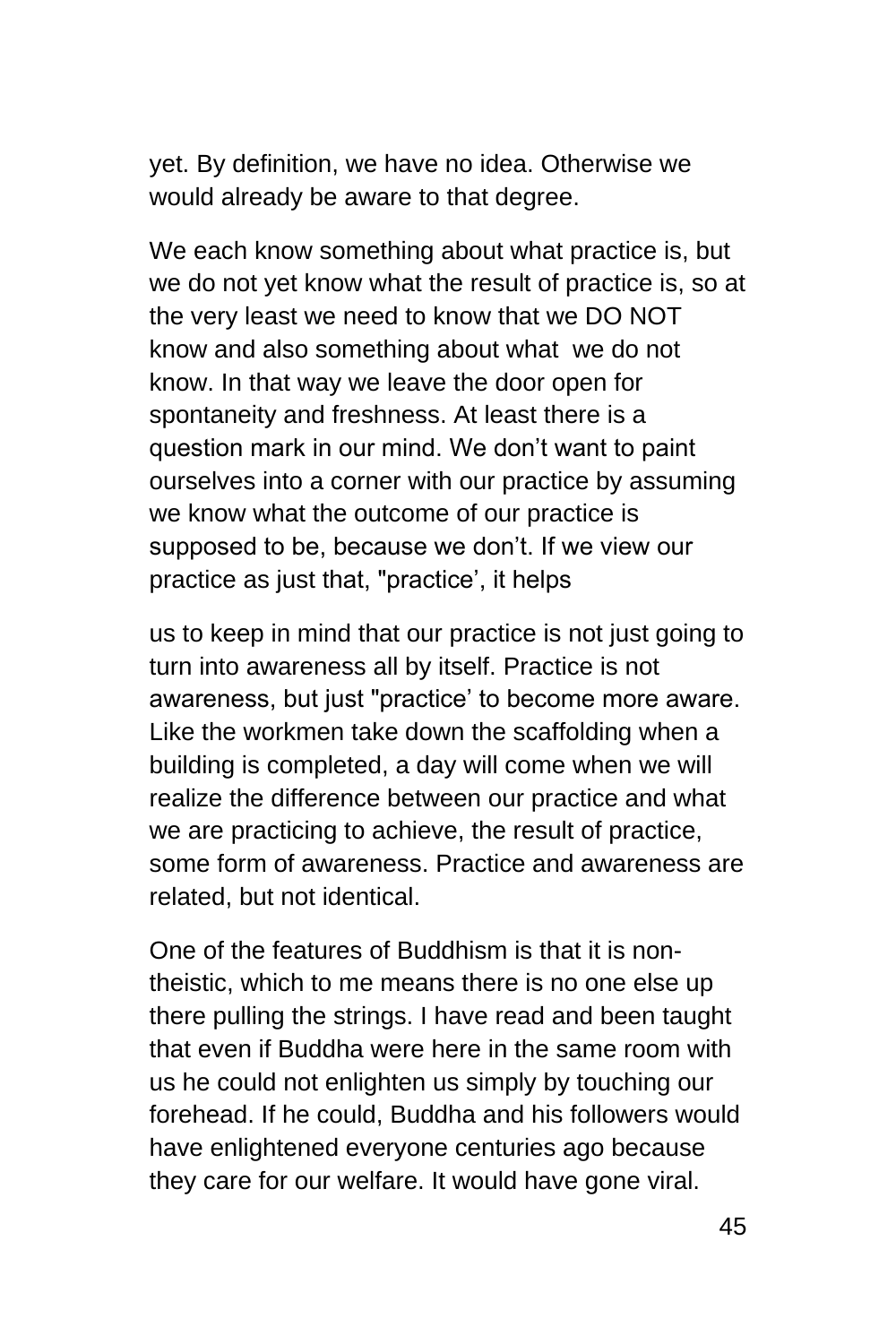The entire dharma is about Buddha pointing out to us how to do what he did, which was to enlighten himself. We each have to do the same: enlighten ourselves. No one will ever come along and save us, do it to or for us no matter how long we wait. Our teachers may point out the way, but we each have to walk the path ourselves. And this especially relates to our meditation practice.

If we are practicing because we have been told to practice, feel obligated to practice, or think we should practice, but are not all that personally motivated to practice, nothing much will happen. We also have to practice having proper motivation. We know when we are motivated. Our practice will wait for us as long as it takes for us to do it right, and that includes wanting to practice instead of just practicing by rote. If we are just going through the motions, counting the minutes until practice is over, waiting it out (so to speak) each day or thinking that tomorrow we will do it better, nothing much will happen.

Realization is waiting for us to practice correctly, eons if necessary. Shamata meditation is about resting the mind, for sure, but it is also about learning to get to gradually know the mind in all of its qualities. We need to inquire into the mind. We need to be interested, to be alive in our getting to know the mind. The whole point of meditation is awareness of the nature of the mind, and we actually have to develop that awareness ourselves. If we cut corners with our meditation practice, can't manage to really get into it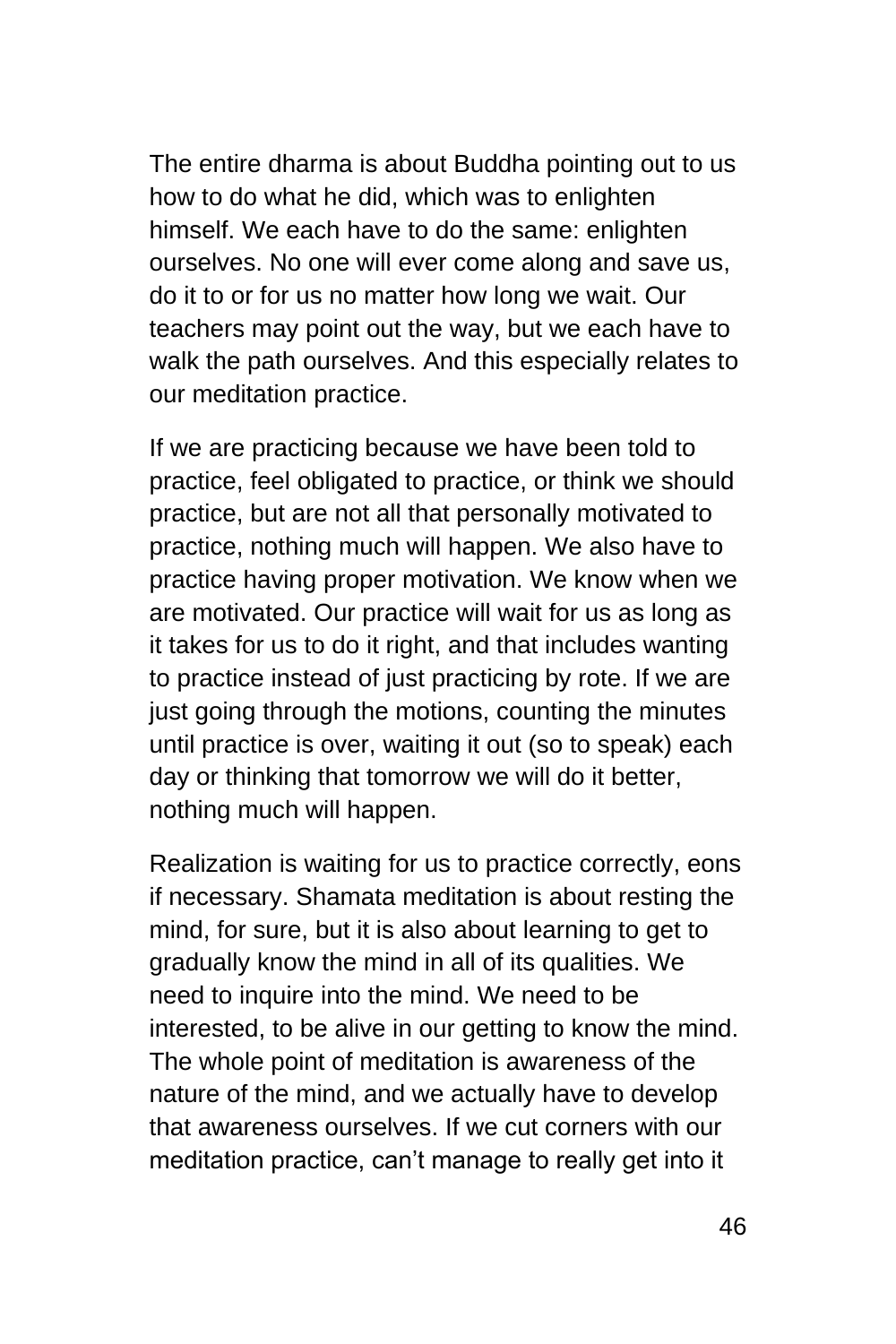or are paralyzed so that we can't give it 100%, nothing will happen to us except 'nothing'. Our practice waits for us to do it properly. This is a real Catch-22. You can't outwit yourself any more than you can sneak up on a mirror.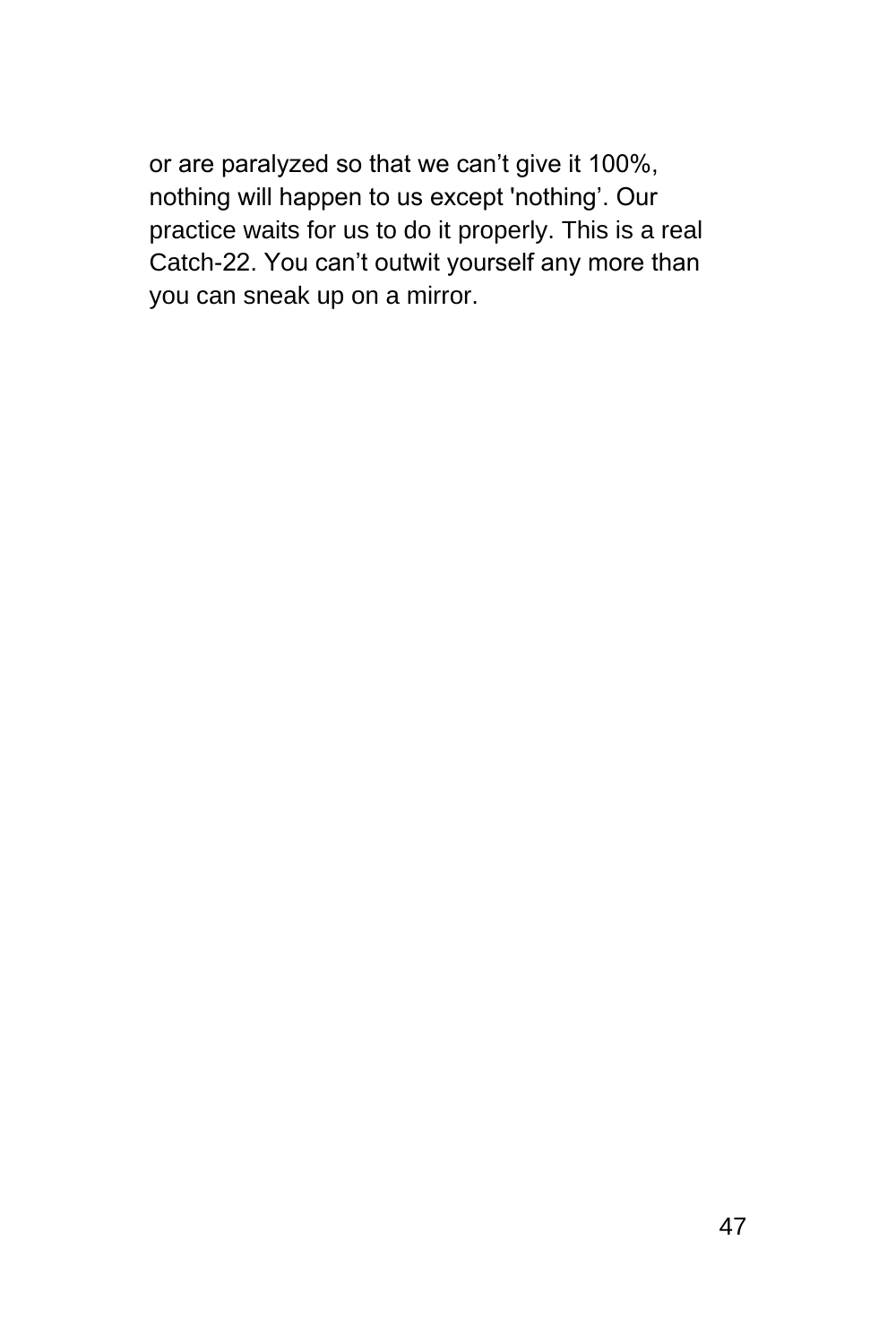## **Off the Cushion**

Learning to meditate takes time. If you have trouble practicing, finding the time to practice, or have run into some of the various roadblocks to practicing, there are ways to supplement your on-the- cushion practice when you are off-the- cushion during the rest of your day. This is called "post meditation' practice and while not a substitute for your regular practice, post-meditation practice can augment your normal practice. It can also inspire you to practice correctly.

Meditation is all about awareness and mindfulness. Mindfulness is about remembering to be aware and awareness is being aware. If we don't have enough time in our busy schedule to devote to meditation or if we are too self-conscious in our meditation, there are things we can do at other times that may augment our practice. In particular, if we spend a lot of time in front of a computer or on any kind of task that requires actual concentration, we may be able to extend our daily practice.

For example, when you finish your regular meditation session and return to whatever else you are doing that day, don't just turn off your meditation like a switch, but take whatever awareness you may have managed with you. Mix your meditation with your dayto-day work. If you are doing any work that requires focus and concentration, there is no reason why you can't just practice some of the same techniques you use on the cushion, like bringing your mind back to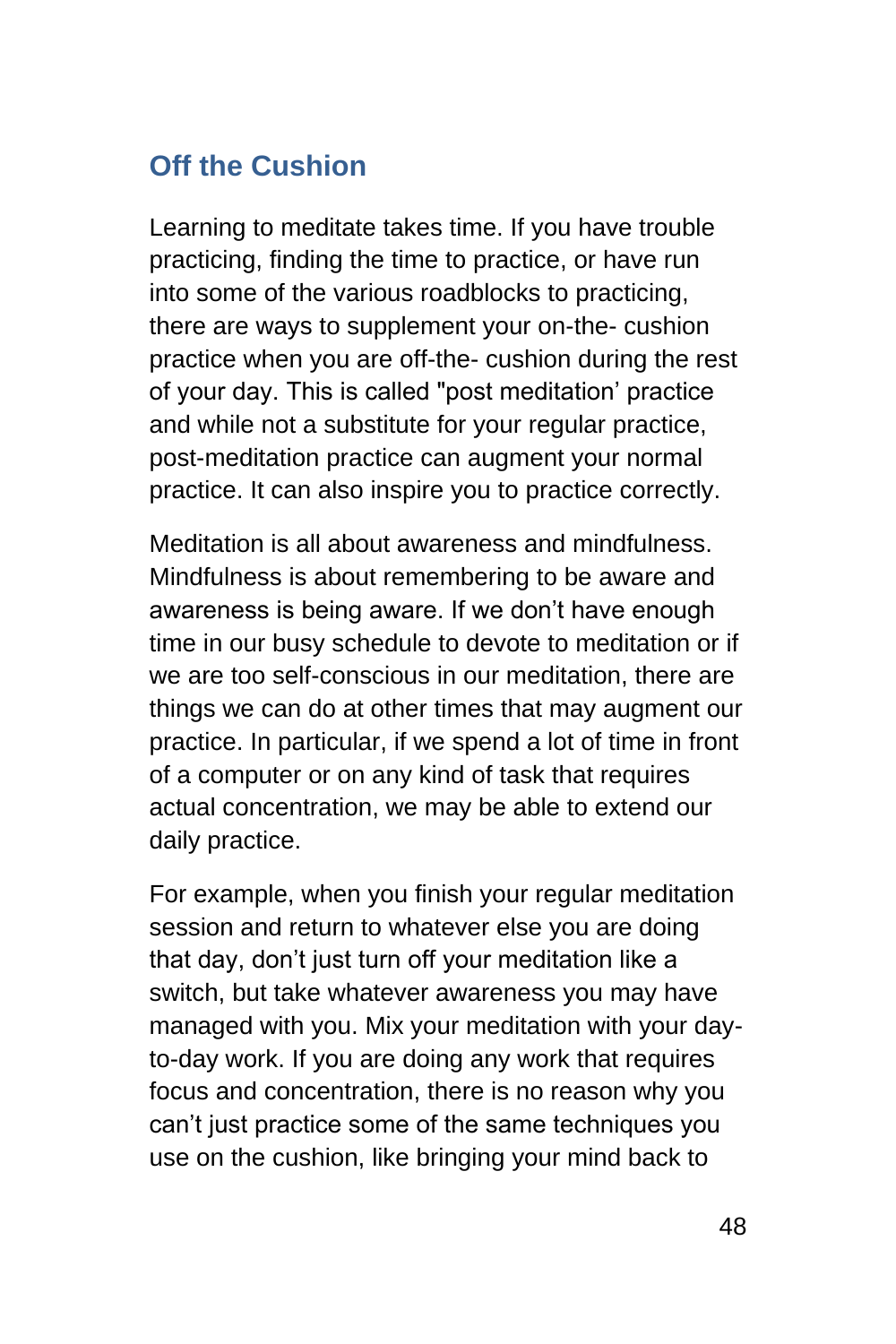whatever you are focusing on when you become aware that you have been distracted. And while this kind of exercise may lack some of the qualities of onthe-cushion meditation, like the intent to benefit all sentient beings through your practice, there is no reason why you can't easily add that to whatever you are doing during the day.

If you have a moment when you catch yourself being aware (have popped out of your routine) it is very easy to make a simple dedication like "May any merit that I have accumulated today benefit all sentient beings without exception, and my I dedicate this merit in the same way that the Buddhas and Bodhisattvas dedicate merit," something like that.

Then go back to whatever tasks you are involved in. Not only is this kind of repeated dedication throughout the day of value to your dharma practice, but the dynamic quality of repeatedly being aware and taking that awareness to your work is also very beneficial to your work, almost like another form of breathing. You are practicing!

As mentioned earlier, meditation is all about awareness and the more we can be aware throughout our day in every moment, the better our meditation practice will become. Many of us have only a short time to spend on the cushion practicing awareness each day. Many folks have maybe twenty minutes to practice, others a half hour. It might be rare to have more than one hour of free time a day to meditate. If progress in meditation is measured in terms of the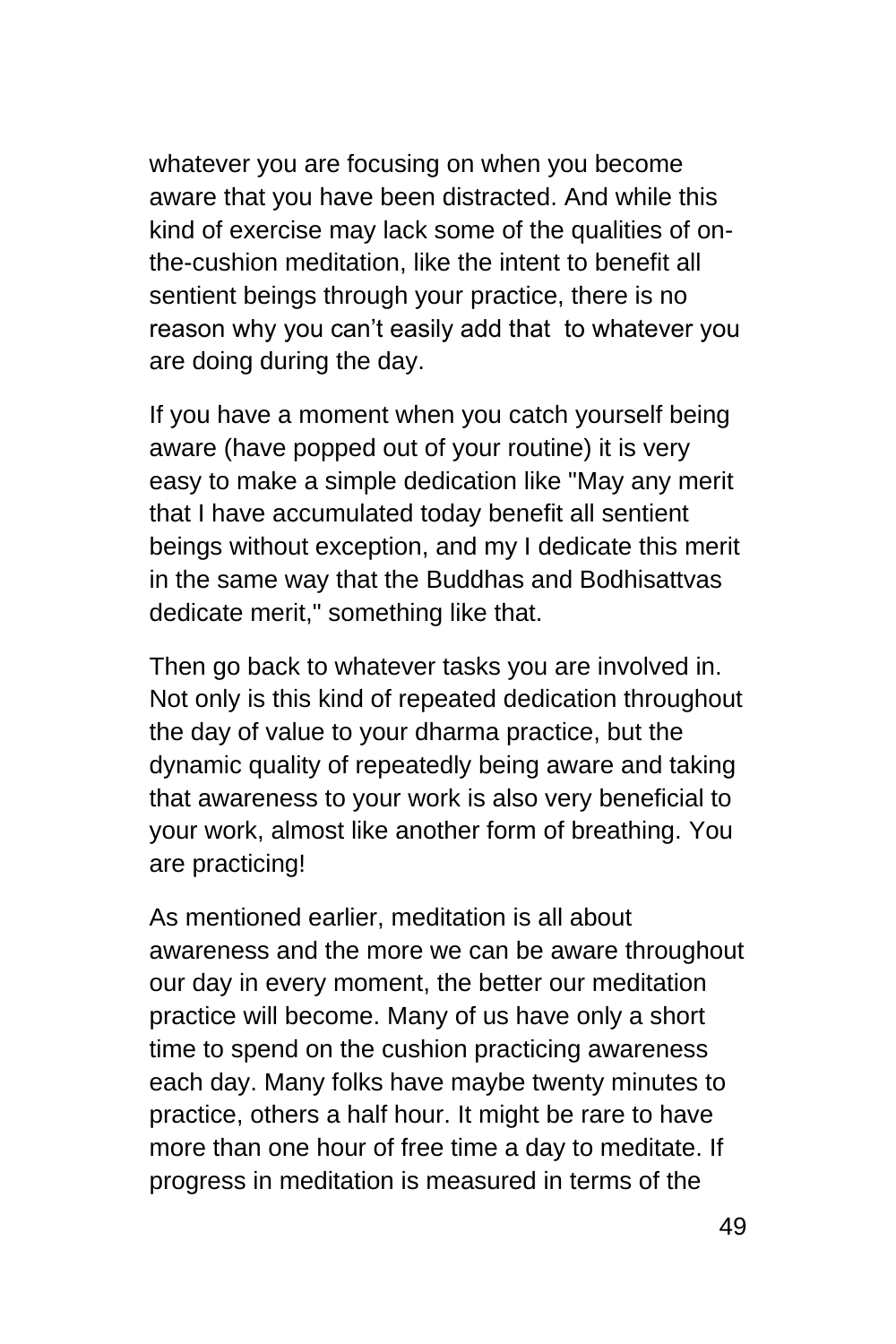time we practice, our progress can be slow. However, if we can enhance our on-the-cushion practice with various ways of being aware the rest of our day, then we may extend that practice considerably.

I used to tell myself when I was growing up and had to go to church on Sunday, that church once a week was never going to get a rascal like me to heaven. In a similar way meditating for an hour a day is probably not really enough for me. Yet I don't have or don't seem to allocate any more time to practice meditation each day. However, as I begin to find other moments during my work day in which I can see that I am aware, and use those moments to re- focus on whatever task is at hand, my cumulative practice time actually begins to extend. My teacher has said that even the time it takes to raise a teacup to our lips and take a sip is long enough to have a brief moment of awareness.

There are an untold number of such moments in our day. Conscious use of these otherwise empty moments to focus on the fact that at that moment we are aware and then mixing that brief awareness with whatever we have to do at the time can be very beneficial.

Awareness is the very heart of meditation. If we generate some awareness during our regular practice of meditation, that is of course excellent. If we can (in addition) begin to fill in the gaps in our awareness through the rest of the day that is even better. Buddha was totally aware all of the time. For beginners like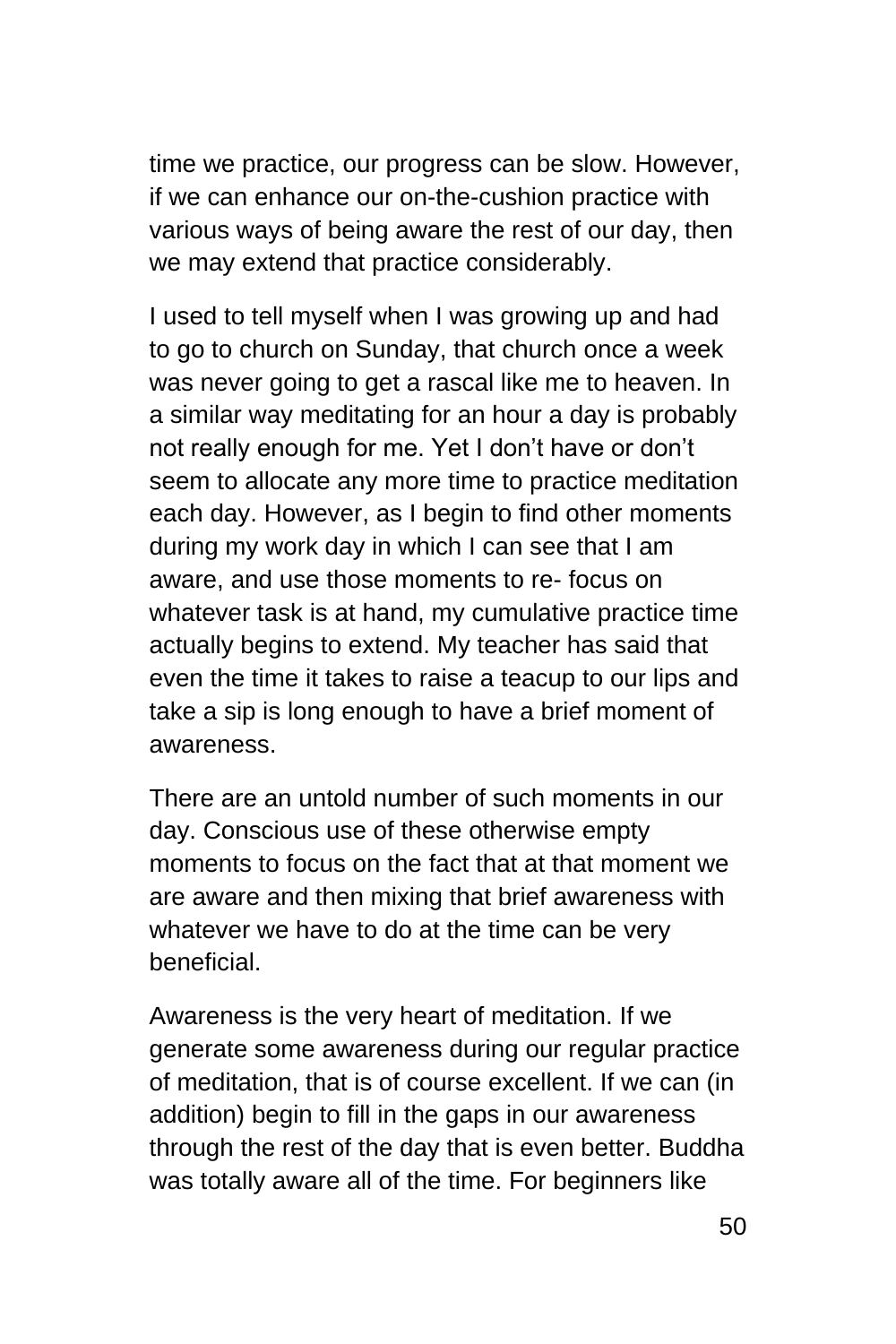us, the effort to remain aware can be just too tiring, as this little poem I wrote suggests:

#### **Testing the Rest**

Learning to rest the mind, Really puts my practice to the test, So sometimes I just need to take a break, And simply get some rest.

You get the idea. All practice requires some effort, and effort is often counter- productive to freeawareness, so there is a Catch-22 here as this little poem notes:

#### **The Rest of the Mind**

You cannot rest the mind, But you can let the mind rest. Just let go, And don't mind the rest.

I have found it important to extend my meditation practice off-the-cushion and throughout the rest of my day. By doing this I have gone a long way toward compensating for my tendency to cut short my regular meditation periods or to find some excuse not to practice at all today - whatever. I am a genius at rationalization. There is always a little bit of a war going on inside me when it comes to anything I "have' to do, even if I am the one that said I have to do it. Extending my practice off-the-cushion has been a wonderful way to actually do more practice and to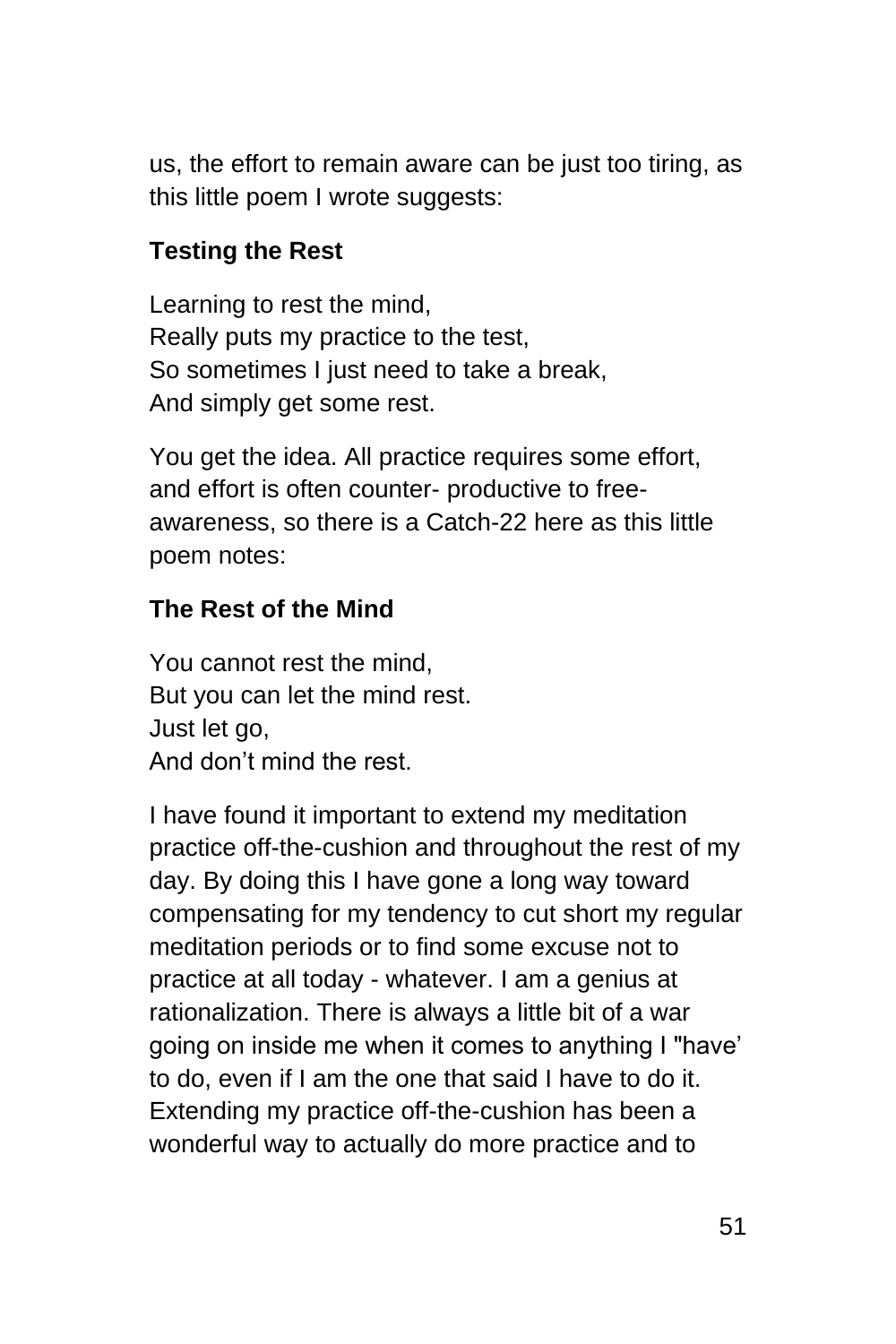also to deescalate the warring factions within myself about my regular practice times.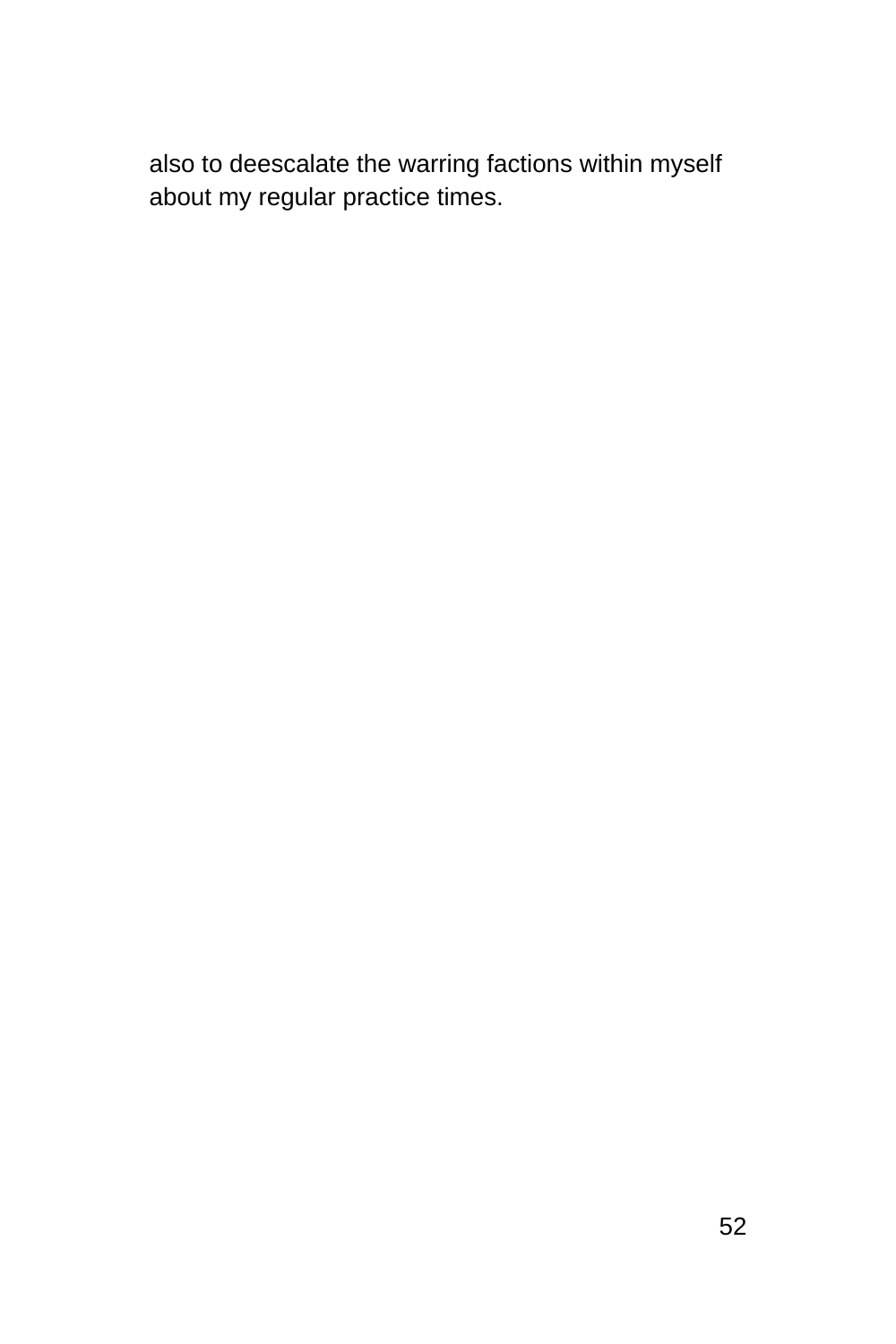# **Aspirations & Dedication of Merit**

I have been meditating for some 37 years and in that time I have come up with scores of reasons to put off until tomorrow the meditating I just can't seem to find time to do today. As busy as I am, I always seem to find time to rationalize away my meditation time.

#### **What does this say about my meditation or me?**

For one, it is never good for me to get on bad terms with my meditation practice such that it is easier for me to avoid it than to do it. Just what is it that I am avoiding' For me, the answer is: all kinds of things, for example:

Some days when I approach my meditation cushion I seem to put on all kinds of baggage that I can avoid by just skipping meditation that day, like the many layers of arrogance I can somehow manage, one after another.

For example, there is the person of Michael the "dharma practitioner'; I get sick of him. And there is the "I am now going to meditate" pose or perhaps I don't want to review the high expectations that I have set for myself or compare my last imprinted good meditation practice against how I feel at the moment or review my lack of any signs of progress in who knows how long, etc. The list goes on.

These, then, are just a few reasons it is sometimes easier to walk on by the door to my practice area than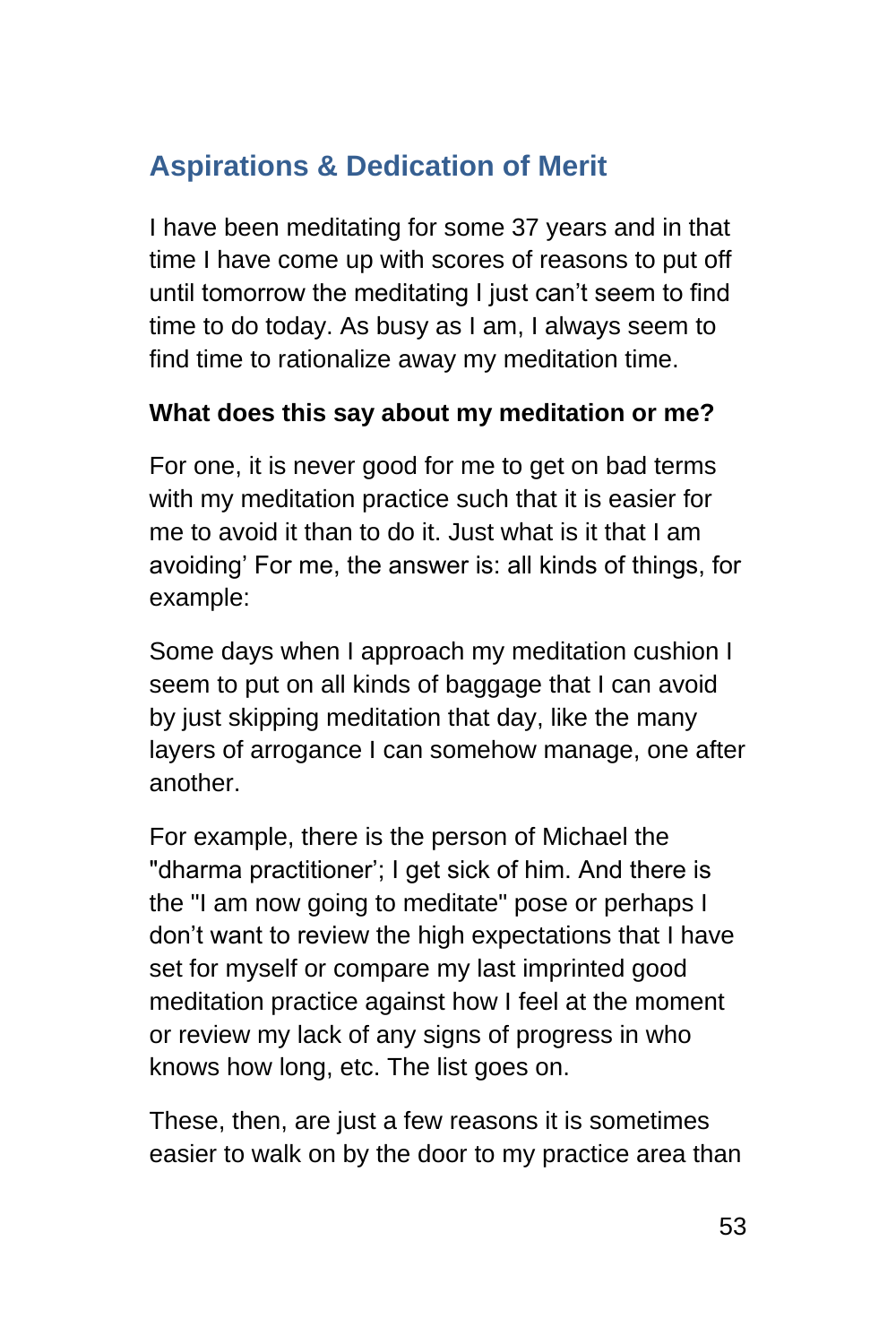to just go on in. In fact, almost anything is preferable to meditation (like taking out the trash) when I get into this frame of mind. Of course this is just part of meditation, but I tend to forget that.

When I get stingy with my practice, what is this a sign of' I could point out a lot of possible reasons but the long and the short of it is that something has come between me and my original wish and reasons to practice. What to do' The first thing is not to add insult to injury. It is bad enough that practicing dharma for me can at times drift into a stalemate or standoff situation. It is worse if on top of that I feel bad about it; this only widens that division. There are things that I can do.

I am not suggesting you stop your formal sitting practice but you may need to give it a break for a day, as if you have not already given it a break by just not doing it joyfully or consistently. It is hard to do any kind of "practice" joyfully. This too is just part of meditation practice. By "give it a break" here I mean give it a rest, let it go for today.

But usually I have already tried that. < G>

Meditation is all about learning to let the mind rest and if we have managed to get our practice into a bundle so that it is not restful then the least we can do is relax a bit and start over. Remember: when we are distracted, we drop it, and gently bring the mind back to rest on the breath. Same thing here. In this case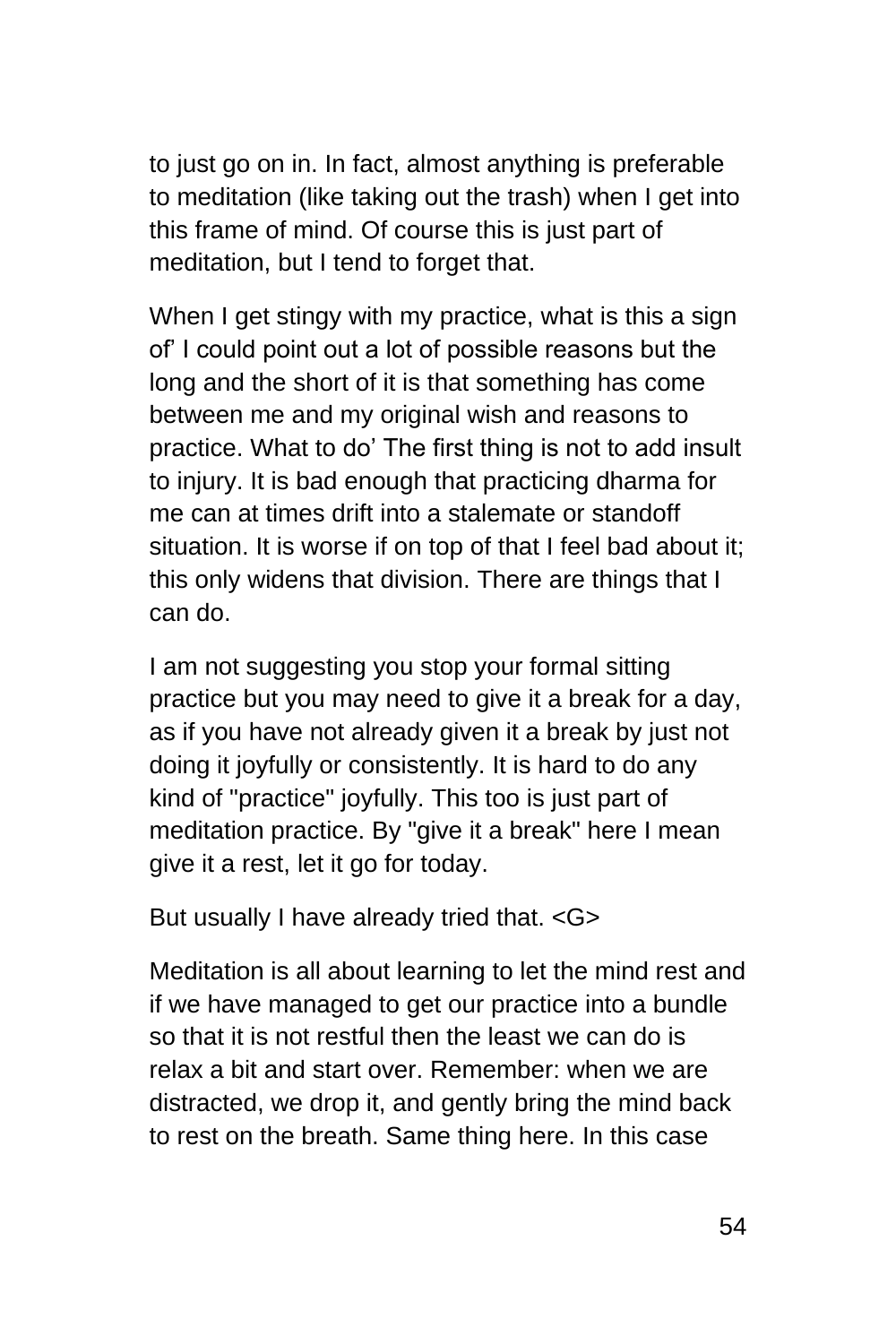this includes not only allowing yourself not to meditate that day (or to shorten your meditation), but also not holding this or your recent lapses against yourself. You have painted yourself into a corner, so take a break and start over, like with Shamata meditation. There are other forms of practice that may be easier to do at the moment.

This whole delinquency thing, if you are being delinquent, is probably not new with you. If you are like me, you do it whenever you have exhausted your goodwill on any project and turned what was a good thing into just another something to avoid. And on top of that you are nagging yourself.

Sometimes I manage to avoid practice until the amount of it I do in a week amounts to something like only going to church on Sunday, one day a week's worth (or less). I know that this won't get me to "heaven' anytime soon, as in: too little, too late. The goal is to make our entire life our practice but how to get there' Sitting meditation is all about building the tools and habit to do that.

Some of us manage to screw up what we set out to do by micromanaging ourselves right out of the spirit of doing anything at all. I do this. There is another approach but it is off-the- cushion or post meditational, so take note. I am not suggesting that you stop your daily sitting practice but rather augment in ways that will enhance that practice. This method has to do with gaps in our daily life that we can't avoid anyway. Put them to work.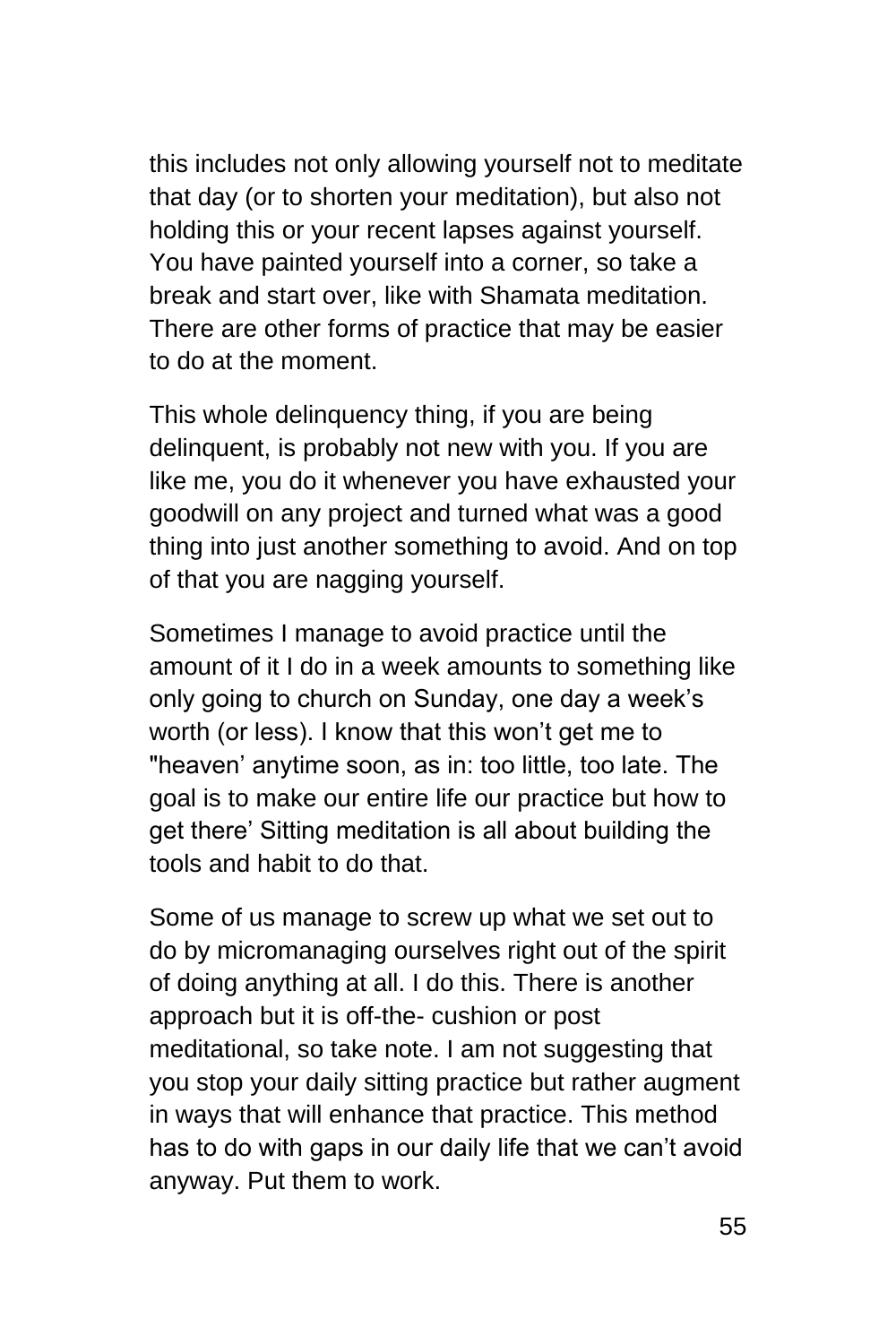An example of a gap is any event that distracts us from our normal distractions - whatever we are doing at the moment. For example: we are busying working away at something or other and we get disturbed. We wake up from that. It could be that the doorbell or phone rings, a door slams, an alarm goes off -- youname-it. Life is filled with these events. The point is that whatever the interruption, it creates a gap in the otherwise smooth flowing of our routine so that we pause and look around, even if for a split second or short minute.

These kinds of awareness gaps are perfect opportunities for quality dharma practice. Here is what I do with these gaps:

First, for starters, you can just rest in the gap for a moment and enjoy the gap.

You are already not doing what you were supposed to do, so take a mini- break. Here you are, awakened (disturbed) in the flow of your day and suddenly aware of that. This is an opportunity. Rest in that moment. By

"rest' I mean just relax and let yourself be there in that gap for a second. And the next part is very easy too.

Before you resume whatever task you were just on (and interrupted from), simply dedicate whatever merit you may have accumulated up to now doing it (however small that may be) to benefit all sentient beings in some way. If you are a Buddhist, you can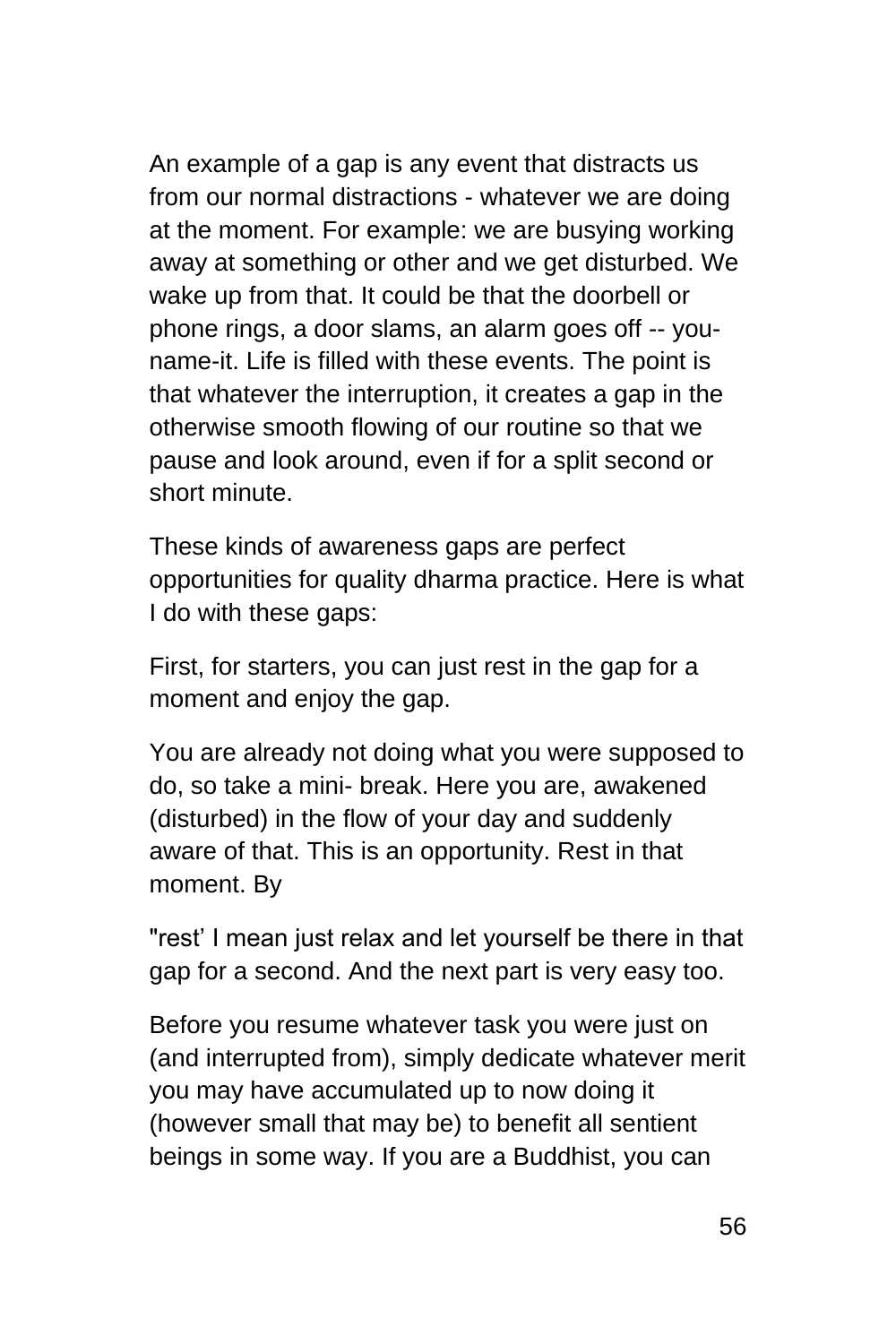dedicate this merit to all the Buddhas and Bodhisattvas (wherever they may be) that they may better assist all beings everywhere in finding true happiness and enlightenment. Then pick up your task and go on. It is a simple as that. And this is a form of dharma practice, so you have done some today if you do that!

And the next time you are interrupted and snap out of your concentration, do the same thing again. Use that natural gap, that sudden awareness that you have in the moment, to dedicate the merit of what you have done up until then. This kind of dedication is a very real practice and it fits into even the busiest schedule. And the spontaneity of it precludes our "gaming' it like we tend to do to our daily sitting practice. It happens too fast for that. One moment you are startled aware, distracted from your normal distraction, and just in the moment awake. Use that moment to do a very small practice like dedicating the merit to all beings.

What is merit' Ideally merit is something you have managed to do to benefit not only yourself but all beings, something wholesome and good. When we are doing mundane business-like tasks, there may not be much of that merit present. Still, there is probably some teeny-tiny bit of merit in whatever we do well. Dedicate that. You don't even have to know what it is. You just say to yourself "Whatever merit I have accomplished, however small, dedicate that to the welfare of all beings." That is enough.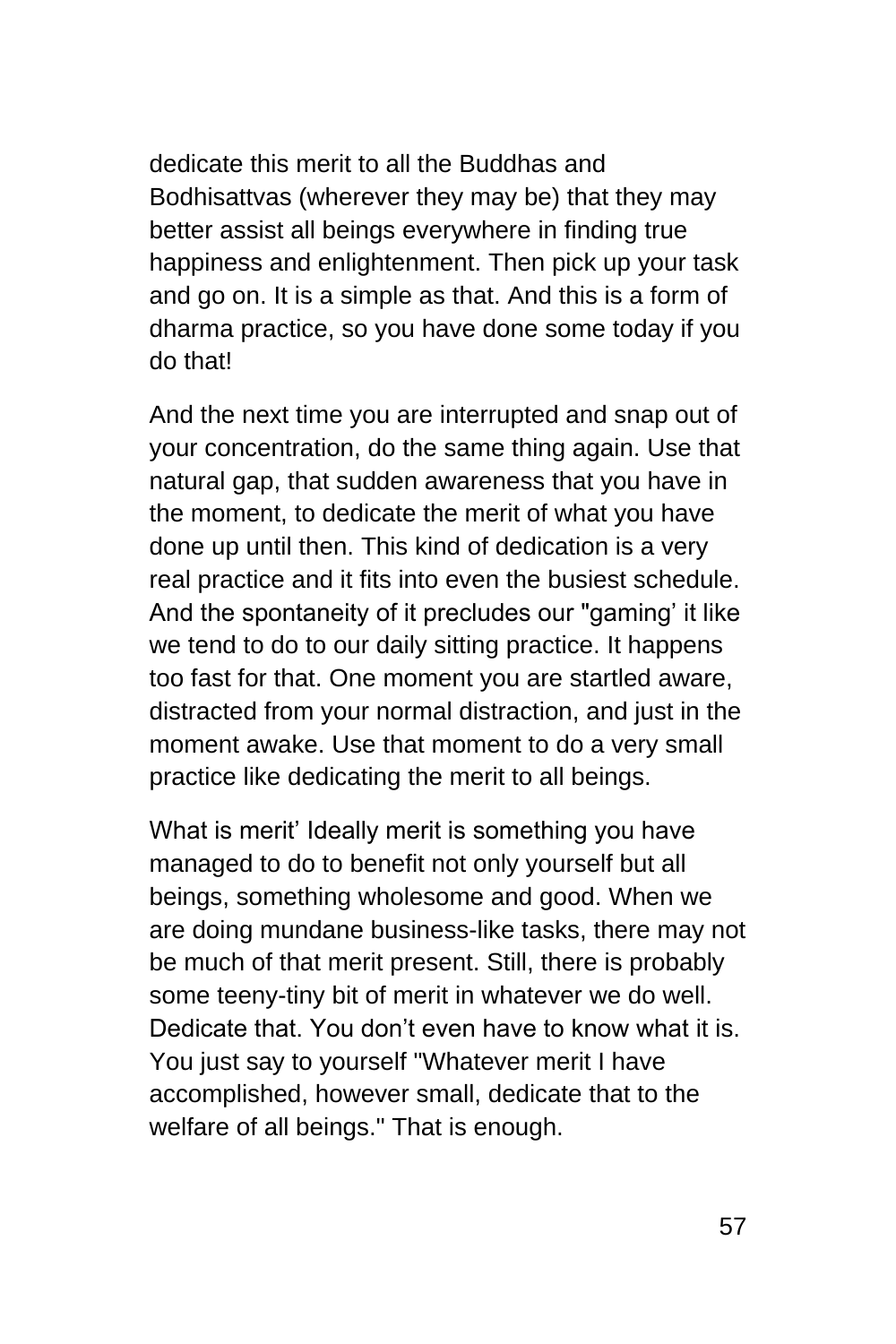And if you can manage it, you can end the dedication of merit by making a simple ongoing aspiration to yourself that whatever you are about to do, continue to do, whatever merit may eventually be involved in the work you are doing (however miniscule) may it be of some real use to benefit all sentient beings. Trust me; this very small effort on your part can bring great returns.

I have been studying and practicing meditation for over 37 years. During that time I have read in and studied many hundreds of books and taken literally many hundreds of teachings. In all of those books and teachings the most profound secret that I have seen presented over and over again as a method for accumulating merit in dharma practice is the aspiration we make before undertaking any work and the dedication of merit we make after any work. It is so easy to do when we are interrupted anyway and only takes a few seconds to do it. Try it.

Of course, this is especially true when it comes to actual dharma practice, as in making an aspiration before a dharma practice session and a dedication after that practice. Dharma practice is the most worthy of all tasks we might have because if we can become more aware, we can better benefit the beings we encounter in life and ourselves in the bargain. However, unless we are openly doing something destructive, there has to be at least some merit in whatever else we are doing during our day, hopefully. Even if we have been destructive, the attempt to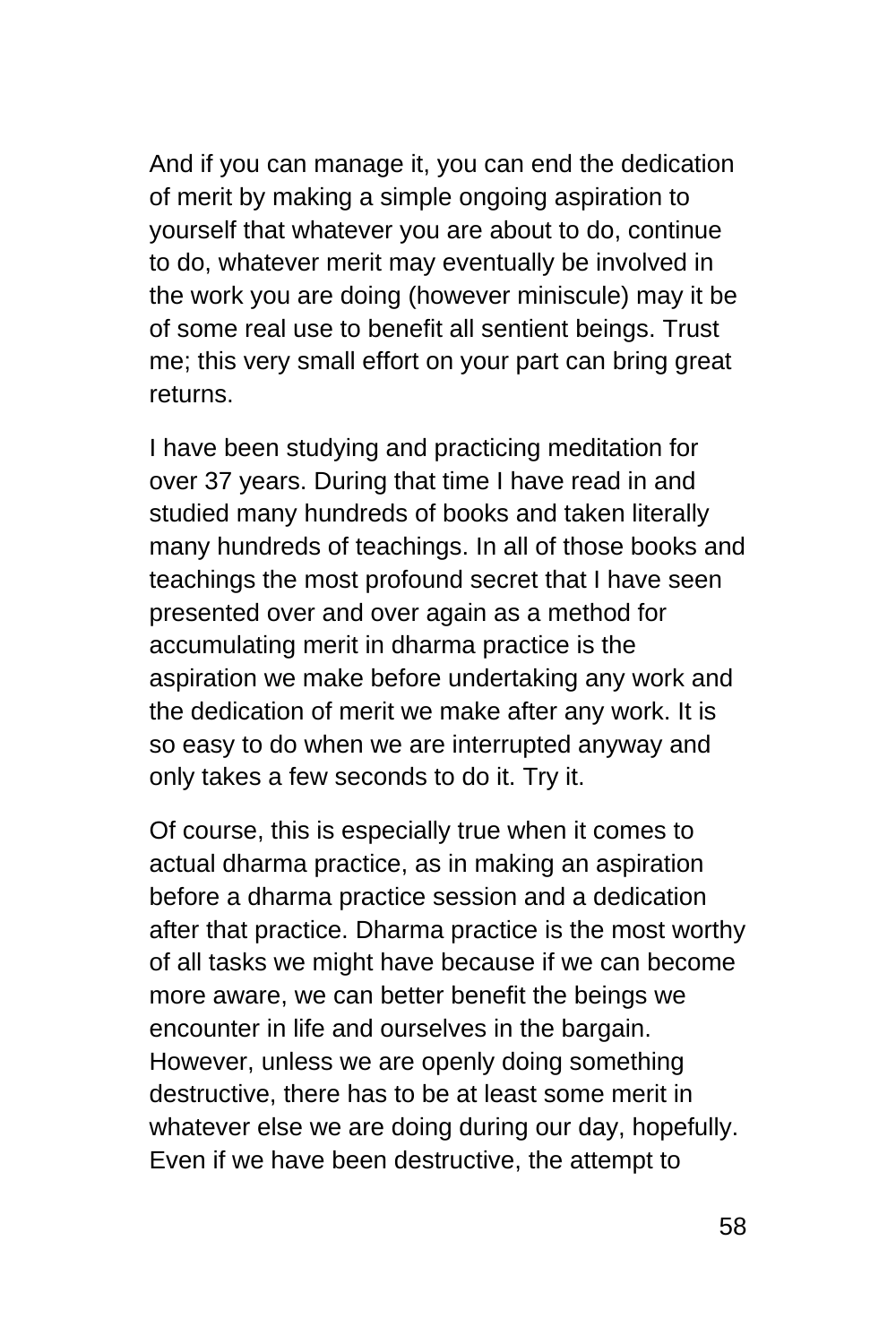dedicate is meritorious in itself. And when these natural gaps arise in our workflow, dedicating even that tiny bit of merit is, well, meritorious, especially if we dedicate it to the wellbeing and enlightenment of all sentient beings.

This kind of aspiration and dedication practice takes only a few seconds here and there, and it occurs only when we are forced to take a momentary break in our workflow, as in: we wake up from whatever we are doing for a moment. In that moment, we are free to make this dedication and aspiration almost effortlessly.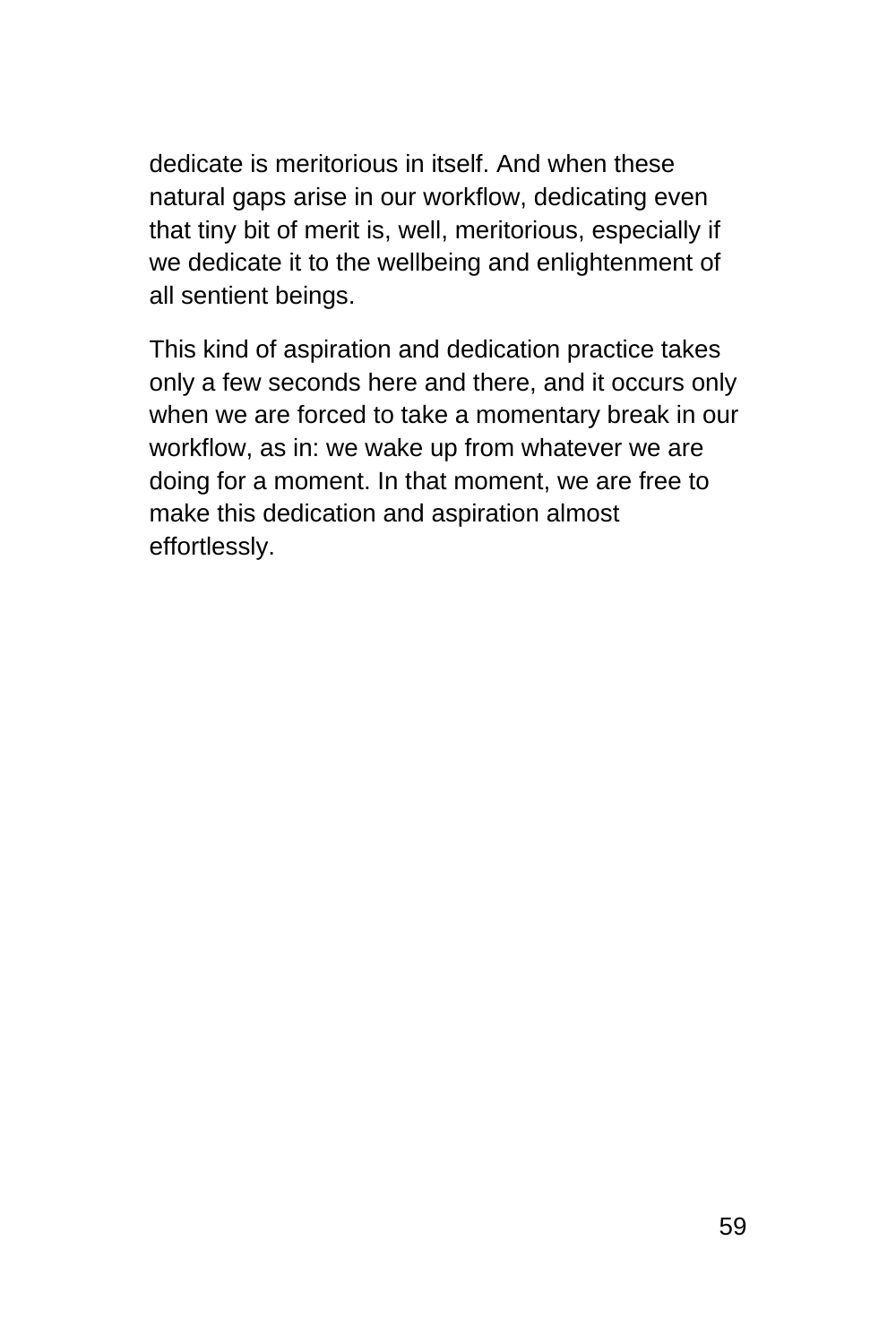## **Mother Nature and Compassion**

I was fortunate to be introduced to the world of nature at an early age, thanks to the kindness of a woman named Peggy Dodge, a graphic artist and a friend of the family. My mother and Mrs. Dodge would meet with a small group of local artists at the Dodge farm which was located in a rural area that included a small pond, meadows, and fields.

Mom would take me along. Peggy Dodge also had a true love of nature and all its creatures, a love which she was kind enough to share with me when I visited. I was six years old.

From that age (until I was about sixteen) I studied nature with an intense passion pretty much all the time. School was lost on me for I was way too busy thinking and planning what I would do each afternoon out in nature when school was over for the day. I had my own mini- nature museum in my room where I kept all kinds of animals, insects, snakes, and youname-it, including rattlesnakes, copperheads, skunks, spiders, boa constrictors, and anything I could manage to keep alive. I had insect collections, rock collections, leaf collections, fossil collections, shell collections, and so on. It would be true to say that any real education I got (at least what actually sank in) came from what I learned from observing nature. And it never occurred to me that everyone else was not getting this same education!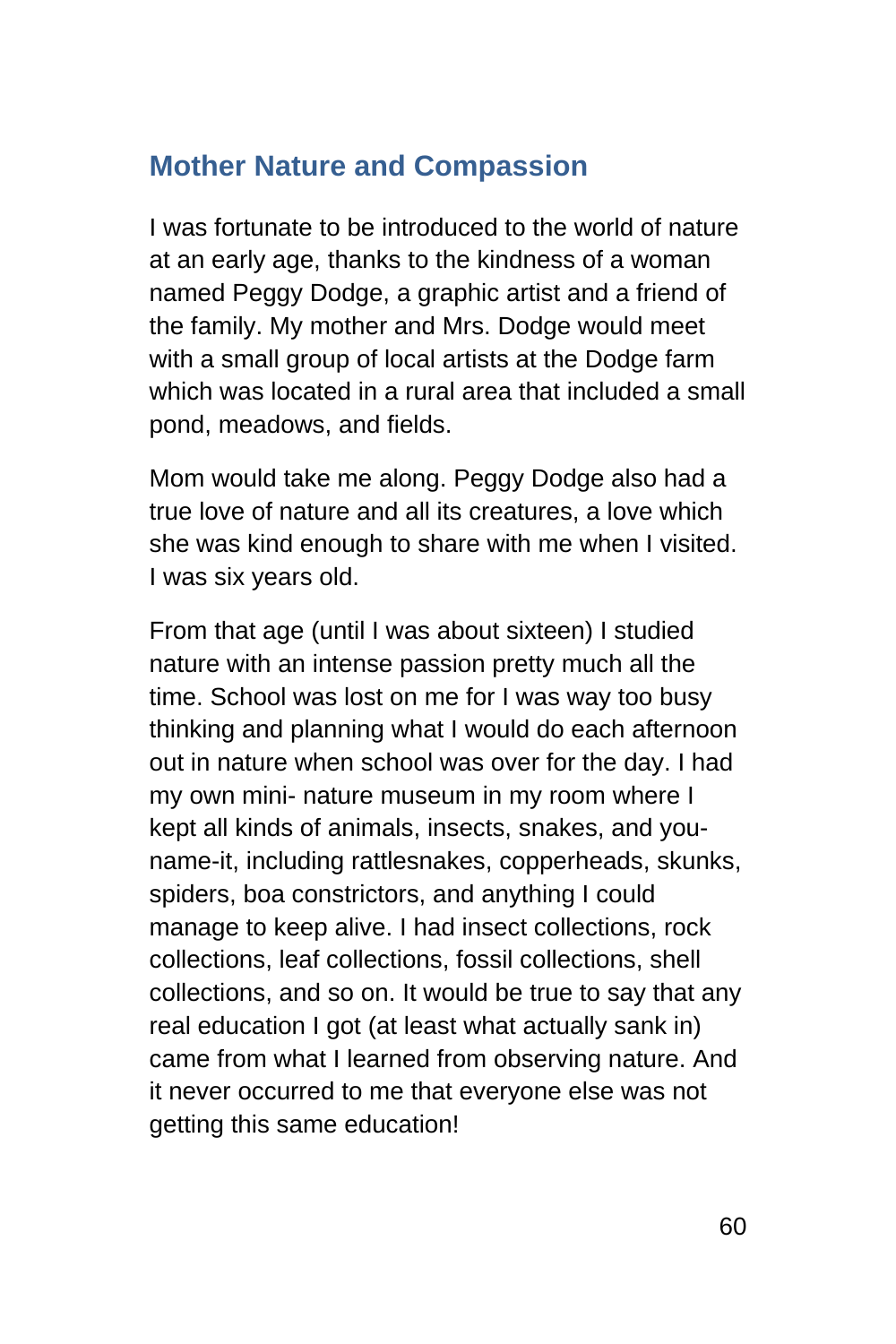Let me begin by pointing out that I realized quite early-on that there are real differences between natural law and human-made laws. Human laws are made by people and they can be bent, twisted, and even broken at times. This is of course what lawyers do so well. Yet nature's laws cannot be broken. If we break them, they break us. No one defies the law of gravity with impunity.

What goes up, comes down. What is born eventually dies. We all know this, at least in principle. Because I grew up with my eyes glued on natural law, that was the law that I came to revere as the "truth' - the bottom line. Society's laws were far less consistent and frequently just plain confusing for me. But it is only in recent years that I have realized what a great teacher nature was to me and how lucky it is that I put my trust in what I saw in nature rather than only in the various rules and laws society wanted me to learn which often seemed to contradict one another.

There is something wonderful about consistency, especially when one is young and trying to get a handle on life and, if nothing else, Mother Nature is consistent. Her laws are always the same and there are no arbitrary variations and no exceptions. What you see is what you get. There are no behind-thescene or backroom deals being made. Nature demonstrates perfect equanimity. Everyone and everything is treated equally. This fact alone avoids the confusion that society's laws can instill in us. In nature, a rose actually is a rose, is a rose…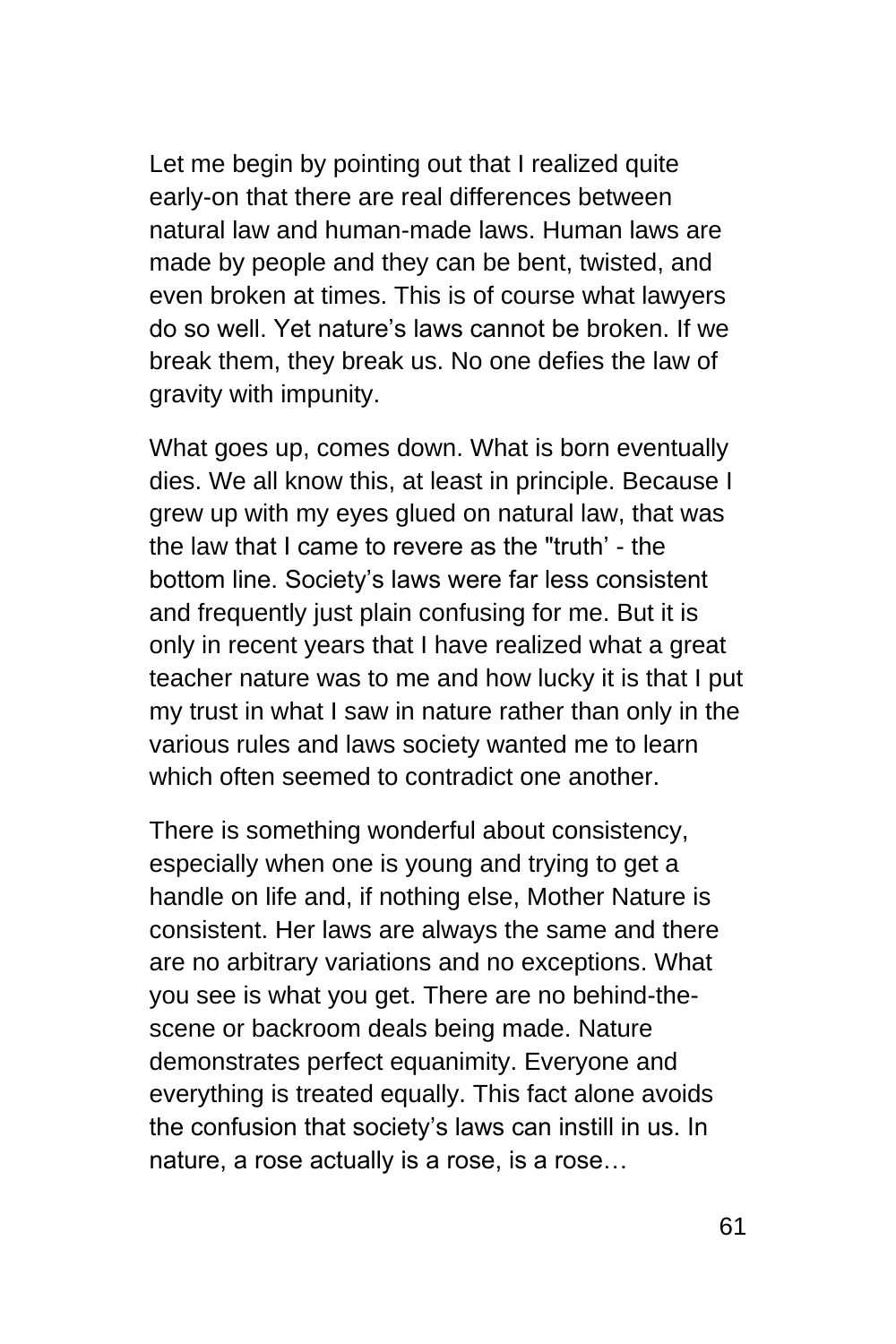And nature keeps no secrets. She openly shares the facts of life and death with anyone who cares to observe. Unlike society, where death, dying, sickness, and all of the suffering-side of life is for the most part either sanitized or swept under the carpet, nature never blinks. It is all right there for us to see if we will just take a peek. I am not saying here that what nature shows us is always a pretty sight, but with nature you never have to figure out what is real and what is not. It is obvious. For a little kid (or even an adult!) this can be an extreme act of kindness. What society does not care to discuss with us, nature is only too ready to reveal. And nature has other messages for us as well.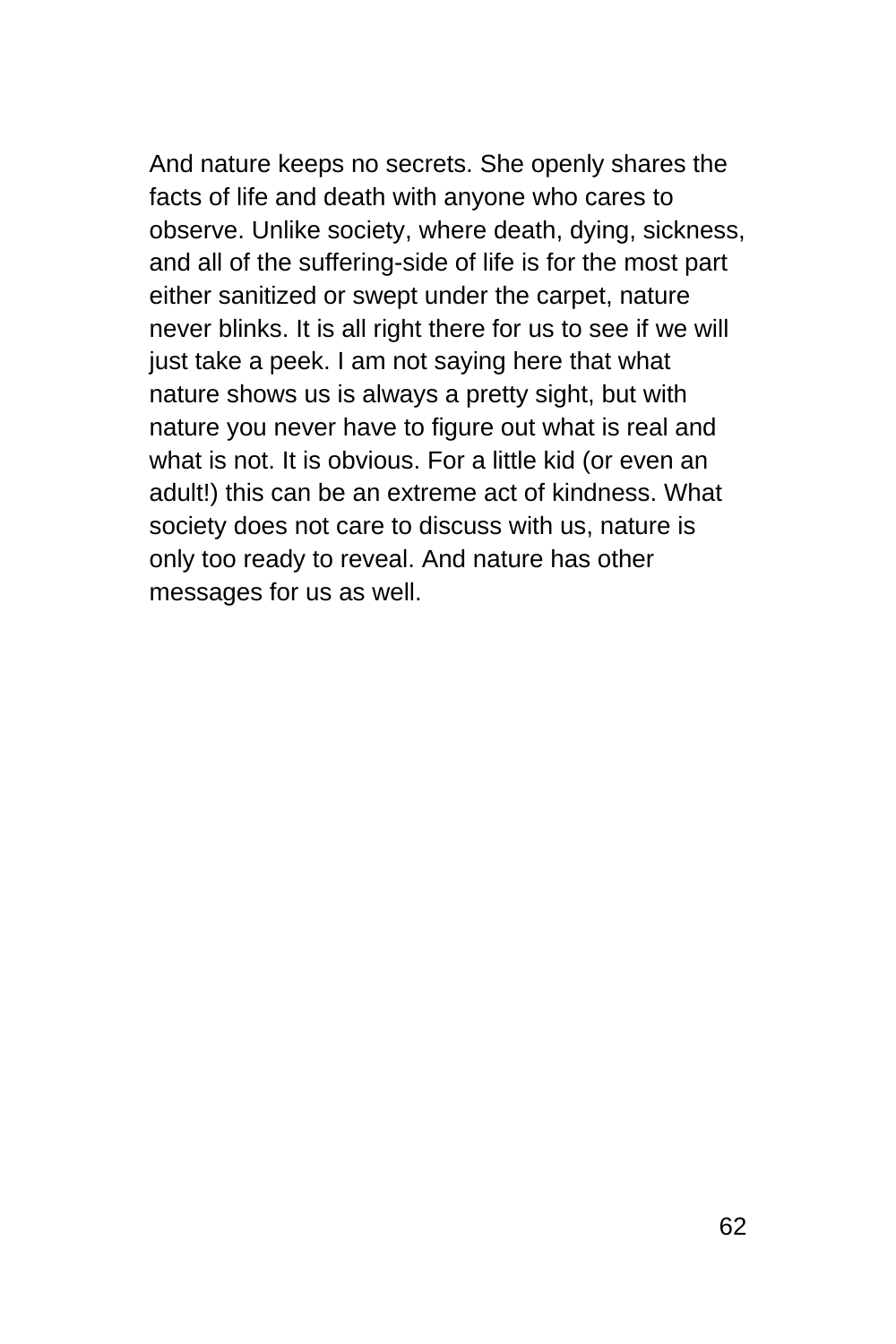#### **Impermanence**

I can't say for those of you reading this, but in my experience too much of the time the sheer business of my life causes me to forget many of the more important things. I am ashamed to say that it takes some really sobering event like the death of someone close for me to snap me out of my busybody trance and take even a day or so of time to really consider life itself. And while I never expect or welcome such events, I do very much appreciate the time out at those special times to consider the bigger picture and the ability to remember deeply once again what is really important.

Nature on the other hand is a constant reminder of how impermanent this life we are all living is. I can never forget the time I was traveling through India and was saying goodbye to a great Tibetan meditation teacher, who said to me:

"Tomorrow, or next life, Michael, whichever comes first." His words woke me up a bit and the message was much like the one that nature is consistently offering us: awareness of our own impermanence. None of us are about to live forever and we might keep that in mind at least once in a while.

Nature points out impermanence to us all the time. It is hard for me to take a morning walk along a country road in the early morning dew and see the thousands of earthworms and slugs trying to cross the tarmac before the fierce summer sun rises and fries them to a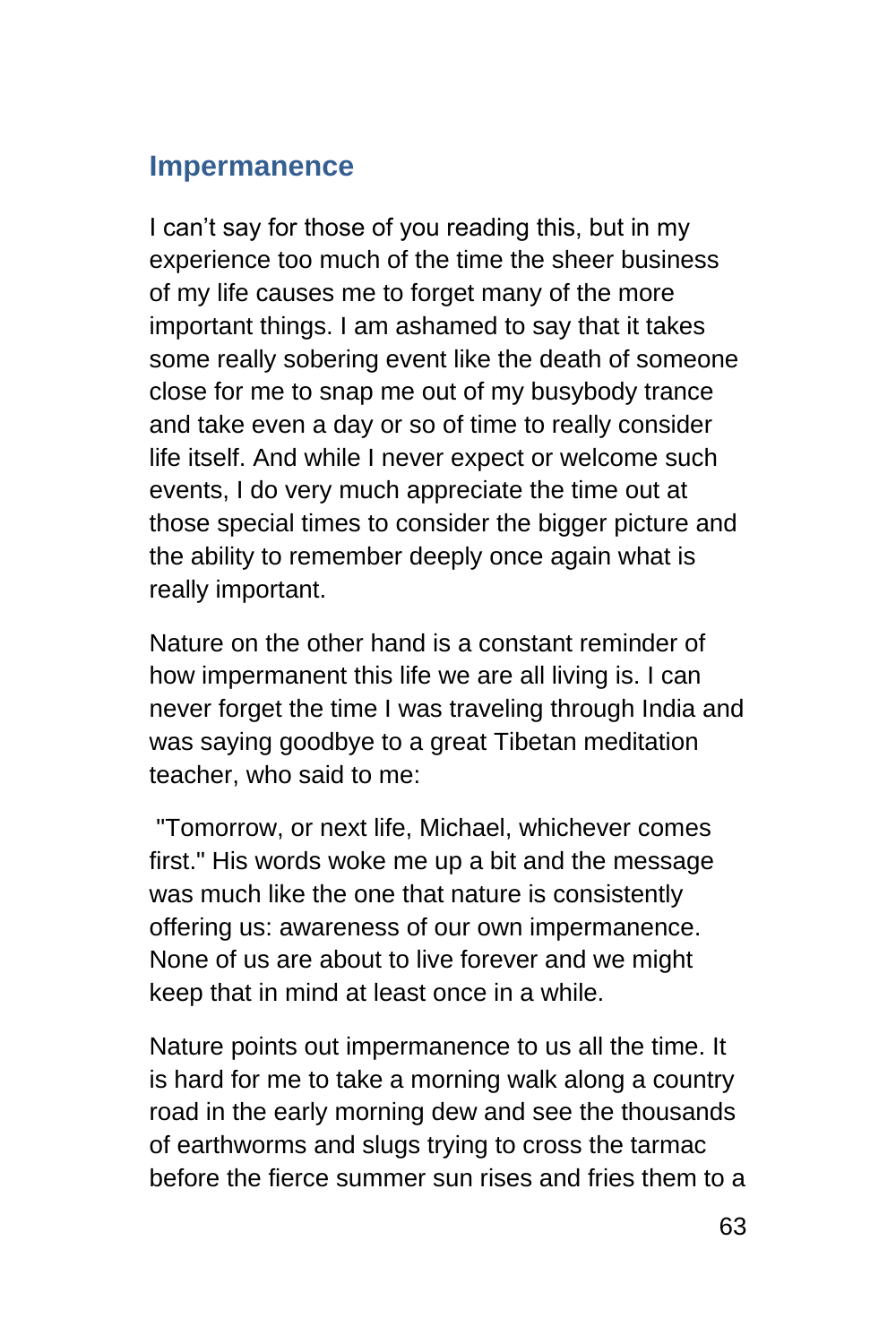crisp. These creatures made a bad decision to cross the road just at that time and, though sometimes I try to pick them up and carry them to the grass on the roadside, it is almost impossible to save them all. I just can't do it. And some of them are crawling in the travel direction of the road itself so they will never make it! This is just one instance of the kind of impermanence nature demonstrates. It is all around us.

And as mentioned earlier nature never blinks. We blink. Nature shows us precisely how cause and effect works, what the Asians call "karma' - action and the results of that action. And the equanimity of it all! No one breaks the law of gravity, neither person nor creature. All are treated to the same result if we break that law. Nature brooks no lawyers.

And as we get closer to nature, as we take time to actually look, we see that every form of life, every sentient being, is not unlike ourselves. Every creature out there wants to be happy (to just live) and no creature that I have ever seen wants to willingly suffer, unless it's a human being. We each seek happiness and we try real hard to avoid suffering.

Every sentient being feels the same way. We have that kinship with all sentient beings. Nature reminds us that life is in fact impermanent and that all life is indeed precious, and at least that those who have life don't want to lose it. And in nature it is easy to see that our every act has consequences, real results that we would be well advised to keep in mind. And all of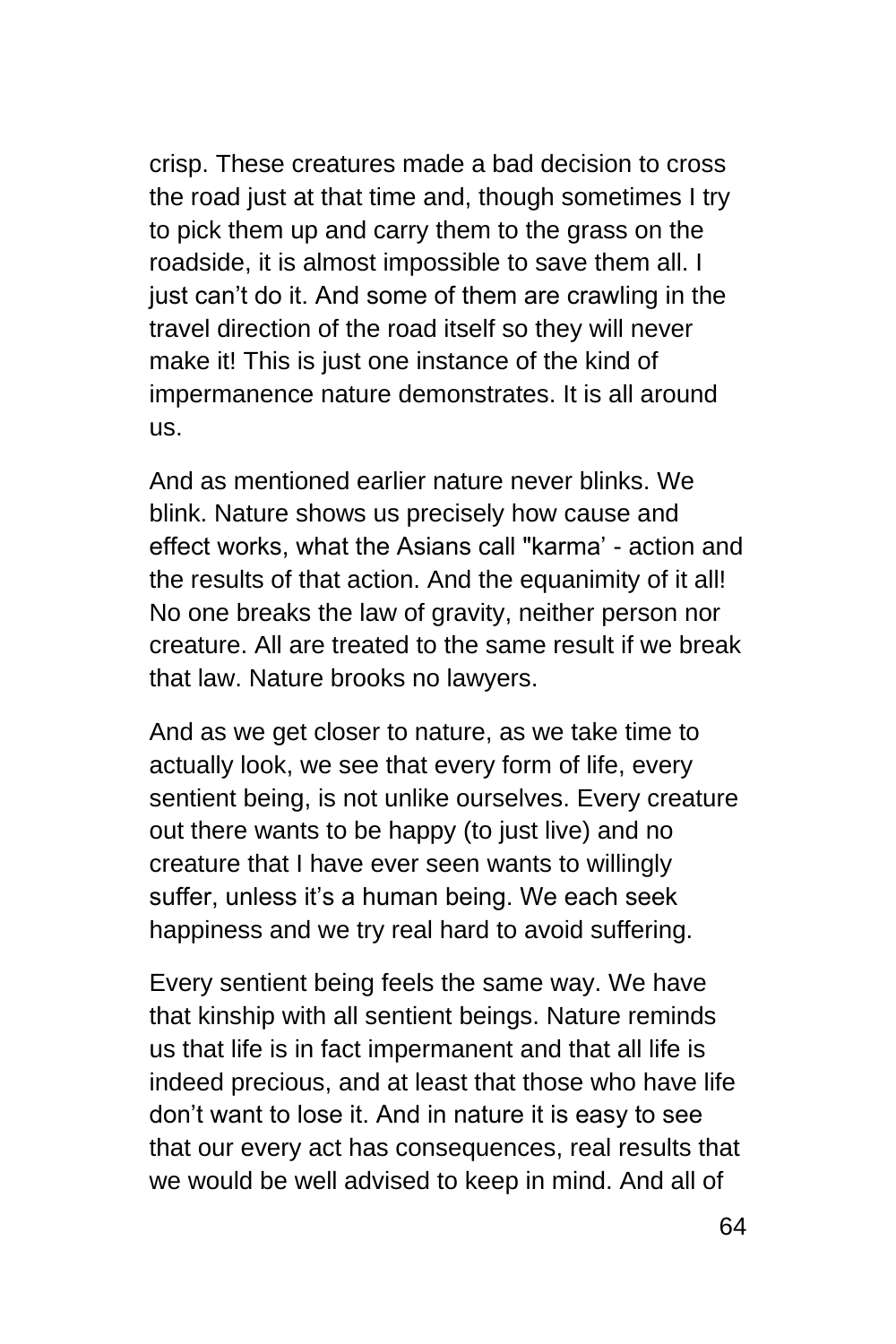the above is ongoing, in fact seemingly endless. Nature is not about to change and the only actual change we can expect will be our own attitude, how "we' receive or take what is given, how we accept what is already there. Nature is the perfect teacher when it comes to attitude adjustment.

She proves that we might well adjust our attitude to her laws and how, if we do not, we will pay a very dear price. And I have forgotten perhaps the most important message that nature teaches us, and that is about love and compassion. It does exist in nature.

In what I have written so far there is seemingly no compassion in nature. She is merciless, inexorably precise about what she exacts from us and when. There are no sentimental tears shed by Mother Nature. She is indeed a harsh mistress. But she does have one soft spot and it is important for each of us to discover what that is.

If we look for compassion and kindness in nature, it is nowhere to be found, unless we could agree that her laws themselves are kind. Love and compassion are only to be found in the relationship between a mother and her children. True love and real compassion (and a willingness to do anything for another being) is pretty much limited to the way a mother feels about her child, and what she is willing to do for that child. And you see this all through nature, not just with human moms. The love of a mother for her child is the one bright spot in what otherwise may appear as the ferocity of nature's nature.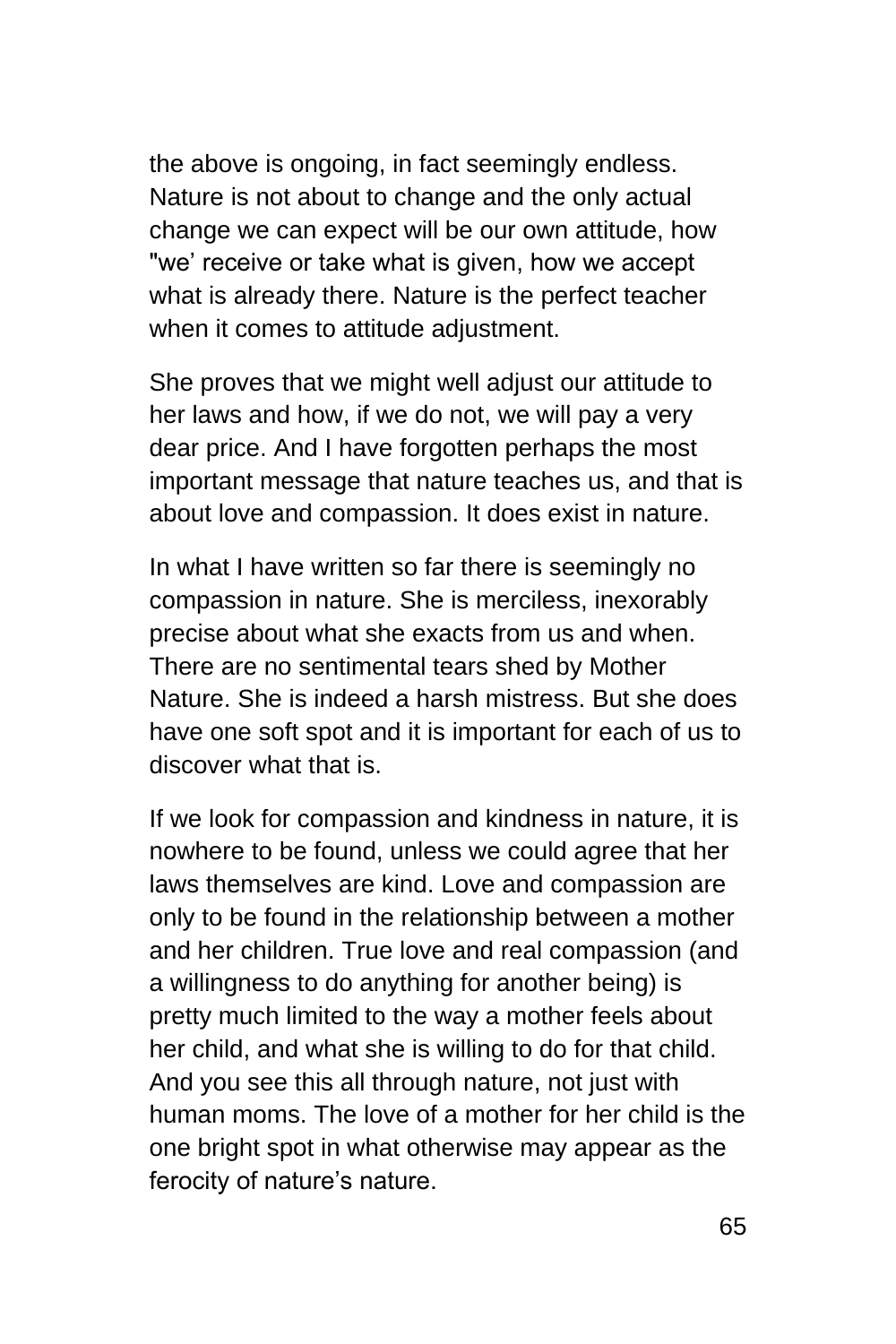It would seem from observation that most natural creatures live in perpetual terror of being killed and eaten, while at the same time hunting, killing, and eating something else themselves. I know this is not 100% true but in general nature is not a peaceful place at all and most sentient beings do not live in serenity. My point is that the only place in nature that we find some love and compassion is in the relationship of a mother to her children. This is a rule that is remarkably constant throughout all natural realms - the love of mother and child. Can you even imagine if it were not there' We wouldn't be here.

And it is interesting to me that all of the religions of the world appear to be working very hard to have us treat each other as a mother naturally treats her child, to get us to go beyond family love (the love family members share) and extend that same love to others, to those outside of our immediate family. The Buddhists would have us extend that love to all sentient beings, and not just to humans. Christians say "Do onto others, as you would have them do onto you" and the Buddhists would agree with that, but they would add: and you make the first move! Reach out with kindness.

In nature compassion is always local, limited to that very special relationship between a mother and her children. Fathers share in that too, of course, but it is with mother and child that true love and compassion seem to be most pure and present. In this way Mother Nature is a great teacher. She does not obscure or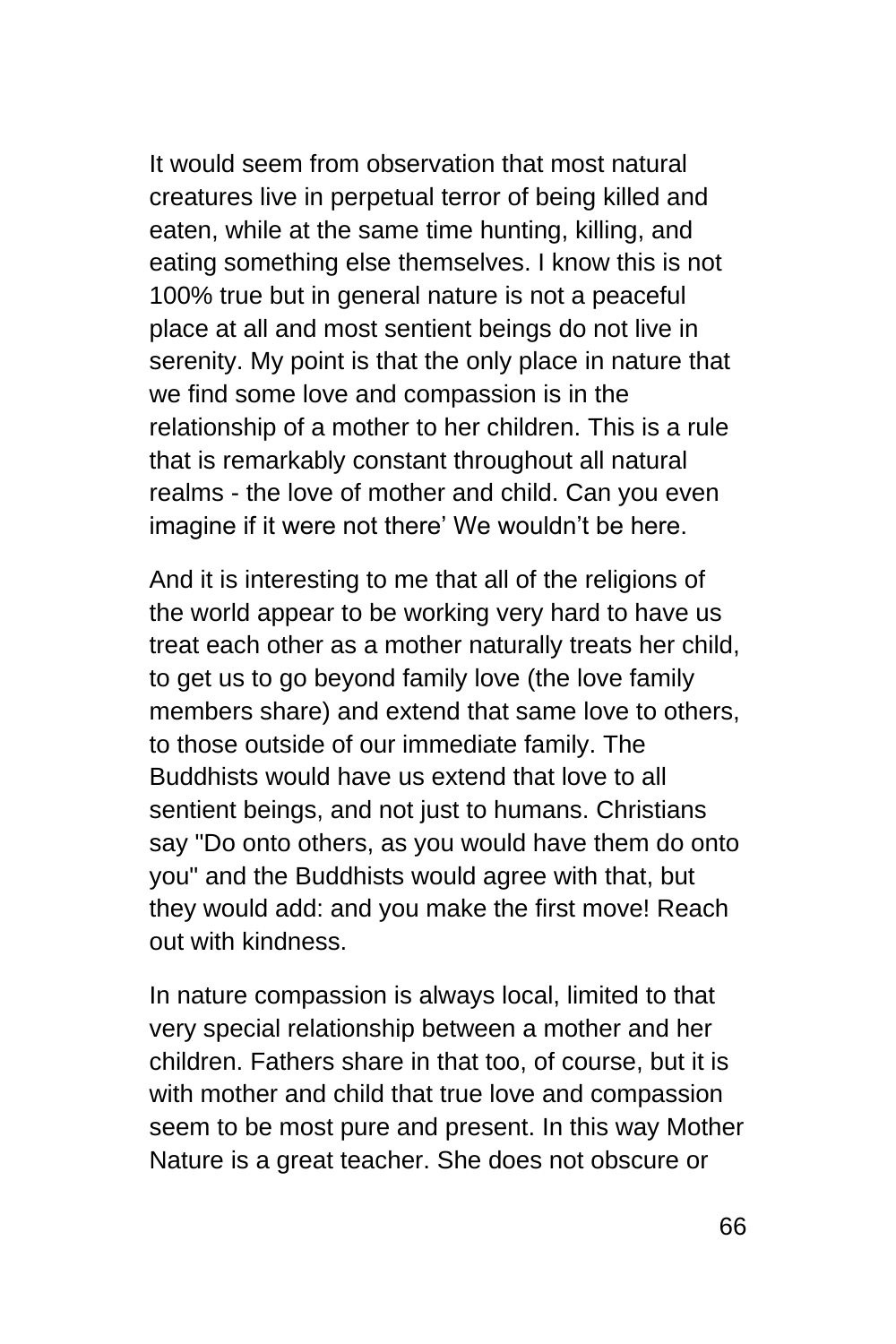perfume the way things are. Truth is revealed for what it is in nature -- straight out. In nature we can see impermanence clearly, not obscured or sanitized as it is most of the time in society. It is clear through nature that life is indeed precious and is not something guaranteed to go on forever. And it is clear that our choices, our every action, bring consequences. And the situation that nature presents is not only the way things are right now but the way things will continue to be on into the future.

The way things are is the way things have always been and will always be. It is up to each of us to respond to these very clear facts, something that in most societies we never have a chance to do. Instead most of us ignore all of this and willingly prefer to remain ignorant.

The only light in this otherwise fierce darkness is, as I pointed out, the very real love, care, and compassion that a mother has for her children. Thank heaven for that! That love has been a beacon of light to all of us virtually forever. There is nothing else like it on earth. The Buddhists have tried to tell us for centuries that every person we meet, even every sentient being, has been our mother in some past lifetime and that every last sentient being has also been our child. Perhaps this is an attempt to make clear to us that we should treat each other with the same kindness, endless love, and compassion a mother will show her child. This may be the bridge we as a human race have been forever unable to cross, the key not only to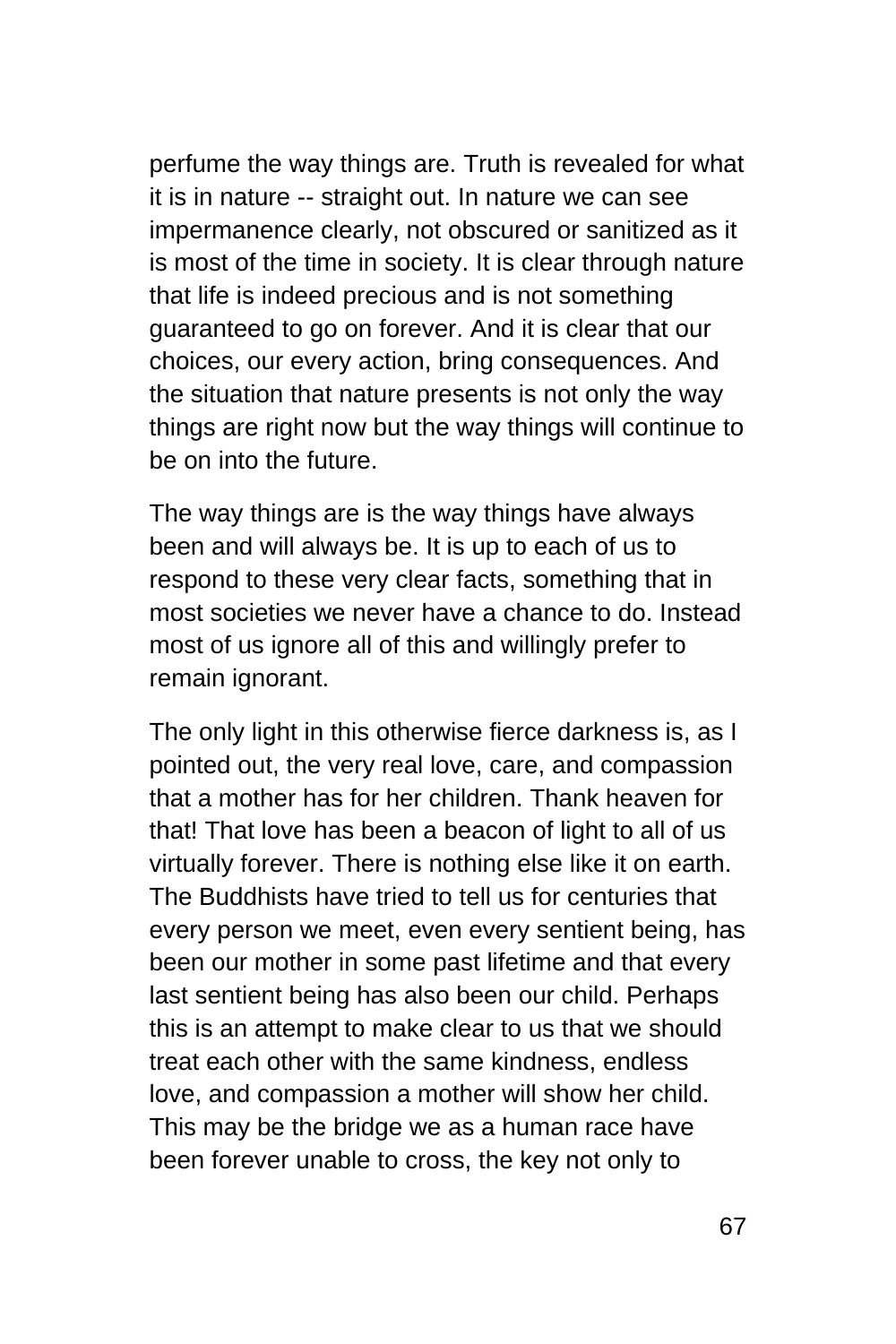Mother Nature, but to our own nature, the two being the same anyway!

The question is how can we do this' How can we learn to treat each other with the kindness that our own mother has shown us?

Well the Christian, Buddhist, and other religions have been trying for thousands of years to show us how, to point out the way, and they all seem to agree (at least the Buddhists) that it involves treating ALL sentient beings as a mother treats a child, with that same endless care, kindness, and compassion, a universal remedy that is much easier to say than to do in real life.

And it would seem that this will not happen until the kind of compassion arises in each us for all sentient life as we find in the way a mother loves her child. And last it seems that many of us don't get really serious about all this unless something upsetting happens to us. Exposing ourselves to the truth of nature a little at a time helps to make that possible by gradually softening our obscurations and giving us opportunities to feel compassion for all beings. Our greatest teachers (saints, priests, lamas, etc.) have shown us what this might look like, but not enough of us have been able to have that realization.

May that kind of compassion awaken in all of us and may we share that kind of experience with one another.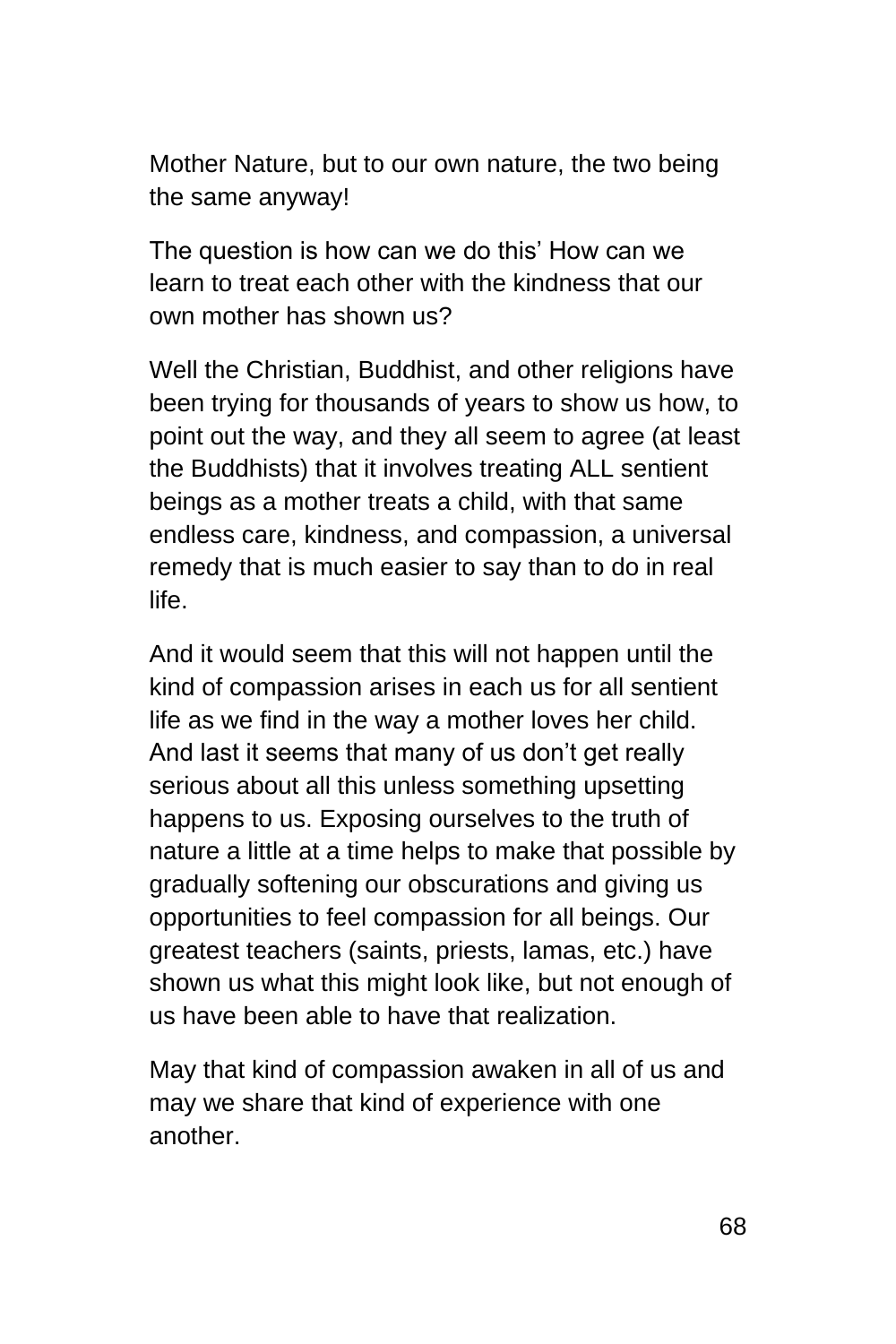# **Urgency in Dharma Practice**

A Dharma "Catch 22," and the idea is simple. I am not yet enlightened yet, but am older now with probably not that many years left (at least not as many), am easily distracted, and not much into forced routines. You tell me: What are my chances of becoming enlightened before I die and why should I even worry about it'

The very great majority of dharma practitioners (not to mention everyone else) are pretty much in this same boat or WILL BE before they realize it. One thing we do know (if we are honest with ourselves) is that we are not enlightened yet no matter how we may rationalize it. If we have to even ask ourselves the question, the answer is a firm "No, we are not yet enlightened."

And we are told by the Tibetan Buddhist teachings that in the bardo passage soon after death we either will or will not get another human birth depending on how we have used our current life, this one. Sounds biblical and it is. And while another human rebirth or life is not guaranteed, we can however easily get a lower birth, one in which the dharma practice we have put off doing in this life is impossible, such as being reborn as a bewildered animal, and so on. What a thought!

On top of whatever our current will for practice is (and our hopes for enlightenment) we also have the growing pressure of this eventual showdown in the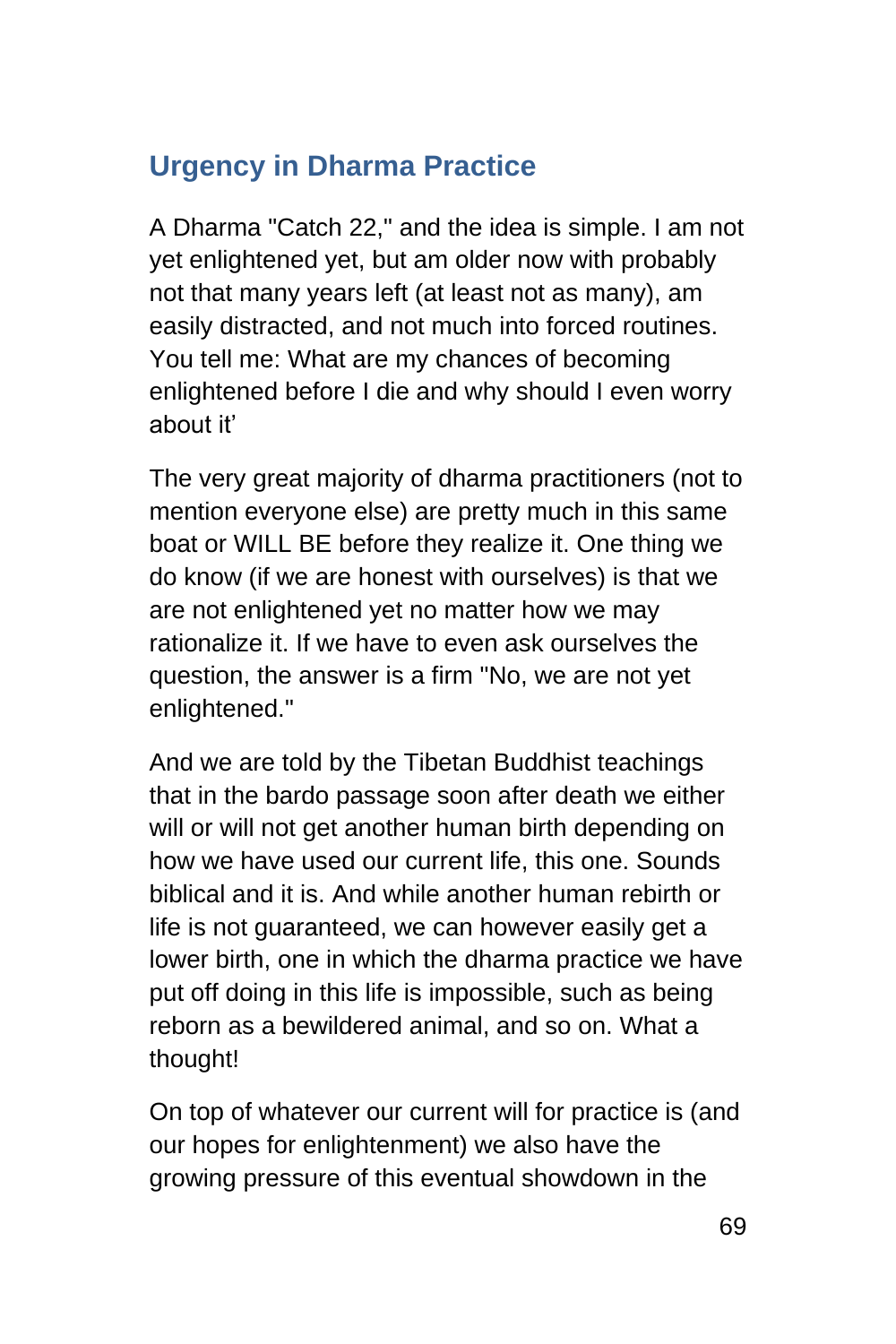bardo realm, where (bodiless and without all the things from this life) we will have to somehow pilot our mind through (so we are told) what is said to be (for the majority) a most terrifying experience. And just how stable are we when terrified'

And we won't even have the steering wheel of the body to guide us. In the bardo we are anything but grounded. We will have lost our body and literally be senseless! We will have no way to even come to our senses because we will have completely lost our senses. That is worth thinking about.

At the time of death we will be alone (as we are today when we dream) with our mind and even a few moments of reflection should tell us how disciplined that is. Just consider your dharma or spiritual practice and ask yourself: have you achieved the results you expected, were looking for or that you feel you need' If you are on shaky ground right here and now then just imagine what you will be like in the midst of the bardo passage.

It will be like trying to control the outcome of a dream, for we will be one big mind with no body and no common sense. Or it could be like trying to drive a car without a steering wheel. You probably won't be able to point yourself anywhere and just have it go there or the reverse: whatever comes to your mind, you WILL go there, including into your worst fears. Psychedelic drugs like LSD are just an inoculation of this state. This is not me making this up; this is what the dharma texts and teachings actually say.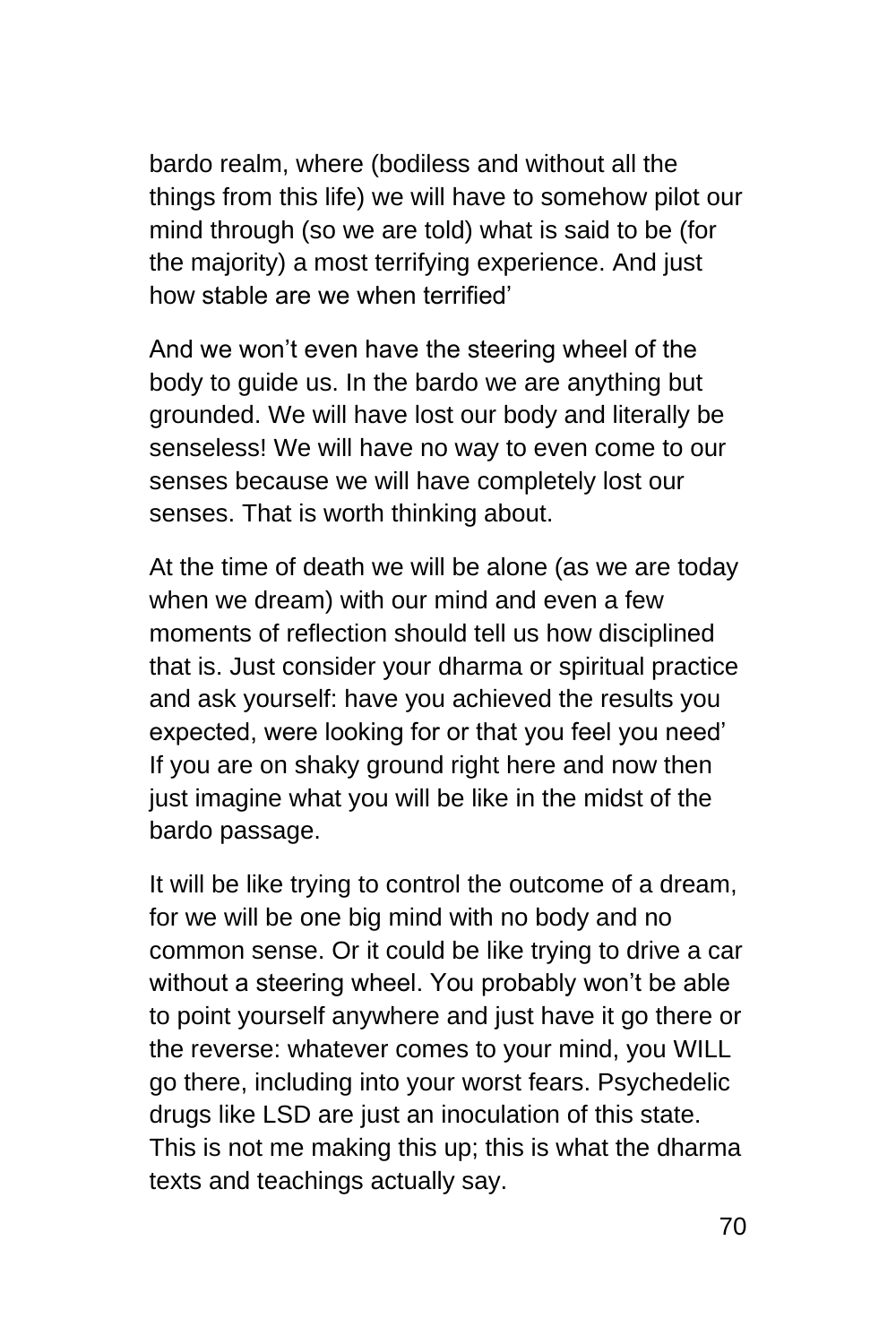Keep in mind that the outcome of the bardo experience will determine whether you or I have another human body, another chance to learn and practice the dharma or whether we will instead fall into lower realms where it will be very difficult to do much of anything at all, certainly nothing like the opportunity we have now in this life.

Forget about the pain of intrauterine life, the trauma of birth, and all the "slings and arrows of outrageous fortune" that Shakespeare points out. It gets a little Old-Testament like. Those of us who have not managed to enlighten ourselves in this life will have no choice but to try and qualify for yet another chance at a human life in the bardo, hoping to somehow keep what we now have and to at least come out even, but with no guarantee.

I am imagining that 99.99% of us are in roughly the same boat. We will be angling for and hoping for another human rebirth, another chance on a human life, rather than fall into what are called the "lower realms." Many people believe we don't come back at all and this life is the end of it. If it has been hard for us to get serious in this life, it may be almost impossible to practice dharma in the next. Ninety-nine percent is a good percentage, basically like: all of us.

If you have ever wondered why many of the Asian Buddhists are into the Buddha Amitabha and his "Pure Land" Buddha realm called Sukhavati (Tibetan: Dewa- Chen), it is because, of all the buddhas, the Buddha Amitabha has promised each of us an easier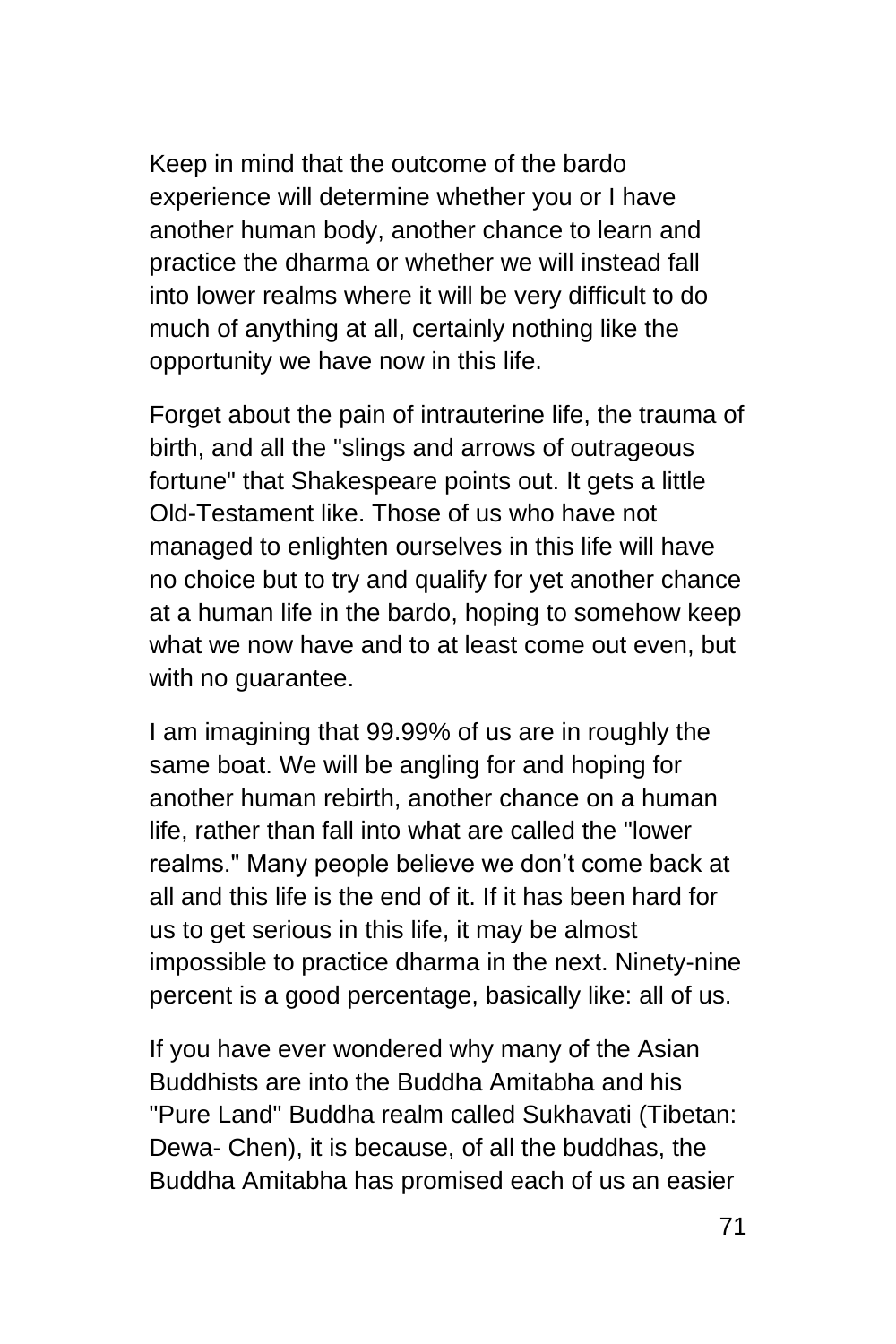access to his pure- land realm, an access that for most would take place in the bardo instead of rebirth at what otherwise is the changing of the bodies and perhaps also changing of realms.

Sukhavati is said to not only allow us to avoid falling into lower rebirths, but also to avoid our even taking another human rebirth whatsoever. According to the teachings, if we merit it, we go directly to Sukhavati at death and we become enlightened. Period -- end of births. This is due (as the teaching say) to the compassion of the Buddha Amitabha for sentient beings, in this case we humans.

Obviously, as an unenlightened human I know nothing about this Sukhavati realm personally, but am only sharing with you what the teachings tell us. This option is very appealing compared to some of the alternatives.

Aside from trying to qualify for Sukhavati, the majority of us are practicing not only to become enlightened using the methods the Buddha taught, but also to get our minds in good-enough shape before we die so as not to lose our balance in the bardo and fail to obtain at the least another human birth complete with all its joys and sorrows. So there is some extra pressure on many of us and that pressure increases with age as we actually get closer to that deciding moment. Imagine! Have you'

My only point for even writing this is to take a look at how this urgency to qualify for yet another chance at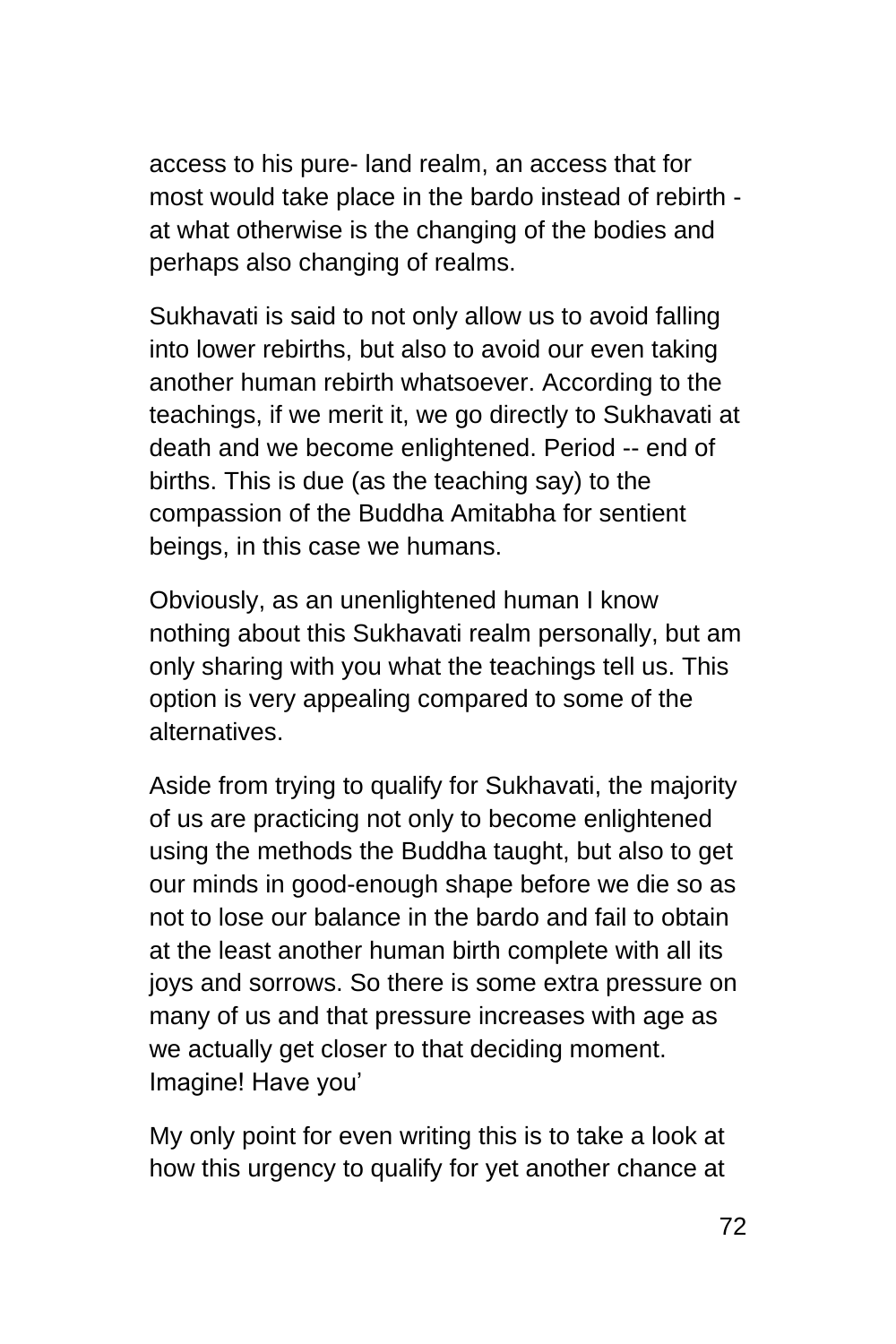human life might affect our ongoing ability to become enlightened, our will and ability to practice. Getting another human rebirth after this life amounts to getting our foot in the door to do our life all over again. In itself, a rebirth provides us with nothing more than another chance at life, another opportunity to practice the dharma and to work toward our enlightenment, that is "if ' we can be born in a time and place where dharma is available to us, which is itself not certain.

Whatever skills or imprint we start out with in our next life will come from our dharma practice in this current life. It is entirely up to us and now. We set the pace. It all comes down to our actually having to DO something toward awakening ourselves, becoming enlightened. No one will or can (not even a Buddha) do it for us and we can take all the time in the world to get the job done, lifetime after lifetime if needed, and so we have up till now.

Nothing will ever change for the better, except as we change it. We are not going to somehow stumble on or luck-in to enlightenment. If that were true, we would have done it a long time ago. We are, as one high rinpoche puts it, the "stragglers," the ones who have not managed to get enlightened in all of the time in the world up to now - eons.

Fear of the bardo (and attempts to get ready for it) remind me a little of being distracted and worn out by a low-paying job while all of our hopes or dreams go unattended. Our fear and worries about our future may make that future all the more urgent, but they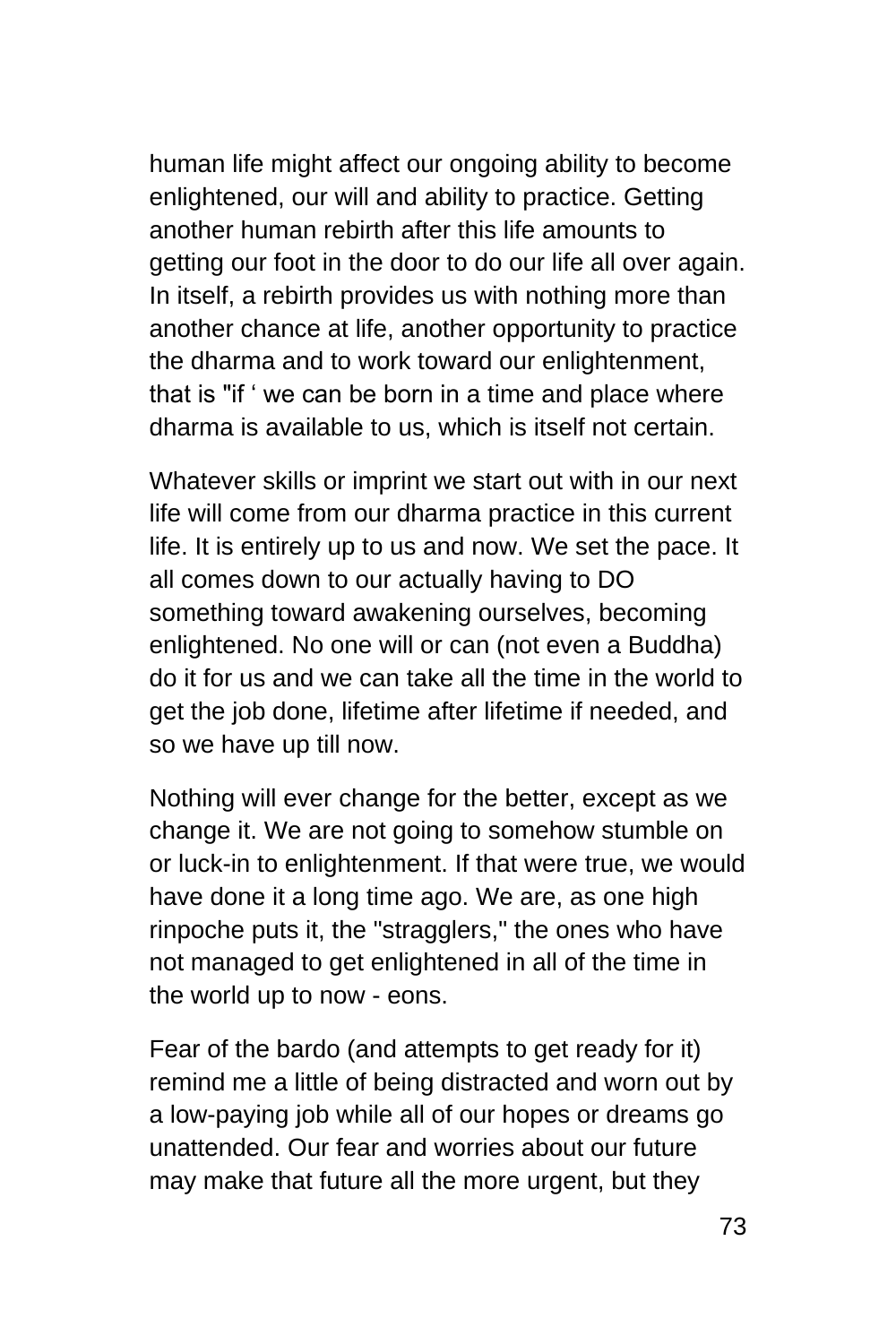also can detract from our concentration on our dharma practice. And I don't mean to be disrespectful.

We are told that the most important thing is to study and practice the dharma and move toward enlightenment, step by step. However, at the same time we have to somehow get ready to pass through the eventual bardo experience if we don't reach enlightenment before we die. And most of us apparently won't. This is not something we can just ignore or endlessly put off, as there is an end to our current life and then there we will be: in the bardo.

The two should be the same thing, meaning: if we work hard with our dharma practice in becoming more aware, that alone should stand us in good stead when we enter the bardo at death. And if the two are not the same, that is, if our fear of not being ready overpowers or paralyzes our actual practice, then the amount of actual dharma practice we did get done takes priority over the fear of what will happen in the bardo and not vice versa. In other words our fears can inhibit our actual practice and create a self-fulfilling prophecy.

At the time we die nothing we have done (with the exception of dharma practice) will be of any use to us at all. Our money, friends, all our experiences, and any and everything we have accomplished in this mundane life will be totally useless in the bardo realms.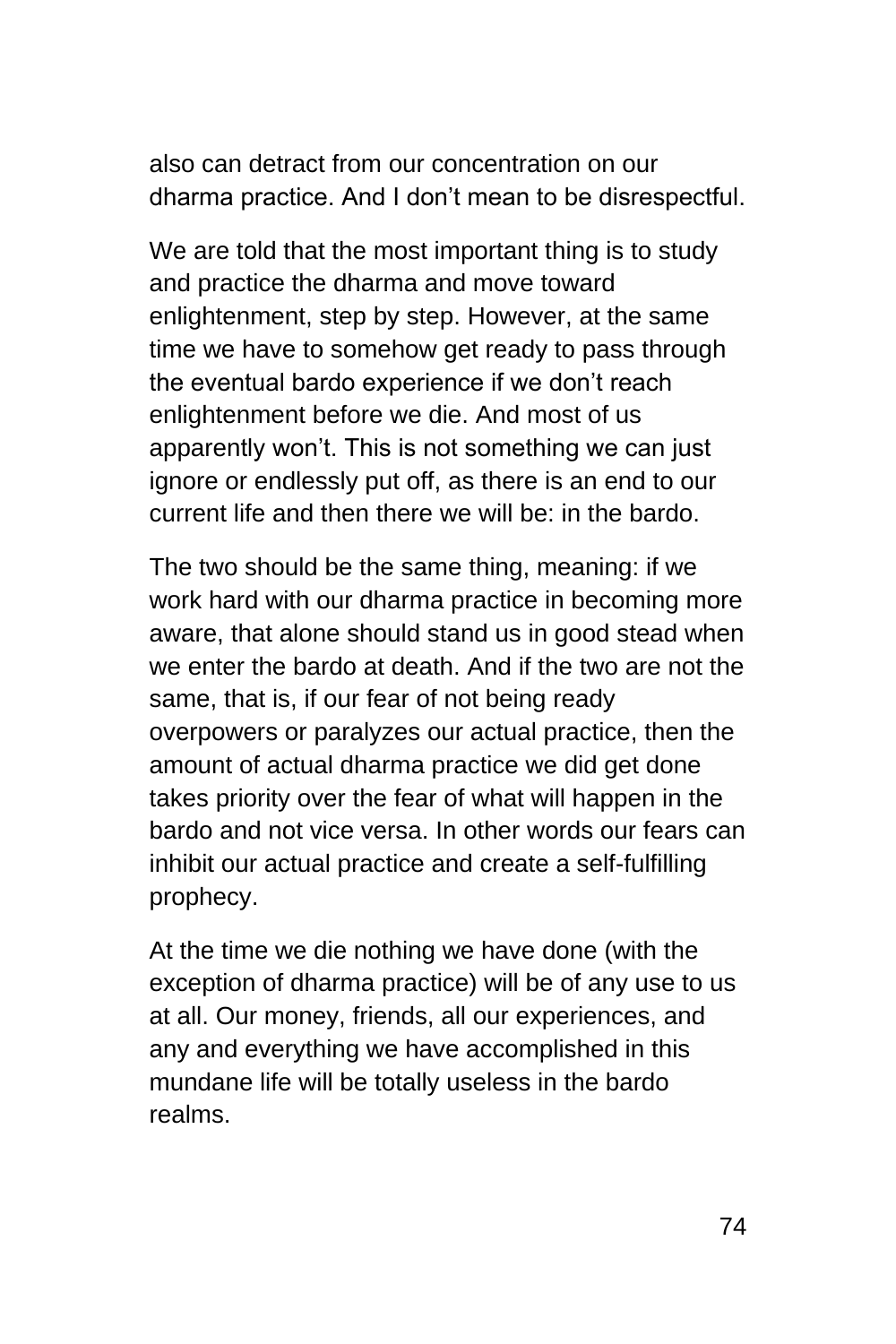We won't even have our familiar body and, as mentioned, absolutely no sense at all. We will be the "horseless headman', just out there (or in there) alone with our mind, driven about willy- nilly only by whatever discipline we actually have mastered, not by our intellectual understanding of the dharma. Thinking won't help there.

All the dharma talk, hopes, fears, dreams, and whatnot part of our dharma practice will also be lost to us, leaving only whatever imprints and dharma skills in directing the mind we have actually acquired up to that point. In the end dharma is about action not words. All of our clever rationalizations all add up to nothing and make no sense. There will be no sense to make. We will be senseless.

And we will have no one to ask, no one to guide us, no teacher, no sangha, etc., other than whatever essence of our teachers we have recognized and internalized through our own practice.

And even that essence won't just rub off on us. We have to acquire or master even that for ourselves. Teachers can only point the way; they can't do our practice for us. They can't live our lives for us. In the bardo we will have to make up our mind on the spot based on how our mind is made up, as in: how we made it up in this life. We won't suddenly be different than we are now as far as mind training. We will be what we have done and how we have lived. We make our own karma.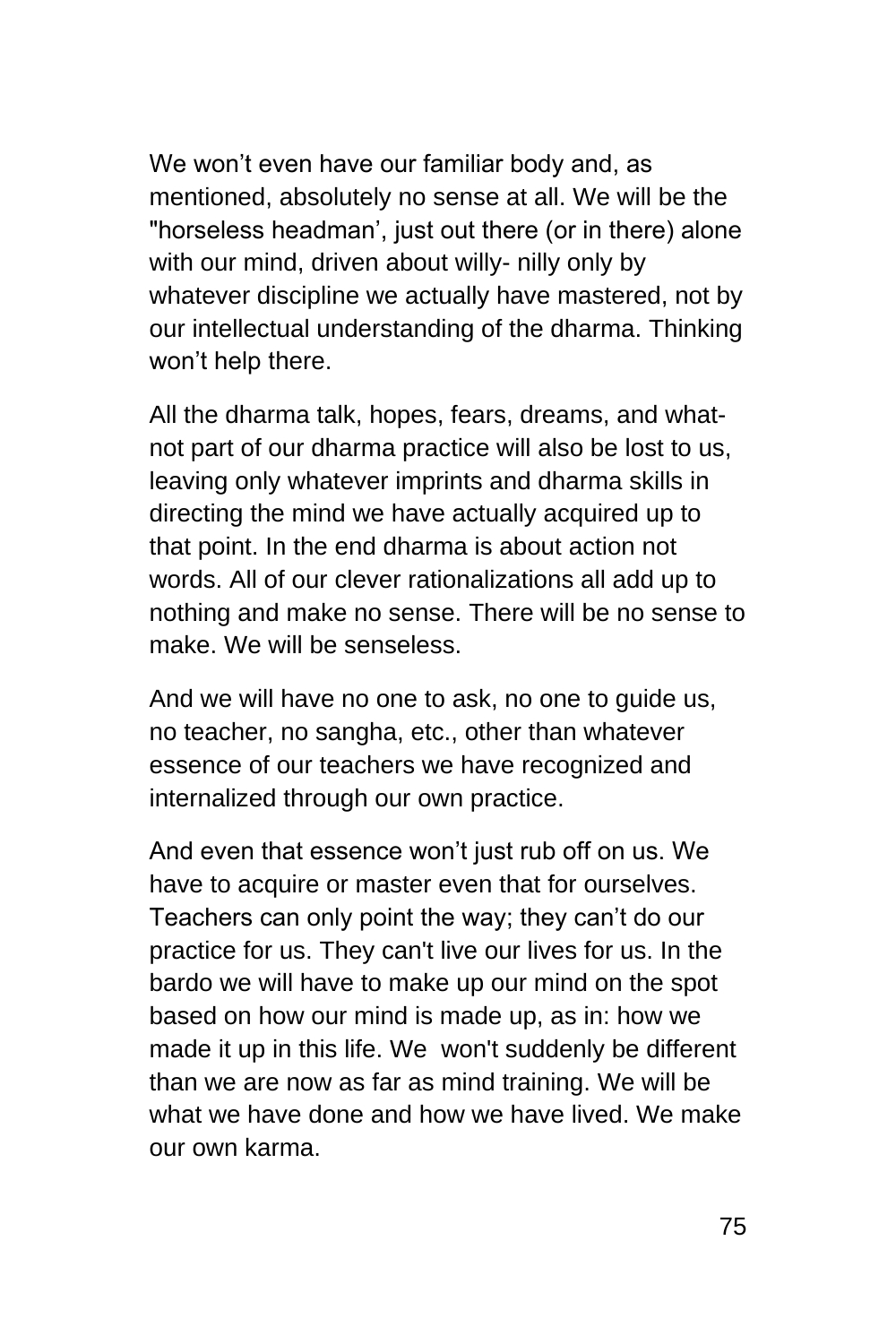So, in summary, we seriously have to figure out how to work on becoming enlightened in this life while at the same time live under the pressure and the ageticking clock to prepare for the inevitable bardo passage. The growing pressure to meet the demands of the bardo can actually inhibit us from doing the practice needed to be confident in the bardo, a "Catch-22" if there ever was one.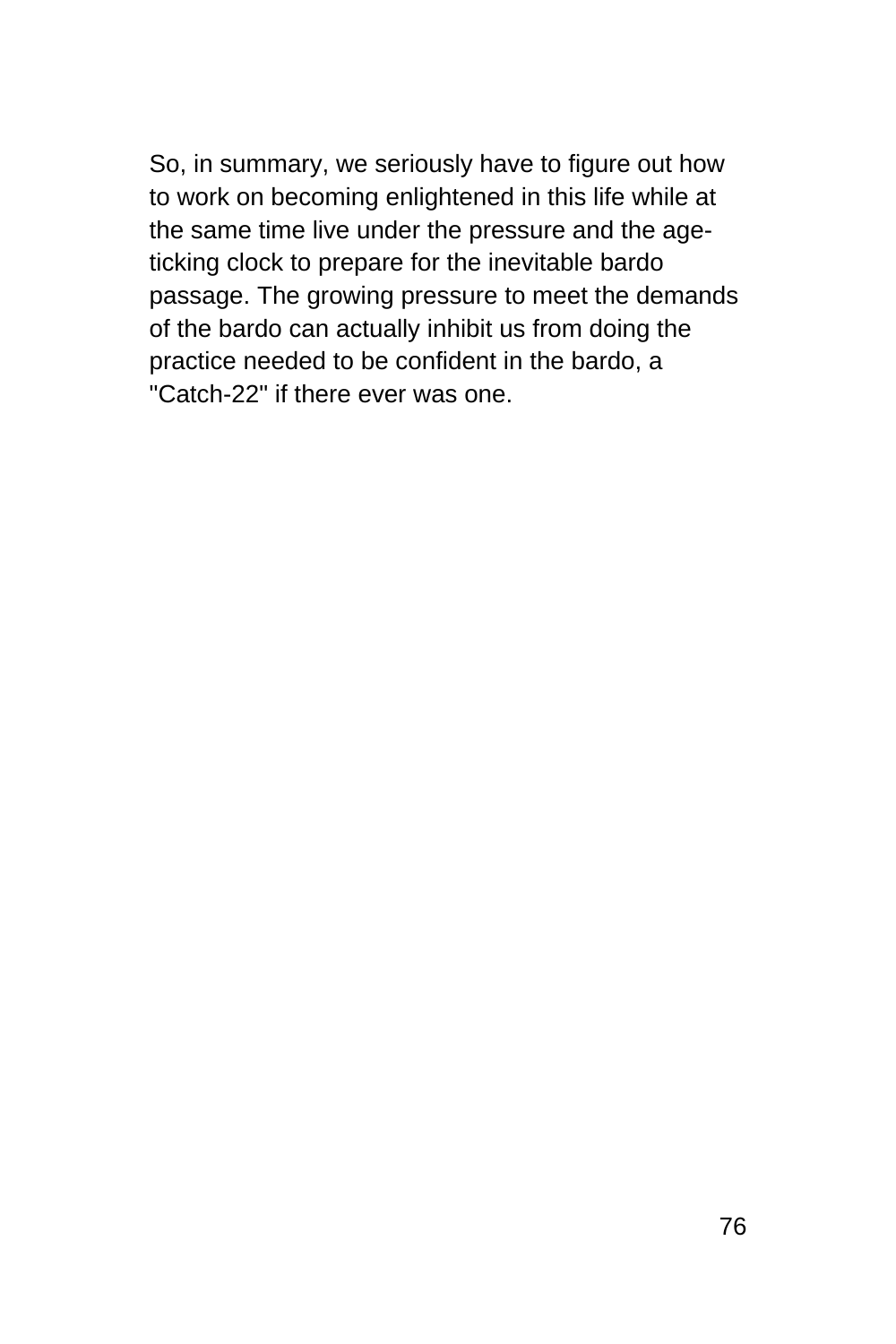# **The Four Thoughts**

However, we do have some tools available to us, in particular the "Four Thoughts That Turn the Mind to the Dharma" and they traditionally have been called the Common Preliminaries, the very first step and foundation for what comes after in our dharma practice. All Buddhists know them. And we can learn from them. Here they are:

**Precious Human Life** (1st thought) Life is precious! We all know that and from time to time our own life, of course, may seem most precious to us, but the same goes for all other life, even that of the smallest insect or creature. All beings want to be happy and not to suffer.

And while that is true, the main point here is not that all life is precious, although of course it is to each being. The main point is that this human life we have is most precious and it is precious not just because it is our life. The human life is precious because it is perhaps the only opportunity to find and practice the dharma and thereby somehow awaken and move toward enlightenment. This opportunity of having a human life to learn dharma is what is most precious.

It is written that of all the realms, from low to high only the human lifetime offers the exact combination we need to meet and learn the dharma and so it is often called the "precious human birth." In every other realm we are either suffering too much to practice dharma or we are too high on one thing or another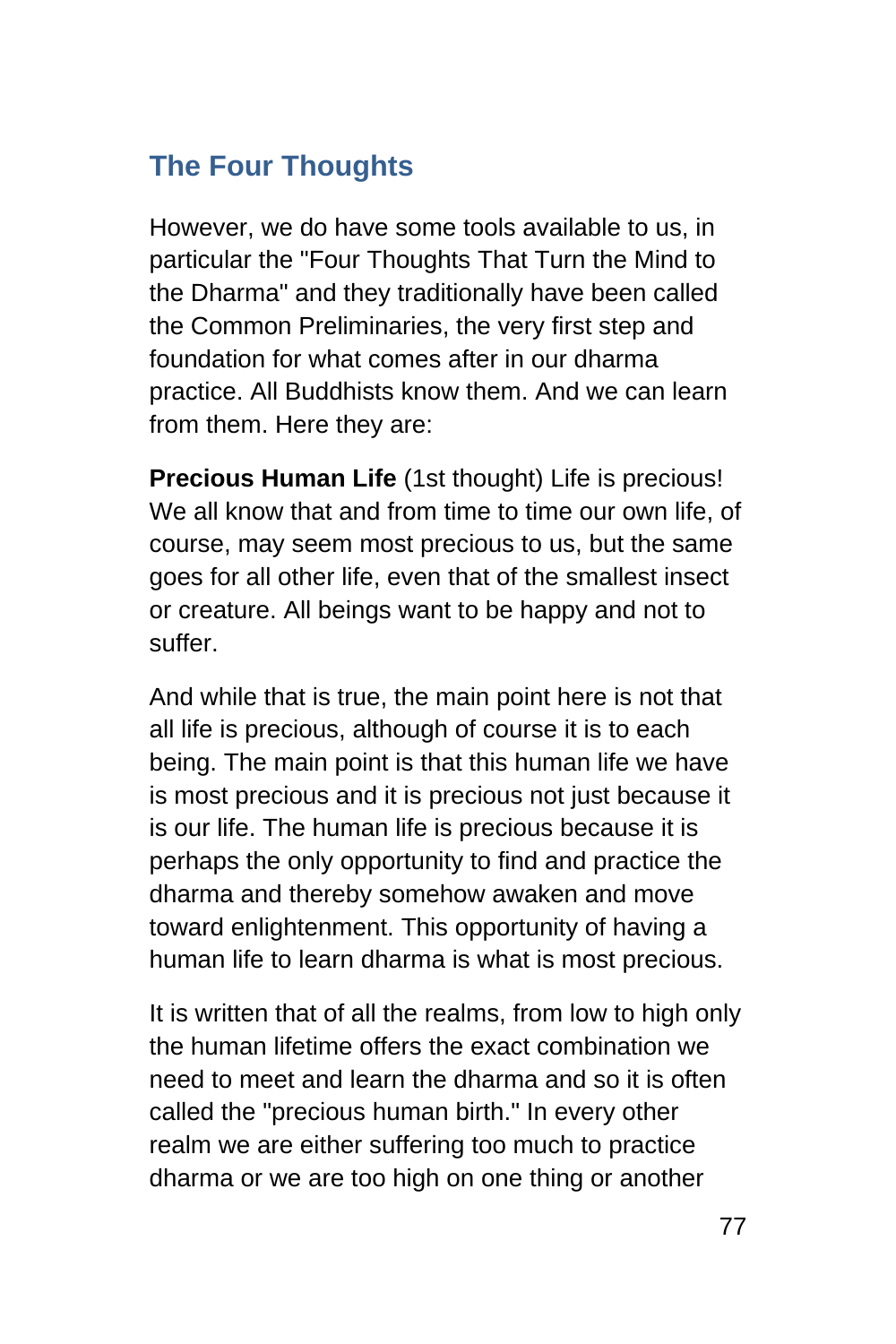(and not down-to-earth enough) to practice dharma. We act like we are going to live forever, etc. The human birth is the one happy medium.

**Impermanence** (2nd thought) "Impermanence" simply means that we have a limited opportunity here, one that like the dew on the morning grass soon will be gone. Of the "Four Thoughts," "impermanence" is the most obvious to us all, if only because life jogs our memory every once in a while and reminds us that we ARE impermanent. We all get a whiff of impermanence from time to time, perhaps as those close to us die or when we momentarily realize that we too are impermanent. I like to call "impermanence' the smelling salts of the dharma. It wakes us up.

And Mother Nature has impermanence on display all the time and the laws of nature are also clearly working all around us, not just in the fields and streams, but in the cities, homes - wherever we are. And there seem to be several aspects to impermanence.

Witnessing the heartbreaking impermanence nature displays is one way we are affected, often bringing out compassion within us for the suffering that most animals and beings experience. This helps to keep us sober. Then there is the recollection of our own impermanence, the fact that we will for sure die. This is harder for us to look at, so we tend to push it out of our consciousness most of the time.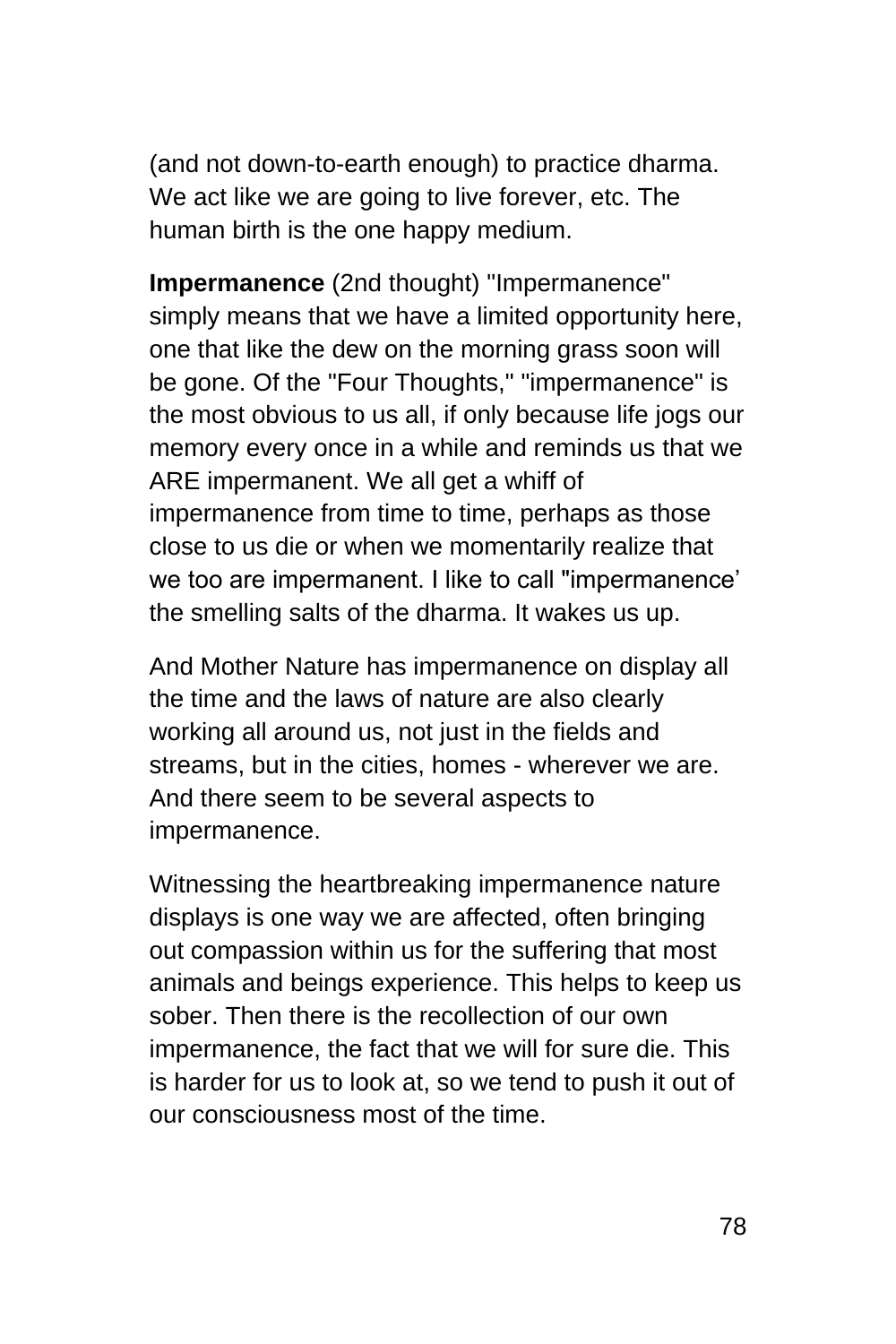Impermanence can also urge us to not waste time, because our own life will expire one day soon and, for all we know, it could be today. As the Ven. Bokar Rinpoche said to me years ago when I left his monastery in West Bengal, India, "Michael, Tomorrow or the next life, whichever comes first."

Always somewhere in the back of our mind, rolling around in there, is the sense of our own mortality. Perhaps still more distracting and energy consuming is the fact that we know (have been taught) it would be best if we were not wasting time on what is ultimately unimportant, but rather were busy with our practice or at least preparing our mind in some way for the bardo passage, the confrontation that will decide what our next rebirth will be, human or some other type.

And meanwhile we all have the pressures of making a living, keeping this body alive, having food to eat and a roof over our head. These concerns are not trivial for most of us.

I want to differentiate here (for my own clarity) the urgency we have in general to use this human life we have efficiently (while we have it) and the fear or pressure that is connected with our upcoming bardo passage, the determination if we do or do not get another human rebirth.

To me, it seems that there are two kinds of worries here, one the urgency of impermanence in general and the second the urgency whether we will or won't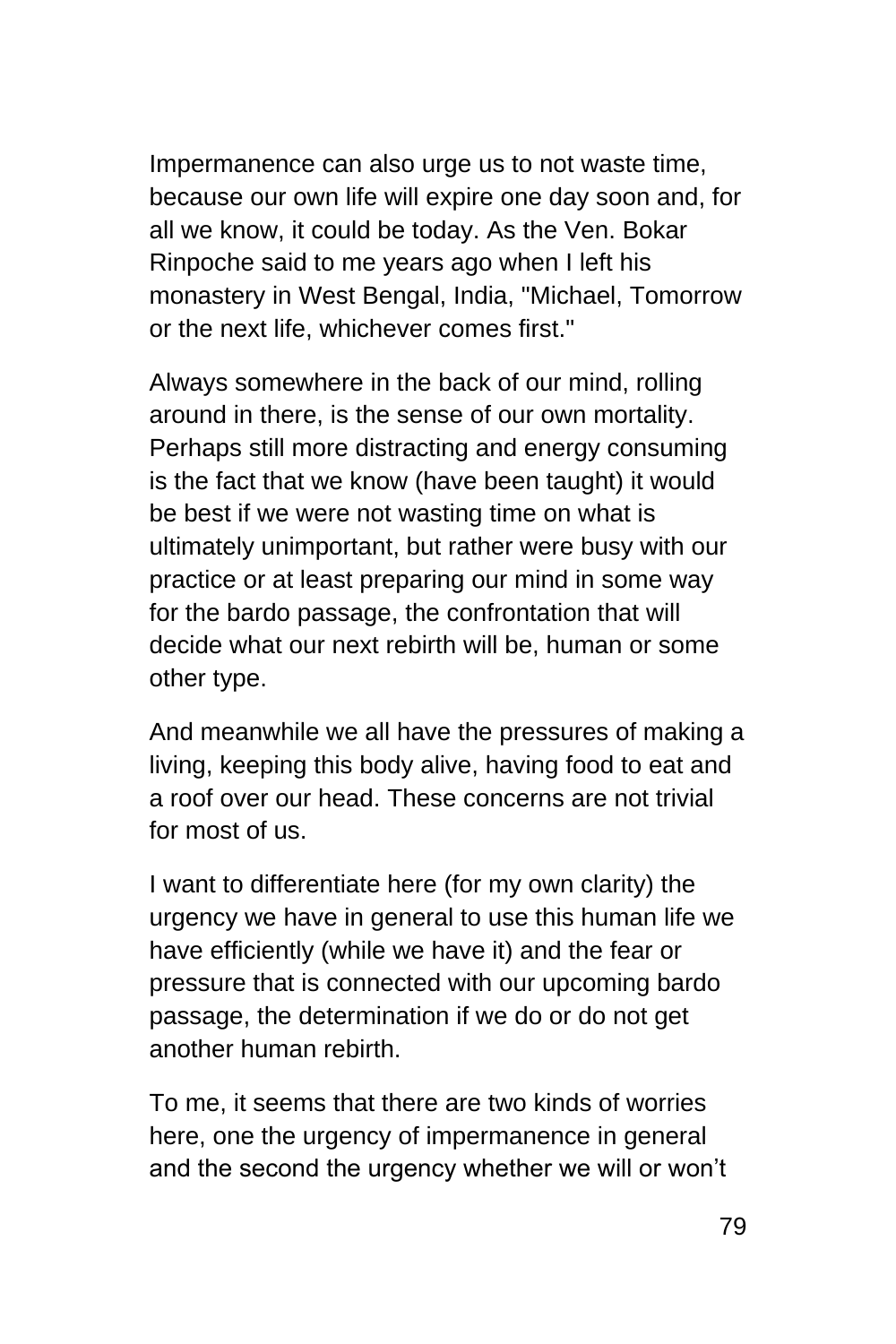have another chance at a human life in the near future, and of course they are related. In my own life, I add still a third worry which is that the worry about whether the bardo decision (next human life or not) may be so strong that it will seriously detract from the ongoing process of finding a dharma practice that will move us toward enlightenment.

Keep in mind that it is only the search for a dharma practice (that will work for us) that will successful sway the outcome of the bardo passage in the favor of another precious human life or even enlightenment. We need to be as calm and careful as we can in dharma practice, have our mind as clear and relaxed as possible, and hopefully not be too distracted by the urgency of the intra-bardo decision.

### **Karma** (3rd thought)

Understanding karma is like tasting some fine cheese or food where there is an aftertaste, a taste and then a little later, an after-taste. In this analogy, the taste is pretty obvious: action and result. You do something in life and it provokes a reaction or result.

The aftertaste (with understanding karma in my experience) is that as you get more into looking at karma, you begin to realize that not just the big decisions or actions bring results, but that ALL actions (everything we do) brings some reaction, lay down their own track or cast some fine shadow. And if we repeat that action, good or bad for us, the track only deepens.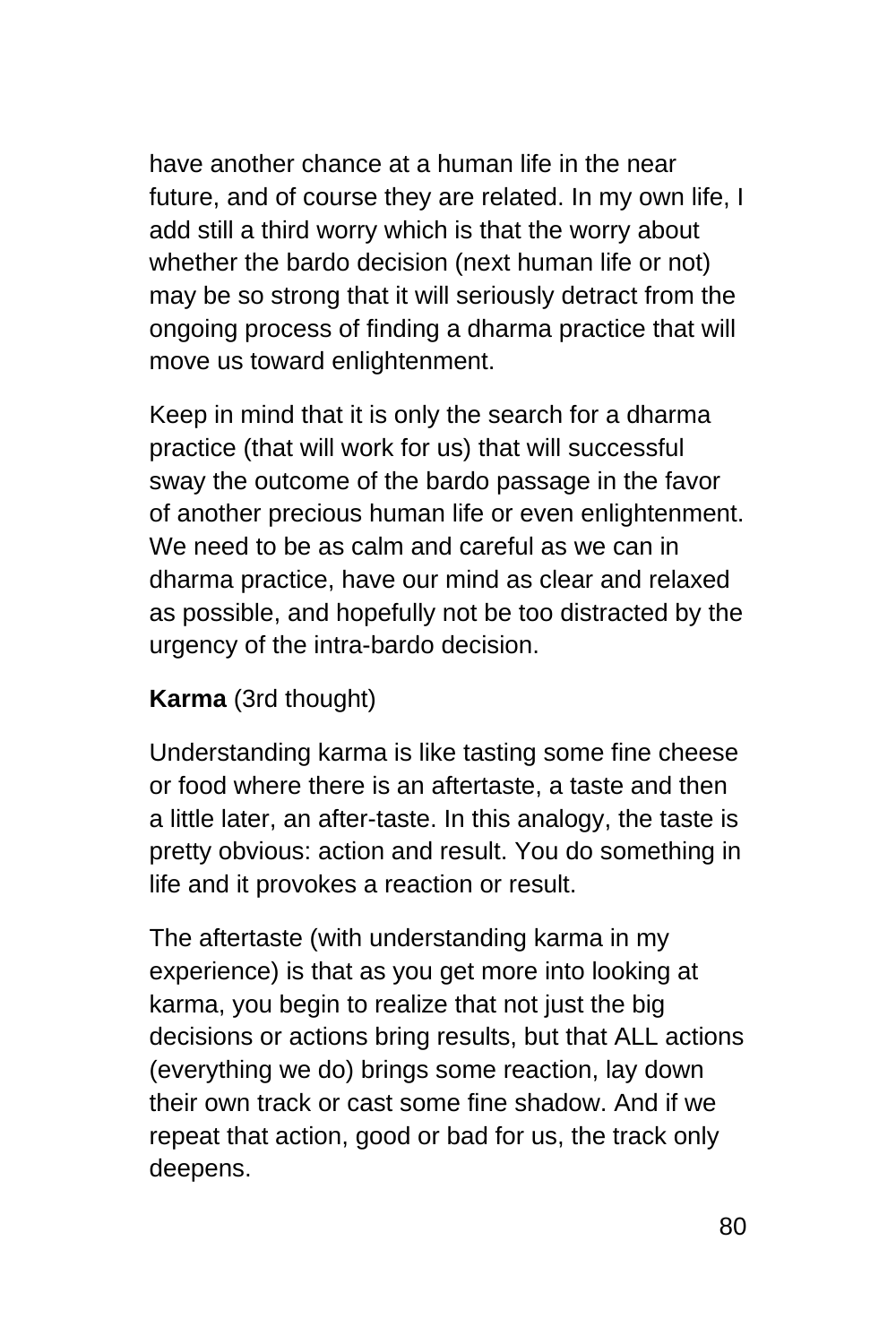It took me a while for this to really sink in. In other words we would be best served if we were very, very careful in everything we do, careful in every action no matter how trivial it might appear on the surface. It reminds me of one of the most common images used to illustrate chaos theory in modern physics, the image of the flapping of a butterfly's wing in South America serving to modify the weather in Iceland something like that. Little things can mean a lot.

Karma is not only about committing bad deeds and paying for them, but also about shaping our lives almost invisibly by every small action we do. This is perhaps best celebrated in the methodical care and gentleness shown by some of the great Zen masters in every move they make, like the traditional tea ceremony. The more we work our way into the practice of dharma, the more careful we become in our every thought, word, and deed. We are on tiptoe.

**Samsara - This World** (4th thought) The fourth of the "Four Thoughts" is the consistent undependability of this world, also sometimes called "the revulsion of Samsara," Samsara being this world that you and I live in. We live in a state of change that itself is changing or as I like to say it: I will never be able to quite get all of my ducks in a row. I always believe I will, but I never have yet, and the teachings suggest it is mathematically impossible.

Like the gambling casinos, it is only our own gullibility that keeps us betting on permanency, thinking we can actually game the system. Others can't, but given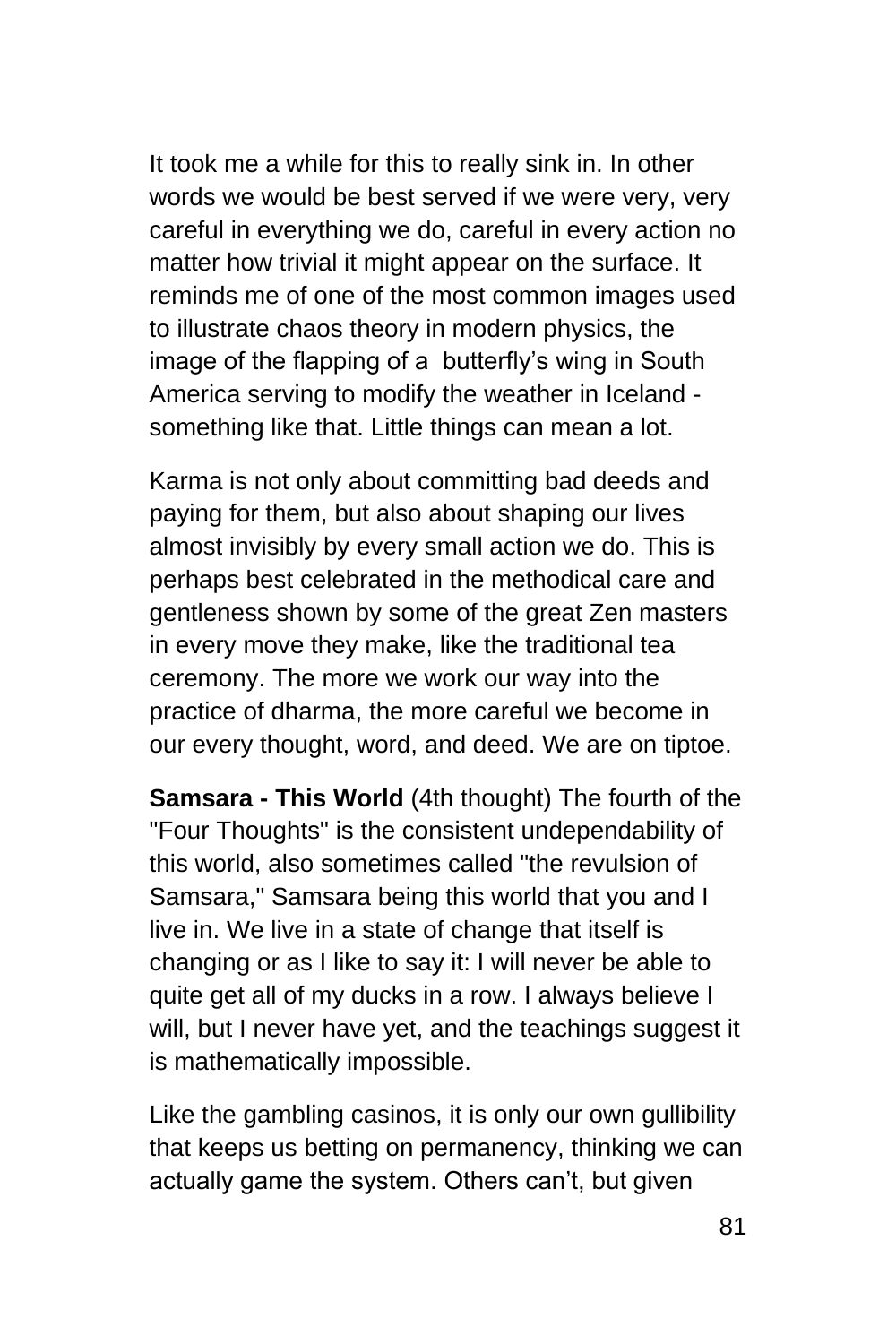enough time, we think we are different; we can do it. This is the same attitude or carrot that has led us from life to life through beginning-less time.

Only when we are severely struck by impermanence do we actually sicken and become nauseas with life as we know it; only then does it turn empty of meaning for us. Otherwise, we keep it hopping at all times.

These four thoughts: the precious human life, impermanence, karma, and the sheer undependability of life have been said to be the four friends that help to keep us awake, keep us from utterly abandoning ourselves to the deep sleep of distractions, bewilderment, and confusion.

### **Summary**

We are juggling at least a couple of balls here. On the one hand we have the dharma practice we have been given or have discovered works for us. And we may or may not have any great signs that it is working yet. Then on the other hand we have to fight against time to get at least to somewhere with our practice that will help us to influence the outcome of our upcoming bardo experience.

As mentioned earlier, these two aspects are not only related but should be working hand in hand. However it is all too easy for them to get out of phase with one another so that the urgency of the bardo confrontation becomes dominant and distracts us from our dharma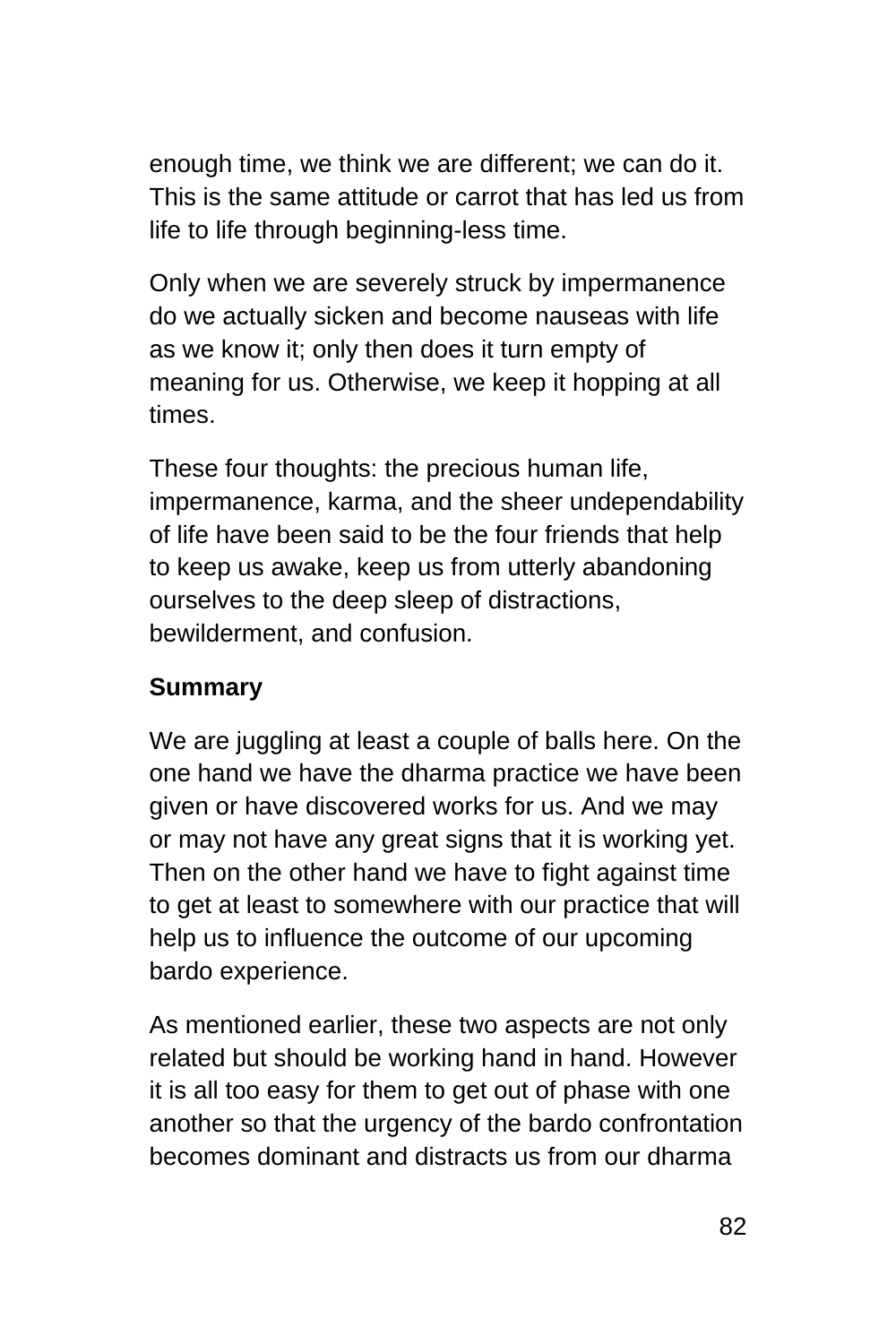practice enough so that we somehow manage not to get that job done with the result that our mind will not be ready to meet the bardo. This vicious cycle is not uncommon.

As mentioned earlier, the proper sequence is that with the help of a qualified teacher the true nature of the mind is introduced to us, studied, and pointed out, leading to our own recognition and the subsequent steps in dharma practice toward realization. If we can sustain that, we automatically will be ready for the bardo and need have no fear.

However, if due to advancing age or lack of faith in the techniques or teacher the urgency to get the mind in order overpowers the calm and steadiness needed to make progress in mind training, we have a problem. The tail is wagging the dog.

### **The Answer**

As you see, this can be a serious subject, one well worth being aware of. The point of this "fire and brimstone' talk is not to imbue you with still more pressure, and not to force you to force yourself to practice harder, but hopefully to encourage you to practice smarter.

When the meditation teachings say to "rest the mind," they actually mean "rest', not push or force anything. The eventual outcome of all this (the bardo after death) is of crucial importance to us and yet mindlessly forcing ourselves forward is not restful.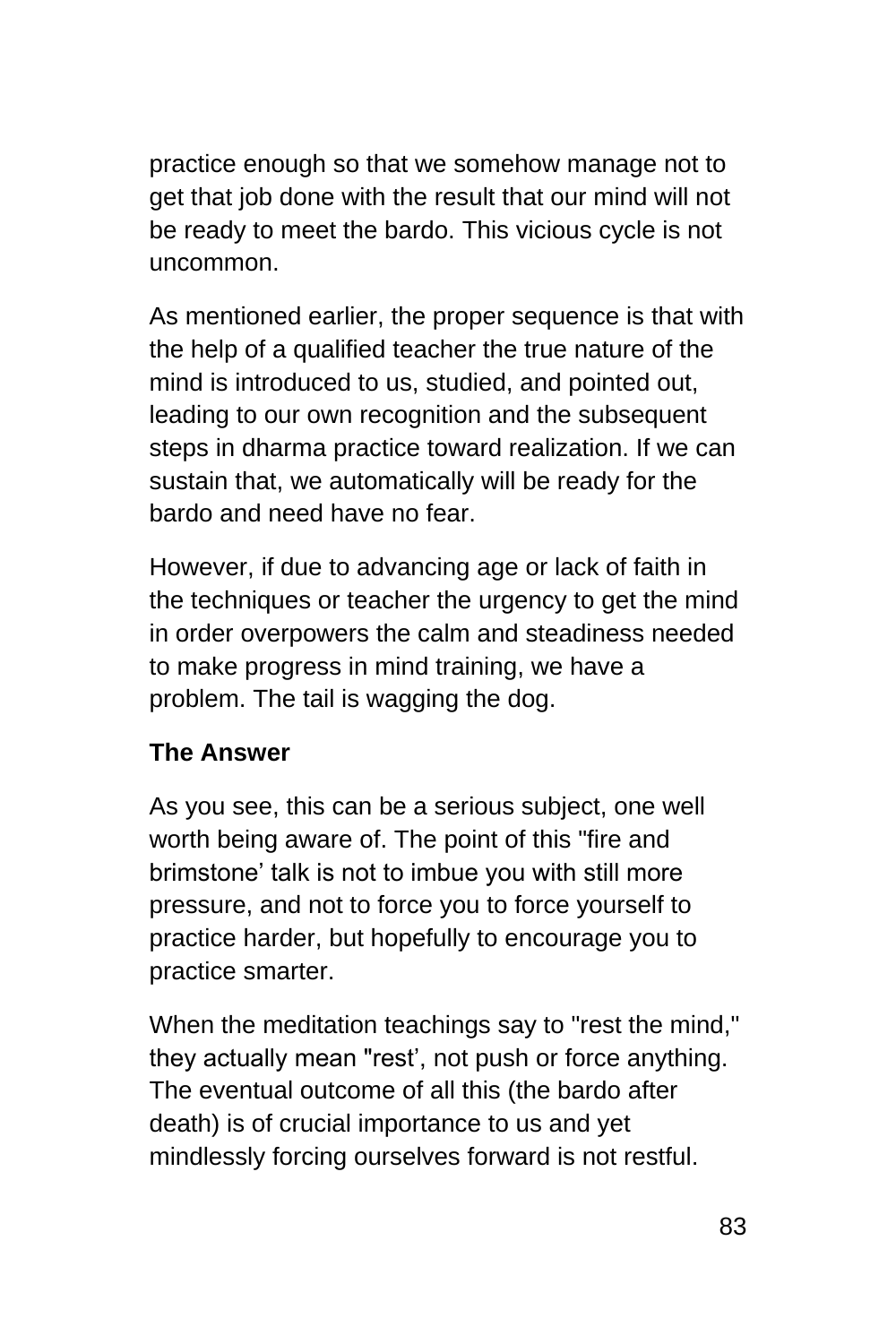Although oxymoronic, we are in a hurry to rest the mind, if that makes any sense. And forcing yourself to rest is difficult to do just as trying to get to sleep when you have insomnia is difficult. "Hurry up and rest!" does not work.

The ancient metaphor of holding a raw egg in your hand comes to mind. Too much pressure and the egg breaks, too little and the egg falls and breaks. Only mindfulness protects the egg from breaking.

If we force ourselves to practice too much, we get nowhere and if we are so lax we hardly practice we get nowhere. Like holding the egg, it takes just the right amount of pressure to make progress. So it can be helpful to examine our practice to see if at the present we are forcing it or not doing it enough. Proper practice is not a switch we can just turn on or off but something that requires constant attention and vigilance. That is the whole idea of mindfulness and meditation: remaining aware all the time and learning to do that.

Ultimately most of our practice is just that, "practice," and not the real thing. We are going through the steps and motions perhaps for years until something clicks and we actually get the idea of what we have been trying to do all that time.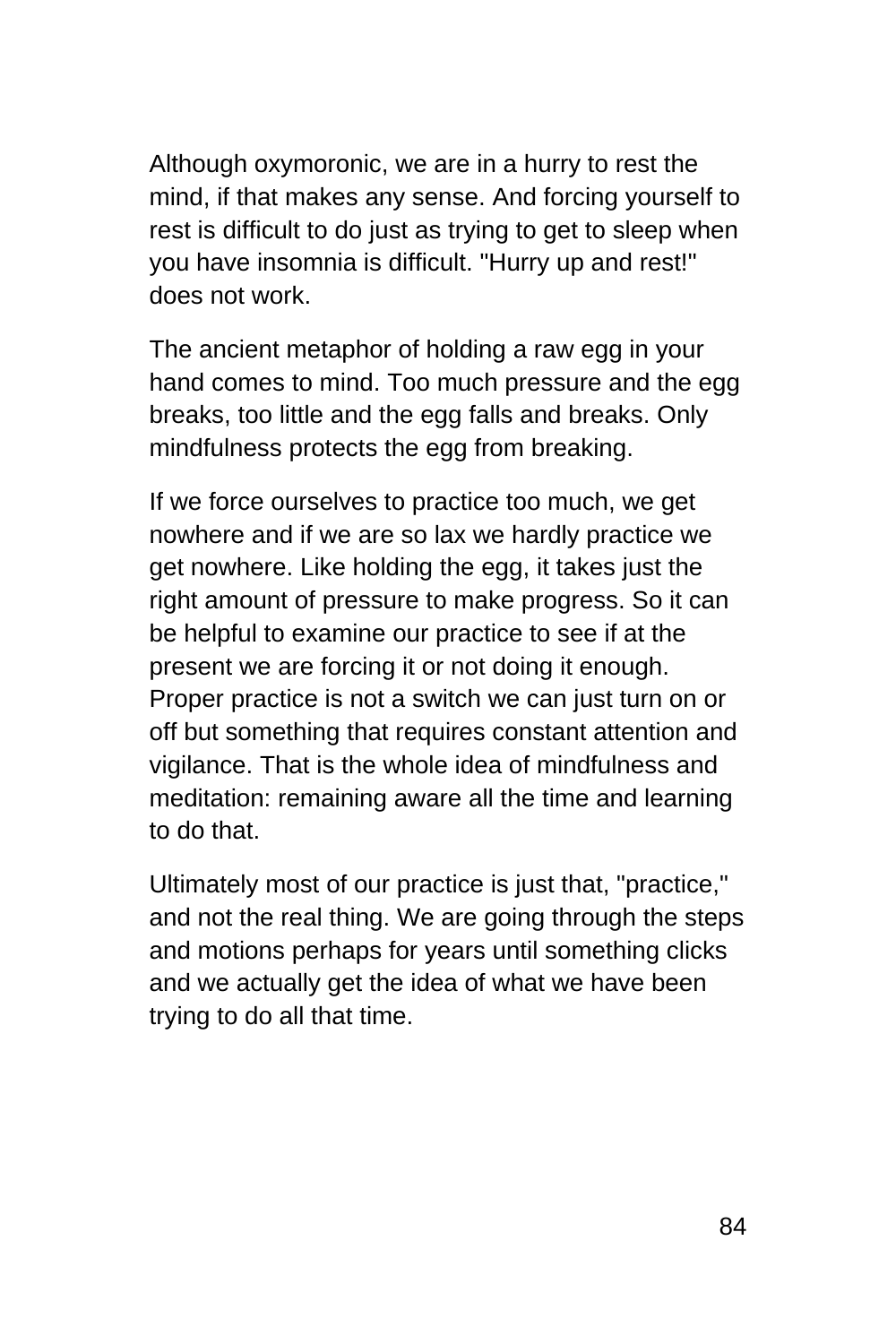# **The Function of the Teacher**

Both the Zen tradition and the Tibetan Buddhist tradition teacher's function is to point out to the student the true nature of the mind and how it works. Everything else is secondary and not essential.

Once that job is done, once the teacher has pointed out to the student the true nature of the mind and the student has recognized it, the teacher's work is done. Period.

Perhaps the most common obstacle to recognizing the actual nature of the mind is the hope and expectation of the student. Invariably we build up an idea of what recognition or enlightenment is, based on books, teachings, and our own imagination. We "think' we know what we are looking for when by definition we don't or we would already have it.

That is why the teacher must disappoint those expectations using whatever means necessary. This is perhaps most clear in the Zen tradition, where the master employs laughter, comedy, force, surprise, a stick, etc. to upset the applecart of the student long enough for them to let go of their fixed expectations and let some light and air come in.

It is at that moment of recognition of the mind's nature that the student stops guessing, expecting, and wondering, and instead just gets it, not enlightenment, but we simply understand for the first time the actual nature of mind we have been trying to figure out all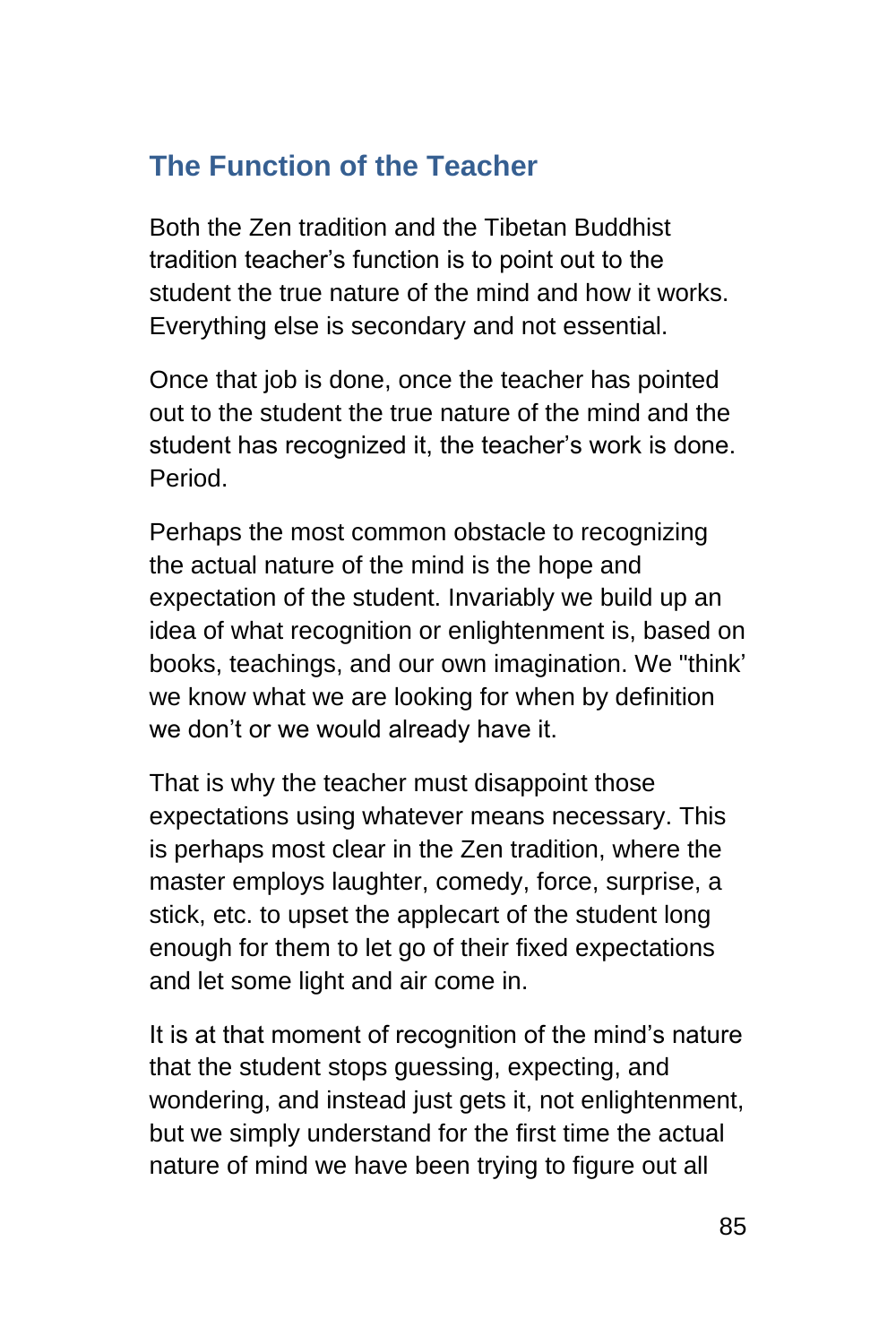this time. And by seeing the problem we simultaneously see the solution and know how to deal with it.

### **The Student**

In other words, recognizing the true nature of the mind brings its own response, the chief hallmark of which is literally becoming responsible for our own dharma practice. In that instant of recognition the torch passes from the teacher to the student, not because anything has really been transmitted, but because the student is no longer looking outward to the teacher and world for direction but suddenly sees how to direct his or her own practice for the first time.

In that moment of recognition it is obvious to the student what needs to be done and recognition is not an experience that will pass, but a simple "Aha, I get it now!" It is like those figure- ground paintings where you look and look and suddenly you see the image within the image. You recognize what it is and can see it at will from that time forward. A simple recognition, not an experience that comes and goes.

We no longer need a teacher when we finally see the problem ourselves and instantly know how to deal with it and it is also clear to us that only we can do it because: we each have to enlighten ourselves. No one else can do it for us, not even a Buddha.

And while this initial recognition of the actual nature of the mind is not realization and certainly not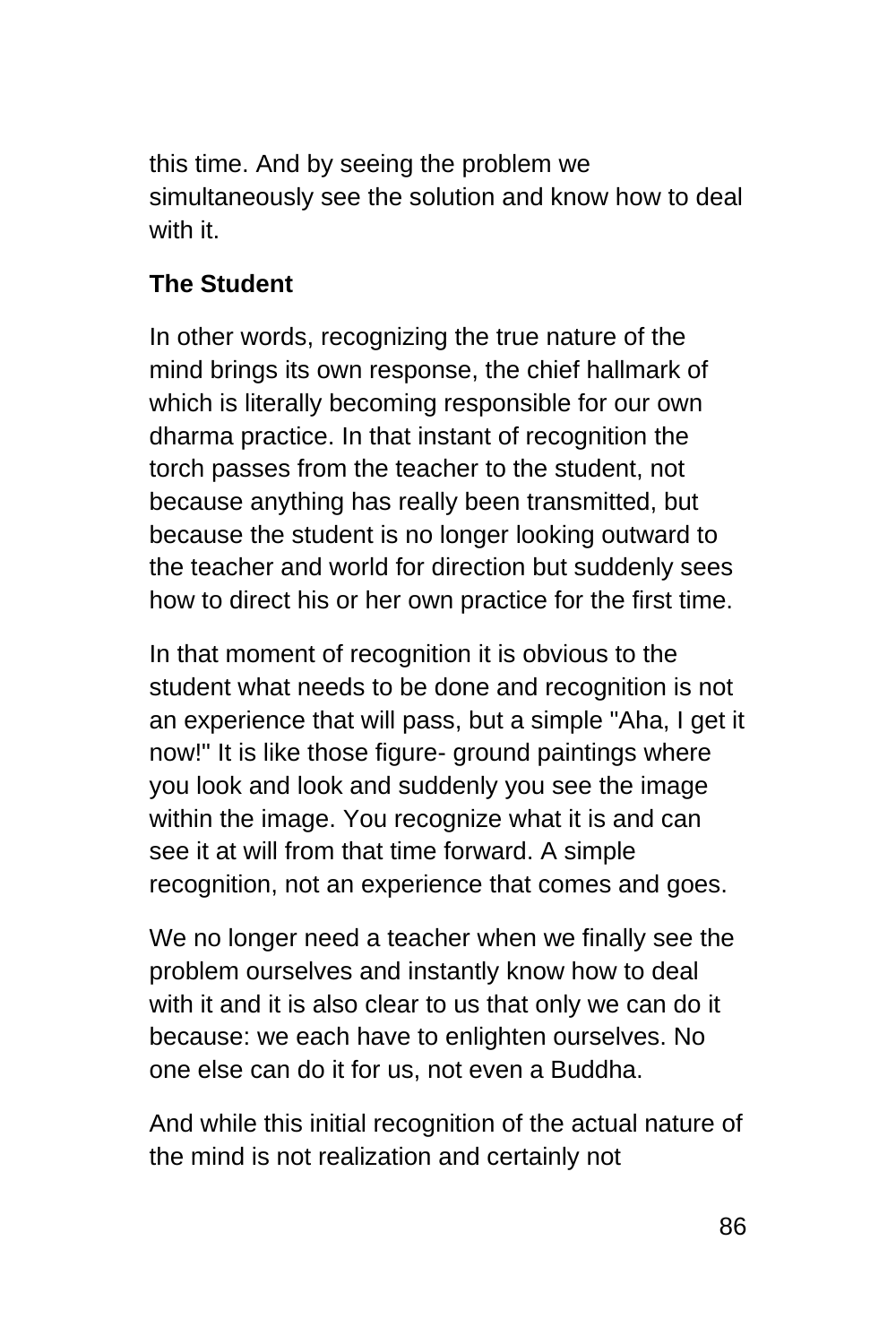enlightenment, it marks a clear turning point on the dharma path and the beginning of really effective practice. In recognizing the true nature of the mind, the student also recognizes that they already have everything needed to practice properly and that in fact no one else could do it for them. There is nothing further that we need from that point onward except the time to actually and finally practice properly.

In summary, once we recognize the nature of the mind, that is, the way the mind actually works, we no longer need a teacher for we finally see that it is completely up to us. Once we see the nature of the mind we see what it is and it is obvious how to deal with it. We then respond naturally and are eager to practice, because we clearly see what needs to be done. It is not that we have been all of this time obstinate or unwilling to put in the effort. The simple truth is we did not know what to do.

Before this recognition, we had no real idea of what the task was or how to do it. We were practicing but not yet aware. In the last analysis, only we can enlighten ourselves, but we don't know how to do that. A teacher can point out how that is to be done, but it may take some time to find a teacher that we are in synch with enough to actually take direction.

Not even a Buddha can do this for us, because enlightenment by definition is something we each have to experience for ourselves. After all, that is the whole point: to experience enlightenment. But to be able to get on the path we have to know how the mind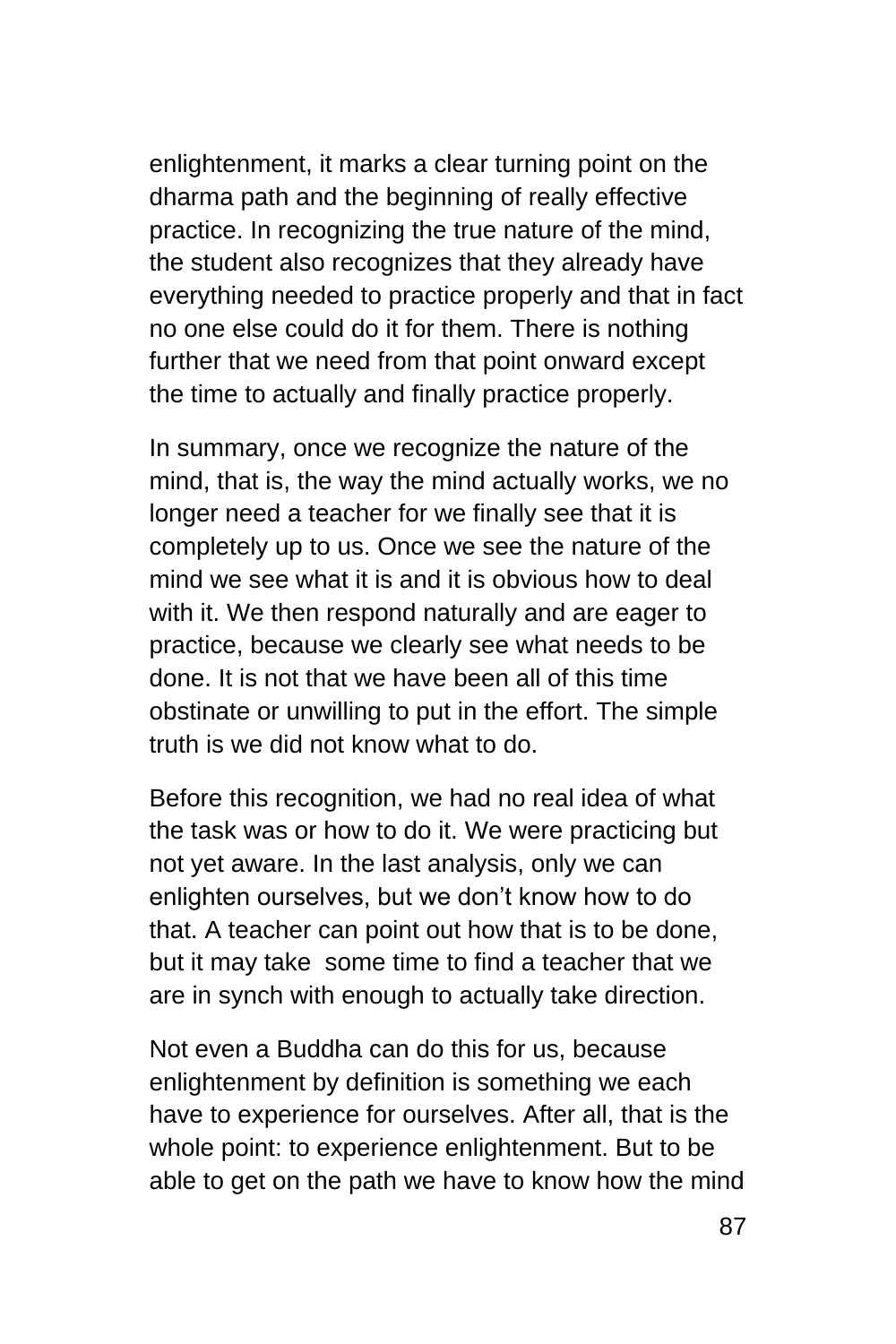works and that is what all the years of meditation practice and sadhanas are all about, to prepare us to recognize the true nature of the mind.

So, in closing, if any of the above strikes a note then the very first step, no matter how old you already are, is to seek out proper meditation instructions and get started. And by meditation, I don't mean the guided meditation of losing yourself in some inner dream-like realm, but I meant the sit-up-and-take-notice kind of awareness meditation as taught by the Tibetan and Zen Buddhists, and many other groups.

It is never too late to begin while we have life and breath. And although most beginnings may be a little humiliating and involve fumbling and not knowing what we are doing for a while, beginnings will soon pass into actual learning something about how the mind works and working with it.

My point here is that an effort will have to be made on our part and that only we can do it. We can wait forever but no one will ever do it for us. I started very late in life and almost did not learn to meditate properly at all because I wanted to place out of Meditation 101 due of all my previous years of spiritual work. I was gently told by my meditation teacher that I would have to start at the beginning, not because I had not involved myself in spiritual work, but because if I was honest with myself, I really didn't know how to meditate. I almost turned away and said forget- about-it for this lifetime. I am so glad some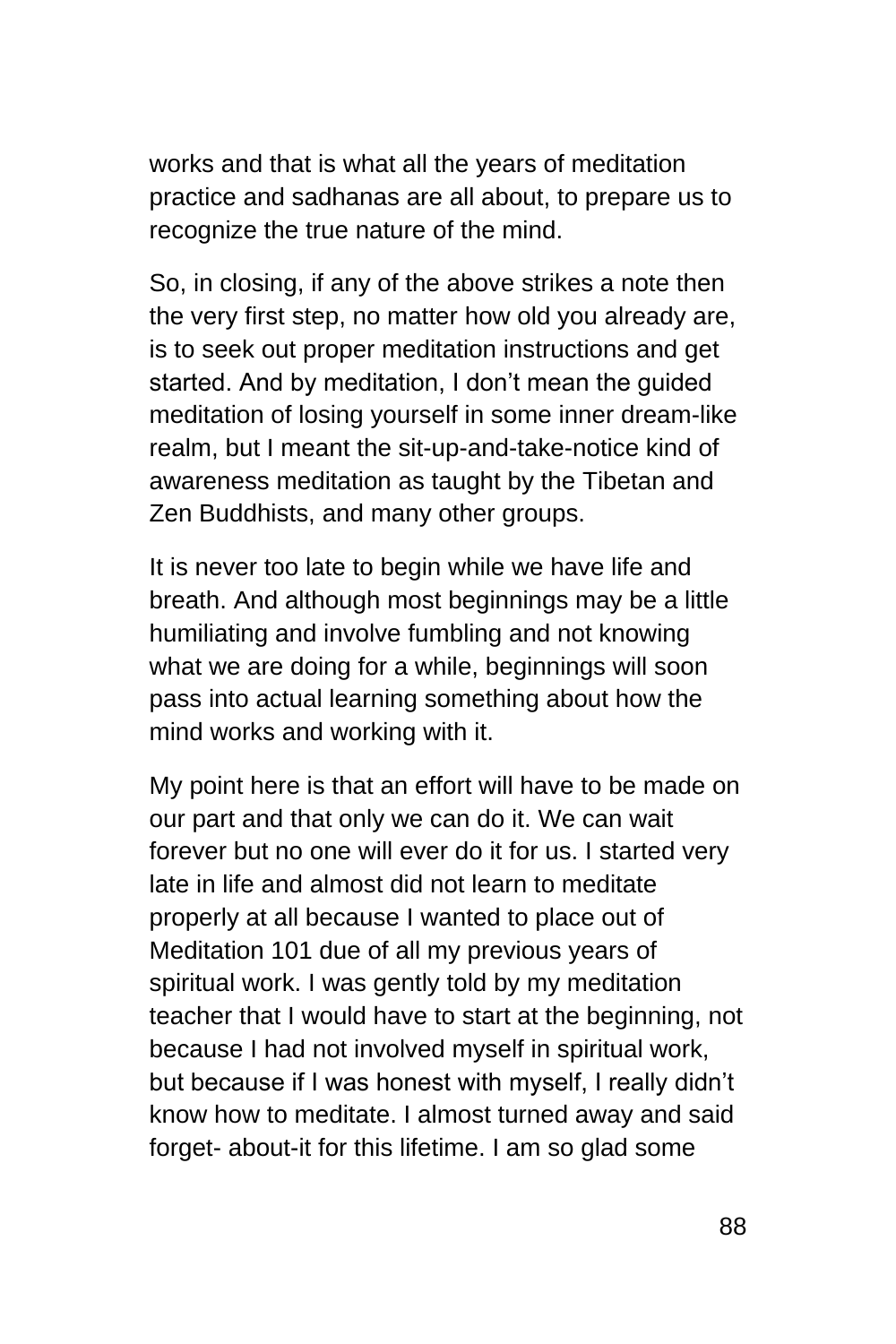little part of me was able to know the truth and agree to start at the beginning with meditation.

A list of centers where you can learn the proper mediation at no charge can be found at www.Kagyu.org. I am sure there are other centers that are authentic, but these I have actually checked out and worked with.

May this be of some small benefit to those who read it.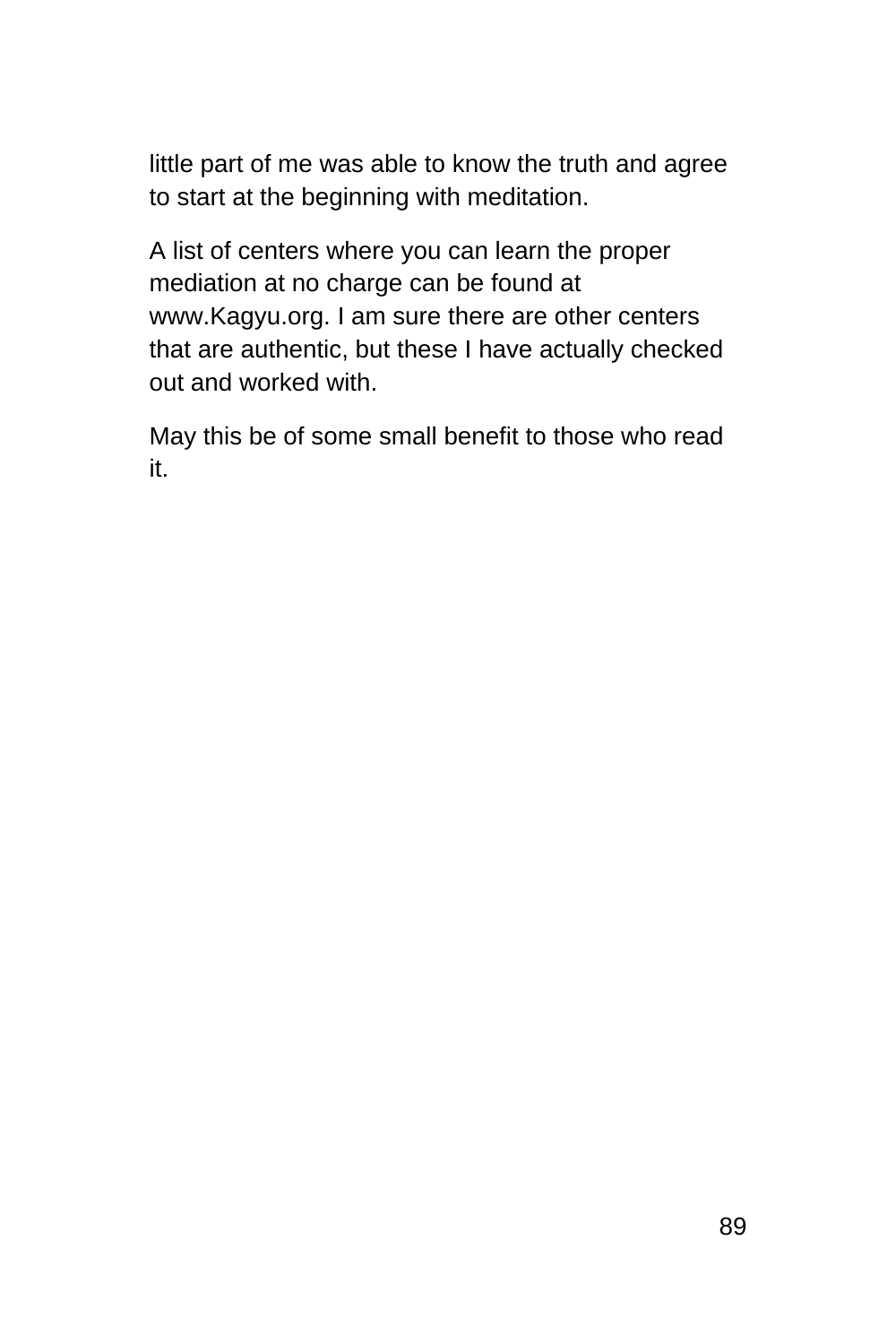# **The Two Accumulations Merit and Awareness**

Throughout the history of Buddhism, in particular Vajrayana Buddhism, there is reference to the "Two Accumulations" which are "Merit" and "Awareness." Merit and awareness are sometimes translated as "Skillful Means" and "Wisdom." These two are said to be the key to real progress in dharma practice. But what are they' We need to know.

Merit and awareness are not two unconnected qualities or virtues randomly grouped together but are connected as are action and reaction. One causes the other. Merit creates awareness and greater awareness makes performing meritorious actions easier, which in turn creates even greater awareness, and so on. These two are recursive like mirrors within mirrors within mirrors. They are a chain reaction that once started is unstoppable. However getting that recursion started is what dharma practice is all about. There is the rub as Shakespeare said, getting the ball rolling.

Of course a daily sitting practice is one place where merit can be created which, as mentioned above, leads to greater awareness which allows even more meritorious actions to be performed, and ad infinitum recursion. But what if we don't find time for practice or don't yet know how to practice. What then?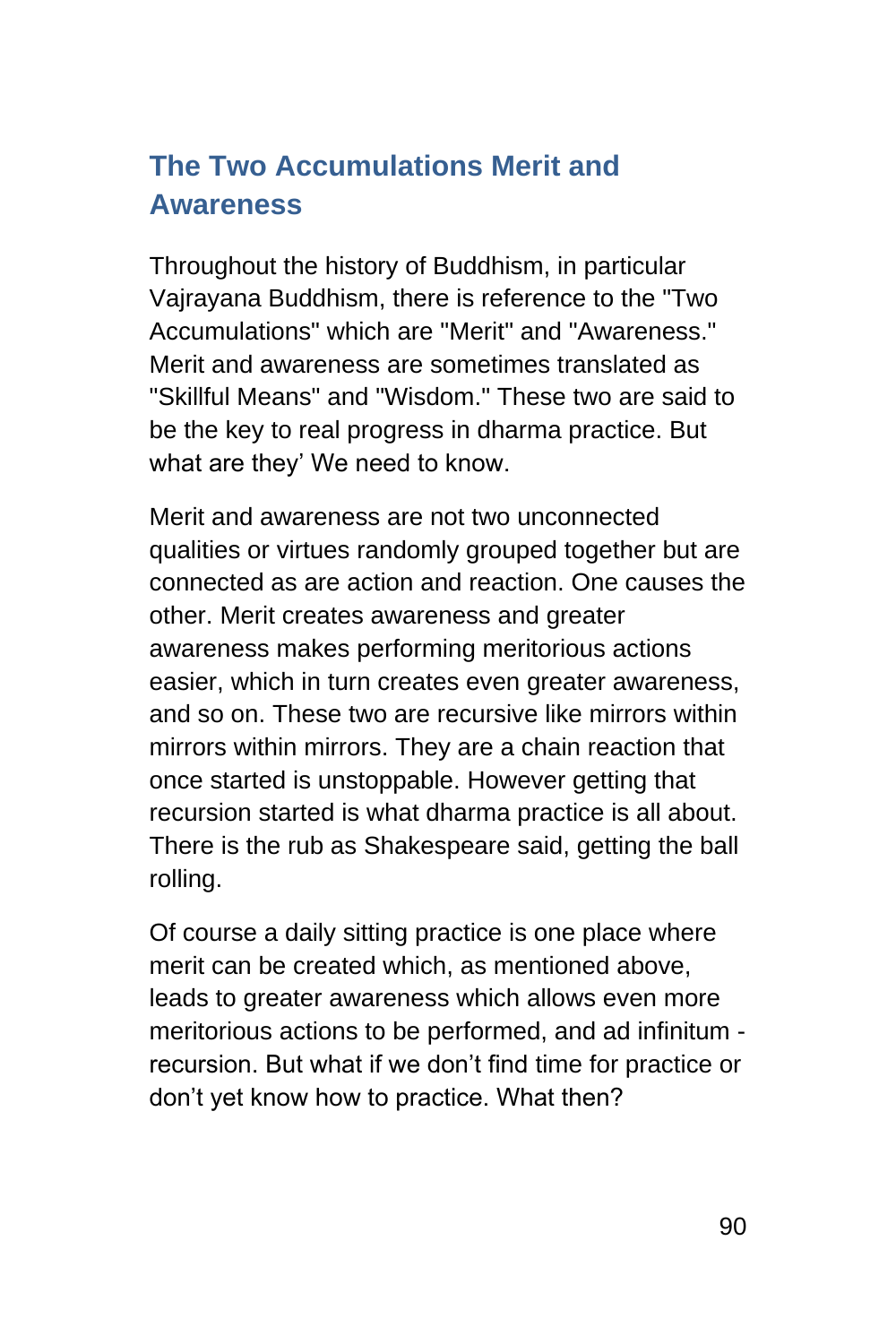In this kinky world it can be difficult to feel pure and to perform a pure action or make a pure effort. Our own past shows us up as a hypocrite, making such pure actions even harder for us. How do we break through our own inaction and baggage' How do we purify ourselves enough to get some merit accumulating?

Perhaps the most common answer is "repetition," performing a ritual of repetitive actions that purifies. Of course this is what mantra and all ritual practices are about, but perhaps we have never learned about this and don't know how to practice. What can we do?

The answer is that we are already doing it, probably just not very efficiently. I want to point out how we do this but it is up to you to get the idea and find where in your life you do this. I can only give you a pointer here. You will have to fill in the blanks with your own experiences.

There are days when we just time out and take ourselves away from whatever we are supposed to be doing or used to doing and just have a non sequitur an anomaly in the freight-train rush of our life. We do something different. It could be as simple as taking care of something we have been putting off doing like: paying the bills, painting a room, cleaning the attic, mopping the floor, etc. Whatever it is we choose to do at these times it is purifying and often repetitive or mindless compared to the busyness we normally engage in.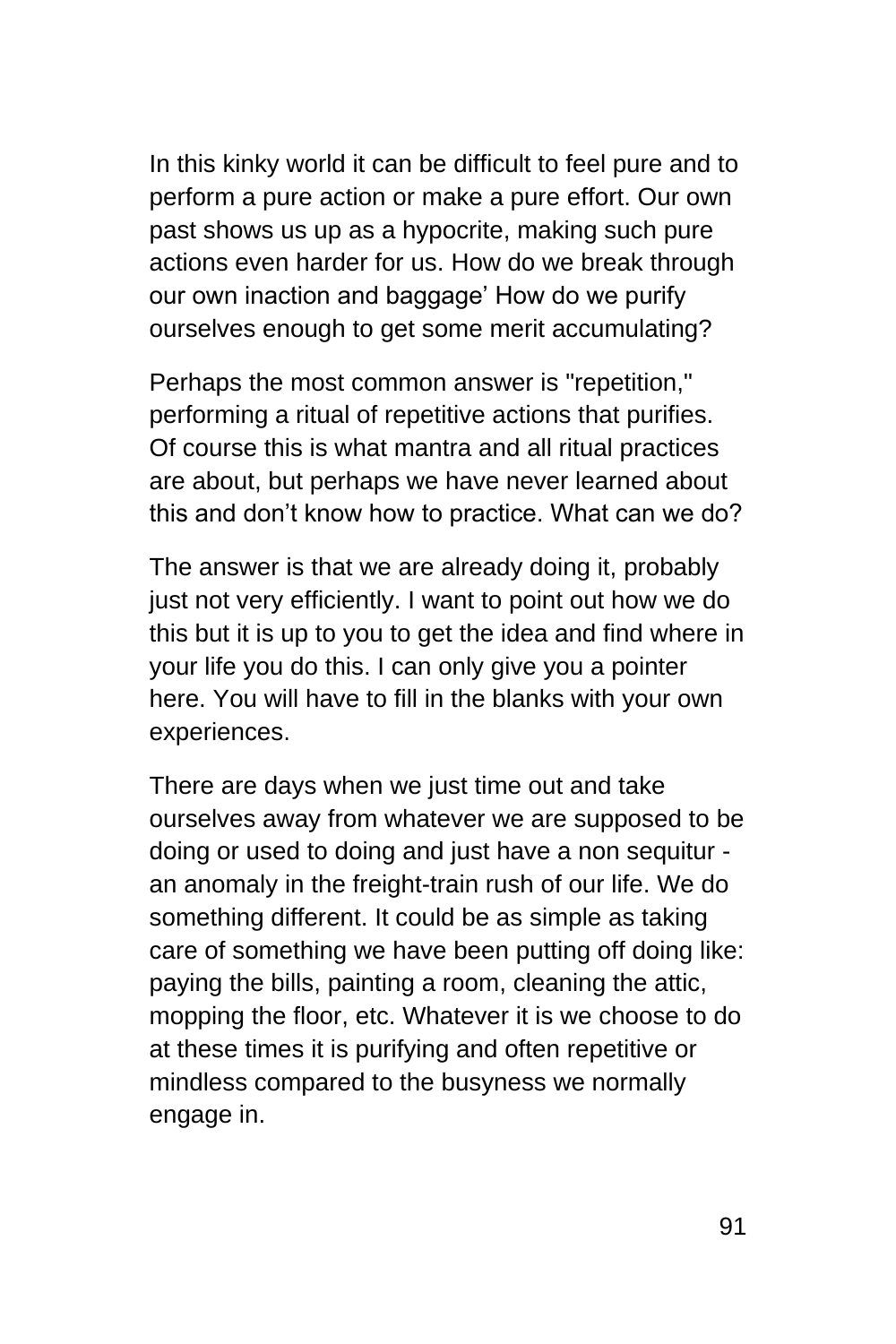That is why dharma practitioners repeat a mantra a million times or perform the action of offering everything good to all beings or whatever it takes, over and over. Remember the "Dharma" is nothing more than the method that the man called Buddha pointed out to us to become aware. "Buddha" means awareness. That is what it is all about. The dharma is not complicated, but we have to make a start somewhere.

And for most of us that means purifying or stopping what we normally do long enough to log something sincere and open on our books, to create a gap or opening beyond our usual busyness.

There has to be a break. Often we feel better if we do the dishes, mop the floor, and take care of something that has been hanging over us. That is the purifying part. And it is good to keep such actions going, like repeating a mantra or moving the mop back and forth on the kitchen floor, scrubbing the tiles, detailing the car, washing our bodies, etc. It helps if we can catch a break or find an opening and keep that opening open or even expand it. That is what the "Two Accumulations" (merit and awareness) are all about recursion. You do something "good" or purifying and it puts you into a better space (awareness).

With that greater awareness you can see around you how to do whatever you have to do better, and you do. This creates still more awareness and (after a while) the chain reaction is going. It is getting that chain reaction started that is not easy for many of us.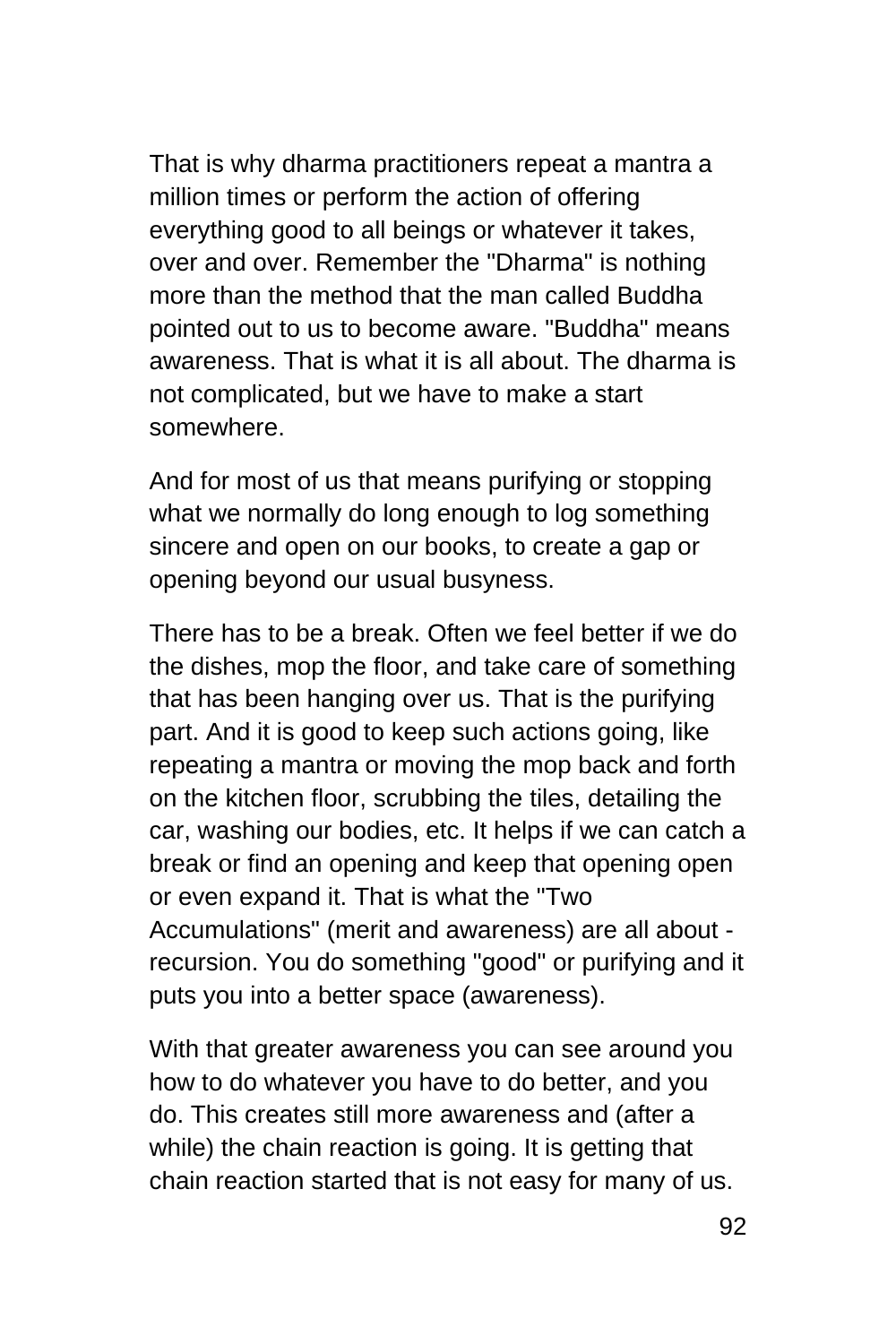What I am attempting to point out here is not for everyone but just for those of you who get it and see the value in this kind of practice. Those of us who meditate learn to practice like this while sitting on the cushion, but not everyone has time for that or has even been shown how to practice.

Yet all of us can benefit from some form of purification, from removing some of the obscurations that keep us running a rat race and move on to something clearer - something more aware.

There is a lot more to say, but this is already too long. It takes me many words to say something very simple. For this I apologize.

**Merit and Awareness**. Make a skillful or meritorious action and use the resulting space or awareness to make an even more meritorious actions, and so on.

That is how dharma practices starts for each of us. And once going, it fuels itself and becomes incandescent. Getting the fire started is what this blog is about.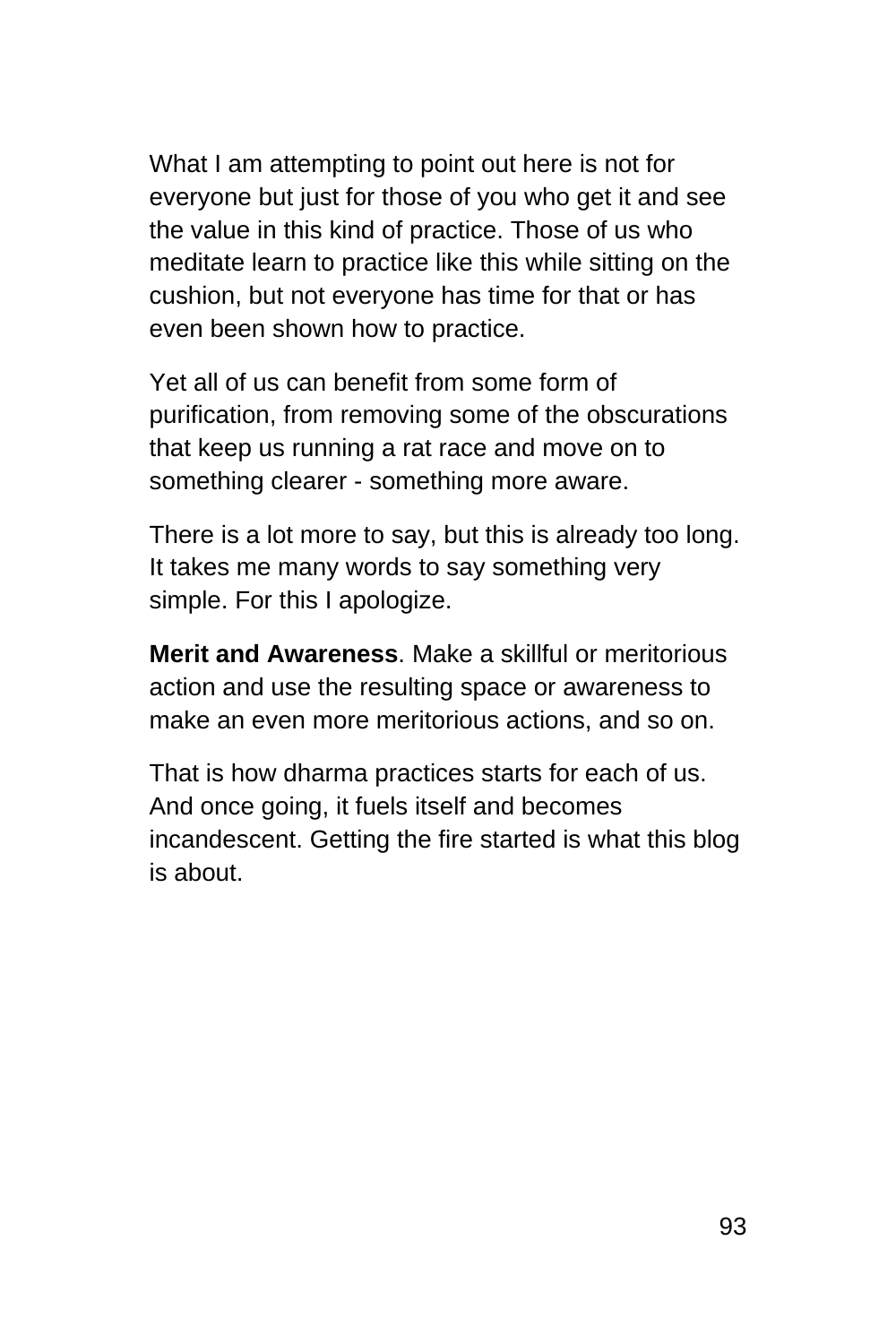## **Why Buddhism is Not a Religion**

I know that Buddhism is classified as a religion, but having studied and practiced it for over 37 years I am here to say IMO it is not. I was raised Catholic and "that' my friends is a religion.

Buddhism acknowledges no higher power then my own mind. It has no "God' or deity up there that I have to please or otherwise suffer the consequences. Conversely there is no one that can save me other than my own efforts. It is up to me. Buddha was not a god and never became a god. He died like we all will and was quick to point out that he is no different from you and me. We all have Buddha Nature.

#### Even worms do!

Buddhism has no creation myth and is not concerned about finding a beginning or an end to anything but suffering and ignorance. There is no starting point or ending point to cyclic existence and this world. Cycles by definition have no beginning and no end. Or another way to say this is that any point in a cycle can be used as the beginning or the end. There is no time of a first creation and no creator. Buddhism is concerned only that I realize the true nature of my own mind. It does not concern itself with where I first came from or when.

Instead it is concerned only with waking up from this dream of cyclic existence. It recognizes the endless cycles of existence as beginning-less and endless.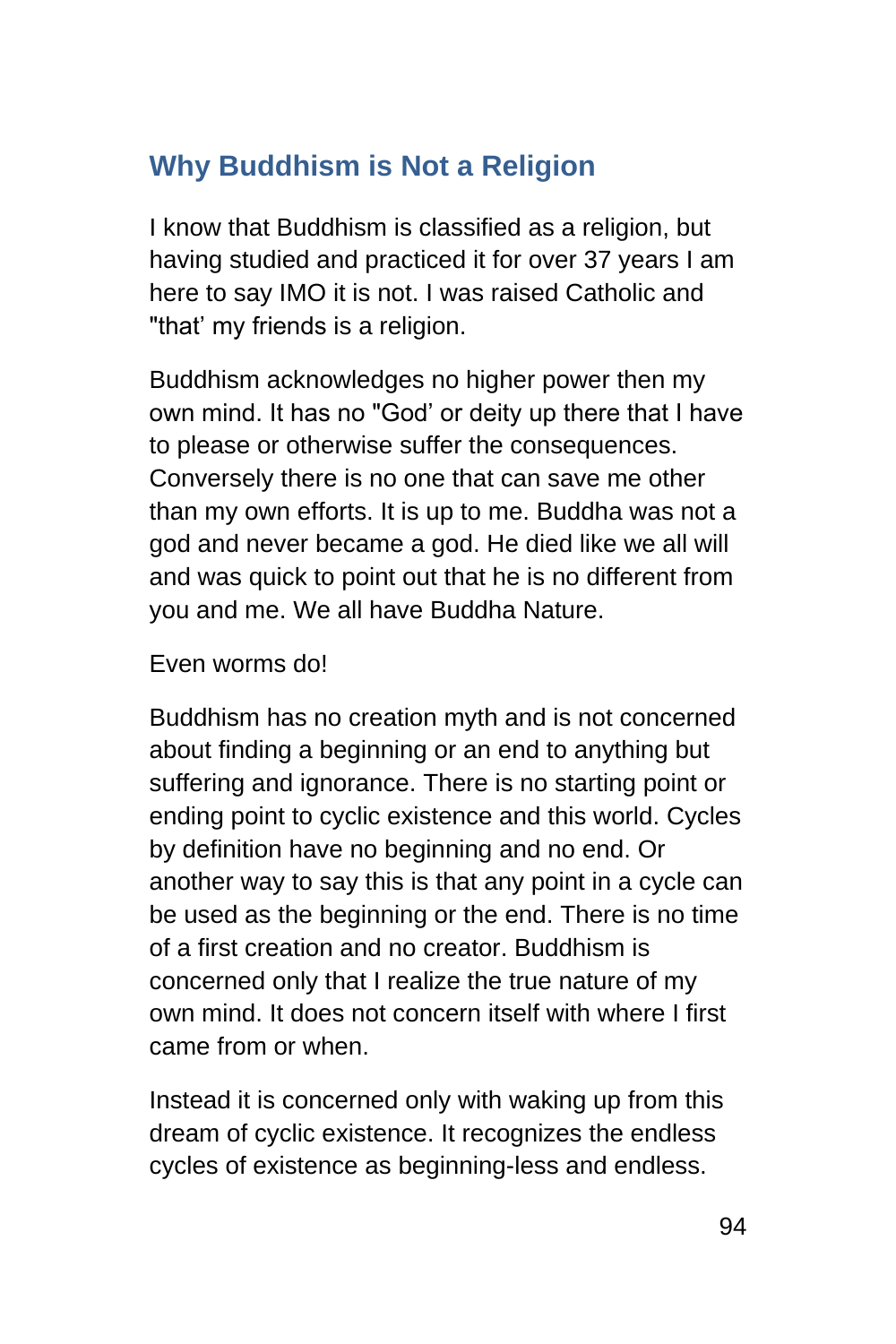Just as in our dreams while sleeping we sometimes dream we are getting up to have a drink of water, but don't actually manage to wake up an do that, so the Buddha pointed out that waking life itself is like a dream we can wake from.

To the Buddha our take on this whole world is seen as a very real illusion, the answer to which can only be found by each one of us realizing the true nature of our own mind. Buddha can't just somehow do it for all of us. We each have to do it ourselves.

What Buddha did was point out a method or way for me (whenever I get around to it) to become more aware and to just wake up. The word "Buddha" in Sanskrit simply means "Awakened." And the teachings that the historical Buddha left are called the "Dharma," which is simply the method or path to awaken and nothing more he taught. The dharma is like a twelve-step program to train the mind from the hangovers of existence.

Now this is only me speaking, but to my mind what the dharma of the Buddha lays out is a totally scientific way to train the mind, only "Science" has not quite gotten there itself yet. Scientists too need mind training.

I am not religious by any definition of the word. I don't "worship' anything and I don't go to church other than to that of the natural world. I don't believe in a God "up there' helping or watching over me. Whatever I am, I am an equal part of what this is all about and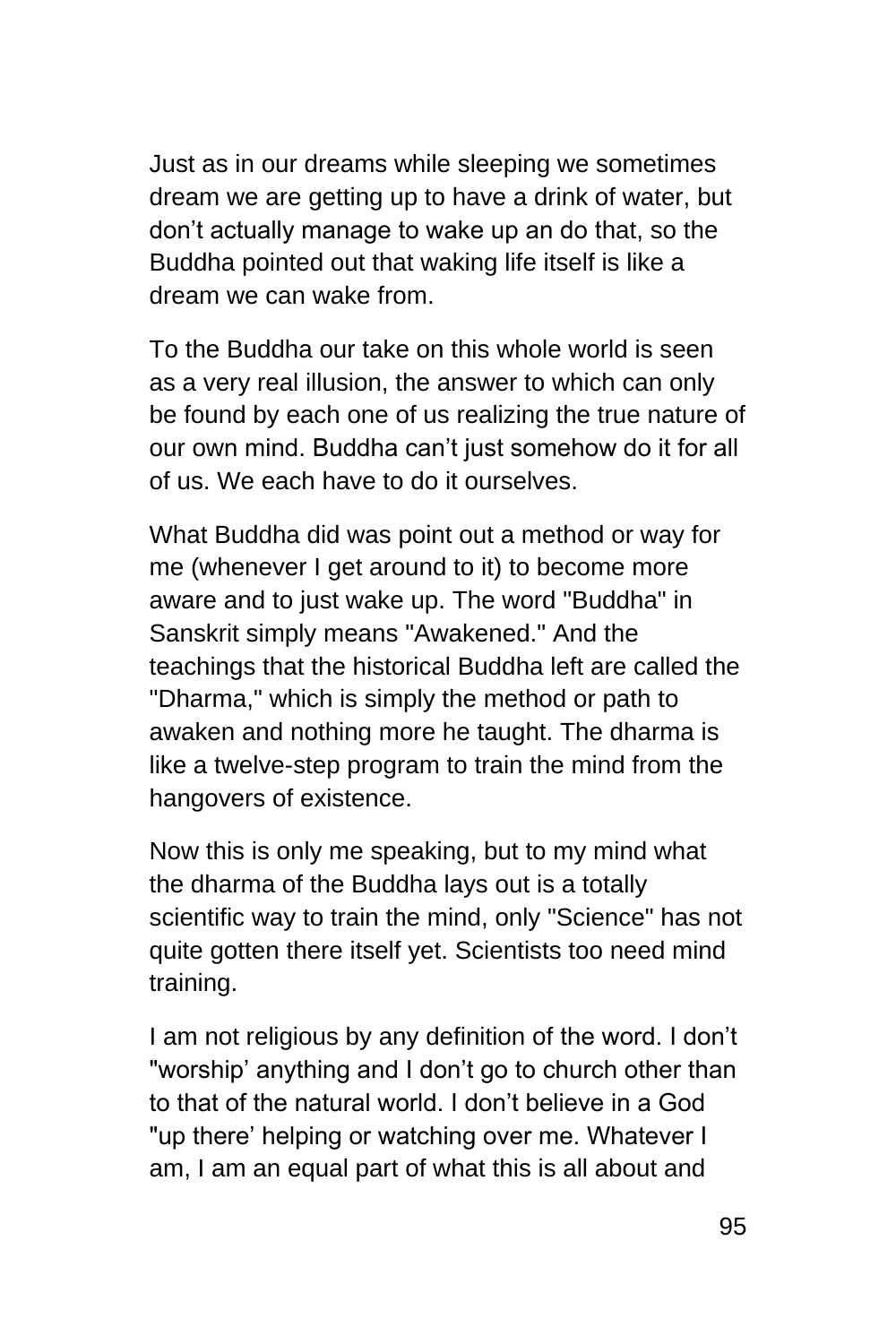that is all I ask: that Buddhism treat me as a copartner or something like that. It does.

I know that in this life I have to help myself. The Buddha, even if he were here in this room, could not simply reach over, touch me on the forehead, and enlighten me. The whole point of Buddhism is that it is a method we each have to do for ourselves. It is interactive. We must eventually wake ourselves up and Buddha pointed out how to do it.

Only we can do that.

I am embarrassed when people treat Buddhism as if it were somehow holy or other worldly and miraculous, making it simply a question of faith. Buddhism is not about "faith'. The miracle is that the dharma works and that is enough. I have faith in the methods of the dharma. That's all. I was raised as a naturalist and I know nature and nature's laws quite well. Buddhism is the only spiritual method that I have found that is congruent with natural law - with the facts of science and nature. This is why I am surprised that more scientists are not Buddhists.

In fact in Tibetan Buddhism they have a term "The Lama of Appearances" that states that Mother Nature herself is like a guru and teaches the same dharma as a high human lama. Now that is congruency. And IMO the Buddhists are the finest psychologists in the world.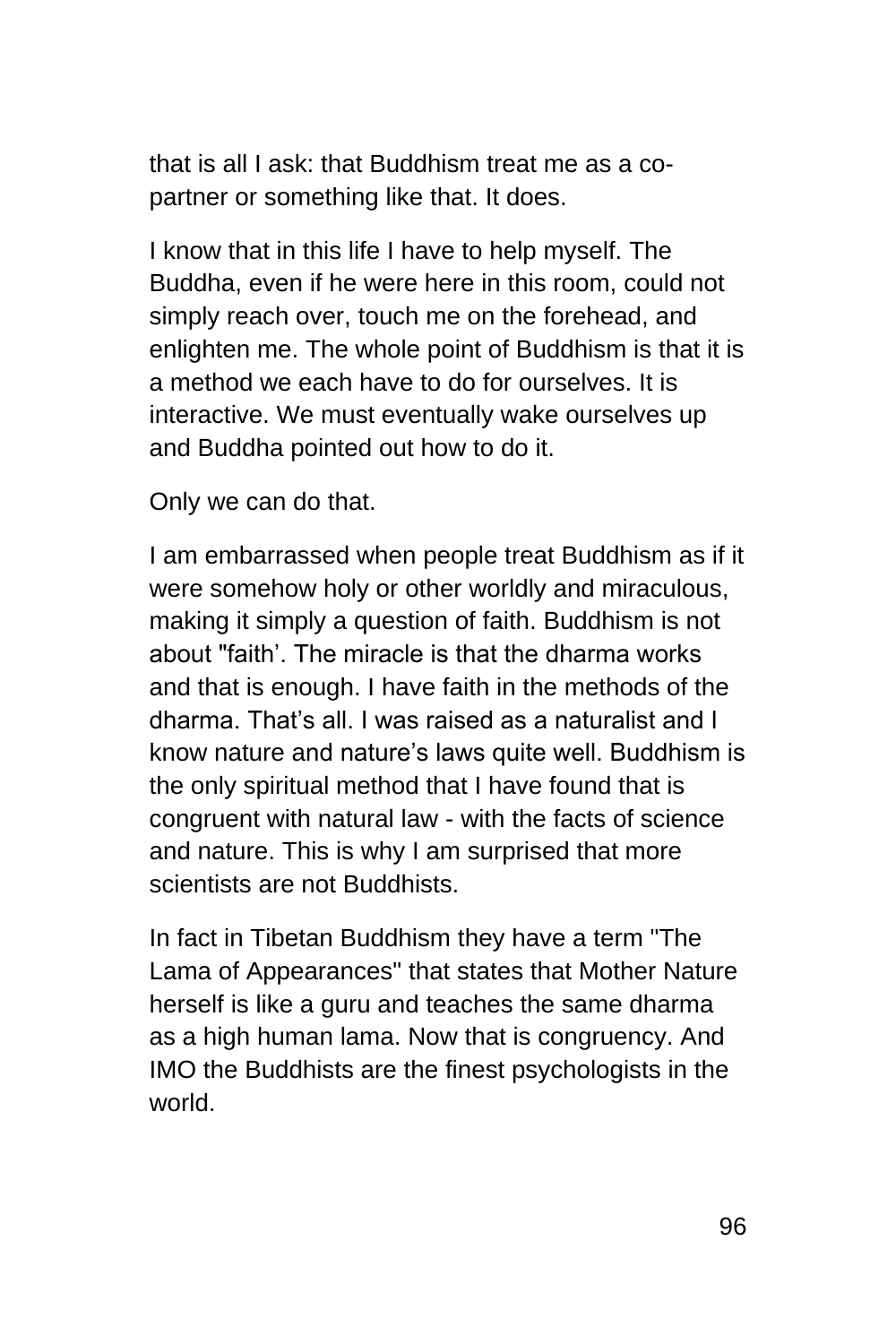Yes I know that there are Buddhists (like all spiritual disciplines) that over- moralize and make everything into rules and taboos. If you follow the simple mediation that Buddha indicated, that is all that has to be done. Organized anything is asking for trouble and spiritual organizations and religions are no exception. Keep it local and small.

I won't blather on much longer, but please note my objection to classifying what is simply a practical method to become more aware and wake-up (Buddhism) as if it was a full-blown religion like Judaism, Islam, Christianity, and so on. I have nothing against religions and appreciate a sincere religious person whenever I meet them. I am not an atheist or an agnostic. I am spiritual at heart, but in this fashion:

The word religion comes from the Latin word "religare" which means to "bind back" or "tie down." In other words religion of any kind is concerned with the things that last and last longest. In that case I could accept the dharma as being religious because the dharma points out what really lasts and is genuine, like the true nature of the mind.

If our concern is to find something lasting or true in this life to set our sails by, then we all must be religious at one time or another. If when shit hits the fan we all seek for solid ground to stand on, then we are all religious when that happens. Religion is about the things that last longest when all else fades in importance. This occurs for each of us when suddenly something untoward happens in our life, like a parent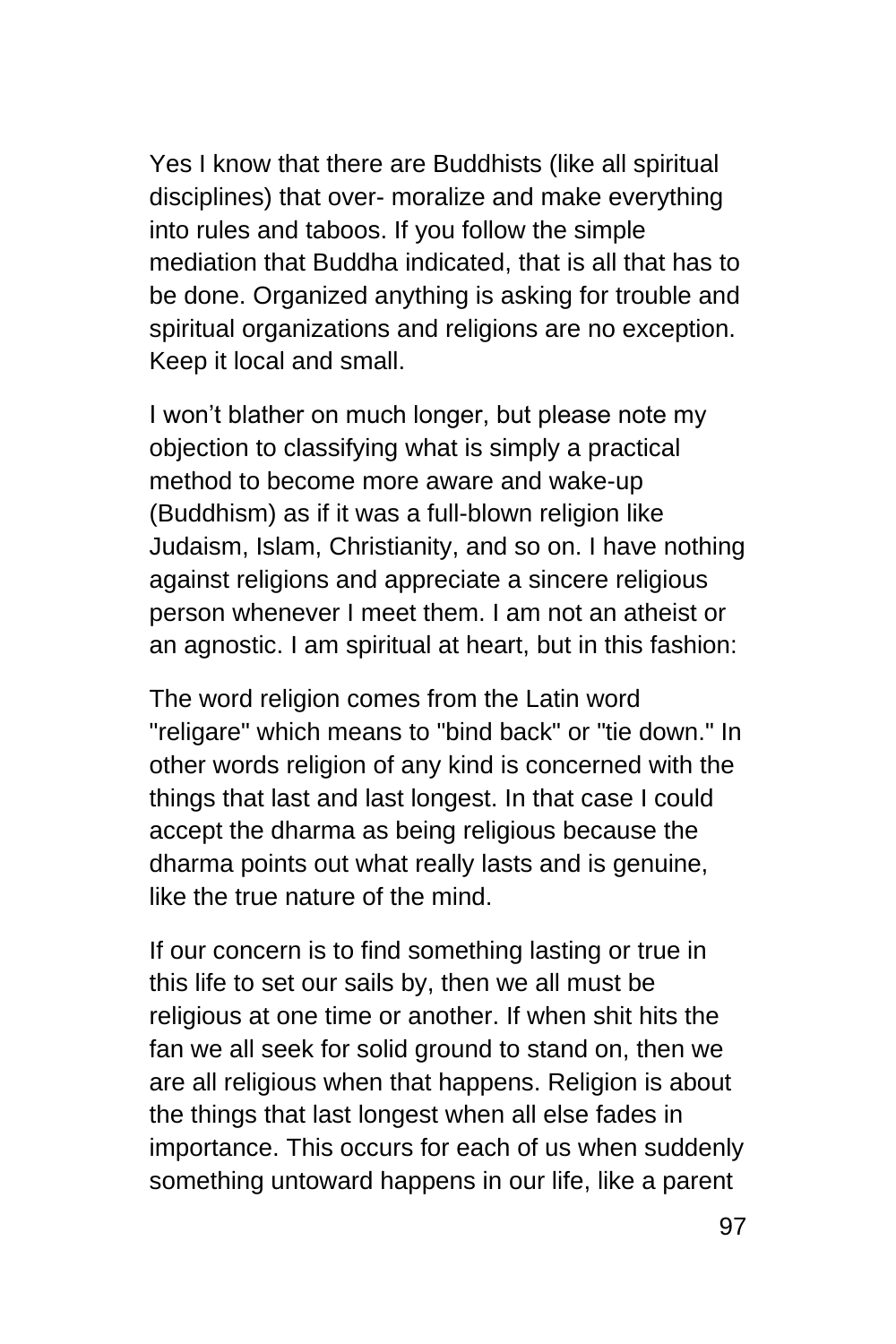or loved one dies. Our day-to-day stuff fades fast in importance at those times and even the grittiest of us finds ourselves reaching for something more lasting that we can count on. That is all the religion I know, the things I can count on being there for me when all else fails. That is as close as I get to religion and the dharma has yet to fail me. Does that make me religious'

That being said, I am very devoted to the dharma teachers and lamas I have met in this life. I owe them an immense debt of gratitude for pointing out and introducing me to the dharma.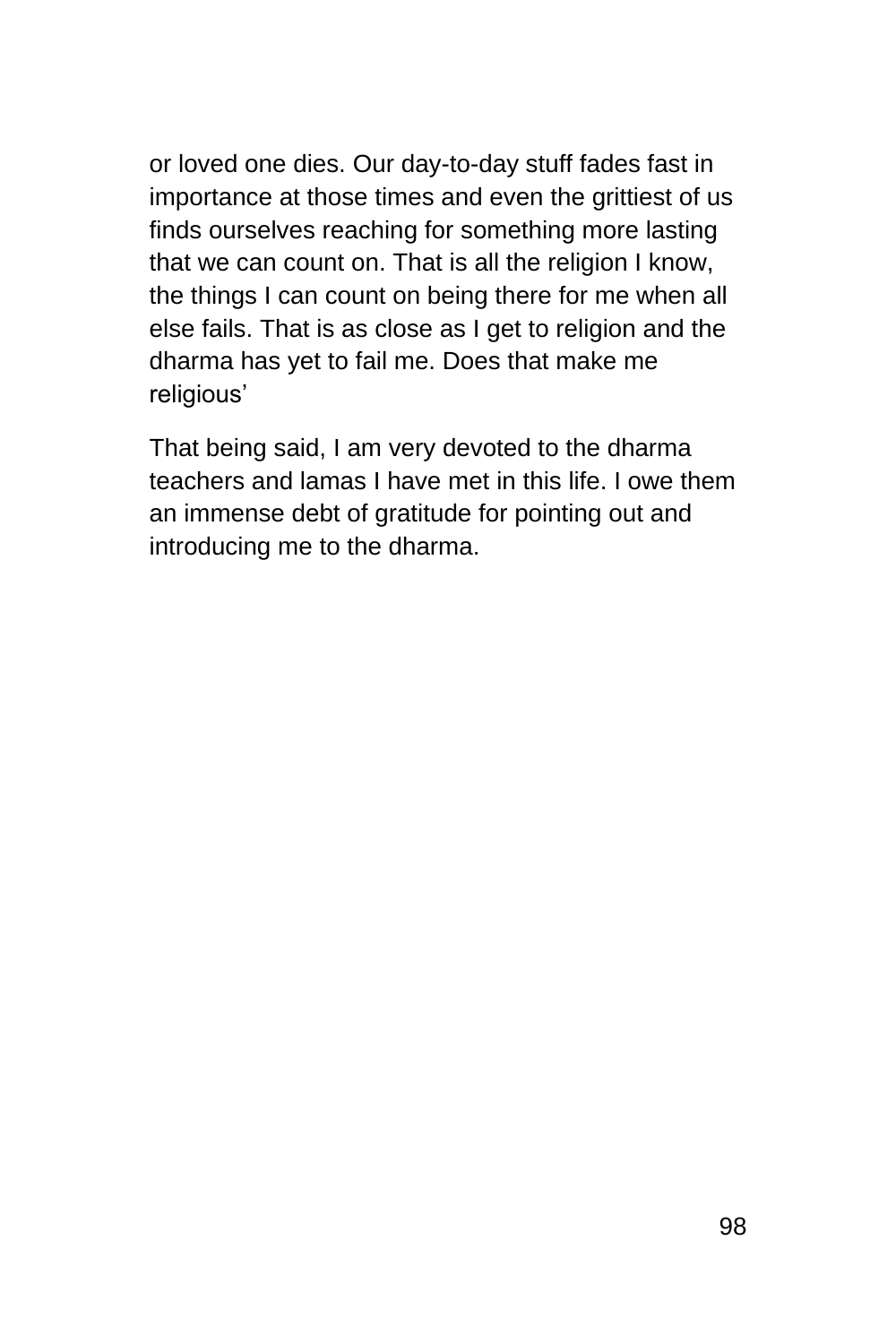# **Why Study Meditation**

### Profound Four-line Teaching

I have been studying and practicing dharma for a good many years now and in all of that time I have read many dharma books, texts, and teachings.

And I have attended many hundreds of live teachings here in the U.S. and in Canada, Nepal, India, Sikkim, China, and Tibet.

Every once in a while a passage or text really hits me hard. It affects me and I take it deep within. This is the case with this very concise teaching from the dzogchen master Patrul Rinpoche (1808-1887). It is said to comprise in four lines the essence of this master's entire teachings. I can't speak to that, but I can assure you that in my experience these four lines are very profound and strike at the heart.

I want to share them here with those of you interested in this kind of mind training. Here are the four lines of Patrul Rinpoche:

Don't prolong the past, Don't invite the future, Don't alter your innate wakefulness, Don't fear appearances. There is nothing more than that!"

Again, this very short teaching may roll off the tongue easily or pass through the mind without sticking, but I urge those of you given to such things to contemplate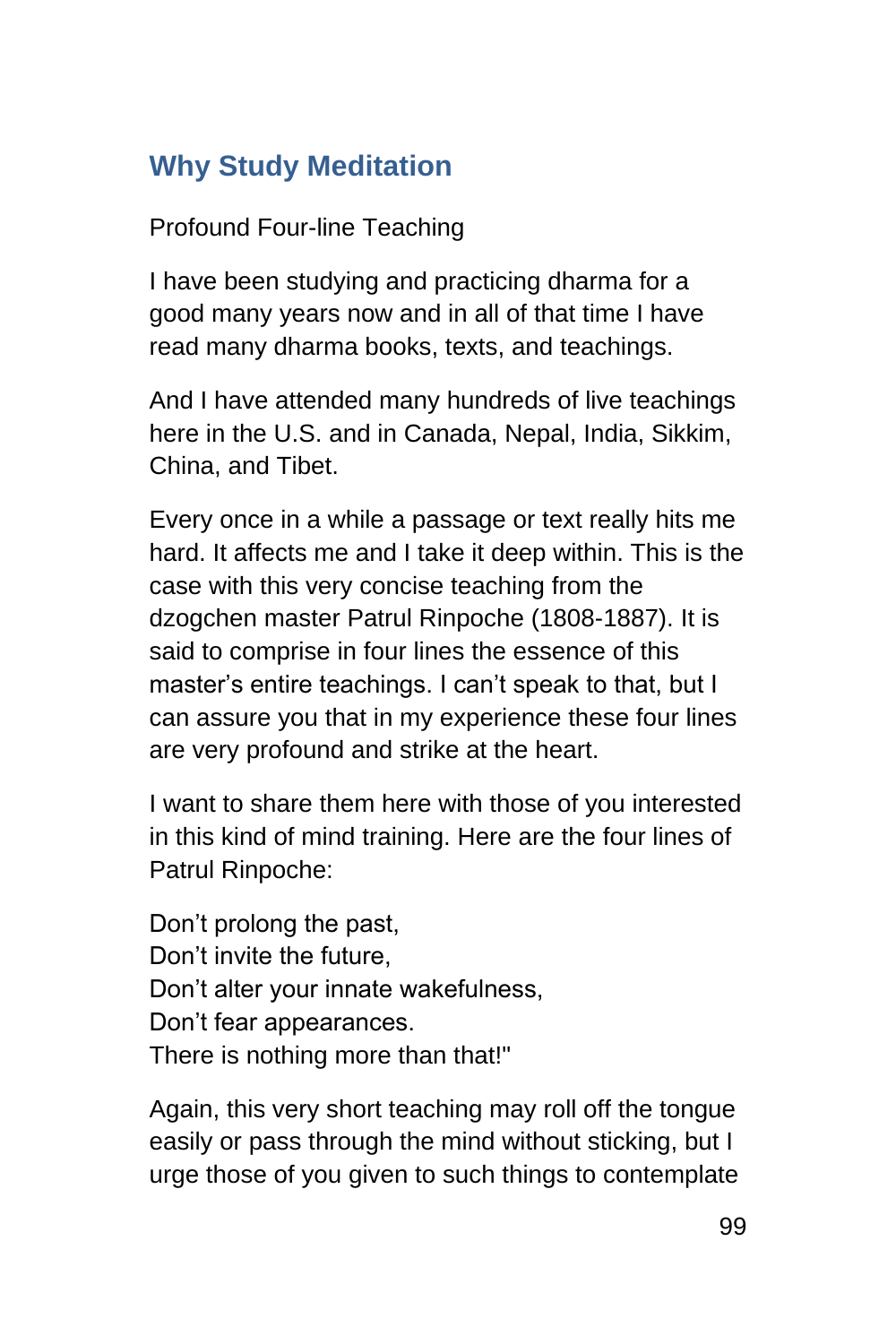these four slogans. They are still "working' inside me and over the next few days I would like to talk about each one and also see how they hit you. I will start with the first one tomorrow.

Patrul Rinpoche says: "Don't' Prolong the Past"

Again and again I find that the dharma confirms and gives me confidence in what I already sensed and knew but had no support in. This first slogan is the one that caught my attention and confirmed what I had discovered on my own, which went something like this:

The past has passed and is over, done with, and finished. It is only a memory for us, a memory that changes as we change our mind. This is the idea of the "Last Judgment." It is not how we view things right now that is the decider, but how we will view things when we finally get it all together that counts. In other words, everything short of our last judgment is prolog and premature. We may see it all differently as we become more kind, enlightened, or whatever- are-thewords, so why stick our finger in the wounds of the past when we can change our attitude about whatever our past is/was in the present.

I can't change my past by monkeying with it and my attempts to do so have been close to futile. My personal history is not like a time machine such that if I jigger something in my past I somehow will turn out different. I can't fix the past. It is what it is, what it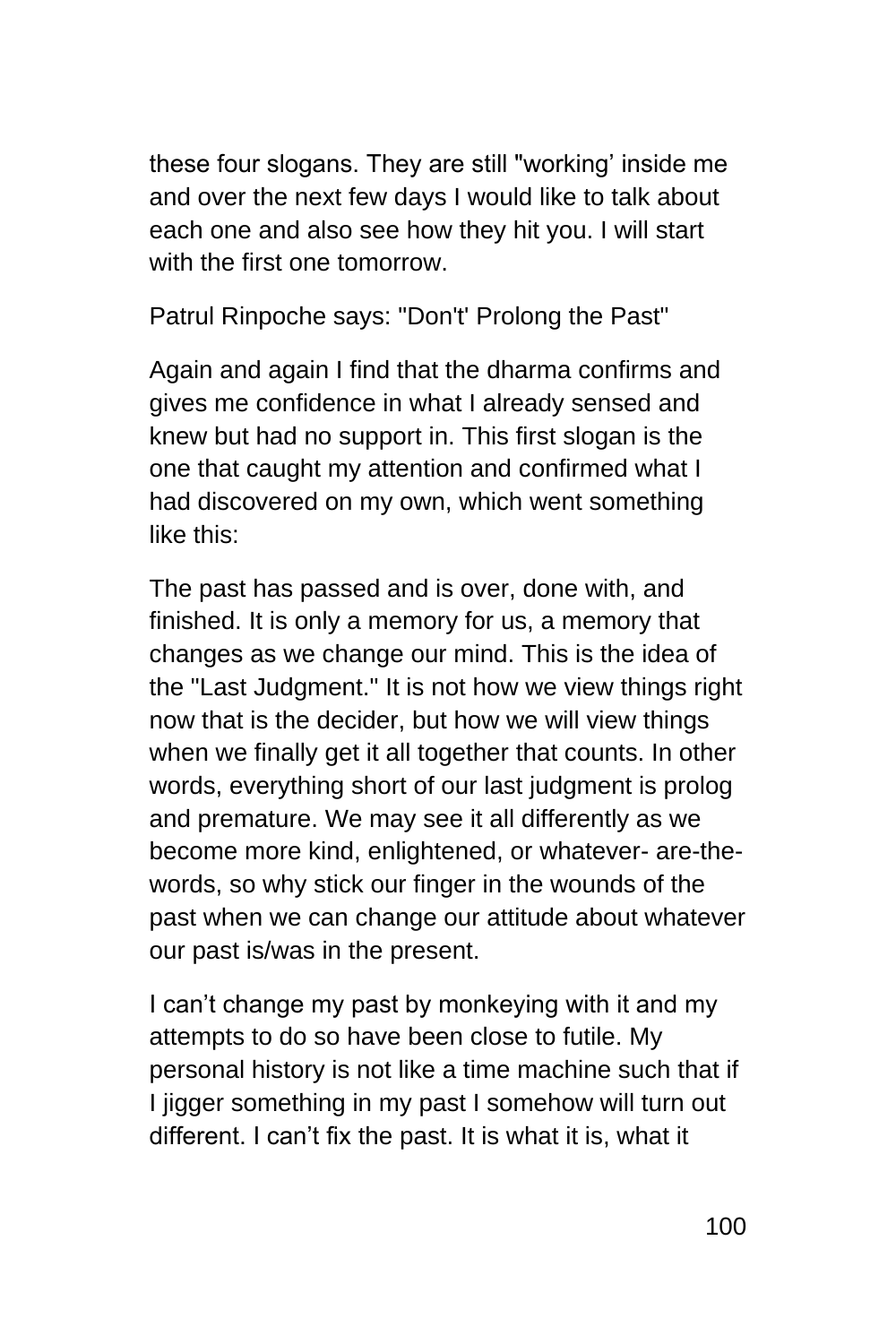was, and it is gone. I have only the present now and it is the present that makes the past - any past.

Moreover, most attempts to analyze, re- think, reimprint, regress, and otherwise modify the past do little to no good in my experience. And IMO this includes many kinds of therapies, counseling, analysis, and so on. I am not saying that these things don't have some benefit; they do, but it is a question of degree.

There is a much more immediate, easy, and successful way to handle the past, one that we can do now in the present. Simply create a new and (hopefully) more acceptable past right here and now in the present. We can each make a new past right now in the present moment by being mindful of what and how we act right now. The result will be a new past created now that we can more easily identify with than the one we are trying to forget, but which won't go away - haunts us with its baggage.

I have done this myself and seen it done by others. What we do right now and in future "now" moments will create a new and better past, one that we can own, live up to, and be proud of or at least accept. In even a short time our new past, if made mindfully and with care, will outshine whatever we are trying to forget, forgive, make amends to, etc. from history and time before.

I am not saying that this is easy. I am saying it is "easier' than trying to rejigger the past and somehow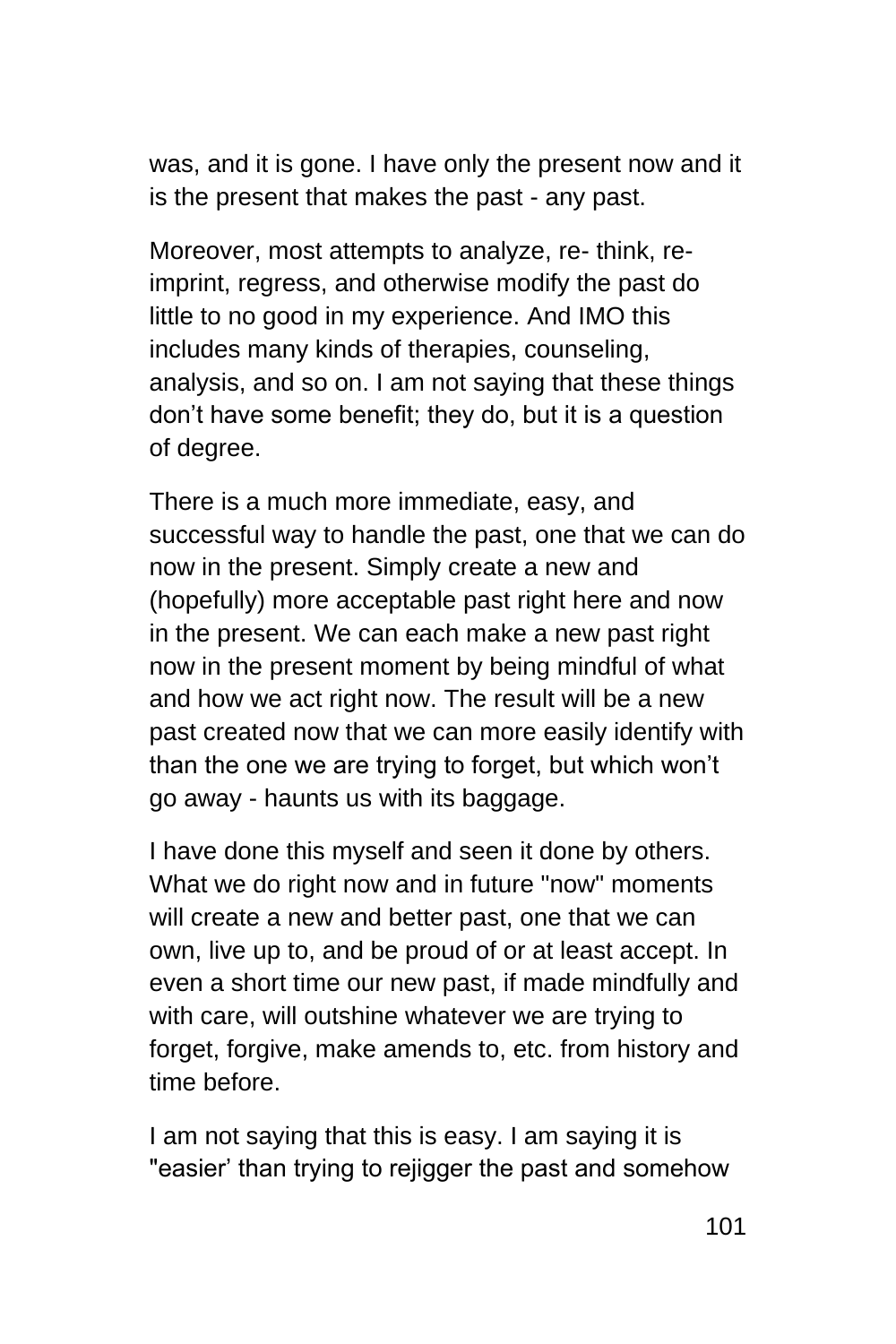smooth over whatever we are trying so hard to forget from back then. The admonition to not prolong the past is great advice and it works. It says "Don't prolong the past," don't mess with it trying to get it right and make a new start. Just make a new start and have the courage to be "pure' in what we do, even in the face of all that we have done that we are not proud of.

My greatest obstacle has been thinking I am being a hypocrite by trying now to make small efforts to be do better in the face of a past that speaks otherwise. I can remember when I was younger and I would go back to visit my parents. I felt I had made progress in being more mindful or a "better person," only to have them draw me back into my same old behavior and then point it out to me: "See, you have not changed at all." That is what I mean by the courage to make a new past in the face of all that we have done that suggests otherwise. It takes guts to change. We have to humble ourselves to our self. Anyway, let's hear from some of you on this concept.

Patrul Rinpoche says: "Don't Invite the Future"

This is sometimes translated as "Don't Beckon the Future" and we would not be far wrong to say "Don't speculate" or don't waste time dreaming if you are not going to do something to make your dreams real right here in the present.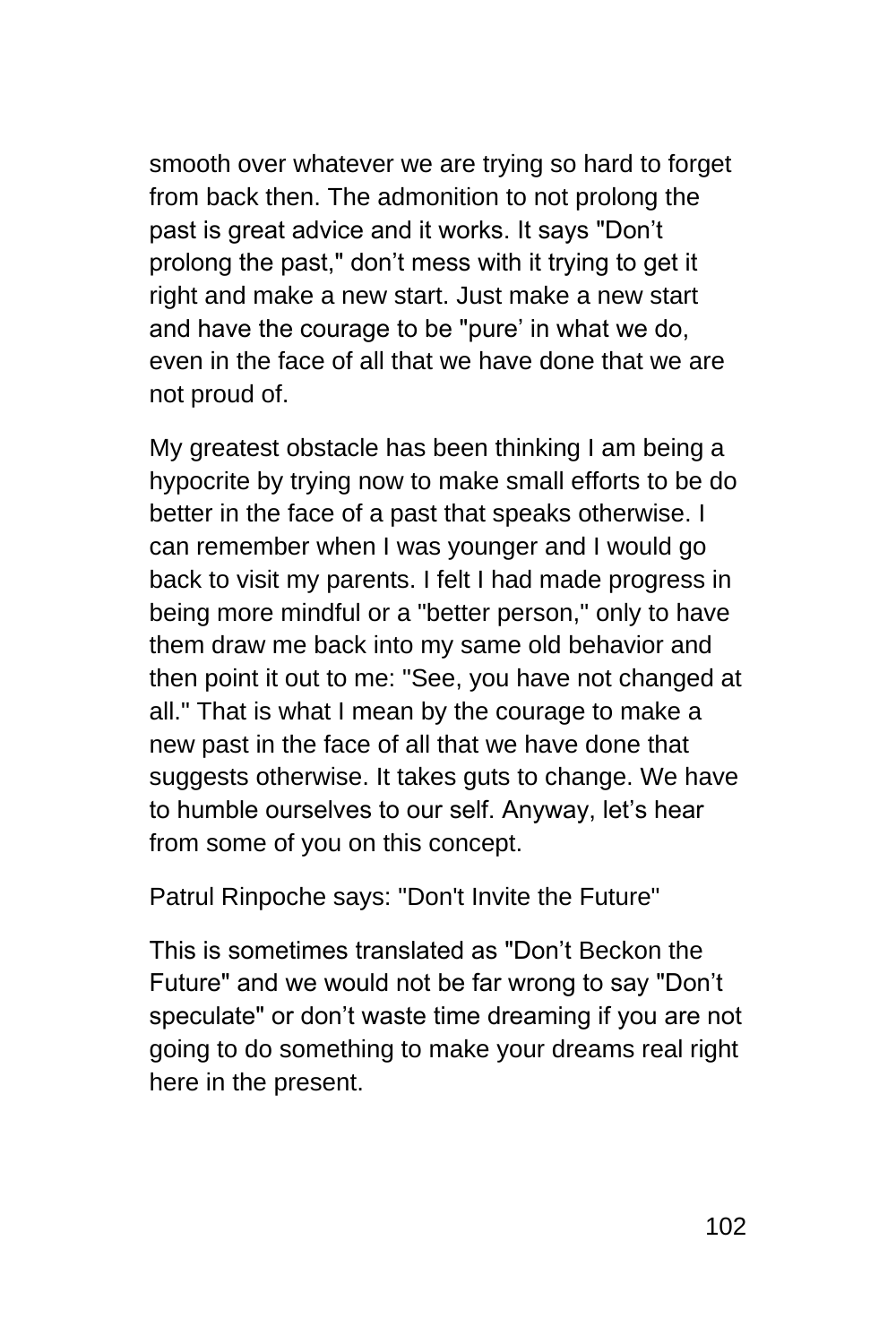Some of you may have your own view on what this means. I am no expert; just trying to make sense of it. Let me hear you.

Just as we cannot change the past, neither can we figure out the future. If we could, all the Wall Street investors would be rich. Ooops, they already are rich, but by probably through other means than intuition. Anyway, we all would be rich too if there was a surefire way to predict the future. There does not seem to be.We might also rephrase this and say don't speculate or don't hope on the future. The Buddhists say that hope and fear are never our friends, but always obstacles.

Hope, dreams, plans for the future, etc. without action in the present take our energy and leave us with our pipe dreams but nothing else. For me, this slogan (just like the previous one) is saying that "now" is the only solution to anything -- past or future. When I was coming up I came up with a mantra I repeated to my self relating to my spiritual ideas: "For spirit must be made to matter." Here is a fun poem about this this concept some time ago:

### **WHO YOU ARE**

If who you are is who you will be, And who you will be will be, Who you were, Then, Who you are is not, Who you are,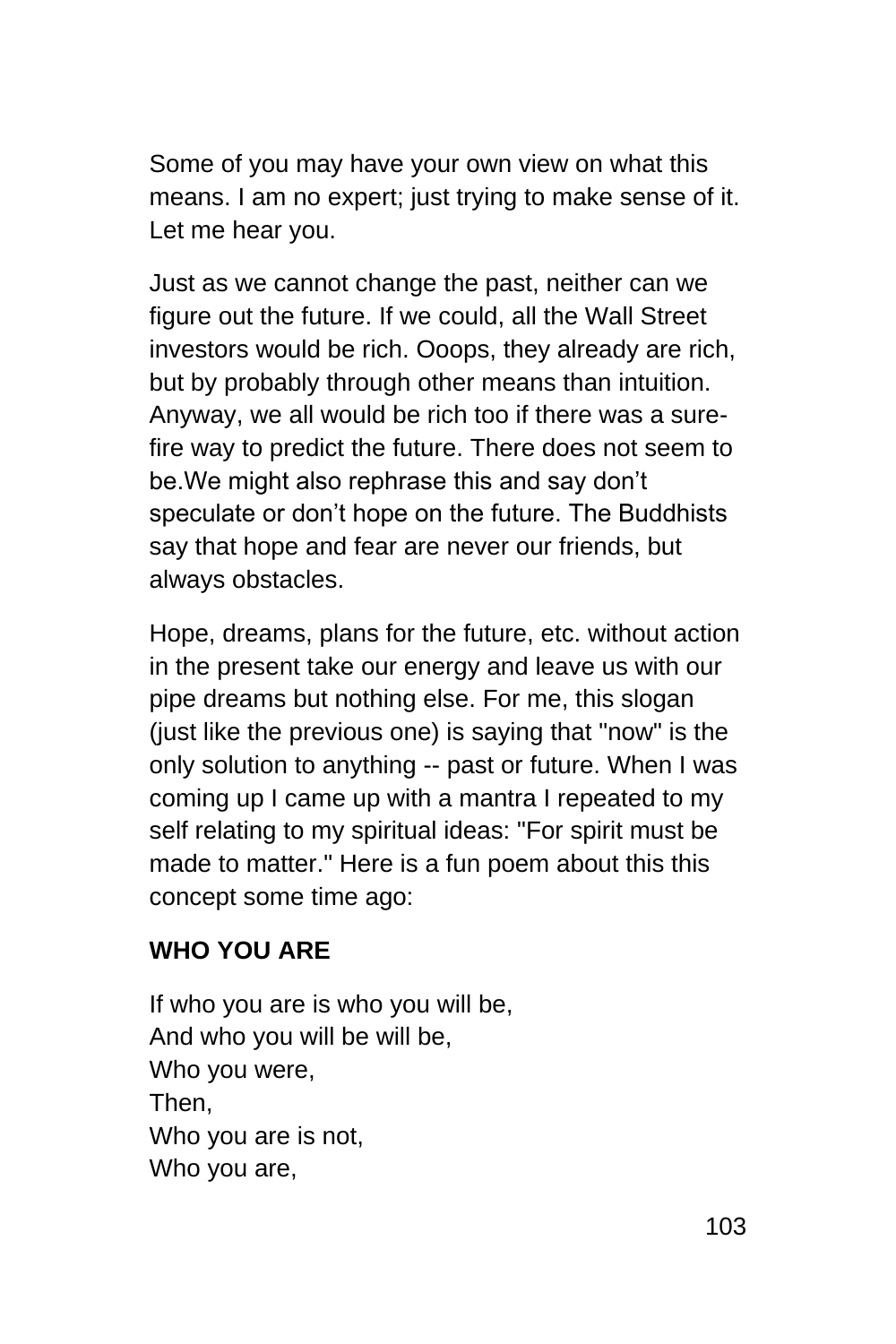Or Who you will be. So, who are you'

Patrul Rinpoche: Don't Alter Your Innate Wakefulness

This is a little more difficult to grasp, but not much. It is like the game of Pick-Up- Sticks we used to play as kids, where you carefully remove sticks until there is nothing left to remove.

Wakefulness, awareness, enlightenment (whatever we want to call it) is not something that we have to somehow get or add on to ourselves but rather an innate quality already within us. We become more aware or awake not by accumulating any more of anything, but rather by removing the obscurations and whatever other baggage we have been carrying around.

Our innate or true nature has always been there, only it is obscured or hidden by our own various bad habits and what- not - our obscurations. It is like seeing through dirty glasses. We have never managed to remove our obscurations and see clearly in all this time.

In other words we don't have to change or add or alter anything but rather just discover or uncover what is already there. We want to remove or take away what needs to be removed (whatever that is for us) revealing our innate nature.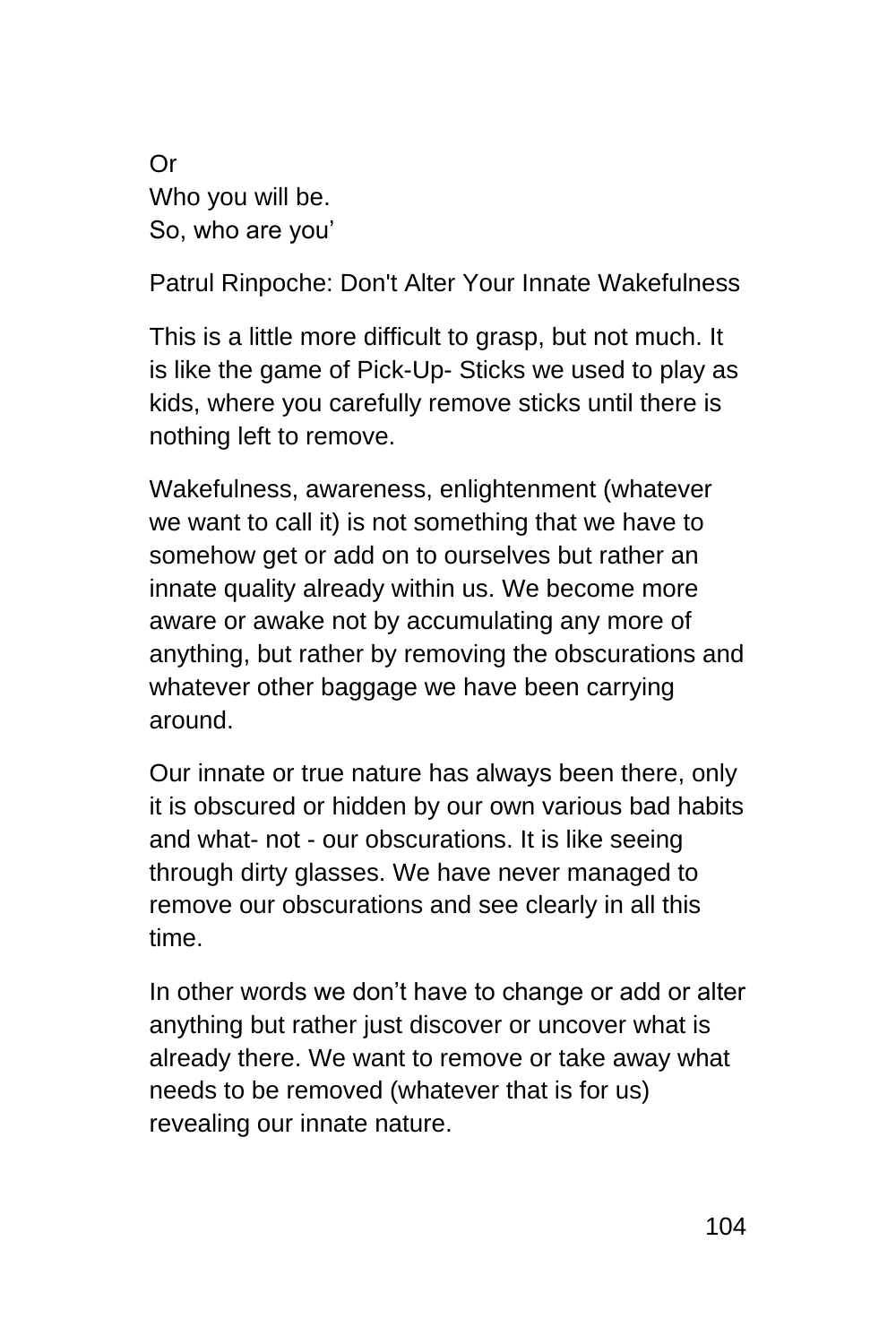## **Don't Fear Appearances.**

(Don't Be Deceived by Appearances)

There are two main or primary mind training techniques that generally are taught. One of course is sitting meditation (Shamata), which is learning to relax or let the mind rest in awareness. This is not as easy as it sounds and takes a considerable amount of practice to build the habits necessary to just let the mind rest. Most readers will probably have some awareness of this technique as it falls under the popular notion of "meditation."

However the above slogan "Don't Fear Appearances" essentially points to the lesser known (but also very important) technique known as Tonglen practice. In this technique whatever appears outside of our personal mandala (be it friend or foe) we learn to recognize as outside of us (as in: we mentally put it outside) and having recognized it, we take it in or integrate it, sending out in return our very best and kindest energy back toward it. This is especially true if what appears outside ourselves frightens or intimidates us.

I am not speaking here of something frightening like a speeding car heading for us while in the crosswalk. In that case we should just step aside. I am referring here to things that appear as foreign or "other" to us, things or people that we instinctively dislike. It could be the co-worker at the office who somehow has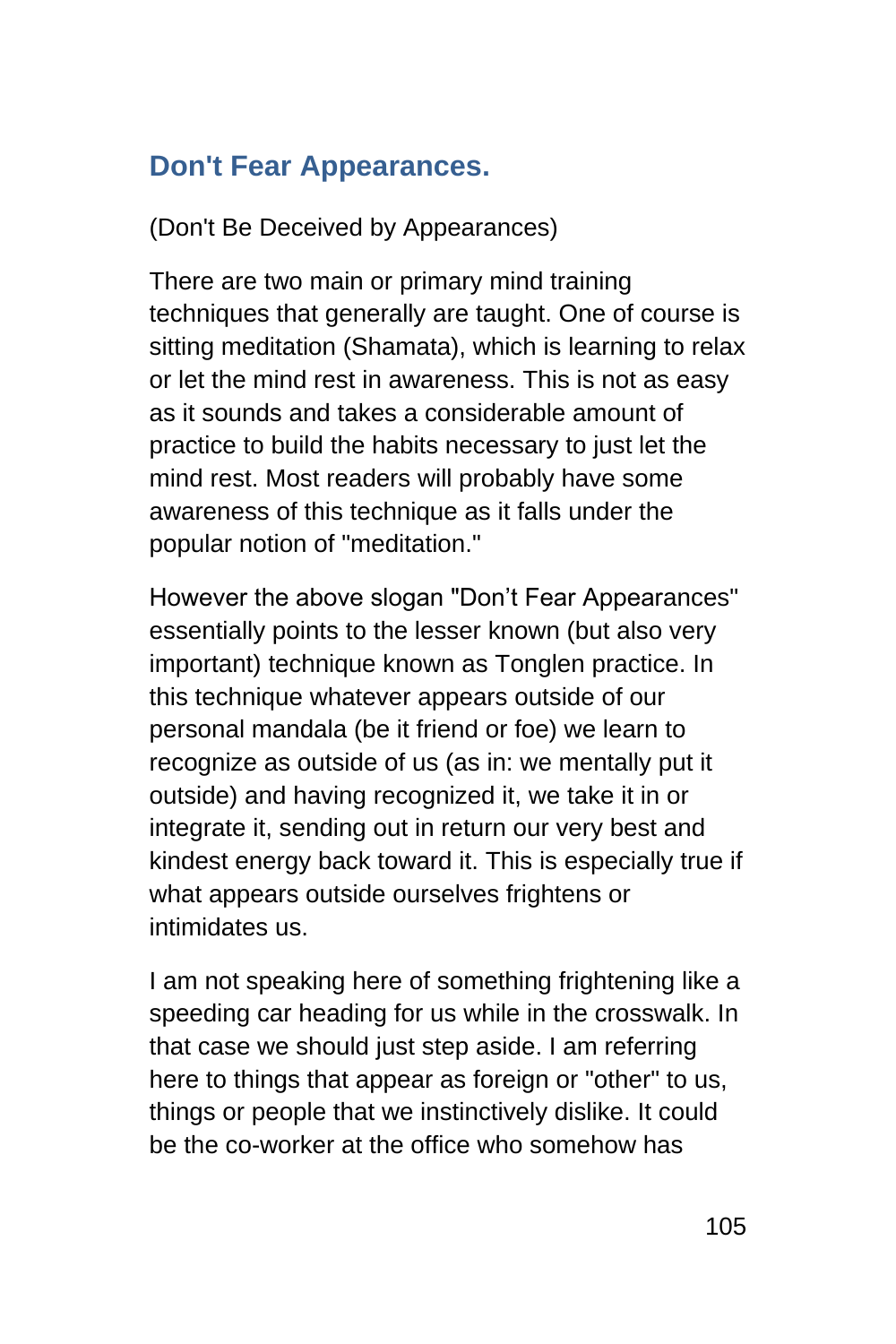polarized with us and every time we see them our hackles go up in fear or repulsion.

This is what "fear of appearances" refers to and this type of polarization is something we CAN do something about and Tonglen practice is an ideal technique to work with fear or antagonism. The point of this practice is to learn to be aware when we have designated or labeled someone or something as foreign to us and reacted or created a duality with it/them.

Tonglen removes dualities in our life that we have created or that have been handed to us by society.

The Tonglen practice is the most efficient way I know to remove differences and to widen our world, learning to accept and get to know more and more of the so-called "otherness" out there as self-created. The slogan basically says not to judge from the external, not to read or take from the outside and react, and above all not to polarize ourselves from what we see out there. Make love, not war. I wrote a little poem years ago that expresses something of the nature of Tonglen practice.

### **OPEN**

I am so round and such so, A treading finally and letting go, As spreading circles open so, An even inward outward flow.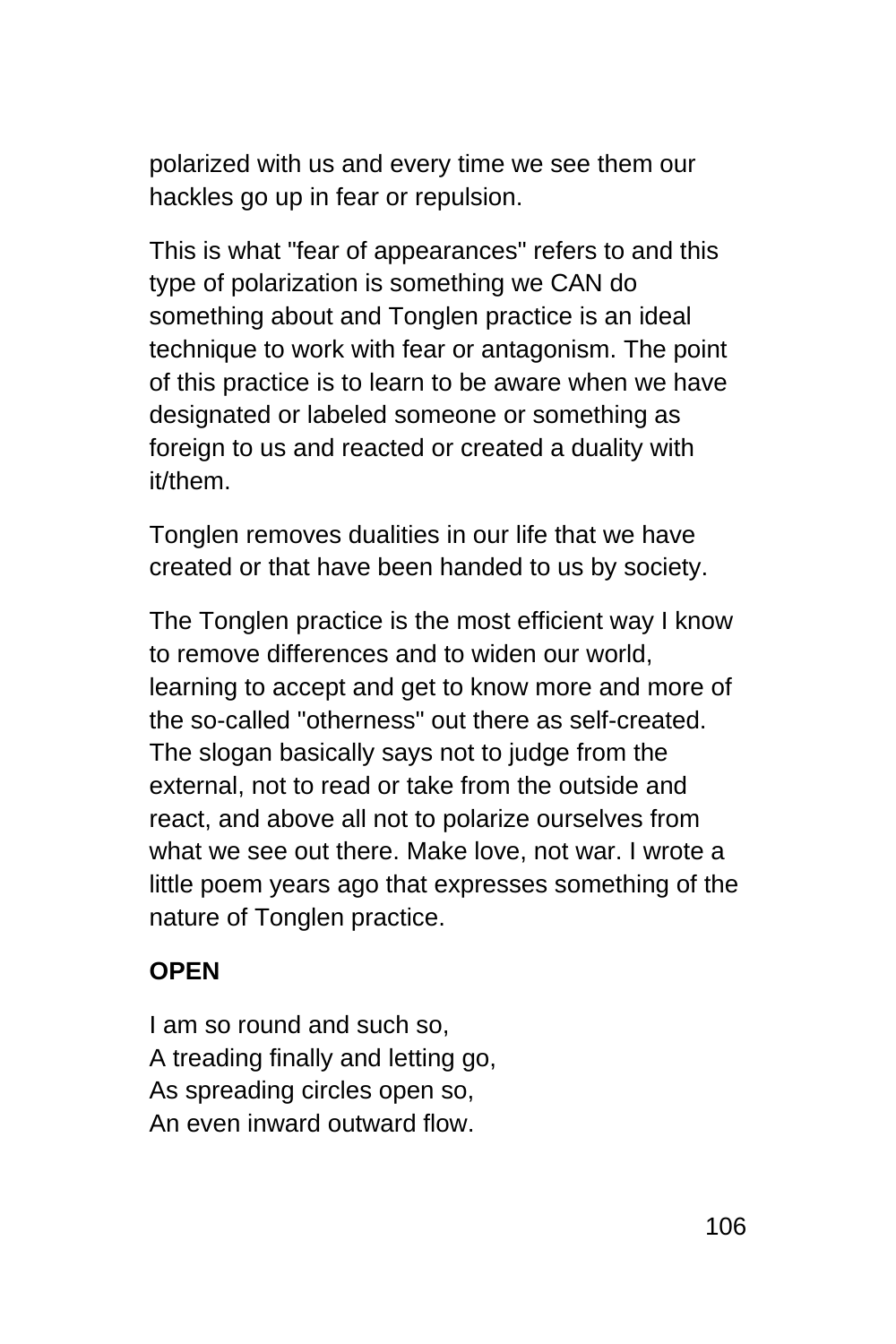So there is a brief look at the four slogans of Patrul Rinpoche:

Don't prolong the past, Don't invite the future, Don't alter your innate wakefulness, Don't fear appearances. There is nothing more than that!"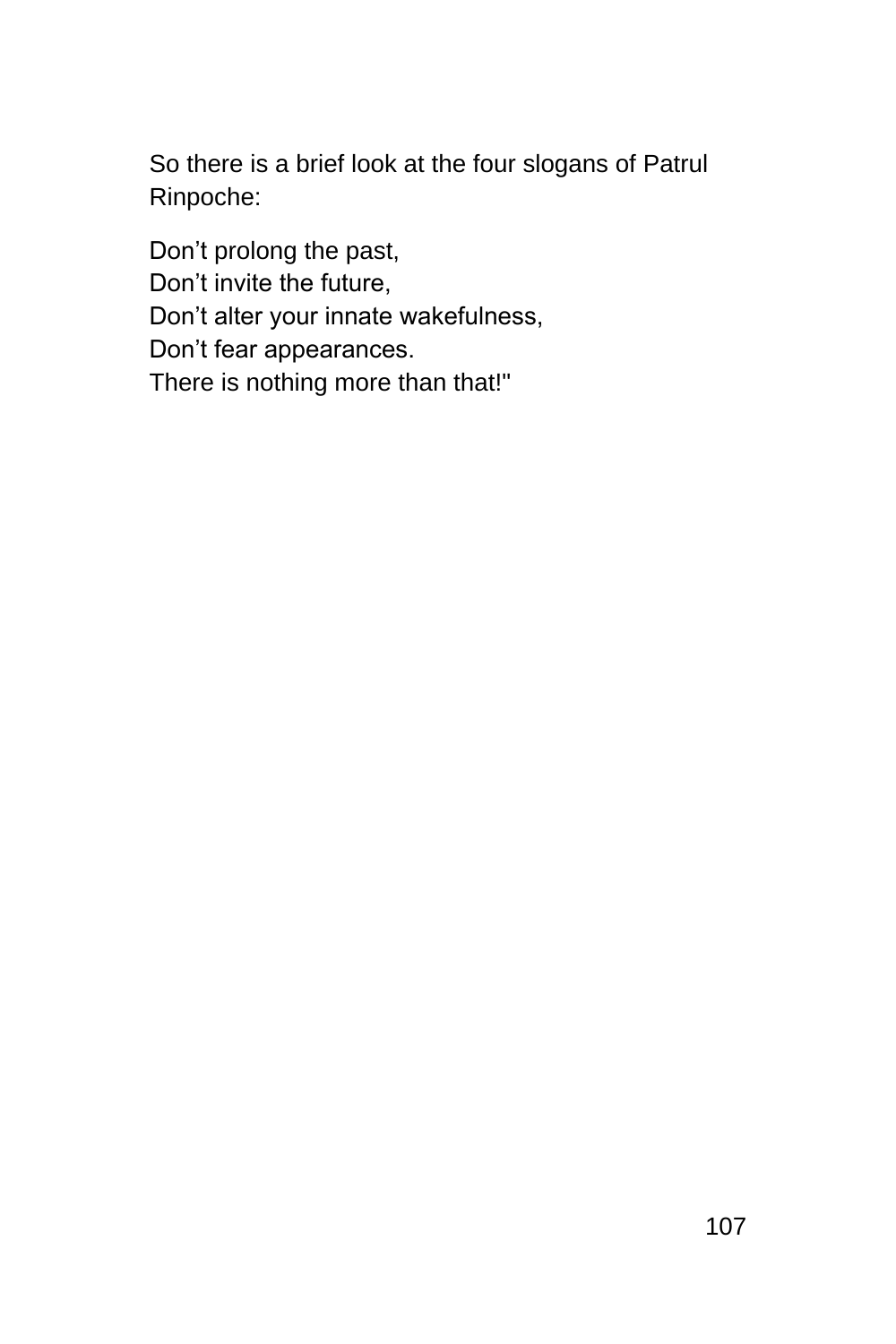# **Practice is Practice**

Meditation requires practice and practice is kind of boring or can be, whether it is practicing scales and fingering on a guitar or practicing meditation. Our practice is not the result or fruition of meditation practice but only the means of forming a habit that can bring us toward that fruition, call it realization, awareness, or whatever.

The practice of meditation is like any other form of practice, preliminary by design. It is practice and not the real thing. That is why we call it meditation "practice' as in "I am now going to do my practice." That says it all.

Meditation is about learning to use the mind. It differs from other forms of mental pursuit in that instead of focusing the mind on external thoughts and matters like philosophy, science, psychology, or what-haveyou, meditation focuses the mind inward on itself. The mind looks at the mind. That is the difference.

Using the mind to look at itself is not new to many Asian countries, but it is (for the most part) new to the U.S. and western countries. What do we mean when we say to use the mind to look at itself' Since most Americans don't know how to do this, how is this to be understood' We might better just say that we need to get to know the mind, to look at it.

If you want to see how difficult this is just try and look at who is reading this sentence' Go ahead and look.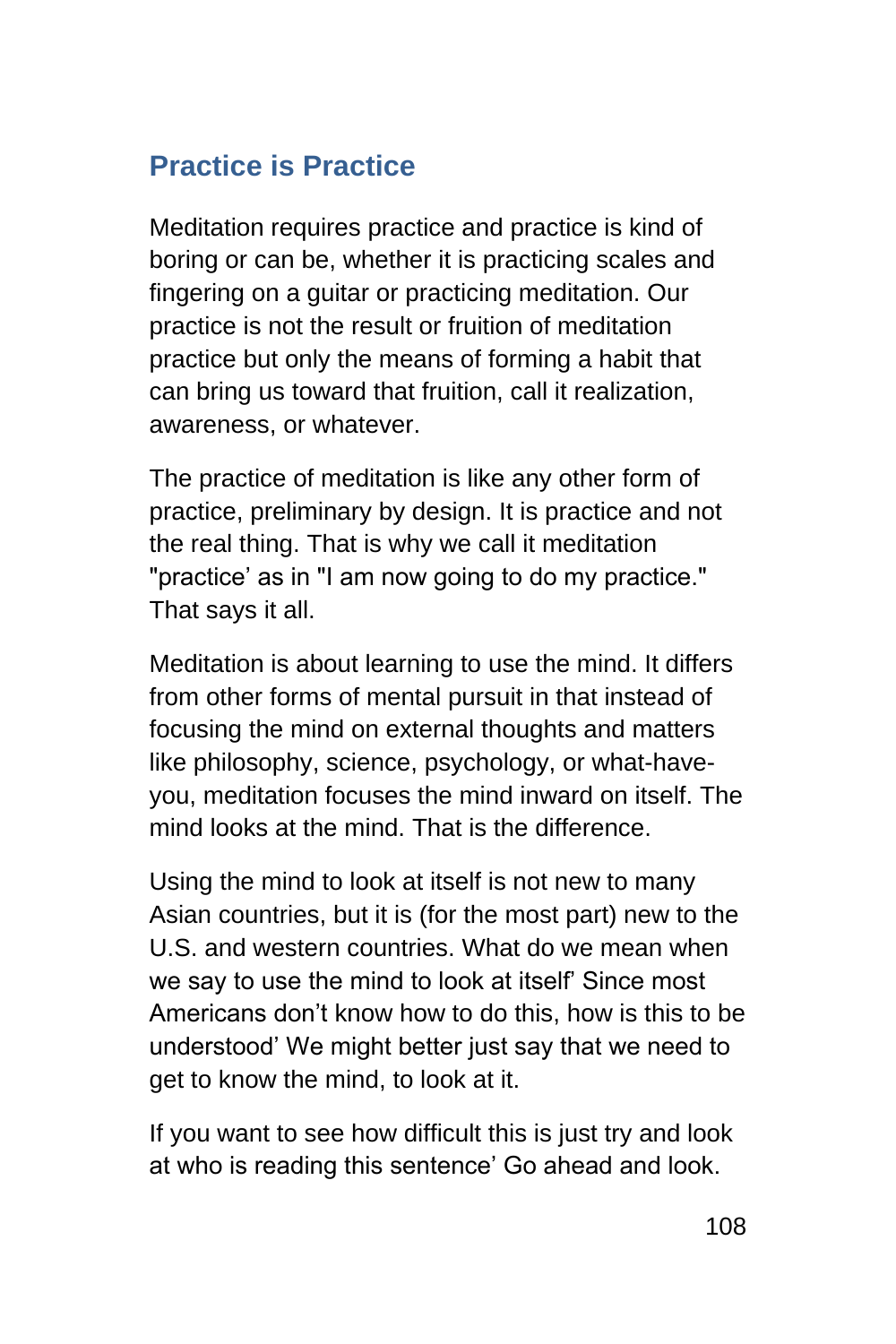At least try it. What do you find' You should find that it is very difficult to "look" at the looker, so to speak. It is a little like those little dog magnets some of us had as kids. If you try and put two of the same polarity ends of the magnets together they just won't go. They go anywhere else but there. This is a little like trying to "look at the looker', using the mind to see itself.

What we call meditation might better be called what those of us who meditate call it already, which is "practice' because that is what we are doing - practicing or forming a habit. And it takes time. I wish someone had explained to me early on that my daily meditation was just practice and not to expect anything from it, at least not that day or anytime soon. And back then I was even calling it "practice', but never had the awareness to realize what the word meant. Now that is funny!

Meditation is all about becoming more aware but it does not just happen overnight. Sitting meditation practice gradually gives us the habit of allowing the mind to rest on whatever object we have chosen - the breath, a pebble, and so on. Skill in meditating arises. It is like using your computer mouse to place the cursor anywhere on the screen and then taking your hand away from the mouse.

The cursor will just stay they as long as you don't want to move it. Meditation is like this. Meditation practice in time will let you to focus your mind on whatever object you wish and allow it to rest there. You can't forcible rest the mind, but you can learn to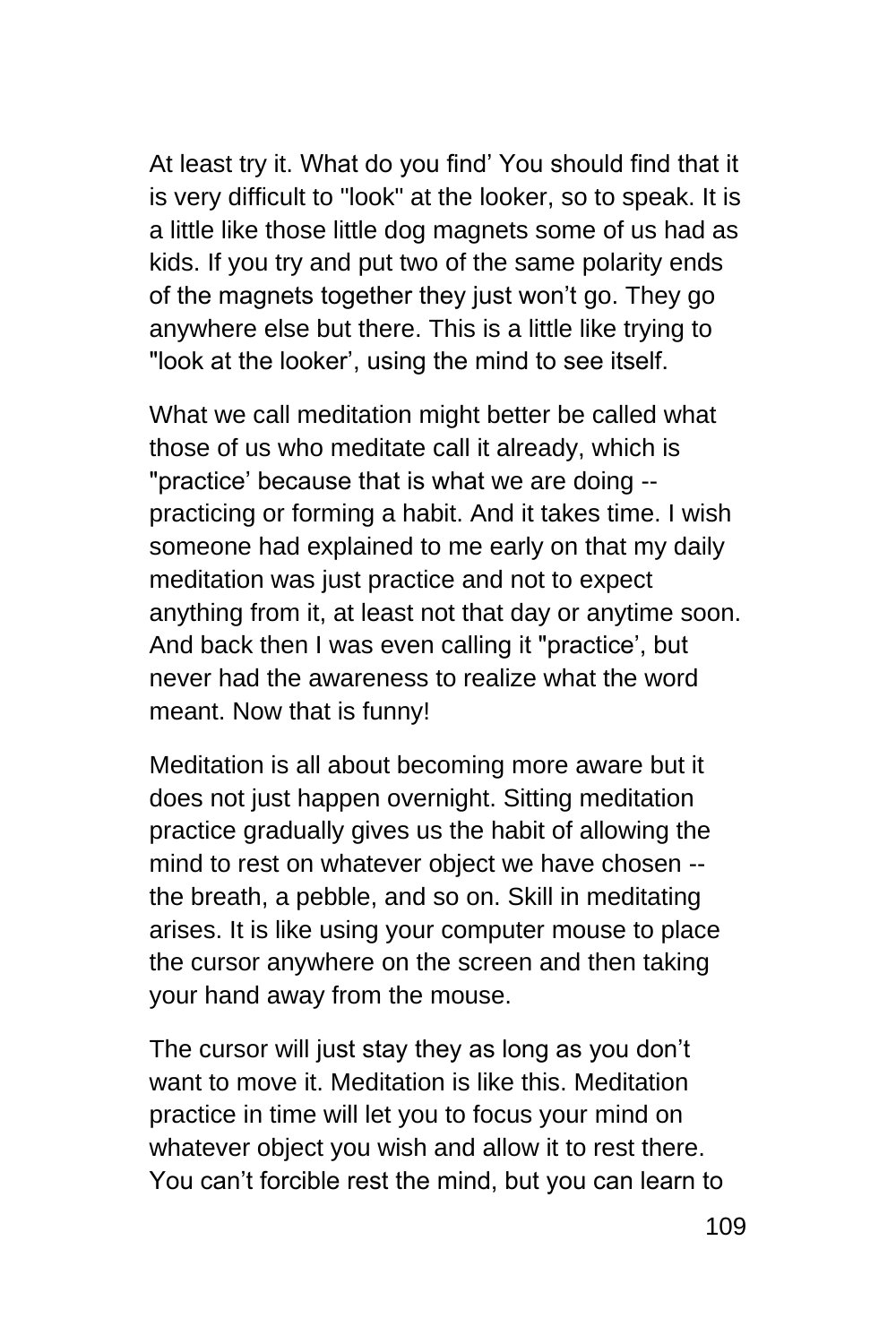let the mind rest naturally. At this point in meditation, your practice is deeply relaxing. Until then it is practice.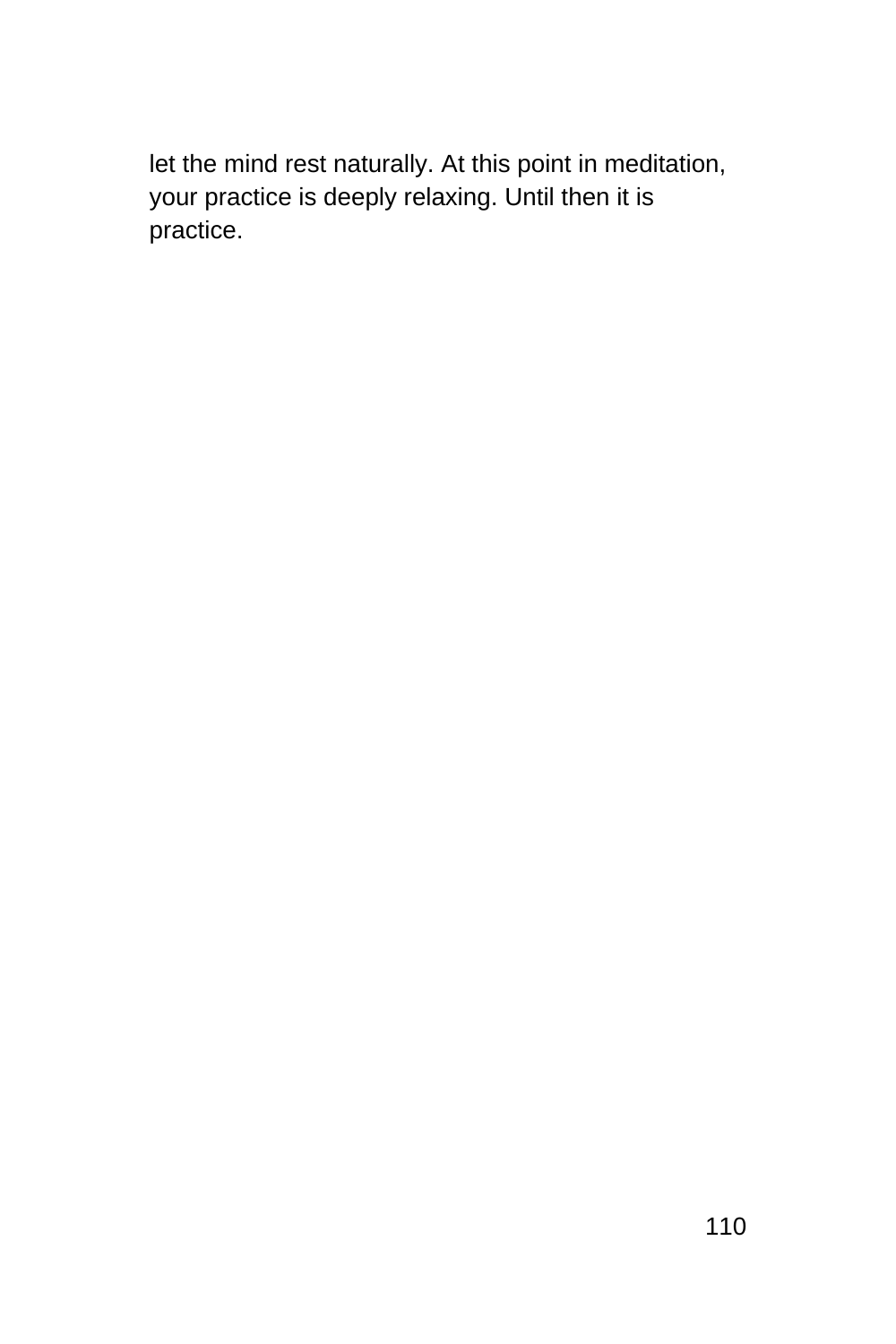## **It's Like Riding a Bike**

Before we jump into the riding-the-bike photo and analogy let's talk about "awareness." We know the Sanskrit word "Buddha" basically means "awakened one" or one who is aware. So what is awareness?

How aware are we' Of course we are all aware, but it is a question of to what degree. And we all have times of real awareness, but too often they are fleeting and we don't even realize when we lose that awareness and slip back into distraction only to wake back up days, months, or even years later. We realize then that we have been here before, been aware like this before, but where were we in between when we were not aware?

We were asleep or distracted, lost in our freight train of thoughts or just plain absent - AWOL. The gaps or time-outs in our awareness can be huge. And now we can bring in the bike analogy.

Meditation practice is something like riding a bike in that unless you plan to fall off it you need to be aware enough to stay on it, to keep with it. And life is no different! We might like to be aware of our life as well, which is why we practice meditation.

In traditional meditation practice there are two limits at which point you are no longer practicing. One of course is when we doze off, tune out, and otherwise ignore our awareness and the other when we become too excited or distracted to meditate or concentrate at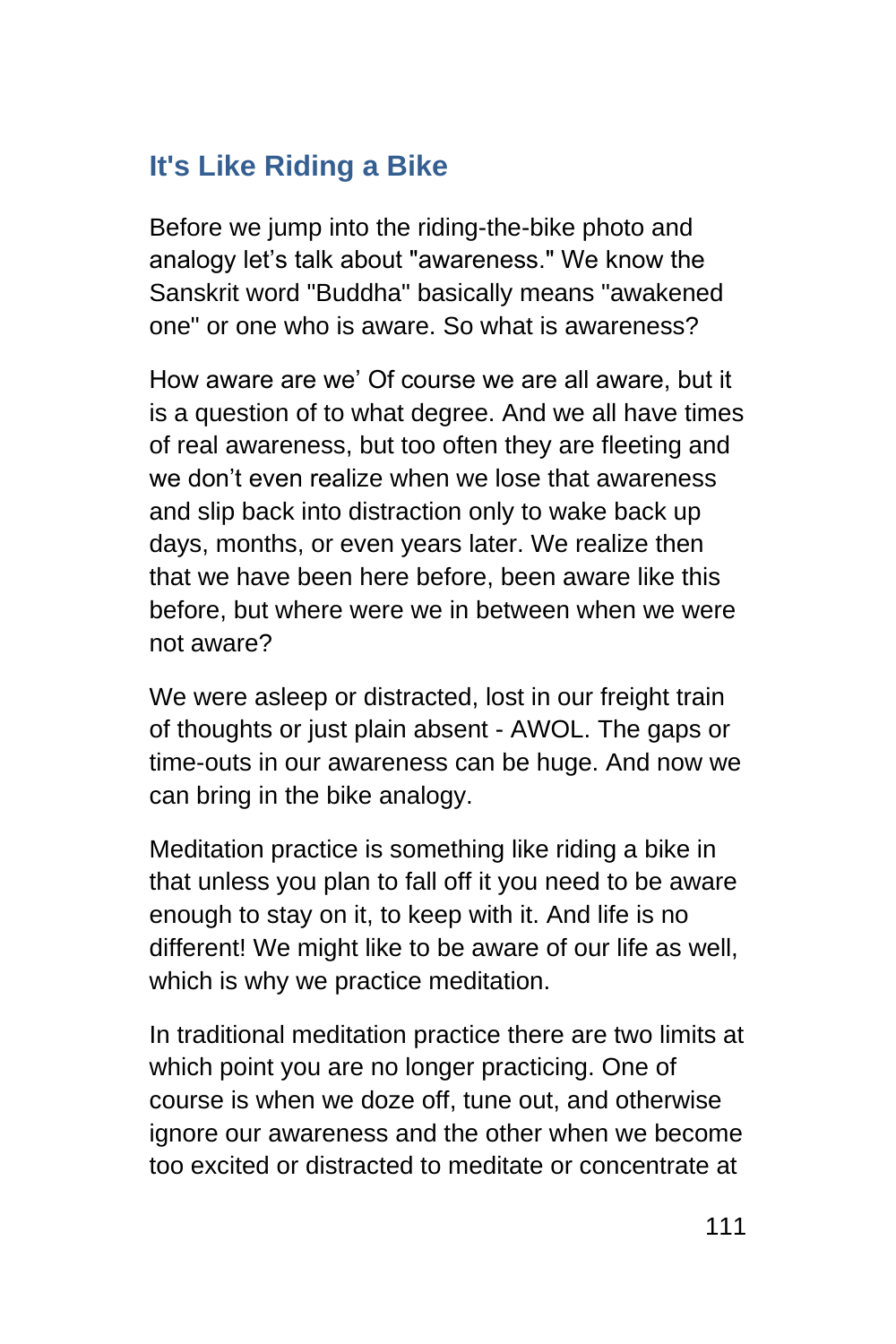all. Either way any awareness vanishes. These then are the two extremes and our actual awareness is usually somewhere in the middle. When we meditate we have to guard against falling prey to these two extremes. They wait for us. There are antidotes but they may have to wait for another blog.

The kicker is that it is not while sitting in meditation that this is true, but also in life itself. Keep in mind that the only reason we practice meditation is to become more aware so that we can be present in our lives be here now. And let's not confuse awareness with mindfulness. They are distinct. Awareness is the result of our meditation practice, just being more aware. "Mindfullness" (being mindful) is how we remember or know when we are not being aware, how we know when we have drifted off from awareness.

Mindfulness is the guardian of awareness, but not awareness itself. However they work together like hand and glove.

Just as we would not like to fall asleep while riding a bicycle or get too distracted while riding so that our eyes are no longer on the road, the same is true in our life. If we fail to be aware of our own life (and it passes) what are we left with' We won't even know the answer to that question because we were not there. We were gone somewhere and we can't even remember where. Time passed between our moments of awareness. As the old Dylan song says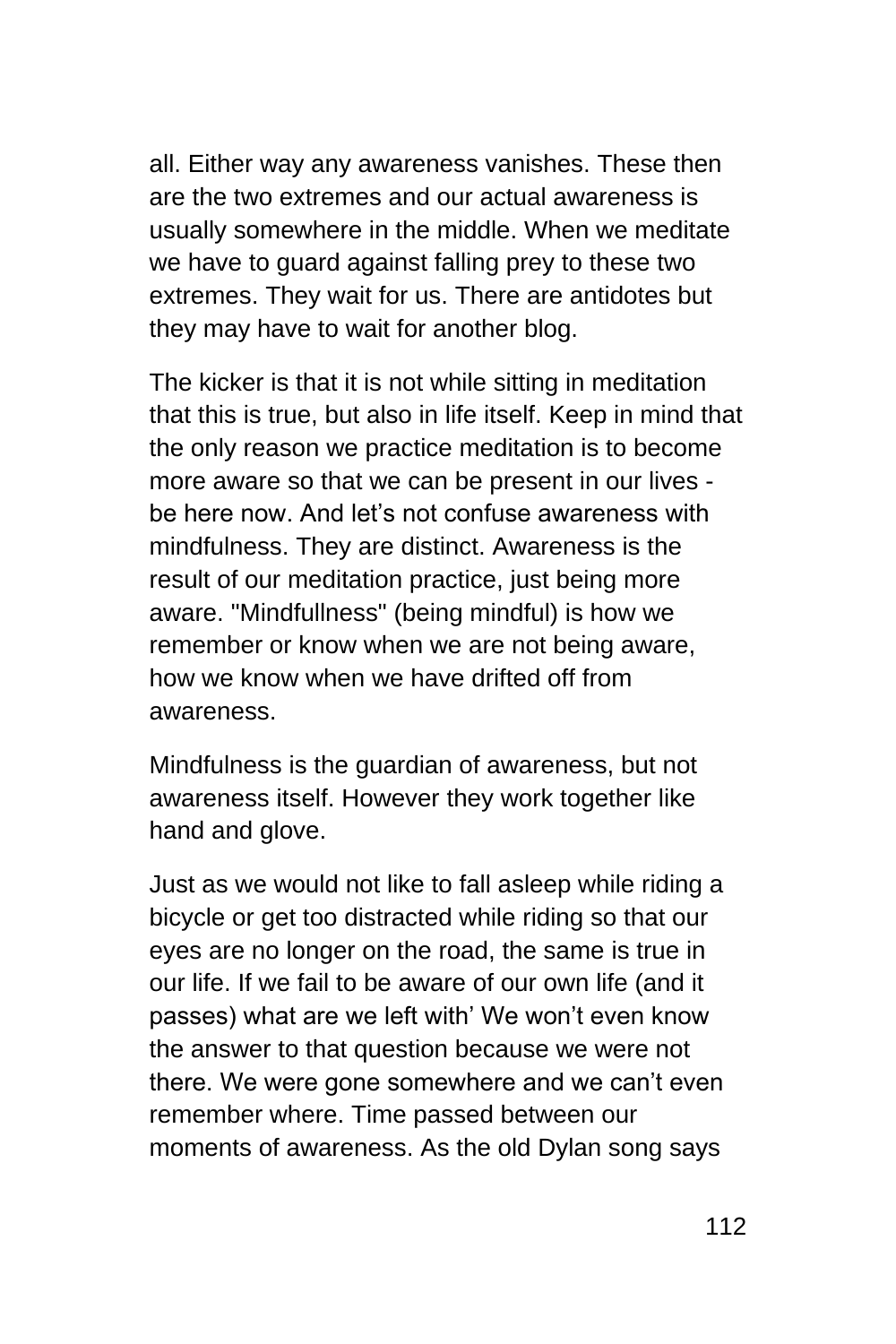"Something is happening here, but you don't know what it is, do you Mr. Jones'"

Sitting meditation may be what we do each day to build the habit of mindfulness to help keep us aware, but awareness is not something we only need parttime. We need to be aware full-time and mindfulness ever increasingly closes the gaps when we are gone until (with enough practice) we are mindful all the time and therefore have awareness all the time. However, it takes effort to build a habit of mindfulness. One good thing is that the curve to being aware is exponential, not linear.

In other words, meditation is hard to make a habit of in the beginning, but catches fire as we go along and finally becomes incendiary and self-sustaining. You can count on that. But we first have to get the ball rolling.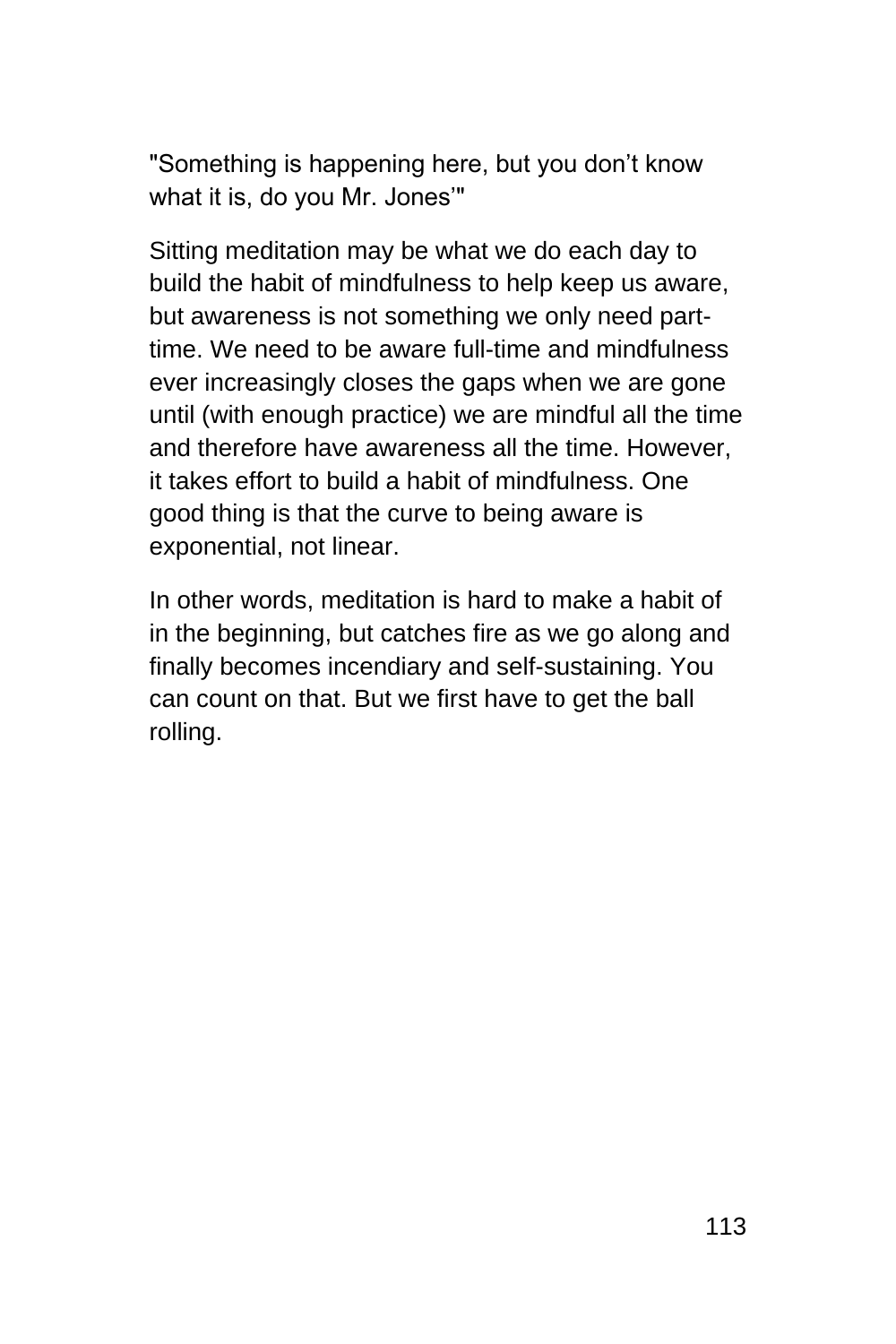#### **Merit & Awareness**

When I ask Khenpo Karthar Rinpoche (my dharma teacher of almost 30 years) what is the main obstacle for most people in dharma practice, the answer is always "lack of merit," not enough merit has been accumulated. This is why we practice dharma, to accumulate enough merit. So what is merit anyway in dharma terms'

A quick look through a half dozen dharma teachings shows me that often "merit' is said in the same breath as the term "awareness." In other words, the phrase "merit & awareness" occurs again and again in the Buddhist literature. Sometimes these two terms are also translated as "skillful means & wisdom." Thus "merit' is synonymous with "skillful means" and "awareness' is synonymous with "wisdom." More interesting is the fact that these two terms not only occur together but they actually cause one another to appear in the world. How does this work'

"Merit" refers to skillful or meritorious actions that we make as opposed to sloppy or unskillful actions. Doing something properly or skillfully (or kindly, gently) has a different type of effect (dharmically or karmically speaking) than unskillful actions. In other words, skillful actions are meritorious and sloppy actions somehow lack merit. I guess we all know this. That is why skilled labor and skills in general are so valued in our society. Great skill in anything is inherently meritorious, so much more so when it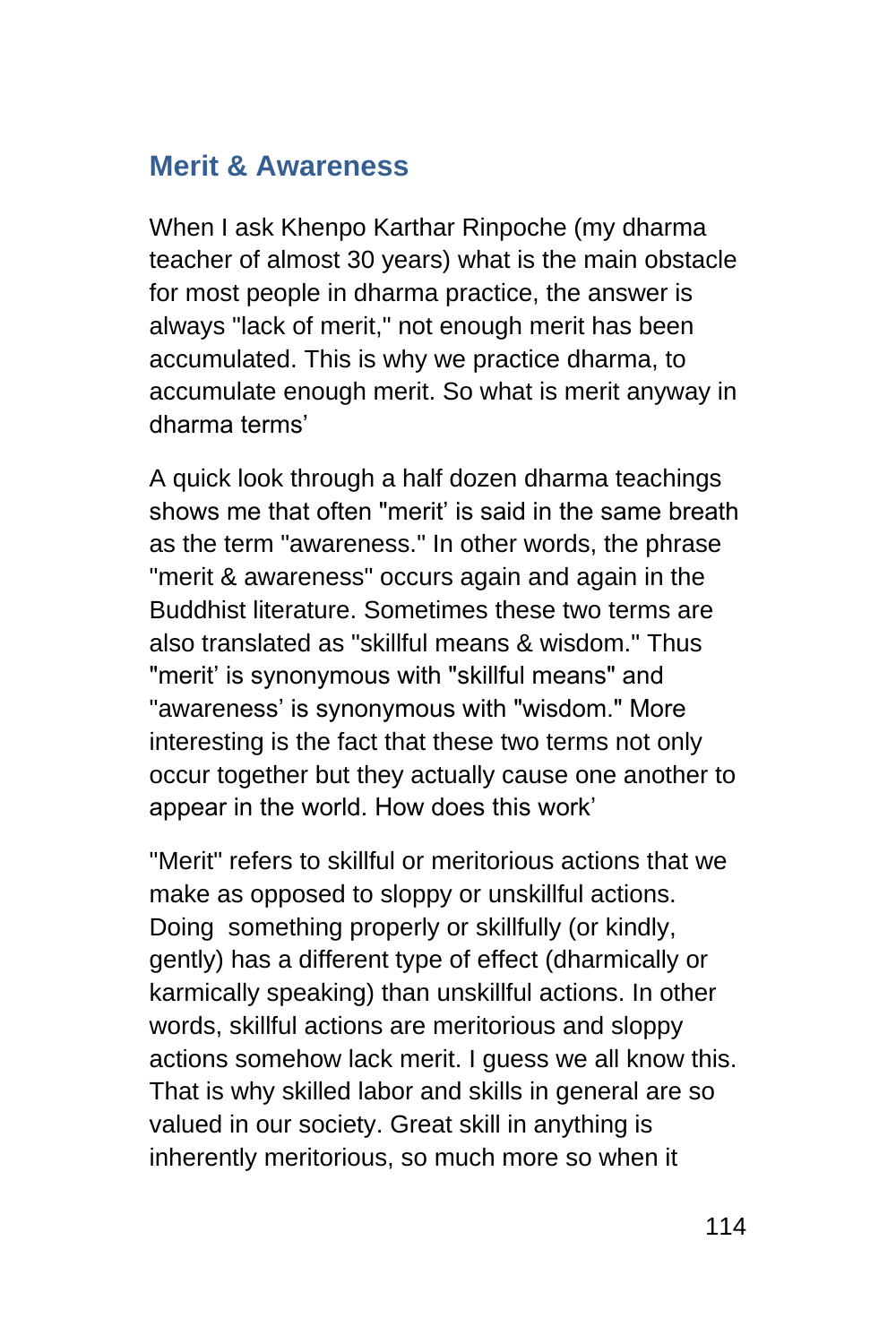comes to dharma actions like saying a mantra or working on your sitting meditation practice. And now for the kicker.

Not only are skillful dharma actions meritorious, but their precise performance itself is clarifying and causes awareness to arise in us. Great skill in action, whether watching a ballet or a football receiver, enhances that activity. We instantly are more aware of skill compared to a poor execution. This is particularly true in the martial arts or, for that matter, any of the arts, sciences, etc. - everything. The more skillful our actions, the more awareness takes place or surrounds it. Somehow skillful actions create space around themselves, like an aura or awareness. And here is what is marvelous:

Increased awareness makes it easier for us to be more skillful yet, and more skillful actions bring forth even more awareness, and so it goes - recursively. This for me was an incredible concept to learn of, the dharma engine that each practitioner is working to jump start. And like spontaneous combustion or fusion, once this chain reaction is started it feeds on and propels itself onward. It becomes automatic. The problem is getting it started in the first place.

I found it helpful to understand this recursive cycle, and here is how: For years, although I was faithful in my dharma practice, I was too often just putting in the time, kind of waiting my allotted meditation period out until it was over so I could go on with the rest of my day which I was anticipating. I found meditation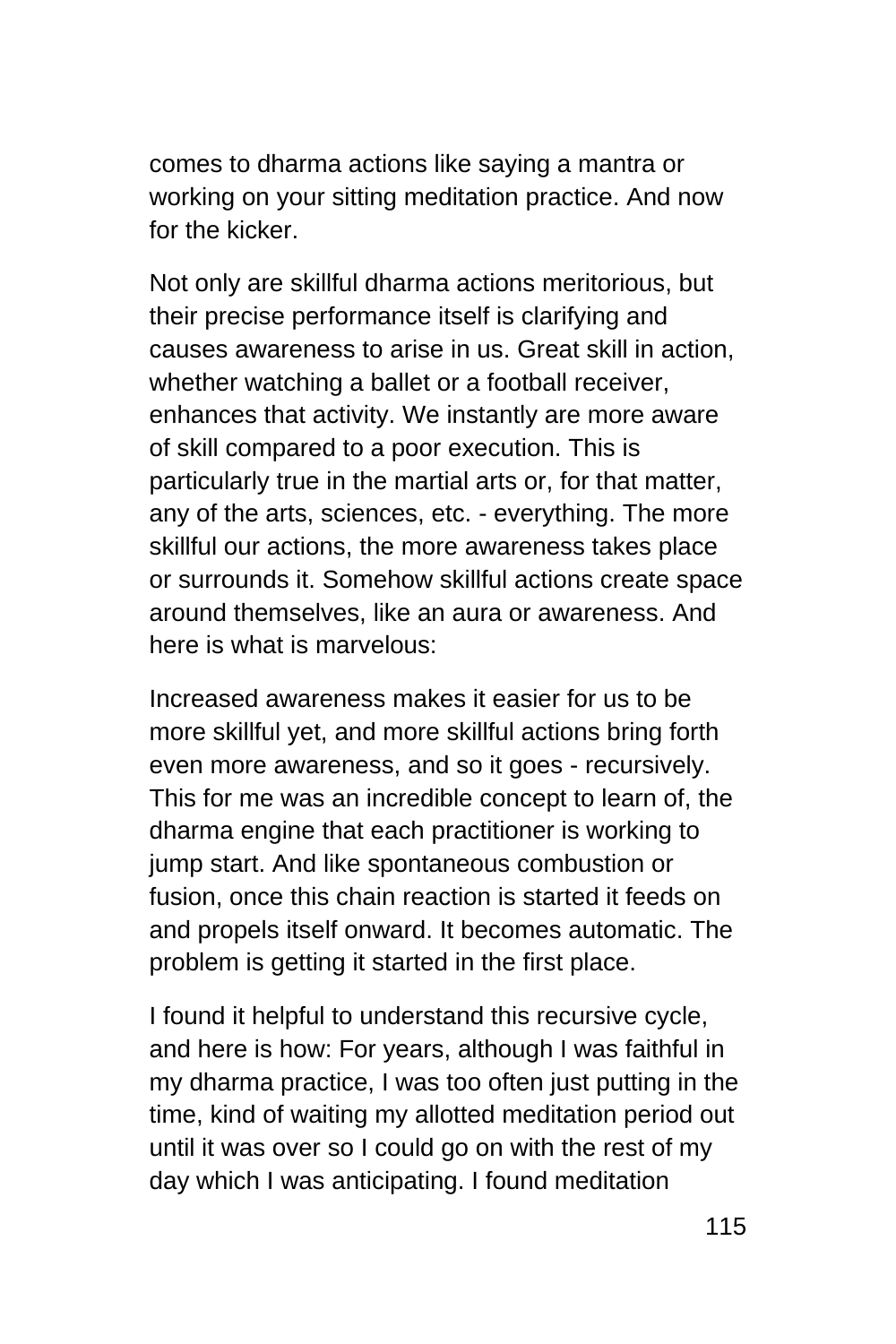boring. In other words, there was little (or very little) skillful or meritorious actions taking place and correspondingly little awareness arose as a result. I was waiting for the awareness, but like striking rocks to make a fire, I was not striking the rocks properly or skillfully, and of course there was little to no fire. Only at the time I did not know why I was getting no fire.

Had I understood the above concept, I would have been far, far better off to have had short meditation periods (perhaps more often) in which I actually skillfully participated than those longer ones in which I basically tuned out. To turn the wheel of the dharma, we actually have to turn the wheel ourselves. Otherwise our dharma practice will sit there forever with no real change or, as in my case, a change for the worse as I became more jaded and discouraged at the lack of any results.

Let me repeat the concept one more time to make sure it is clear.

"Merit & awareness" are a dynamic-duo that are the one of the keys to proper dharma practice and getting results or "awareness'. If we do our dharma practice skillfully, say each mantra properly, clearly, or when sitting in meditation we gently (but firmly) bring our mind back to the breath (or whatever object) every time we discover we have again been distracted, then increased awareness will indeed arise over time. And with increased awareness comes still more-skillful actions, and thus even greater awareness, and ad infinitum.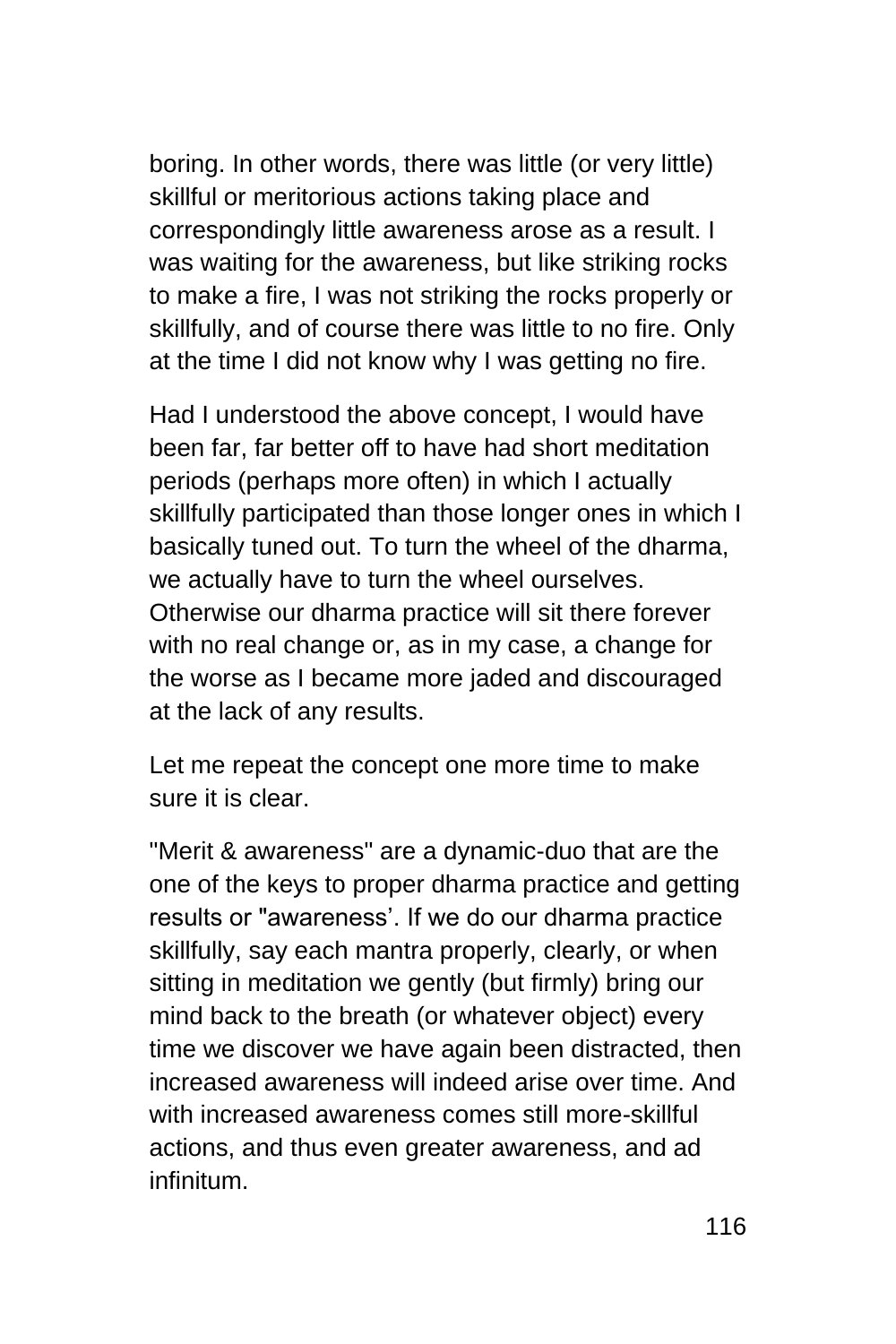And this effect is not restricted only to the time we spend on the cushion. Our post-meditation practice, the rest of our day, is an ideal practice ground as well for merit & awareness training. As the Zen practitioners point out so well, we can be skillfully mindful of our every action, like raising a cup of tea to our lips or greeting a fellow being, human or otherwise. There is no end to the opportunities for skillful means and there is no end to the awareness that can arise in return or response.

To become aware or enlightened, we have to accumulate merit, lots of it. What I am pointing out here is that rote dharma practice (like any other rote practice) will not take us far. The Buddha, a human being like ourselves, pointed out how to become more aware and wake up, but he also made it very clear that we each have to walk the path. No one, not even the Buddha, can enlighten us. We must enlighten ourselves. Practicing meritorious or skillful actions will cause authentic awareness to arise, but we have to be there personally in the moment for this to take place. We have to actually do it.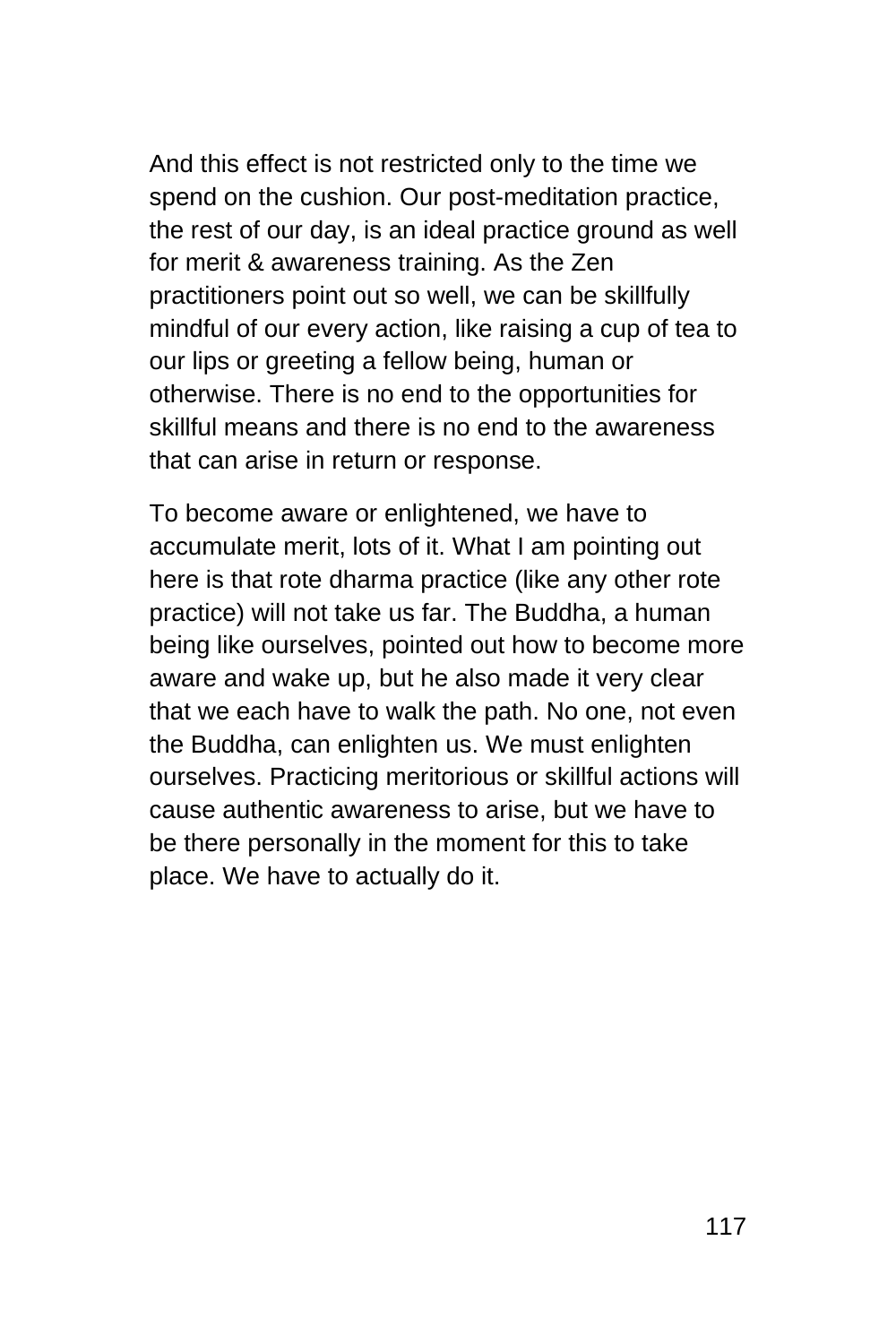# **Cutting the Cord**

In my experience, one of the chief obstacles in learning to meditate was proper understanding of the word "relax." Misunderstanding this word probably set my meditation progress back by a good 10-15 years. Yes, I said "years." Imagine that!

It is not that I did not read the words "Relax the mind," "Rest the mind," and so on. I did read the words, but I made the sincere mistake of interpreting this relaxing or resting as something that "I" had to do, something to be done. I had to "relax" the mind when I meditated… "had to do." This I believe is not what is meant in the teachings.

When the teachings say "relax" or "rest," they really mean relax and rest, just as you and I already know how to relax after a hard day's work. And the teachings don't mean that "we" rest the mind or relax, but rather that we let the mind rest…we let the mind relax. All you really have to do is relax and rest as we do when we plop down on the couch and watch TV or whatever. We all know how to relax sometimes

It might seem contradictory to relax when we practice sitting, as meditation is all about being alert, aware, and awake. It takes effort to meditate, right' Not necessarily and not that kind of effort. It is hard to make an effort to relax.

Rather than make an effort to focus on the object of meditation, be it the breath, a pebble, twig, or just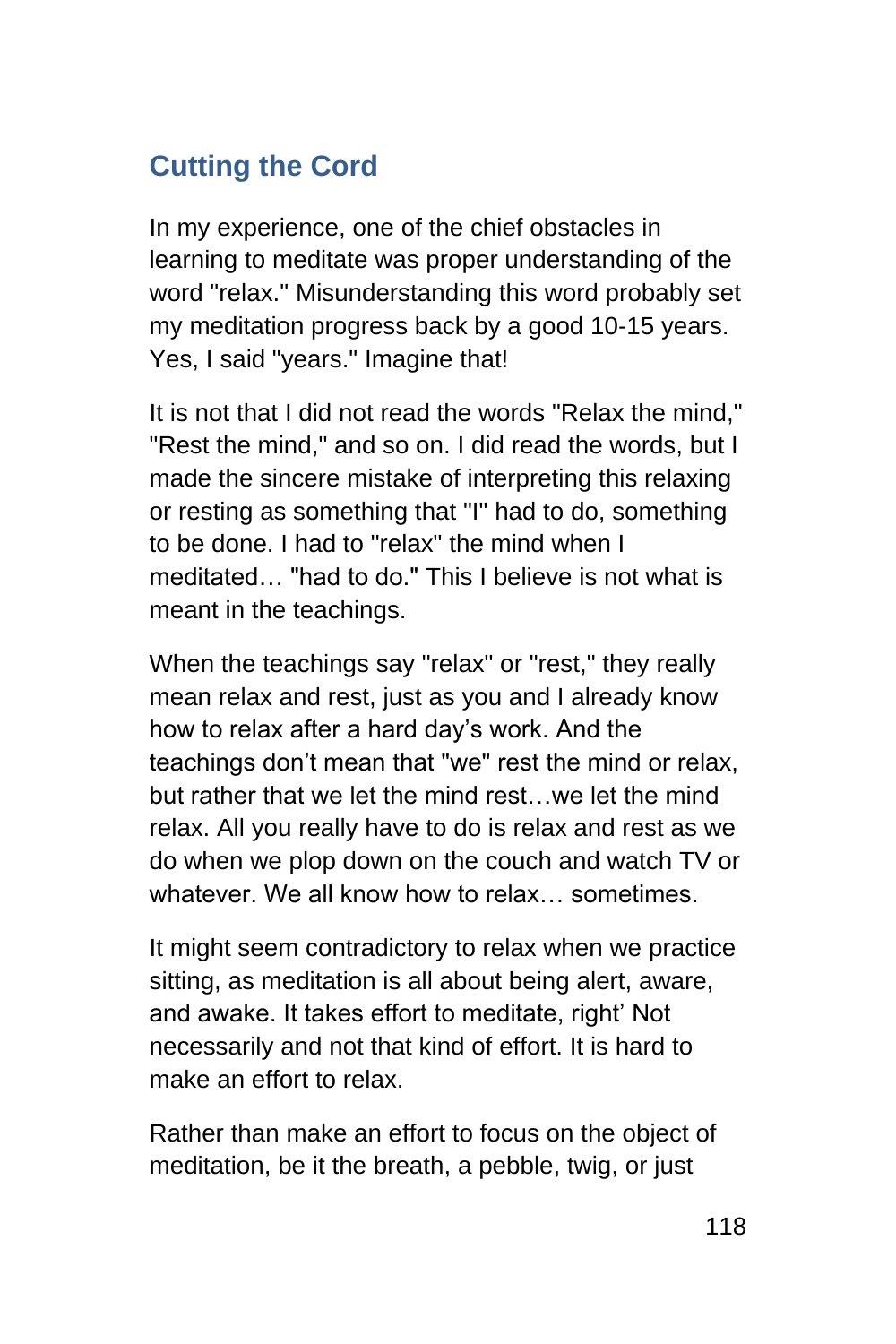nothing at all, what is important is to deeply relax and let that pebble, twig, or breath float to focus on our relaxation. Allow the object of our meditation to just be. In other words, relax as it is.

Of course this is easier said than done; I know that now. But it won't hurt you to have it pointed out that Shamata or sitting meditation cannot work without true relaxation, without actually just letting the mind rest. And it feels good too!

If we "try' to make progress in meditation, that is very difficult. The more deeply we can relax when we meditate, the more actual progress is made. Actual meditation is allowing the mind to lightly rest on the object we have chosen to focus on. For most of us this is the breath, but as mentioned, it can be a pebble, a twig, a Buddha statue, or absolutely nothing at all.

My favorite analogy on how to let the mind rest comes from the great siddha Orgyenpa, who said:

"Rest unrestrained, Like a bundle of hay, Whose cord has been cut."

That is resting. Here are a couple of little poems I wrote about letting the mind rest:

#### **TESTING THE REST**

Learning to rest the mind, Really puts me to the test,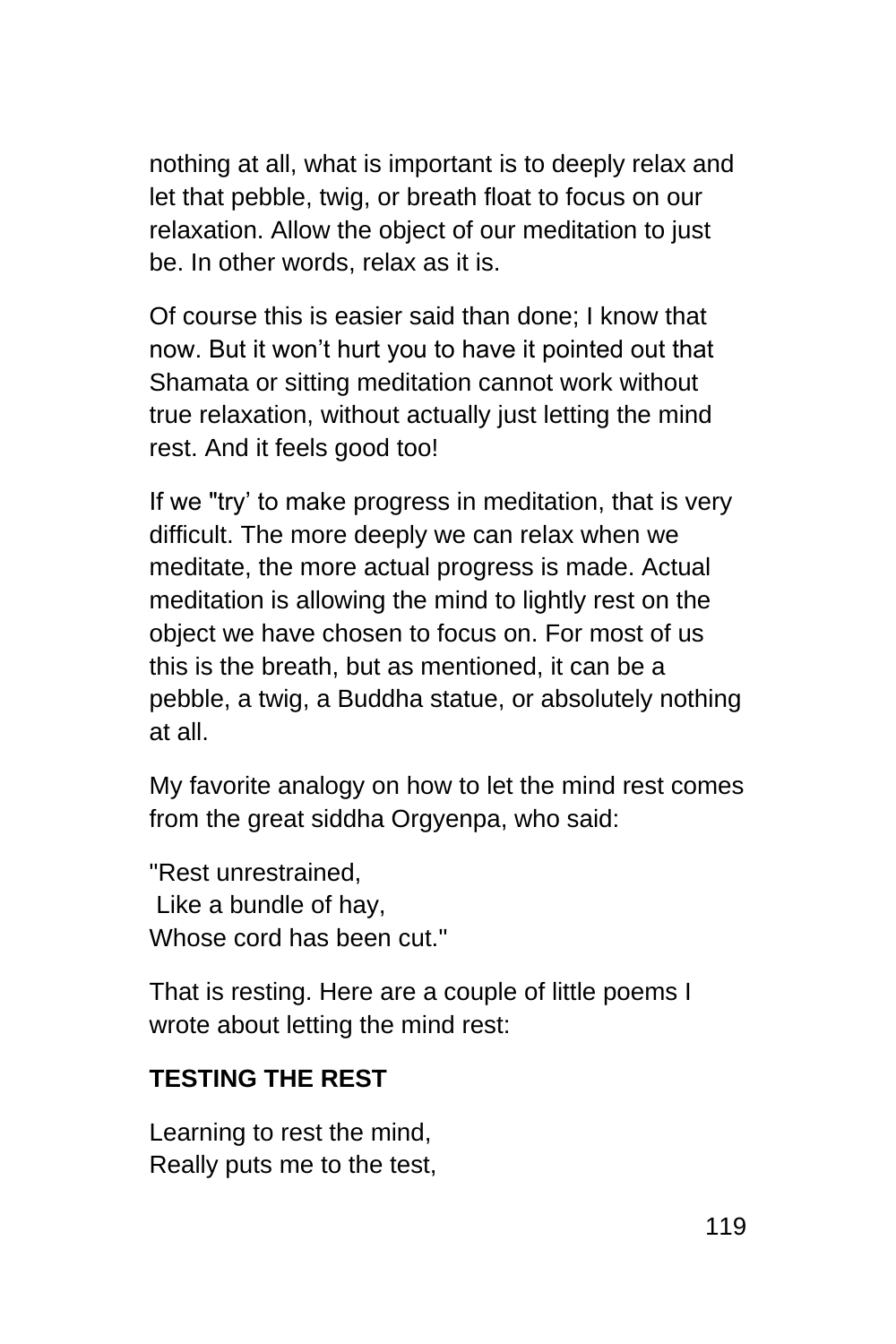So sometimes I just need to take a break, And simply get some rest.

THE REST OF THE MIND

You cannot rest the mind, But you can let the mind rest. Just let go, And don't mind the rest.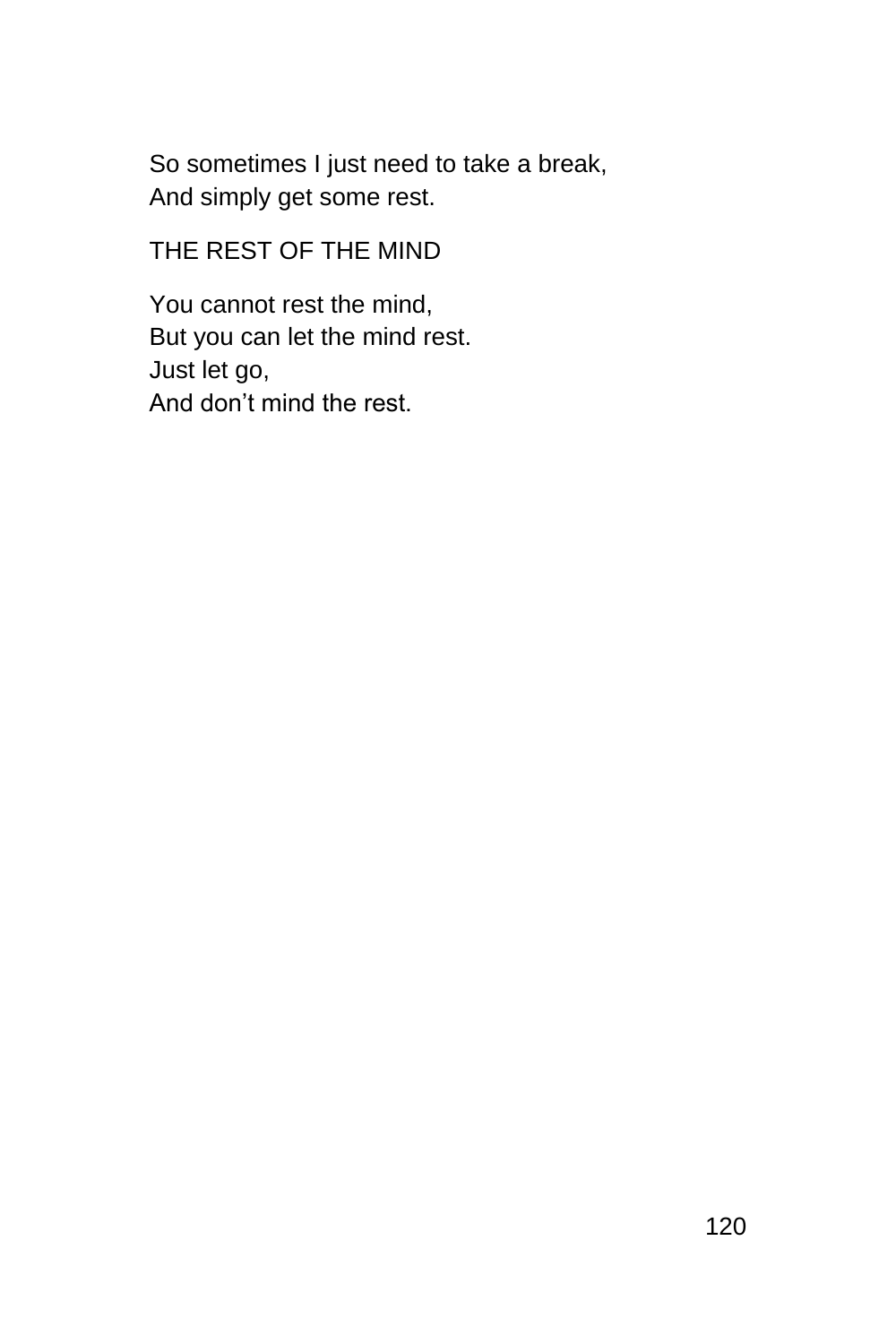### **What About God?**

After so many years, after so many dharma practices, to discover in simple Shamata meditation all that is needed, the basis for it all, and to end a long journey at the place where I first started. Of course it makes sense.

The hidden secrets of Tibetan Buddhism have always been "self secret," hidden from us not by the intent of the lamas but by the fact that the very obviousness of what is said to be "secret" escapes our ability to grasp its subtleness. We lack the awareness, plus the one place we would never think to look for our essence is in plain sight. This is the sort of thing koans are made of.

I discovered that the secret of meditation is not to be found anywhere in the outer world, but only as I gradually learn to ignore life's distractions, turn my eyes away for moments from this dazzling outer display, and settle my gaze within - letting my mind rest. As my first real teacher, a Rosicrucian initiator, used to endlessly say to me: "Michael, if you spend all your time in the sideshow, the main tent will be gone." How long it took me to realize the meaning of that phrase is embarrassing. The world of Tibetan Buddhism, when I first encountered it, was so elaborate, so colorful, and well, so foreign, that I was in many ways repelled by it. Luckily, my Catholic upbringing had already accustomed me to similar colors, a foreign language (church Latin), rituals, and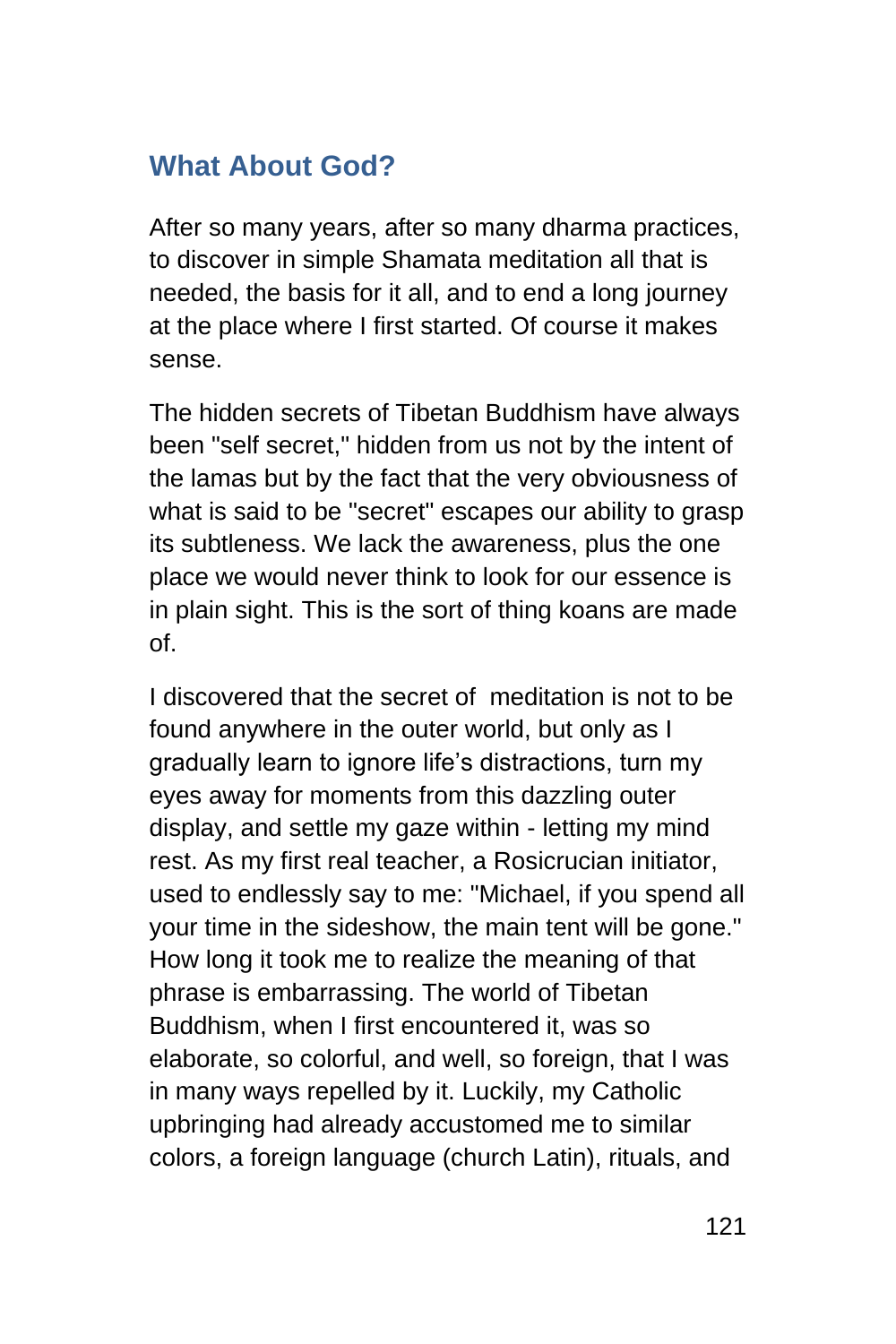extensive elaboration. But it was not the Tibetan rituals or diaspora that kept my interest, but rather the clarity of mind of the Tibetan lamas and rinpoches.

That clarity is what I most lacked and thus most wanted, and the lamas pointed out that clarity of mind can be learned through meditation practice. In other words, I was not condemned to the confusion I continually found myself embedded in. It was not my natural state or condition, but something I could work with and eventually out of.

At that time I had no money, no real job, no status, nothing much at all in worldly terms. My mind and artistic sensitivities were my most precious possessions and the Tibetans are all about training the mind. In my life up to that point no one had ever spoken to me about training the mind itself. Sure, I could learn math, philosophy, literature, and study whatever I wished (and did), but I had never before been told that the results of my interests or studies depended on the quality of my mind going in, the mind I brought to any task. I never thought of that. No schooling had ever mentioned it, not even a word.

It is like seeing the world through a pair of dirty eyeglasses but not knowing you are wearing glasses and that the pair you have on is dirty. No wonder everything looks funny. All I had to do was to clean my mental glasses.

In my life, through all those years of schooling, the quality and stability of the mind itself had never been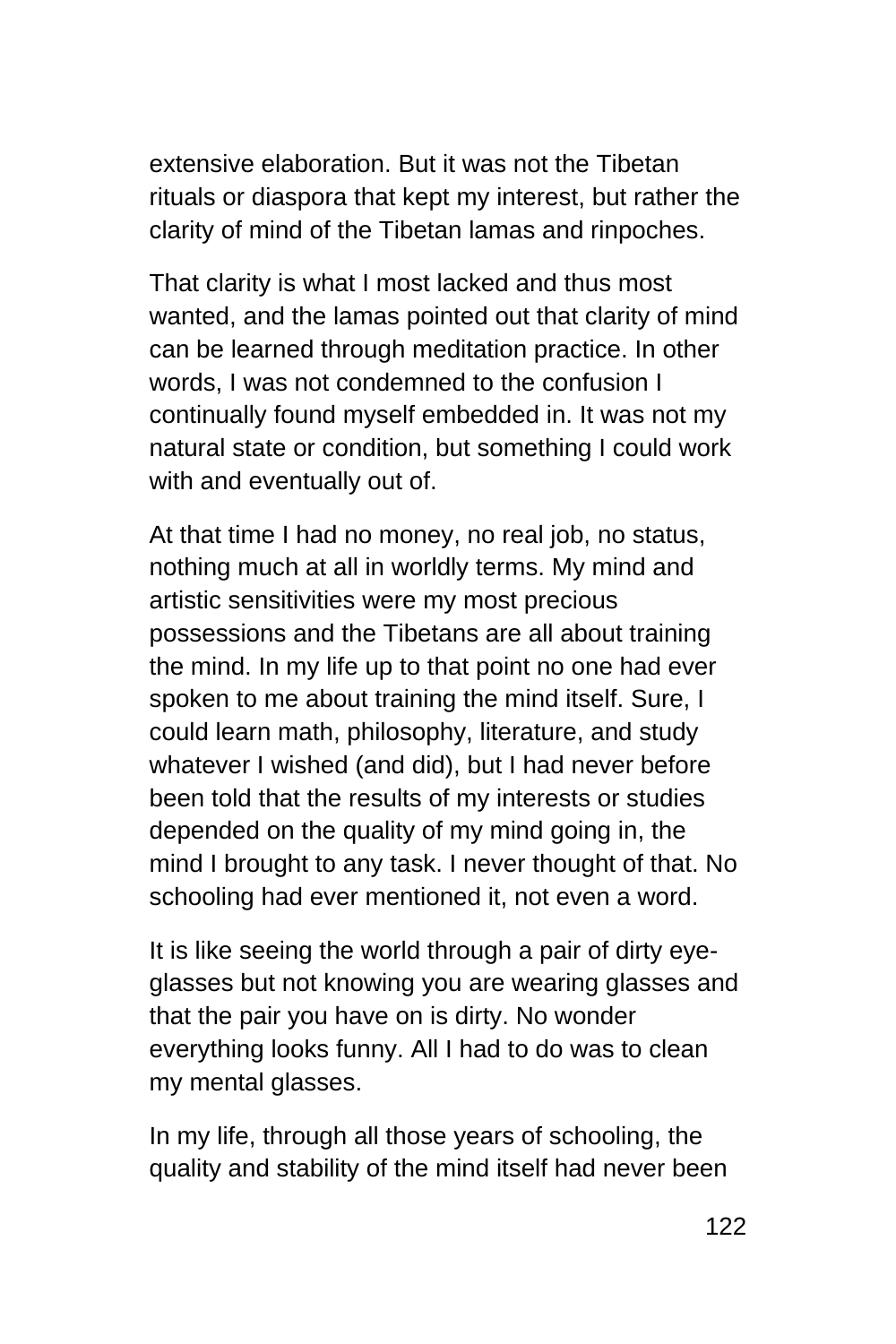questioned. I, like all those I knew, naturally assumed that the mind, just as it came with birth, was perfect and good-to-go. All I had to do was apply myself. It was the Tibetan Buddhists who first pointed out to me that the mind itself, like any other instrument, requires practice and training. As they say, "Who woulda thunk it!" Not me.

An untrained mind could study Greek, Latin, and any old philosophy and still come up empty of meaning or with a meaning as through a glass darkly, which is almost no meaning at all. Of course I had observed this: the endless education by many of my friends around me, but still no real knowledge or basic common sense.

This lack of common sense and real life experience is what had sent me into years of studying Black music, interviewing scores of blues and jazz musicians in person, why' Because they had the common sense and "life savvy" I lacked and yearned for. I could see it in their eyes, hear it in their voices and music, and see it in their actions.

Monkey see, monkey do; of course I wanted this too.

My interest in Black studies gradually waned when I met the Tibetans. Not only did the Tibetans have common sense and real life experience, but they had a clearly-defined method or way for me to learn it as well. That is what the "Dharma" is all about, a way or path to greater awareness. And that path does not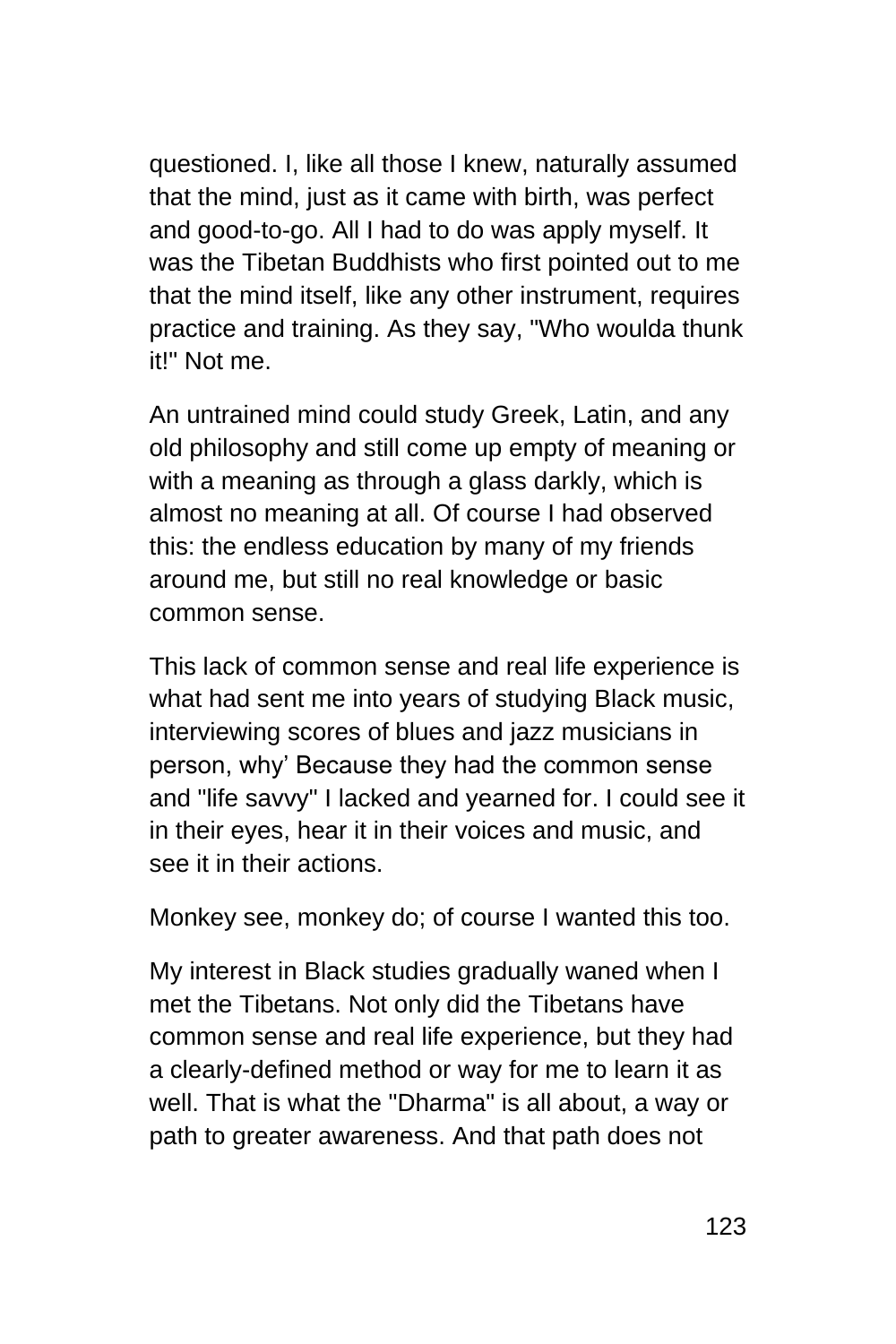depend on some higher power to get the job done, like a god or super being.

Buddhists are non-theists, which sounds kind of blasphemous until you understand it. For myself, I was raised "theist," meaning there is a god up there looking out for me. Only, in my case god and I had not been in touch much and I felt like I had been kind of lost in the shuffle of life as regards god's care. The fact is that I did not know for sure one way or the other whether god really existed. It seemed to me that I was pretty much on my own, but in truth I didn't know much either way.

My Catholic upbringing had kind of ground to a halt in my teen years, and I had been waiting for the next step to appear for a very long time. And here come the Buddhists suggesting that rather than waiting on god to rescue me, why don't I get off my duff and rescue myself. The Buddhists pointed out to me that whatever is divine or good in the world is not just somewhere out there, but also and especially something right in here, in our hearts. In fact, it takes one to know one and I was already part of the "divine', not forever separate from it. This is what I had intuitively always felt.

I wish I could tell you how many times I approached the Catholic nuns and priests during my upbringing about my idea that the best part of me, aside from the sinner, must be the same as Christ, must be like Christ. Make sense' But I was told over and over that Christ was the Son of God and forever separate from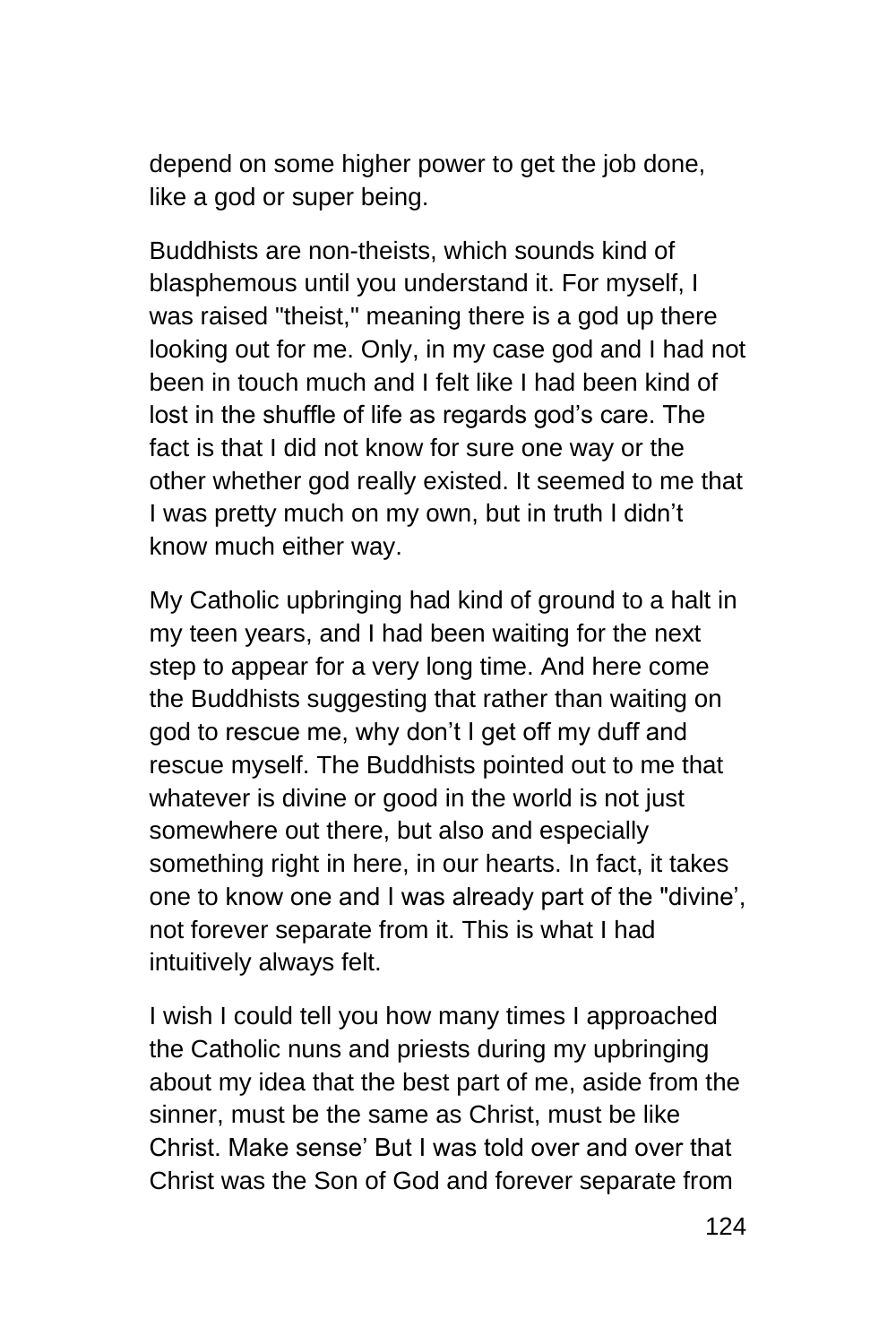sinners like me in all ways - always. I even went to the Jesuits (supposedly the philosophers of the Catholic church) with this same question, only to be told that the best part of me was not equal to the worst part of Christ. This I refused to accept.

Non-theists are not "anti' god or somehow heathen, but simply suggest that what they call Buddha Nature, the spiritual or whatever-we-want to-call it, is within each and every one of us. We are already that and not separate from it. This was the answer the Catholics refused to offer me. This was the answer that intuitively made sense.

Furthermore, the Buddhists point out that Buddha was just a human like we are, but one who managed through his own efforts to enlighten himself. And the method or path he used to do that is called the Dharma and that path is open to any of us at any time. All we have to do is try it.

Anyway, while I was waiting for god to help me out I thought I might as well try to help myself and see about this path that the Buddha had pointed out, this dharma. I know, as a Christian I was taught "God helps those who help themselves." Perhaps all religions are doing the same thing, but as awesome a picture as my Catholic upbringing painted, there was very, very little there about exactly what path I personally should take to salvation, aside from faith and prayer, which were not granular enough for me. I needed a 12-step program to enlightenment and the Buddhists provided it and much more. I apologize if I